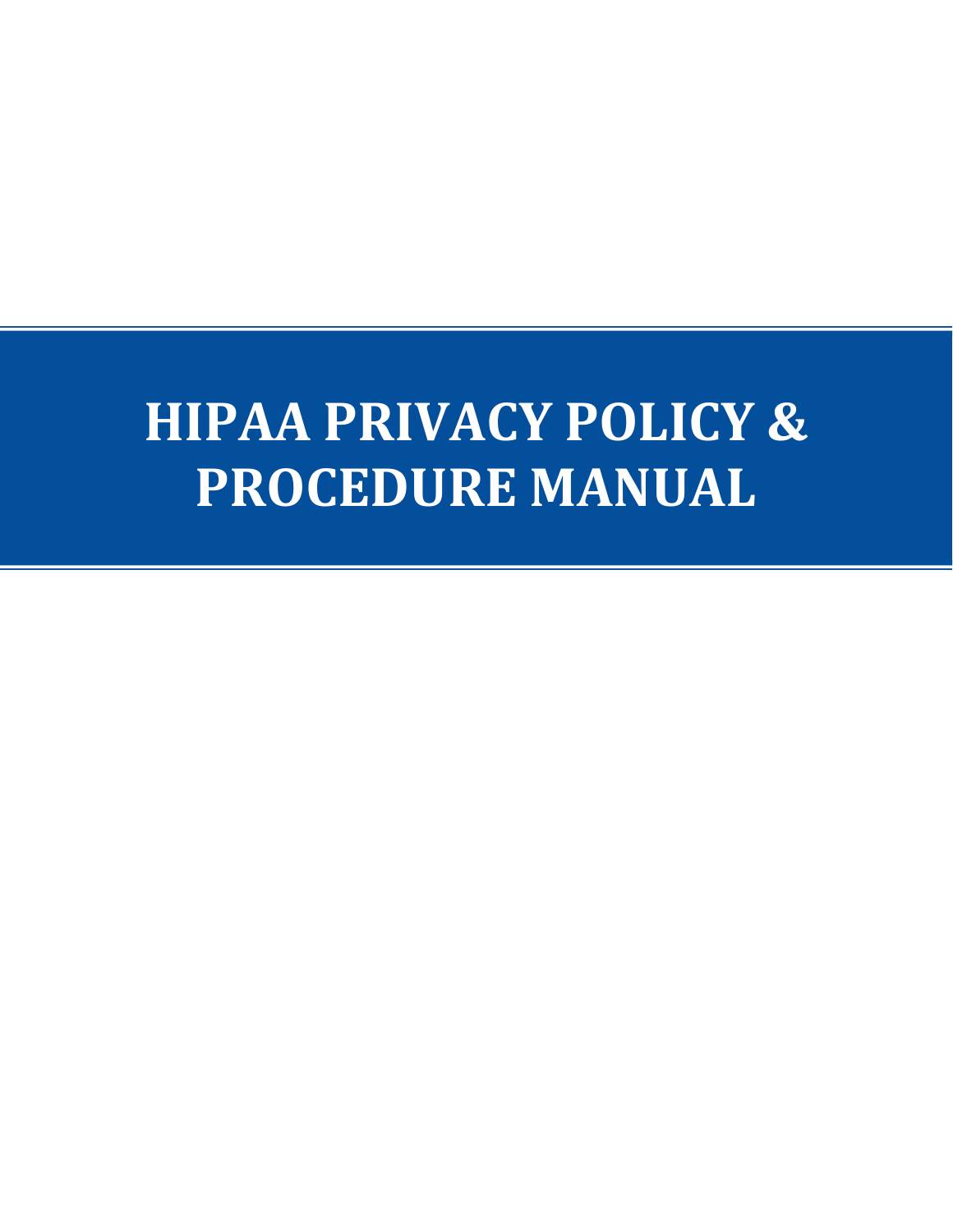# **Safe Haven Counseling, PLLC**

| <b>Company Name: Will be referred to</b><br>as [Organization] throughout each<br>policy.        | <b>Safe Haven Counseling, PLLC</b> |
|-------------------------------------------------------------------------------------------------|------------------------------------|
| <b>Policy Name:</b>                                                                             | <b>Privacy Policy</b>              |
| <b>Policy Version:</b>                                                                          | Version 1.1                        |
| <b>Effective Date:</b>                                                                          | 11/30/2020                         |
| <b>Review Date:</b>                                                                             | Yearly                             |
| Privacy Officer: Will be referred to as<br><b>Privacy Officer throughout each</b><br>policy.    | <b>Stéphanie Gimenez</b>           |
| <b>Security Officer: Will be referred to</b><br>as Security Officer throughout each<br>policy.  | <b>Stéphanie Gimenez</b>           |
| <b>Compliance Officer: Will be referred</b><br>as Compliance Officer throughout<br>each policy. | <b>Stéphanie Gimenez</b>           |
| <b>Responsible for Review:</b>                                                                  | <b>Stéphanie Gimenez</b>           |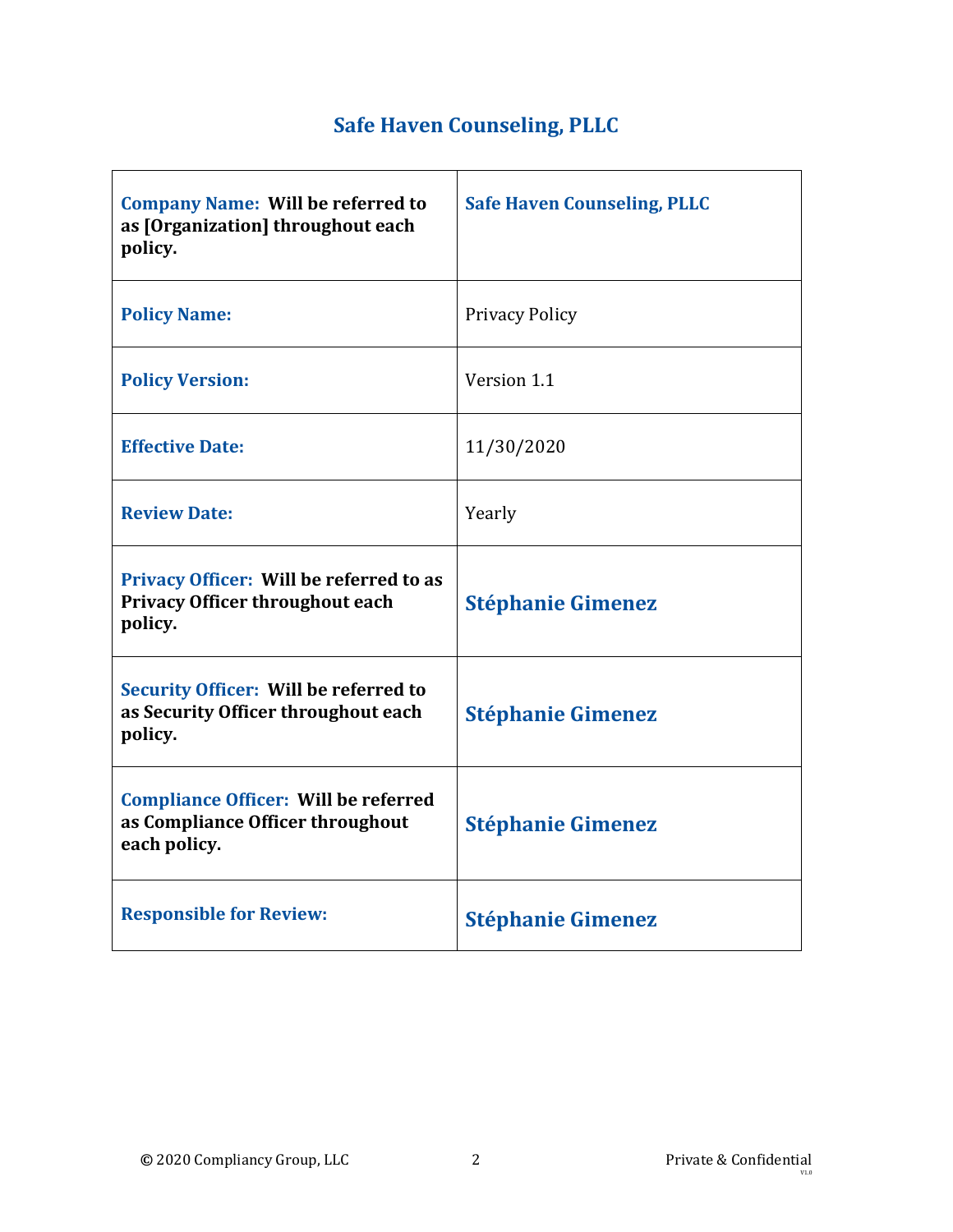# **TABLE OF CONTENTS**

| <b>HIPAA Confidentiality Agreement</b>                                             | $\overline{\mathbf{4}}$ |
|------------------------------------------------------------------------------------|-------------------------|
| <b>Attestation</b>                                                                 | 5                       |
| <b>Privacy Manual Synopsis</b>                                                     | 6                       |
| <b>Privacy 1.0 HIPAA Privacy Program</b>                                           | 12                      |
| <b>Privacy 2.0 Accounting of Disclosures</b>                                       | 14                      |
| <b>Privacy 3.0 Right to Amend PHI</b>                                              | 17                      |
| <b>Privacy 4.0 Business Associates</b>                                             | 20                      |
| <b>Privacy 5.0 Fees for Copies of PHI</b>                                          | 22                      |
| <b>Privacy 6.0 Communication of PHI</b>                                            | 24                      |
| <b>Privacy 7.0 Fundraising and PHI</b>                                             | 27                      |
| <b>Privacy 8.0 Right to Request Privacy Protections for PHI</b>                    | 29                      |
| <b>Privacy 9.0 Incident Response and Reporting</b>                                 | 32                      |
| <b>Privacy 10.0 Identity Verification</b>                                          | 33                      |
| <b>Privacy 11.0 Judicial and Administrative Proceedings</b>                        | 35                      |
| <b>Privacy 12.0 Uses and Disclosures for Marketing</b>                             | 38                      |
| <b>Privacy 13.0 Minimum Necessary</b>                                              | 39                      |
| <b>Privacy 14.0 Minors' Rights</b>                                                 | 42                      |
| Privacy 15.0 Patient Right to Access, Inspect, and Copy Medical Records            | 44                      |
| <b>Privacy 16.0 Psychotherapy Notes</b>                                            | 46                      |
| <b>Privacy 17.0 Uses and Disclosures: General Rules</b>                            | 48                      |
| Privacy 18.0 Uses and Disclosures for Which an Authorization is Required           | 54                      |
| Privacy 19.0 Uses and Disclosures, No Authorization Required                       | 57                      |
| Privacy 20.0 Uses and Disclosures Requiring Patient Opportunity to Agree or Object | 67                      |
| Privacy 21.0 Uses and Disclosures of Workers Compensation Information              | 69                      |
| <b>Privacy 22.0 Breach Notification</b>                                            | 70                      |
| <b>Privacy 23.0 Notice of Privacy Practices</b>                                    | 76                      |
| <b>Privacy 24.0 Social Media</b>                                                   | 79                      |
| <b>Privacy 25.0 Complaints</b>                                                     | 80                      |
| <b>Privacy 26.0 Sanctions</b>                                                      | 81                      |
| <b>Privacy 27.0 Limited Data Set and Data Use Agreements</b>                       | 86                      |
| Glossary                                                                           | 89                      |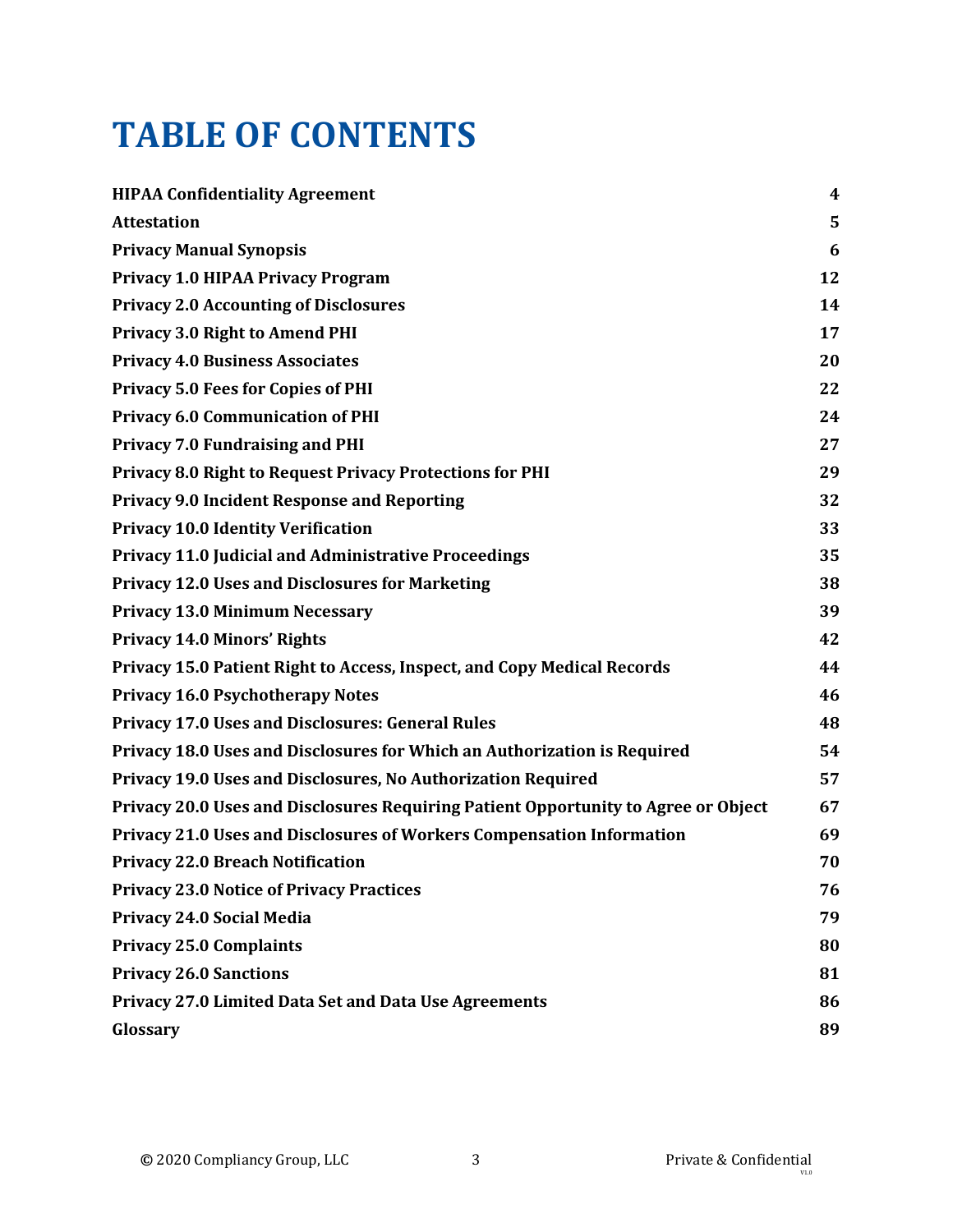# **HIPAA Confidentiality Agreement**

<span id="page-3-0"></span>As an employee of **organization**, I understand that **organization**, a covered entity under the HIPAA regulations, has a legal responsibility to protect the privacy and security of patient Protected Health Information (PHI) and Electronic Protected Health Information (ePHI).

During the course of my employment with **organization**, I may see, hear, or touch Protected Health Information (PHI), Electronic Protected Health Information (ePHI), and other information that **organization** must maintain as confidential.

By reading and understanding this Confidentiality Agreement, I acknowledge and understand that:

- I will not use or disclose PHI or ePHI, except when necessary to perform my job.
- With respect to other types of confidential information, I will only access, use, or disclose such information if it is required for the performance of my job.
- I will keep all security codes and passwords used to access the facility, equipment or computer systems, confidential at all times.
- When my employment with the **organization** is terminated or completed, I will immediately return all property to the **organization**. This property includes, but is not limited to, keys, access cards, organization documents however stored or maintained, and ID badges.
- Even after my employment is concluded, I agree to meet the use, disclosure, and confidentiality obligations under this Confidentiality Agreement.

By reading and understanding this Confidentiality Agreement, I am confirming that I am bound by its terms, and that I will perform my duties in accordance with those terms. I understand that if I violate or fail to follow the terms of this Confidentiality Agreement, I am subject to disciplinary action, including (but not limited to) termination of my employment.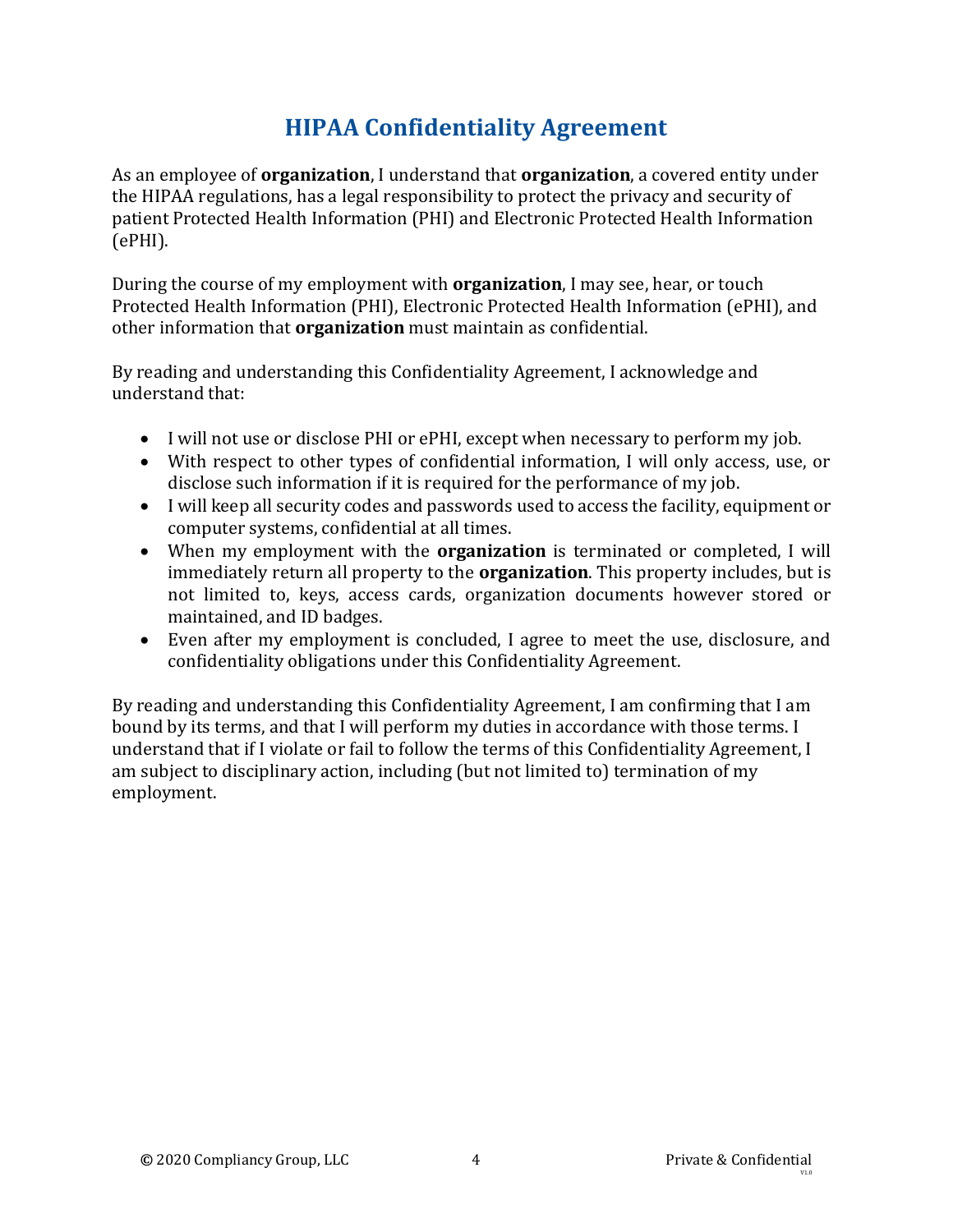# **Attestation**

<span id="page-4-0"></span>I hereby attest and acknowledge that I have read and understood the contents of this HIPAA Security Policy and Procedure Manual. Through my attestation, I hereby confirm that I am bound by **organization's** security policies and procedures, and will perform my job duties accordingly. I understand that if I violate any organization security policy or procedure, I am subject to disciplinary action, up to and including termination of my employment.

I hereby acknowledge and agree that this attestation is the equivalent of a physical or esignature.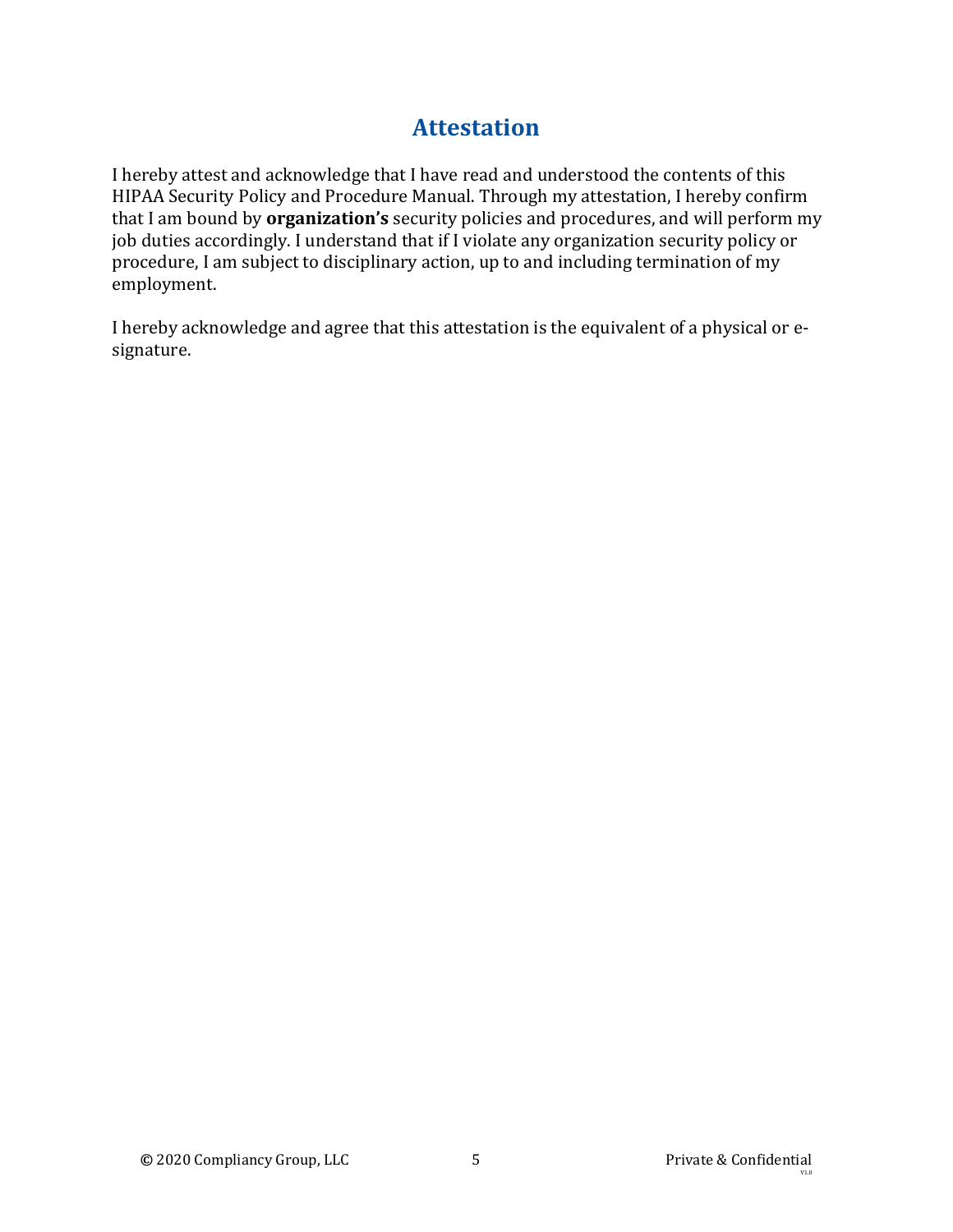# <span id="page-5-0"></span>**Privacy Manual Synopsis**

This section is for all employees to review and attest. Below is a summary of each policy, including the relevant HIPAA regulations. To view the full policy of a section, please click on the title of that section in the synopsis.

Definitions for the terms used in this manual are included in the Glossary at the end of the manual.

# [Privacy 1.0 HIPAA Privacy Program](#page-11-0)

**Organization's** Privacy Officer oversees **organization's** compliance with the HIPAA Privacy Rule. The Privacy Officer oversees **organization's** efforts to secure and maintain the confidentiality of protected health information (PHI), maintain sensitive **organization** information, and prevent and detect inappropriate and illegal uses and disclosures of PHI. Employees must be familiar with the Privacy Officer's job functions, and must contact the Privacy Officer when this Policy requires that they do so.

### 45 CFR § [164.530](https://gov.ecfr.io/cgi-bin/retrieveECFR?gp=&SID=15863a3e461afc3dc98e0da4885434cc&mc=true&n=sp45.2.164.e&r=SUBPART&ty=HTML#se45.2.164_1530) *HIPAA Privacy Program*

# Privacy 2.0 Accounting of Disclosures

Individuals have the right to receive an **accounting of disclosures** of their protected health information ("PHI") that have been made by **organization** to another entity, including disclosures to or by business associates. Individuals can exercise this right by making a written request to **organization** for an accounting. **Organization** must properly respond to the request, and send the accounting when appropriate.

### [45 CFR § 164.528\(a\)](https://gov.ecfr.io/cgi-bin/retrieveECFR?gp=&SID=15863a3e461afc3dc98e0da4885434cc&mc=true&n=sp45.2.164.e&r=SUBPART&ty=HTML#se45.2.164_1528) *Accounting for Disclosures*

# [Privacy 3.0 Right to Amend](#page-16-0)

While the original PHI contained in a medical record cannot be altered, patients have the right to amend certain protected health information in their medical records. Amendment consists of adding PHI to an existing record, or supplementing a record by, for example, submitting a second opinion. **Organization** and its workforce shall promptly respond to requests to amend PHI, and promptly inform individuals as to whether their request is granted or denied.

### [45 CFR § 164.526](https://gov.ecfr.io/cgi-bin/retrieveECFR?gp=&SID=15863a3e461afc3dc98e0da4885434cc&mc=true&n=sp45.2.164.e&r=SUBPART&ty=HTML#se45.2.164_1526) *Amendment of Protected Health Information*

# [Privacy 4.0 Business Associates](#page-19-0)

**Organization** relies on business associates, which are vendors that handle **organization** functions that require access to PHI. This policy covers how **organization's** workforce determines who is a business associate. The policy then covers the details and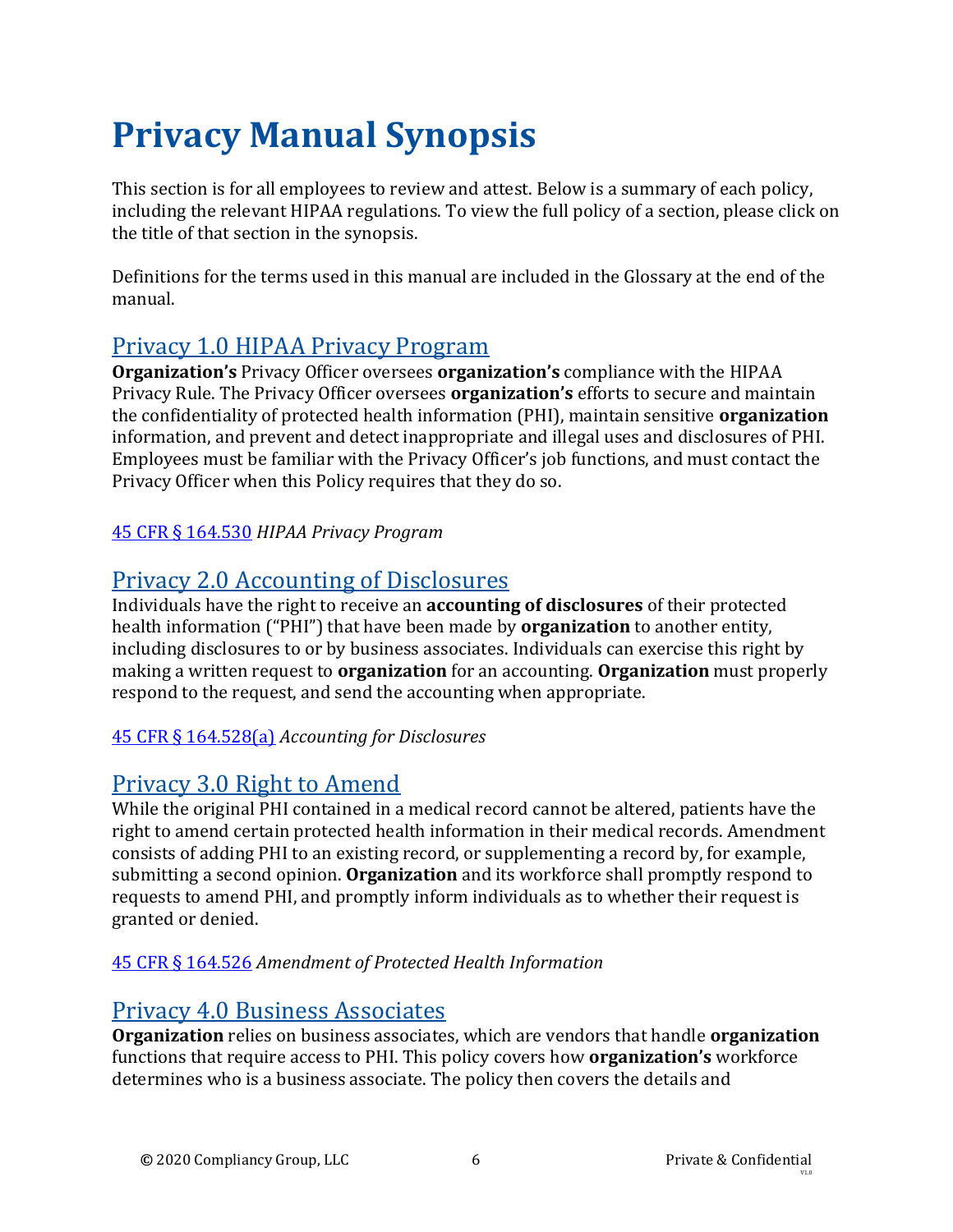requirements of the business associate contract the **organization** and a business associate must enter into.

[§ 164.502](https://gov.ecfr.io/cgi-bin/retrieveECFR?gp=&SID=15863a3e461afc3dc98e0da4885434cc&mc=true&n=sp45.2.164.e&r=SUBPART&ty=HTML#se45.2.164_1502) *Disclosures to Business Associates* [§ 164.504](https://gov.ecfr.io/cgi-bin/retrieveECFR?gp=&SID=15863a3e461afc3dc98e0da4885434cc&mc=true&r=SECTION&n=se45.2.164_1504) *Uses and Disclosures: Organizational Requirements*

# [Privacy 5.0 Charging for Copies of PHI](#page-21-0)

**Organization** can charge individuals requesting copies of their PHI a cost-based, reasonable fee. Employees must understand how to respond to requests for copies of PHI, so patients are charged the proper amount, and are given the information they request in a timely fashion.

45 CFR § [164.524](https://gov.ecfr.io/cgi-bin/retrieveECFR?gp=&SID=15863a3e461afc3dc98e0da4885434cc&mc=true&n=sp45.2.164.e&r=SUBPART&ty=HTML#se45.2.164_1524) *Access of Individuals to Protected Health Information*

# [Privacy 6.0 Communication of PHI](#page-23-0)

**Organization** must safeguard and protect the privacy of PHI while using various means of communication (i.e., fax, phone, email, mail, mobile device) involving that PHI. Workforce members must understand what security measures are required for each of these types of communication.

[45 CFR 164.306,](https://gov.ecfr.io/cgi-bin/retrieveECFR?gp=&SID=15863a3e461afc3dc98e0da4885434cc&mc=true&n=pt45.2.164&r=PART&ty=HTML#se45.2.164_1306) [45 CFR 164.312\(a\)\(2\)\(iv\),](https://gov.ecfr.io/cgi-bin/retrieveECFR?gp=&SID=15863a3e461afc3dc98e0da4885434cc&mc=true&n=pt45.2.164&r=PART&ty=HTML#se45.2.164_1312) [45 CFR 164.312\(e\)\(2\)\(ii\),](https://gov.ecfr.io/cgi-bin/retrieveECFR?gp=&SID=15863a3e461afc3dc98e0da4885434cc&mc=true&n=pt45.2.164&r=PART&ty=HTML#se45.2.164_1312) [45 CFR 164.501,](https://gov.ecfr.io/cgi-bin/text-idx?SID=a7c7a7ed6ddfb49f7200a9d84a925136&mc=true&node=se45.2.164_1501&rgn=div8)[45](https://gov.ecfr.io/cgi-bin/retrieveECFR?gp=&SID=15863a3e461afc3dc98e0da4885434cc&mc=true&r=SECTION&n=se45.2.164_1502)  [CFR 164.502,](https://gov.ecfr.io/cgi-bin/retrieveECFR?gp=&SID=15863a3e461afc3dc98e0da4885434cc&mc=true&r=SECTION&n=se45.2.164_1502) [45 CFR 164.508,](https://gov.ecfr.io/cgi-bin/retrieveECFR?gp=&SID=15863a3e461afc3dc98e0da4885434cc&mc=true&r=SECTION&n=se45.2.164_1508) [45 CFR 164.514](https://gov.ecfr.io/cgi-bin/retrieveECFR?gp=&SID=15863a3e461afc3dc98e0da4885434cc&mc=true&r=SECTION&n=se45.2.164_1514) [, 45 CFR 164.520,](https://gov.ecfr.io/cgi-bin/retrieveECFR?gp=&SID=15863a3e461afc3dc98e0da4885434cc&mc=true&n=sp45.2.164.e&r=SUBPART&ty=HTML#se45.2.164_1520) [45 CFR 164.522,](https://gov.ecfr.io/cgi-bin/retrieveECFR?gp=&SID=15863a3e461afc3dc98e0da4885434cc&mc=true&n=sp45.2.164.e&r=SUBPART&ty=HTML#se45.2.164_1522) [45 CFR](https://gov.ecfr.io/cgi-bin/retrieveECFR?gp=&SID=15863a3e461afc3dc98e0da4885434cc&mc=true&n=sp45.2.164.e&r=SUBPART&ty=HTML#se45.2.164_1528)  [164.528,](https://gov.ecfr.io/cgi-bin/retrieveECFR?gp=&SID=15863a3e461afc3dc98e0da4885434cc&mc=true&n=sp45.2.164.e&r=SUBPART&ty=HTML#se45.2.164_1528) [45 CFR 164.530](https://gov.ecfr.io/cgi-bin/retrieveECFR?gp=&SID=15863a3e461afc3dc98e0da4885434cc&mc=true&n=sp45.2.164.e&r=SUBPART&ty=HTML#se45.2.164_1530)

Security Standards: General Rules, Encryption and Decryption, Encryption, Definitions, Uses and Disclosures of PHI: General Rules, Uses and Disclosures for Which an Authorization is Required, Other Requirements Relating to Uses and Disclosures of PHI, Notice of Privacy Practices for PHI, Rights to Request Privacy Protection for PHI, Accounting of Disclosures of PHI, Administrative Requirements.

# [Privacy 7.0 Fundraising and PHI](#page-26-0)

**Organization** may use and disclose individual PHI for certain fundraising purposes. In addition, **organization** must permit individuals the right to opt out of receiving fundraising communications, and to withdraw authorizations permitting such activities. The Notice of Privacy Practice shall contain provisions regarding the right to opt out and to revoke authorization.

[45 CFR §164.514](https://gov.ecfr.io/cgi-bin/retrieveECFR?gp=&SID=15863a3e461afc3dc98e0da4885434cc&mc=true&n=pt45.2.164&r=PART&ty=HTML#se45.2.164_1514) *Uses and disclosures for fundraising & Implementation specifications: Fundraising requirements* [45 CFR §164.501](https://gov.ecfr.io/cgi-bin/text-idx?SID=a7c7a7ed6ddfb49f7200a9d84a925136&mc=true&node=se45.2.164_1501&rgn=div8) *Definitions*

# [Privacy 8.0 Right to Request Privacy Protections for PHI](#page-28-0)

**Organization** will honor patient requests to restrict uses and disclosures of PHI that are made to carry out treatment, payment, or health care operations, and that are made to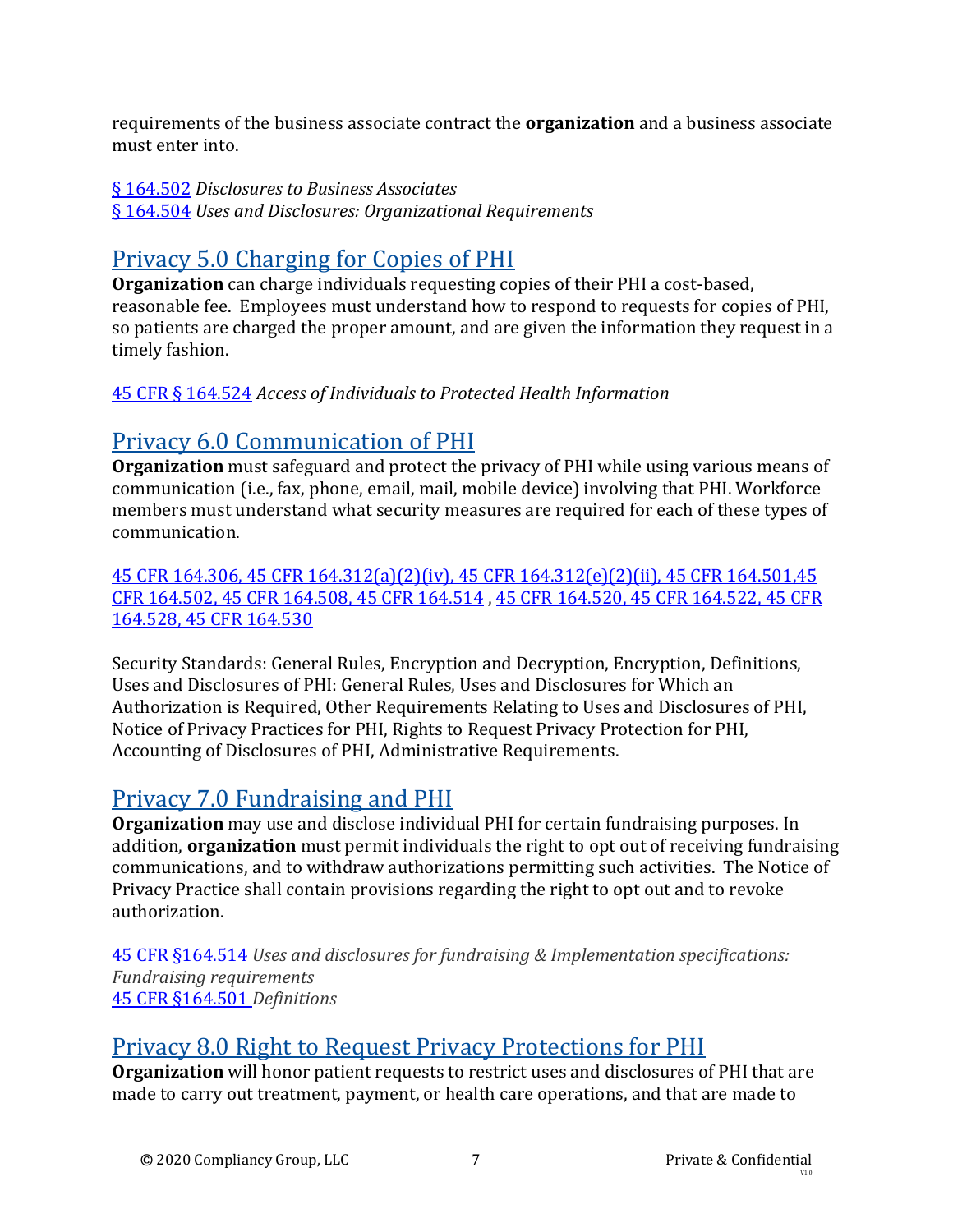family, friends, or others for involvement in care and notification purposes. **Organization** will also honor requests made by individuals to receive communications of PHI by alternative means or at an alternate location. Workforce members shall be trained as to how to respond to all such requests.

[§164.502\(c\)](https://gov.ecfr.io/cgi-bin/retrieveECFR?gp=&SID=15863a3e461afc3dc98e0da4885434cc&mc=true&r=SECTION&n=se45.2.164_1502) *Uses and Disclosures of PHI Subject to an Agreed Upon Restriction* [§164.502\(h\)](https://gov.ecfr.io/cgi-bin/retrieveECFR?gp=&SID=15863a3e461afc3dc98e0da4885434cc&mc=true&r=SECTION&n=se45.2.164_1502) *Confidential Communications* [§164.522](https://gov.ecfr.io/cgi-bin/retrieveECFR?gp=&SID=15863a3e461afc3dc98e0da4885434cc&mc=true&n=sp45.2.164.e&r=SUBPART&ty=HTML#se45.2.164_1522) *Rights to Request Privacy Protection for PHI*

# [Privacy 9.0 Incident Response and Reporting](#page-31-0)

**Organization** must know how to identify and respond to suspected and known security incidents. **Organization** must also mitigate the harmful effects of known or suspected security incidents to the extent possible. **Organization** must document security incidents, along with their outcomes.

[§164.308\(a\)\(6\)\(i\)](https://www.law.cornell.edu/cfr/text/45/164.308) *Security incident procedures* [§164.308\(a\)\(6\)\(ii\)](https://www.law.cornell.edu/cfr/text/45/164.308) *Response and reporting*

# [Privacy 10.0 Identity Verification](#page-32-0)

Before **organization** discloses PHI to an individual or another **organization** requesting it, **organization** must verify the identity of the individual or other **organization**.

[§164.514\(h\)\(1\)](https://gov.ecfr.io/cgi-bin/retrieveECFR?gp=&SID=15863a3e461afc3dc98e0da4885434cc&mc=true&n=pt45.2.164&r=PART&ty=HTML#se45.2.164_1514) *Identity Verification Requirements*

# [Privacy 11.0 Judicial and Administrative Proceedings](#page-34-0)

**Organization** must disclose a patient's PHI when that PHI is sought in a judicial or administrative proceeding. Such proceedings include court proceedings, and proceedings before government agencies, such as the Department of Health and Human Services ("HHS") and the Centers for Medicare and Medicaid Services ("CMS"). Employees will be trained as to how to respond to requests for PHI sought in these proceedings.

[164.512\(e\)](https://gov.ecfr.io/cgi-bin/retrieveECFR?gp=&SID=15863a3e461afc3dc98e0da4885434cc&mc=true&n=pt45.2.164&r=PART&ty=HTML#se45.2.164_1512) *Use and Disclosure of PHI for Judicial and Administrative Proceedings*

# [Privacy 12.0 Uses and Disclosures for Marketing](#page-37-0)

**Organization** may use or disclose PHI for certain marketing purposes. **Organization** may not use or disclose PHI for marketing activities that are purely commercial. Employees will be trained as to when PHI can be disclosed for marketing activities.

## [§164.508 \(a\)\(3\)](https://gov.ecfr.io/cgi-bin/retrieveECFR?gp=&SID=15863a3e461afc3dc98e0da4885434cc&mc=true&r=SECTION&n=se45.2.164_1508) *Uses and Disclosures for Which an Authorization is Required: Marketing*

# [Privacy 13.0 Minimum Necessary](#page-38-0)

Under the minimum necessary standard, **organization** may only use, request, or disclose that PHI that is necessary to fulfill a request, or perform a job function. Employees will be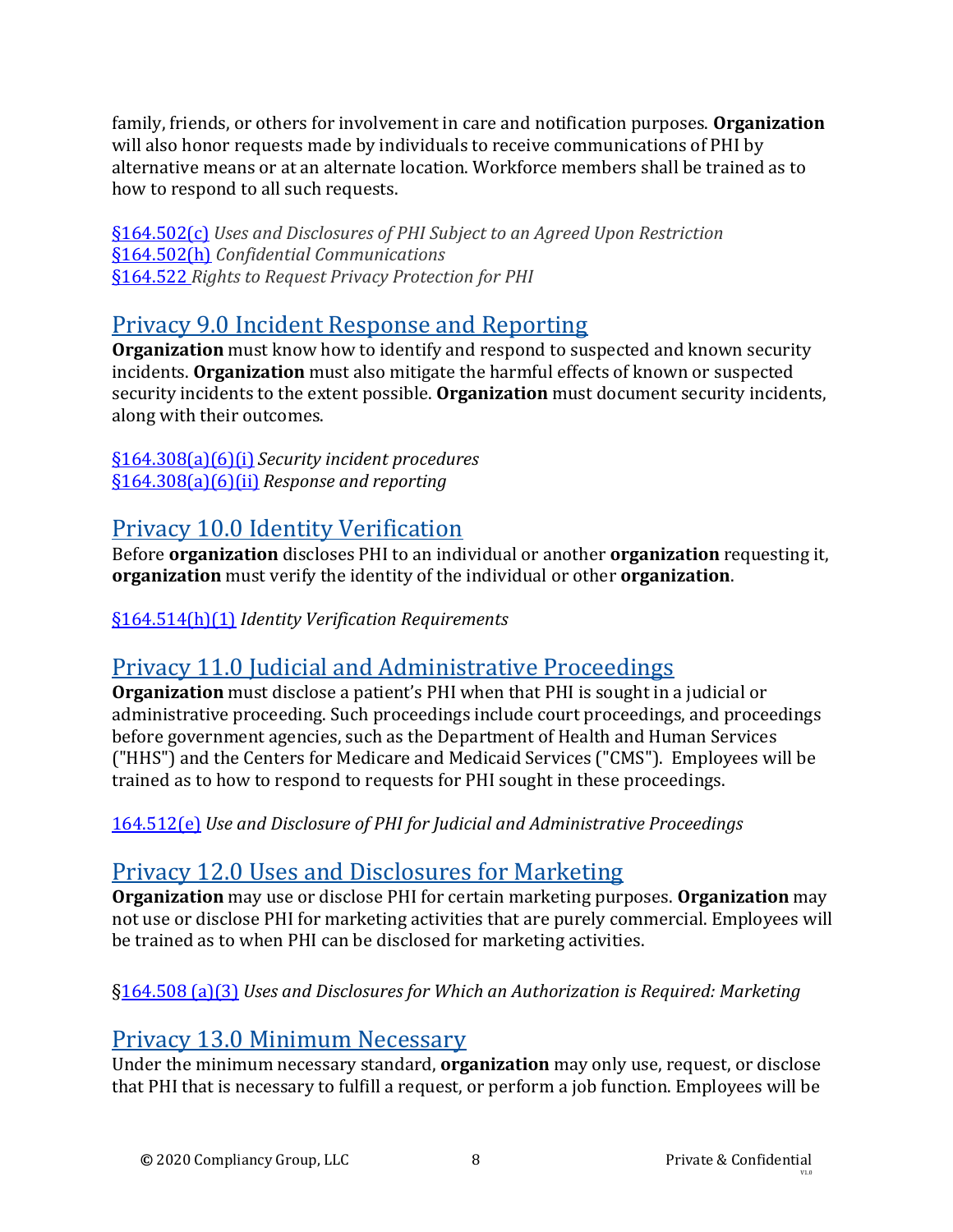trained on this standard so that PHI is used, requested, or disclosed only to the extent that is legally required.

[§164.502\(b\)\(1\)](https://gov.ecfr.io/cgi-bin/retrieveECFR?gp=&SID=15863a3e461afc3dc98e0da4885434cc&mc=true&r=SECTION&n=se45.2.164_1502) *Minimum Necessary Standard* [§164.514\(d\)\(3\)](https://gov.ecfr.io/cgi-bin/retrieveECFR?gp=&SID=15863a3e461afc3dc98e0da4885434cc&mc=true&r=SECTION&n=se45.2.164_1514) *Minimum Necessary Disclosures of Protected Health Information* [§164.524\(a\)](https://gov.ecfr.io/cgi-bin/retrieveECFR?gp=&SID=15863a3e461afc3dc98e0da4885434cc&mc=true&n=sp45.2.164.e&r=SUBPART&ty=HTML#se45.2.164_1524) *Access to Protected Health Information*

# Privacy 14.0 Minors' Rights

This policy covers when minors must access their PHI through a personal representative, and when minors may access their PHI directly. **Organization** employees must be familiar with the circumstances under which minors can access their PHI without parental or personal representative approval or knowledge.

[§164.502\(g\)](https://gov.ecfr.io/cgi-bin/retrieveECFR?gp=&SID=15863a3e461afc3dc98e0da4885434cc&mc=true&r=SECTION&n=se45.2.164_1502) *Personal Representatives*

# [Privacy 15.0 Patient Right to Access and Inspect Medical Records](#page-43-0)

**Organization** must afford patients the opportunity to access and inspect their medical records. This policy covers how employees must respond to request access and inspection of medical records.

[§164.524\(a\)](https://gov.ecfr.io/cgi-bin/retrieveECFR?gp=&SID=15863a3e461afc3dc98e0da4885434cc&mc=true&n=sp45.2.164.e&r=SUBPART&ty=HTML#se45.2.164_1524) *Patient Right to Access, Inspect, and Copy Medical Records*

# [Privacy 16.0 Psychotherapy Notes](#page-45-0)

**Organization** may generally not disclose psychotherapy notes to requesting parties. Certain exceptions allow **organization** to release this information. This policy serves to train **organization** employees as to what constitutes psychotherapy notes, and when such notes may be used or disclosed.

[45 CFR § 164.508](https://gov.ecfr.io/cgi-bin/retrieveECFR?gp=&SID=15863a3e461afc3dc98e0da4885434cc&mc=true&r=SECTION&n=se45.2.164_1508) *Uses and Disclosures for Which an Authorization is Required*

# [Privacy 17.0 Uses and Disclosures of PHI: General Rules](#page-47-0)

In general, covered entities and business associates may not use or disclose protected health information, except when the Privacy Rule specifically permits or requires such use or disclosure.

[§164.502](https://gov.ecfr.io/cgi-bin/retrieveECFR?gp=&SID=15863a3e461afc3dc98e0da4885434cc&mc=true&r=SECTION&n=se45.2.164_1502) *Uses and Disclosures of PHI: General Rules*

# [Privacy 18.0 Uses and Disclosures for Which an Authorization is](#page-53-0)  [Required](#page-53-0)

Under certain circumstances, written patient authorization is necessary prior to **organization's** use or disclosure of that patient's individual's PHI. Written patient authorization must be validly obtained. This policy describes when written authorization is required, and what constitutes a valid authorization.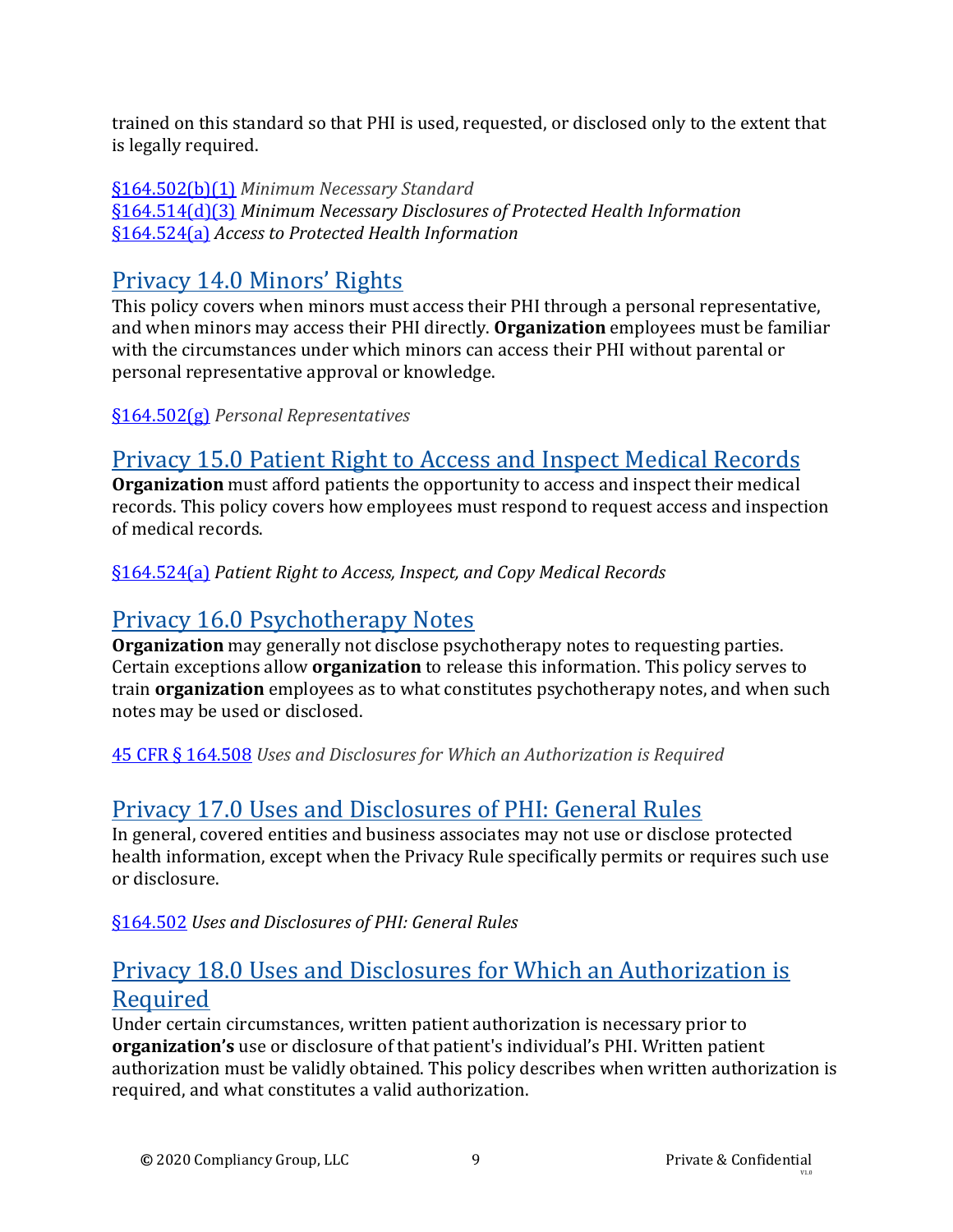### [§164.508](https://gov.ecfr.io/cgi-bin/retrieveECFR?gp=&SID=15863a3e461afc3dc98e0da4885434cc&mc=true&r=SECTION&n=se45.2.164_1508) *Uses and Disclosures for Which an Authorization is Required*

# [Privacy 19.0 Uses and Disclosures, No Authorization Required](#page-56-0)

Under certain circumstances, **organization** may use and disclose PHI when neither authorization nor an opportunity for a patient to agree or object is required. This policy informs employees of what those circumstances are, and what steps employees must take to fulfill requests for PHI.

[§164.501](https://gov.ecfr.io/cgi-bin/text-idx?SID=a7c7a7ed6ddfb49f7200a9d84a925136&mc=true&node=se45.2.164_1501&rgn=div8) *Uses and Disclosures for Health Care Operations* [§164.512](https://gov.ecfr.io/cgi-bin/retrieveECFR?gp=&SID=15863a3e461afc3dc98e0da4885434cc&mc=true&r=SECTION&n=se45.2.164_1512) *Consent or Authorization Not Required*  [§164.506](https://gov.ecfr.io/cgi-bin/retrieveECFR?gp=&SID=15863a3e461afc3dc98e0da4885434cc&mc=true&r=SECTION&n=se45.2.164_1506) *Uses and Disclosures to Carry Out Treatment, Payment, or Health Care Operations*

# Privacy 20.0 Uses and Disclosures Requiring Patient Opportunity to Agree or Object

Under some circumstances, **organization** must provide a patient the opportunity to agree or object to disclosure of PHI. This policy covers how **organization** responds to such requests made when these circumstances apply.

[§164.510](https://gov.ecfr.io/cgi-bin/retrieveECFR?gp=&SID=15863a3e461afc3dc98e0da4885434cc&mc=true&r=SECTION&n=se45.2.164_1510) *Uses and Disclosures Requiring an Opportunity for the Individual to Agree or to Object*

# [Privacy 21.0 Uses and Disclosures of Workers Compensation](#page-68-0)  [Information](#page-68-0)

**Organization** may release certain health information to state workers compensation or workers compensation insurance programs without patient authorization or release. This policy describes the circumstances under which such disclosure is required, and how to make the disclosure.

[§164.512](https://gov.ecfr.io/cgi-bin/retrieveECFR?gp=&SID=15863a3e461afc3dc98e0da4885434cc&mc=true&r=SECTION&n=se45.2.164_1512) *Consent or Authorization Not Required* 

# [Privacy 22.0 Breach Notification](#page-69-0)

**Organization** must report, and make efforts to remediate, breaches of unsecured PHI. This policy outlines **organization's** and workforce members' obligations to identify breaches, report breaches, and send notifications regarding breaches.

[§ 164.404](https://www.law.cornell.edu/cfr/text/45/164.404) *Notification to Individuals* [§ 164.406](https://www.law.cornell.edu/cfr/text/45/164.406) *Notification to the Media* [§ 164.408](https://www.law.cornell.edu/cfr/text/45/164.408) *Notification to the Secretary* [§ 164.410](https://www.law.cornell.edu/cfr/text/45/164.410) *Notification by a Business Associate* [§ 164.412](https://www.law.cornell.edu/cfr/text/45/164.412) *Law Enforcement Delay*

[§ 164.414](https://www.law.cornell.edu/cfr/text/45/164.414) *Administrative Requirements and Burden of Proof*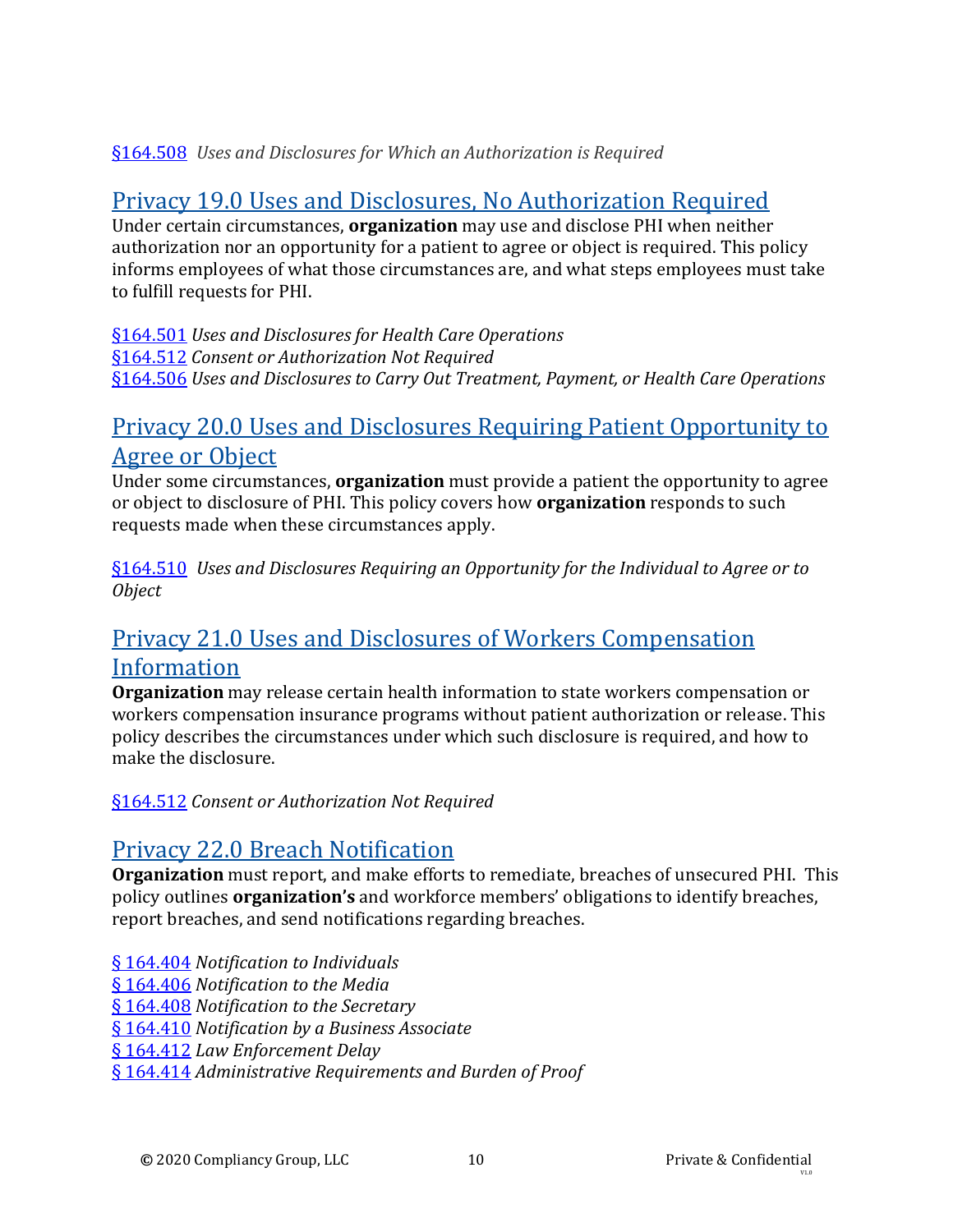# [Privacy 23.0 Notice of Privacy Practices](#page-75-0)

**Organization** must provide patients with its Notice of Privacy Practices. This notice describes how patient PHI is to be used and disclosed under the Notice of Privacy Practice.

[§164.520\(b\)](https://gov.ecfr.io/cgi-bin/retrieveECFR?gp=&SID=15863a3e461afc3dc98e0da4885434cc&mc=true&n=sp45.2.164.e&r=SUBPART&ty=HTML#se45.2.164_1520) *Content of Notice of Privacy Practices* [§164.520\(c\)\(2\)](https://gov.ecfr.io/cgi-bin/retrieveECFR?gp=&SID=15863a3e461afc3dc98e0da4885434cc&mc=true&n=sp45.2.164.e&r=SUBPART&ty=HTML#se45.2.164_1520) *Provision of Notice of Privacy Practices*

# [Privacy 24.0 Social Media](#page-78-0)

Employees using social media must take precautions to ensure PHI is not accidentally or intentionally disclosed during such use. This policy describes what precautions must be taken.

# [Privacy 25.0 Complaints About Organization](#page-79-0)

**Organization** must have a complaint process, under which individuals may make complaints about **organization's** compliance with the HIPAA Privacy Rule, the HIPAA Breach Notification Rule, and **organization's** policies and procedures related to these rules.

### [45 CFR § 164.530\(d\)](https://gov.ecfr.io/cgi-bin/retrieveECFR?gp=&SID=15863a3e461afc3dc98e0da4885434cc&mc=true&n=sp45.2.164.e&r=SUBPART&ty=HTML#se45.2.164_1530) *Complaints*

# [Privacy 26.0 Sanctions](#page-80-0)

Workforce members who violate organization's privacy policy and procedures are subject to sanctions. Sanctions are disciplinary measures intended to deter future violations. **Organization**, in deciding upon the appropriate sanction, may review the severity of the violation, the impact of the violation, and the workforce member's work history. Sanctions imposed should be consistent, and proportional with the severity of the offense.

[45 CFR § 164.530\(e\)](https://gov.ecfr.io/cgi-bin/retrieveECFR?gp=&SID=15863a3e461afc3dc98e0da4885434cc&mc=true&n=sp45.2.164.e&r=SUBPART&ty=HTML#se45.2.164_1530) *Sanctions*

45 CFR [§ 164.530\(f\)](https://gov.ecfr.io/cgi-bin/retrieveECFR?gp=&SID=15863a3e461afc3dc98e0da4885434cc&mc=true&n=sp45.2.164.e&r=SUBPART&ty=HTML#se45.2.164_1530) *Mitigation* [45 CFR § 164.530\(g\)](https://gov.ecfr.io/cgi-bin/retrieveECFR?gp=&SID=15863a3e461afc3dc98e0da4885434cc&mc=true&n=sp45.2.164.e&r=SUBPART&ty=HTML#se45.2.164_1530) *Refraining from intimidating or retaliatory acts* 45 CFR [§ 164.530\(h\)](https://gov.ecfr.io/cgi-bin/retrieveECFR?gp=&SID=15863a3e461afc3dc98e0da4885434cc&mc=true&n=sp45.2.164.e&r=SUBPART&ty=HTML#se45.2.164_1530) *Waiver of Rights*

# [Privacy 27.0 Limited Data Set and Data Usage Agreements](#page-85-0)

**Organization** may share a limited data set, which is a set of PHI with certain identifiers removed, to a requesting party who seeks the PHI disclosure for purposes of research, public health, or healthcare operations. Such disclosure may only be made if the **organization** obtains a signed, written Data Use Agreement (DUA) from the person or entity to whom the limited data set is to be disclosed.

45 CFR [§ 164.514\(e\)](https://gov.ecfr.io/cgi-bin/retrieveECFR?gp=&SID=15863a3e461afc3dc98e0da4885434cc&mc=true&r=SECTION&n=se45.2.164_1514) *Limited Data Set and Data Use Agreement*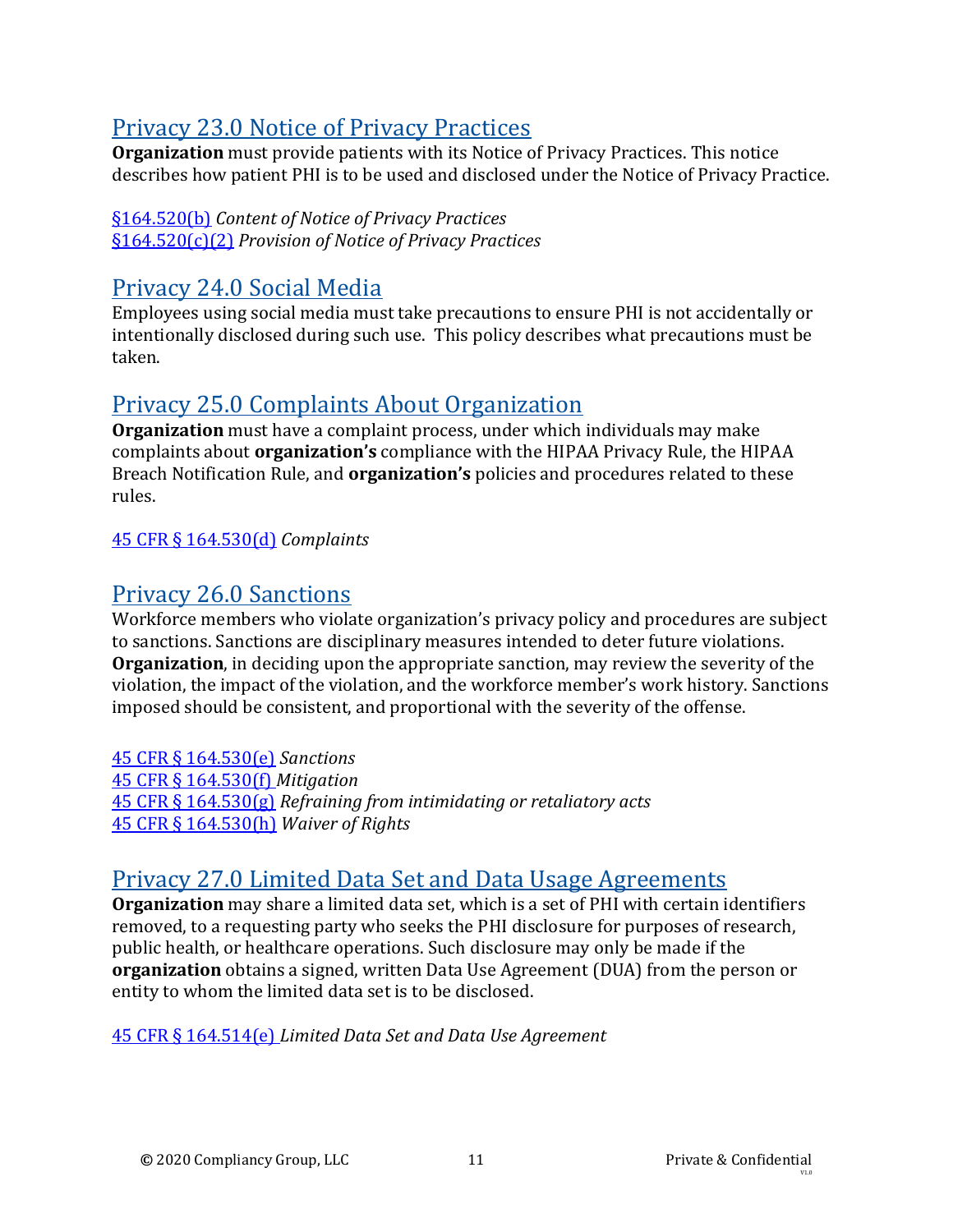# <span id="page-11-0"></span>**Privacy 1.0 HIPAA Privacy Program**

# **FULL POLICY LANGUAGE:**

#### **Policy Purpose:**

At all times, **organization** shall have one individual identified and assigned to HIPAA Privacy responsibility. This individual is known as the HIPAA Privacy Officer.

#### **Policy Description:**

The Privacy Officer is responsible for **organization's** overall compliance with the HIPAA Privacy Rule, and for ensuring that **organization's** HIPAA Privacy Rule policies and procedures are developed, implemented, and followed. The Privacy Officer is the point person for **organization's** Privacy Program, through which the Privacy Officer's and other **organizational** duties are carried out.

The **organization** must follow the below procedures under the Privacy Program.

#### **Procedures:**

#### **Designation of Individuals:**

- Designation of the Privacy Officer, who is responsible for development and implementation of **organization's** policies and procedures.
- Designation of a contact person (who may be either the Privacy Officer or another designated individual) who is responsible for receiving privacy-related complaints, and who can provide further information about **organization's** Notice of Privacy Practices.

#### **Training:**

- **Organization** must train all workforce members on its Privacy Policies and Procedures, as necessary and appropriate for workforce members to carry out their functions within the **organization**. Training shall be provided as follows:
	- To each new member of the workforce within a reasonable period of time after the person joins the workforce;
	- To each member of **organization's** workforce whose functions are affected by a significant change in **organization's** privacy policies and procedures, within a reasonable period of time after that change becomes effective.
	- **Organization** must document that the training has been provided.
- Questions concerning training or any aspect of training may be directed to the Privacy Officer.

#### **Administrative Safeguards**:

**Organization** must reasonably safeguard protected health information (PHI) from any intentional or unintentional use or disclosure that violates the HIPAA Privacy Rule. **Organization** must also reasonably safeguard protected health information to limit incidental PHI uses or disclosures that are made pursuant to an otherwise permitted or required use or disclosure. The Privacy Officer ultimately has responsibility for these tasks.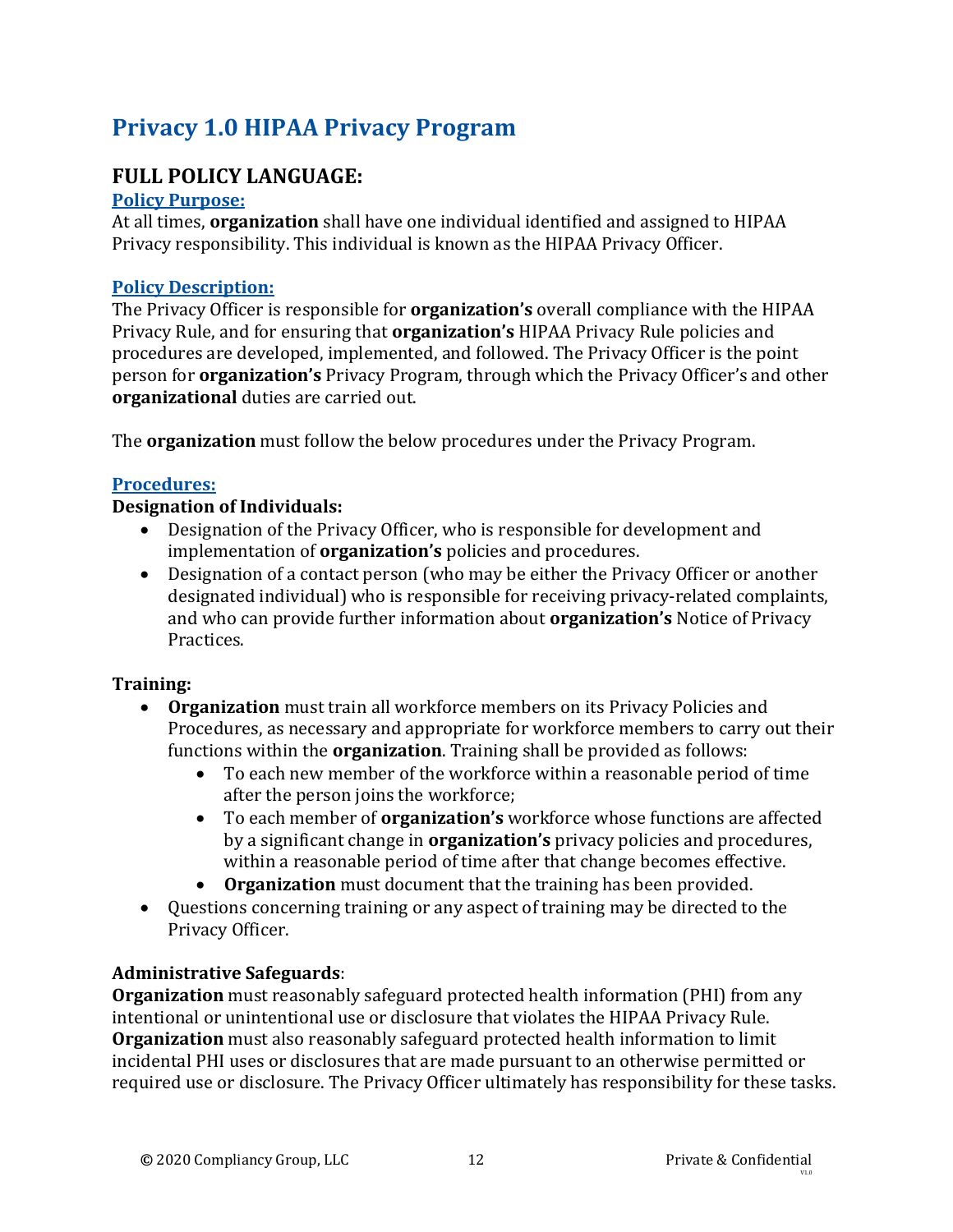#### **Complaints:**

**Organization** must provide a process for individuals to make complaints concerning its privacy policies and procedures, and its compliance with those procedures. **Organization** must keep records of complaints and their resolution.

#### **Sanctions:**

**Organization** must develop and apply appropriate sanctions against workforce members who fail to comply with its privacy policies and procedures and/or the HIPAA Privacy Rule. **Organization** must document all sanctions it applies. The Privacy Officer shall be responsible for the determination of appropriate sanctions. The Privacy Officer, in his or her discretion, may review the sanction decision at the request of an employee.

#### **Mitigation:**

**Organization** must mitigate, to the extent practicable, any harmful effect that is known to it of a use or disclosure of PHI in violation of its policies and procedures or the HIPAA Privacy Rule by **organization** or its business associates.

#### **No Retaliation:**

**Organization** may not threaten, coerce, discriminate against, or take other retaliatory action against anyone who files a complaint, or who exercises a right to which they are entitled under the Privacy Rule, or the Breach Notification Rule.

#### **Waiver of Rights:**

**Organization** may not require any individual to waive his or her right to file a complaint with **organization** or HHS, as a condition of the provision of treatment, payment, enrollment in a health plan, or eligibility for benefits.

#### **Policies and Procedures:**

The policies and procedures to be developed by the Privacy Officer must comply with all Privacy Rule standards, implementation specifications, and requirements. These policies and procedures must be reasonably designed, taking into account **organization's** size and the type of activities that relate to PHI undertaken by **organization**.

#### **Changes to Policies and Procedures:**

**Organization** must change its policies and procedures as necessary and appropriate to comply with changes in the law. Whenever a change in law necessitates a change to **organization's** policies or procedures, **organization** must promptly document and implement the revised policy or procedure. If the change in law materially affects the content of the Notice of Privacy Practices, **organization** must change the contents of the notice accordingly. **Organization** may not implement a change to a policy or procedure prior to the effective date of the revised notice.

#### **Documentation:**

**Organization** must maintain its policies and procedures in written or electronic form, and must maintain all required documentation (which includes the policies and procedures, and any communications or actions the HIPAA Privacy Rule requires to be in writing) for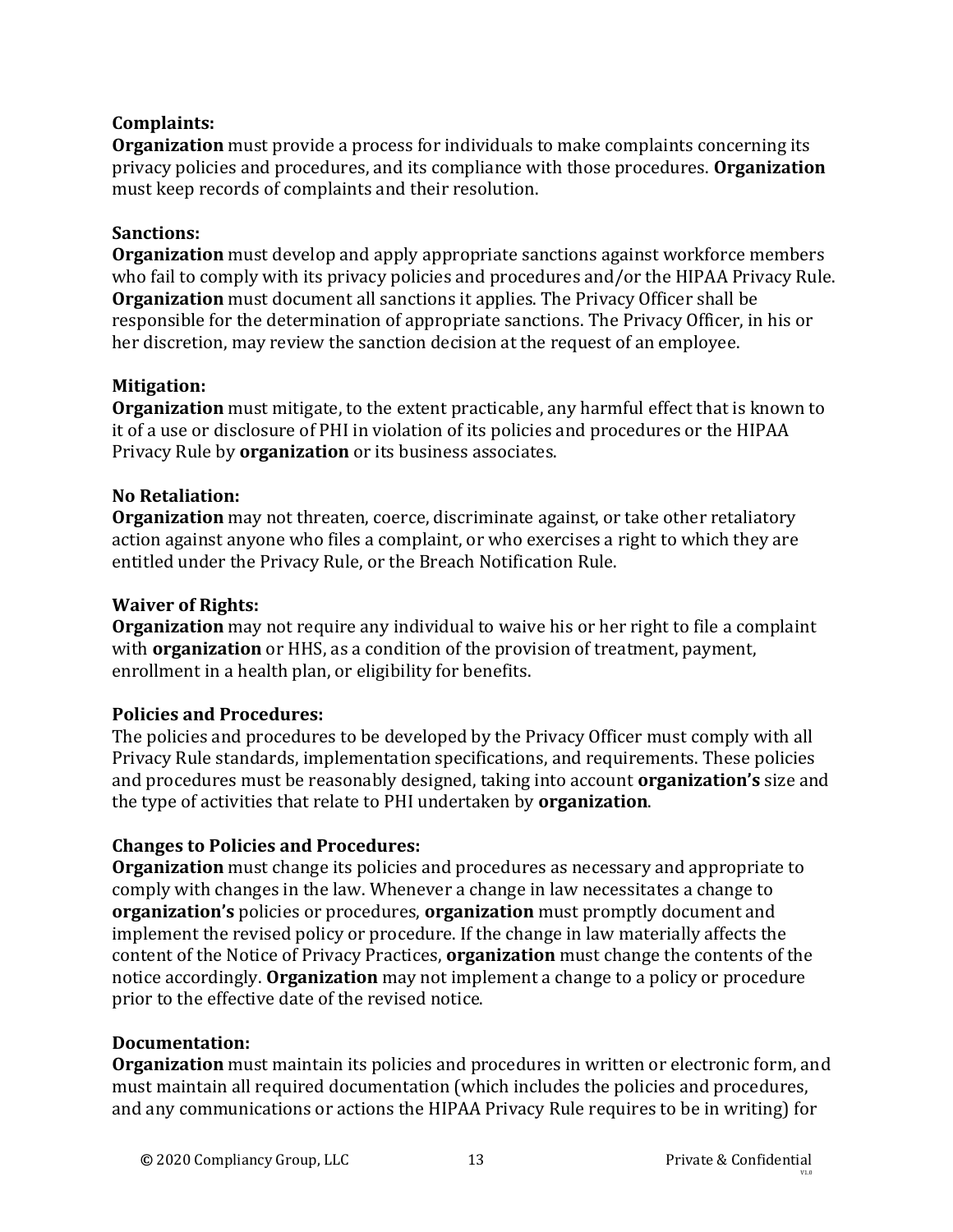six years from the date of its creation or the date when it was last in effect, whichever is later.

# **RELEVANT HIPAA REGULATIONS:**

• [§164.530](https://gov.ecfr.io/cgi-bin/retrieveECFR?gp=&SID=15863a3e461afc3dc98e0da4885434cc&mc=true&n=sp45.2.164.e&r=SUBPART&ty=HTML#se45.2.164_1530) *HIPAA Privacy Program*

# <span id="page-13-0"></span>**Privacy 2.0 Accounting of Disclosures**

## **FULL POLICY LANGUAGE:**

#### **Policy Purpose:**

The purpose of this policy is to ensure patients can receive an accounting of disclosures of their protected health information.

### **Policy Description:**

Under HIPAA, **organization** must give patients an accounting of disclosures of PHI it made, upon patient request.

### **Required Disclosures:**

Types of disclosures that **organization** must include in responding to a request for an accounting include:

- 1. Disclosures made as required by law (i.e., reporting of certain wounds);
- 2. Disclosures made for public health activities;
- 3. Disclosures made for health oversight activities;
- 4. Disclosures made to report victims of abuse, neglect, and domestic violence;
- 5. Disclosures made for judicial and administrative proceedings;
- 6. Disclosures made for research conducted under an Institutional Review Board (IRB) Waiver of Authorization;
- 7. Disclosures made to avert a serious threat to the health and safety of the individual, or to the public;
- 8. Disclosures made for certain specialized government functions (i.e., military and veterans affairs; medical suitability determinations); and
- 9. Disclosures made for workers' compensation purposes.

### **Required Tracking:**

Information that must be maintained (tracked) and included in an accounting shall consist of:

- 1. The date of disclosure;
- 2. The name of the individual or entity who received the information and their address, if known;
- 3. A brief description of the protected health information disclosed;
- 4. A brief statement of the purpose of the disclosure (or a copy of the individual's written authorization) or a copy of the individual's written request for disclosure.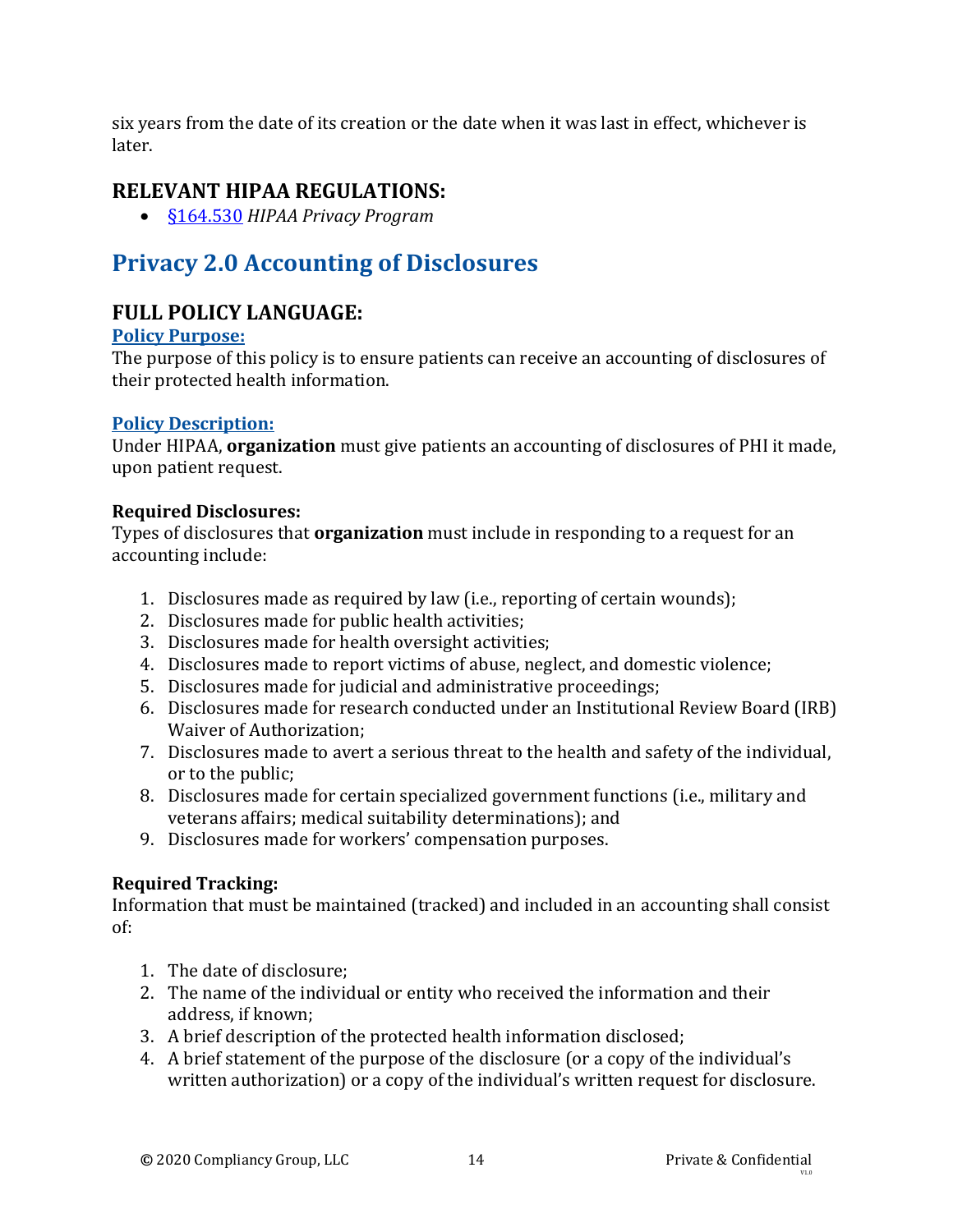5. Multiple disclosures to the same party for a single purpose (or pursuant to a single authorization) may have a summary entry. A summary entry includes all information for the first disclosure, the frequency with which disclosures were made, and the date of the last disclosure.

#### **Disclosures Not to Be Included in an Accounting:**

An accounting of disclosures shall not include the following disclosures:

- 1. Disclosures made to law enforcement or correctional institutions as provided by state law;
- 2. Disclosures for facility directories;
- 3. Disclosures to the individual patient;
- 4. Disclosures for national security or intelligence purposes;
- 5. Disclosures involved in the patient's care;
- 6. Disclosures made for notification purposes, including identifying and locating a family member; and
- 7. Disclosures made for treatment, payment, and healthcare operations.

Patients may request an accounting of disclosures that were made up to six years prior to the date of request.

#### **Procedures:**

#### **Processing the Request:**

- 1. All requests for an accounting of disclosures must be submitted, in writing, to the **organization**.
- 2. The **organization** must retain this request, retain a copy of the written account to be provided to the patient, and maintain a record of the name/departments responsible for the completion of the accounting.
- 3. A patient may authorize in writing that the accounting of disclosures be released to another individual or entity. The request must clearly identify all information required to carry out the request (name, address, phone number, etc.).
- 4. The **organization** must retain all requests, maintain a copy of the written account to be provided to the third party, and maintain a record of the name/departments responsible for the completion of the accounting.

#### **Gathering the Necessary Information:**

Upon receipt of a completed request for accounting of disclosures form, the **organization** will gather the requested information by:

- 1. Querying all systems and patient records that contain patient disclosures;
- 2. Obtaining a Patient Disclosure Report from all departments that maintain such reports;
- 3. Contacting business associates, as necessary, to request the information provided.

#### **Preparing the Accounting of Disclosures:**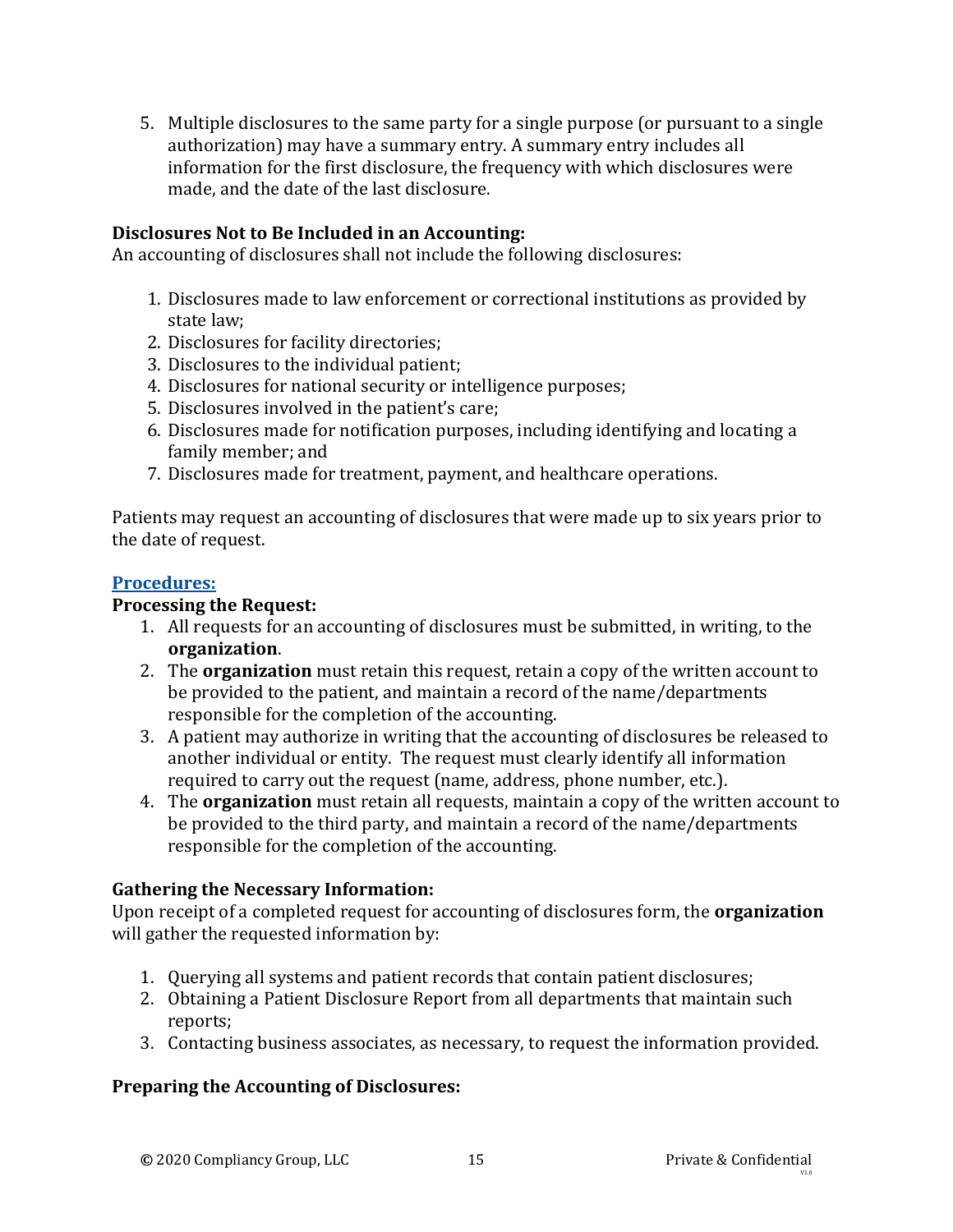Accountings of disclosures shall be prepared by **organization** as follows:

- 1. Each item on the accounting of disclosures to be sent to the patient must include:
	- The date the disclosure was made:
	- The name of the entity or person receiving the PHI, and, if known, the address of such entity or person (to the extent revealing this information does not violate the HIPAA regulations);
	- A brief description of the PHI that was disclosed; and
	- A brief description of the purpose of the disclosure.
- 2. Each disclosure made to an external researcher for a particular research purpose involving 50 or more individuals to an Institutional Review Board waiver of authorization must include:
	- The name of the protocol or other research activity;
	- A brief description in plain language of the research protocol or other research activity, including the purpose of the research and the criteria for selecting particular records;
	- A brief description of the types of PHI that were disclosed;
	- The date or period of time during which disclosures occurred;
	- The name, address, and telephone number of the entity that sponsored the research and of the researcher to whom the information was disclosed; and
	- A statement that the PHI of the patient may or may not have been disclosed for a particular protocol or research activity.

### **Sending the Accounting:**

- 1. In accordance with the HIPAA regulations, **organization** must provide the individual with an accounting no later than **60** days after receipt of the request.
- 2. If the accounting cannot be completed within 30 days after receipt of the request, **organization** must provide the individual with a written statement of the reason for the delay and the expected completion date. Only one extension of time, 30 days maximum, per request is permitted.
- 3. The **organization** must provide an accounting for a period of time of up to six years prior to the date of the request, unless the individual specifies a shorter time frame.
- 4. **Organization** must provide the accounting to the individual at no charge for a request made once during any twelve-month period.
	- A reasonable fee can be charged for any additional requests made during a twelve-month period, **provided** that the individual is informed of the fee in advance and given an opportunity to withdraw or modify the request.

### **Maintaining Records:**

- **Organization** must maintain written requests for an accounting provided to an individual for at least six years from the date it was created.
- **Organization** must maintain the titles and names of the people responsible for receiving and processing accounting requests for a period of at least six years, or longer (if required by **organization's** state).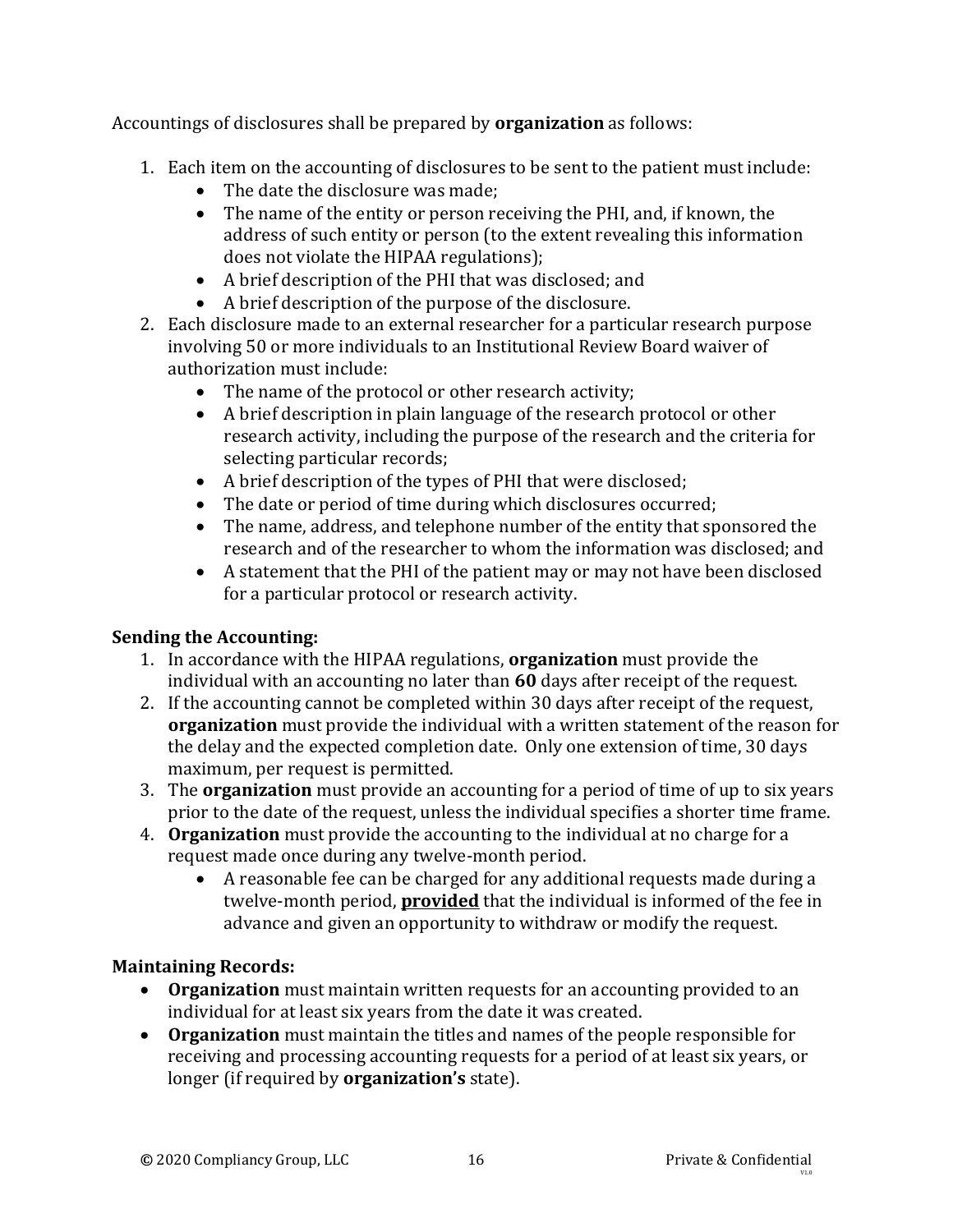### **RELEVANT HIPAA REGULATIONS:**

• [45 C.F.R. § 164.528\(a\)](https://gov.ecfr.io/cgi-bin/retrieveECFR?gp=&SID=15863a3e461afc3dc98e0da4885434cc&mc=true&n=sp45.2.164.e&r=SUBPART&ty=HTML#se45.2.164_1528) *Accounting for Disclosures*

# <span id="page-16-0"></span>**Privacy 3.0 Right to Amend PHI**

### **FULL POLICY LANGUAGE:**

#### **Policy Purpose:**

It is the policy of **organization** to honor an individual's right to request an amendment or correction to their protected health information. Under HIPAA, individuals have the right to request an amendment of protected health information contained in a designated record set.

Workforce members, business associates, and other healthcare providers must all comply with this policy.

#### **Policy Description:**

The HIPAA Privacy Rule grants individuals the right to amend or supplement their own protected health information, for as long as a covered entity (**organization**) maintains the PHI. The right to amend includes the right to correction of errors, and the right to supplement an existing record with additional PHI. The protected health information patients can have amended must be associated with the use, disclosure, and maintenance of their records in a designated record set. A designated record set is a group of records maintained by or for **organization,** which includes billing records, medical records, and other records **organization** uses to make decisions about patients.

#### **Procedures:**

#### **Requests to be in Writing:**

Individual requests for amendment of protected health information shall be made in writing to **organization** and clearly identify the information to be amended, as well as the reasons for the amendment.

#### **Responding to a Request for Amendment:**

**Organization** must act on an individual's request for amendment no later than 60 days after it receives the request. The deadline may be extended up to 30 days if **organization** provides the individual with a written statement of the reasons for delay and the date by which **organization** will fulfill his or her request. If **organization** approves the request for amendment, **organization** must timely inform the individual that the request to amend has been accepted, and then make the appropriate amendment.

If **the request is granted,** after review and approval by the individual responsible for the entry to be amended, **organization** must:

• Insert the amendment or provide a link within the designated record set to the amendment at the site of the information that is the subject of the request for amendment;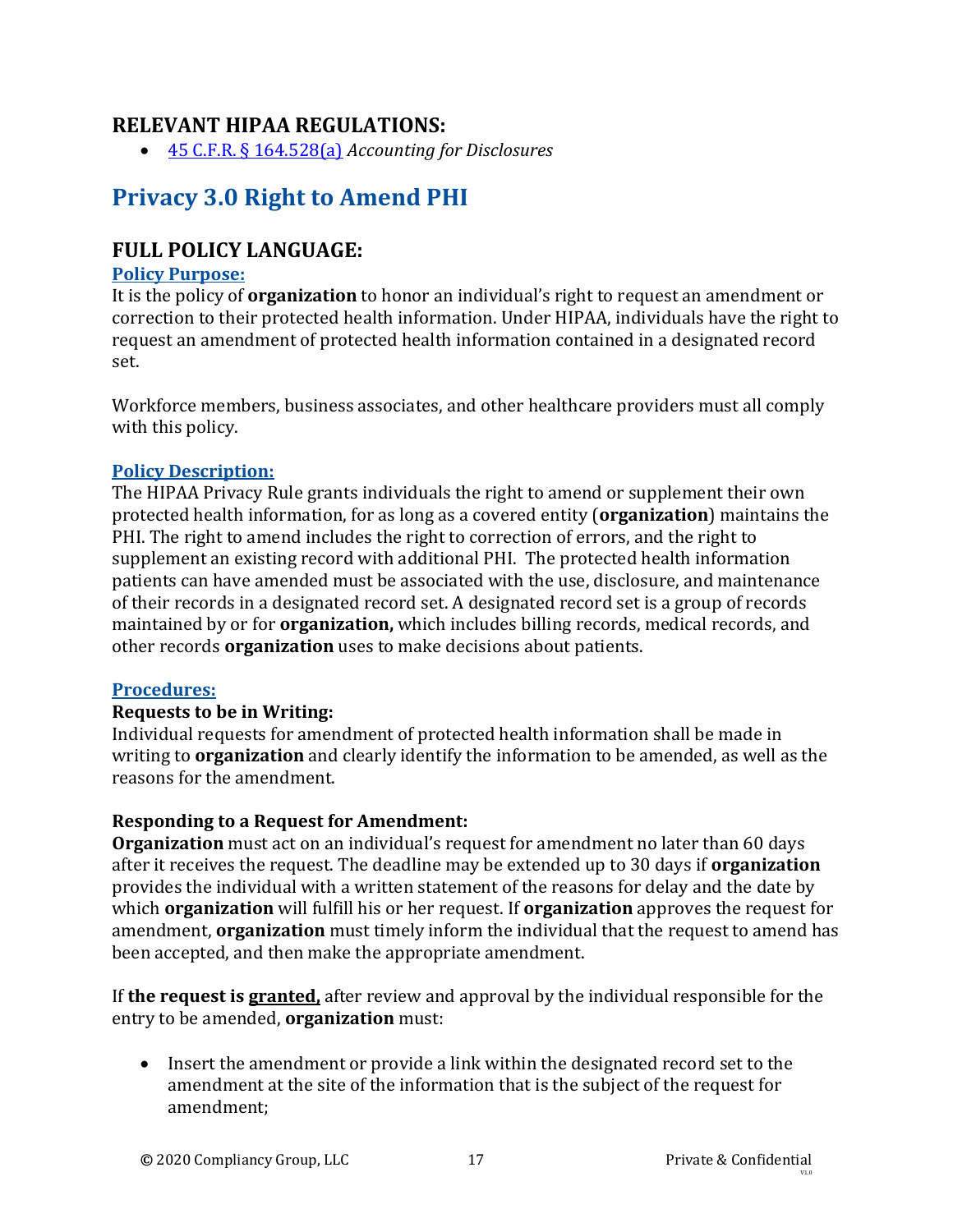- Inform the individual that the amendment is accepted;
- Obtain the individual's identification of, and agreement to, have the **organization** notify the relevant persons with whom the amendment needs to be shared. These persons include:
	- Persons identified by the individual as having received protected health information about the individual and needing the amendment; and
	- Persons, including business associates, that the **organization** knows have the protected health information that is the subject of the amendment and that may have relied, or could foreseeably rely, on such information to the detriment of the individual.

**Organization** must then provide the amendment to both entities identified by the individual, and other entities known to have received the erroneous information.

#### **Denial of Request for Amendment**:

**Organization** may deny an individual's request for amendment if **organization**  determines that the information or record:

- Was not created by **organization**, unless the originator of the protected health information is no longer available to make the amendment;
- Is not part of a designated record set:
- Would not be available for inspection (under the Privacy Rule "right of access" standard, individuals may both view their PHI as well as have copies made of that PHI);
- Is accurate and complete.

If **organization** denies an individual's request, it must give the individual a timely, written denial, which includes:

- The basis for the denial:
- The individual's right to submit a written statement disagreeing with the denial and how to exercise that right;
- A statement that the individual can request that **organization** include the individual's request and the denial with any future disclosures of the information (so long as the individual does not file a statement of disagreement); and
- A description of how the individual can file a complaint with **organization** or the Secretary of the Department of Health and Human Services (HHS).

**Organization** must document the titles of the persons or offices responsible for receiving and processing requests for amendments by individuals and retain the documentation as required by the HIPAA Privacy Rule.

#### **Statements of Disagreement:**

If **organization** denies all or part of a requested amendment, **organization** must permit the individual to submit a written statement disagreeing with the denial of all or part of the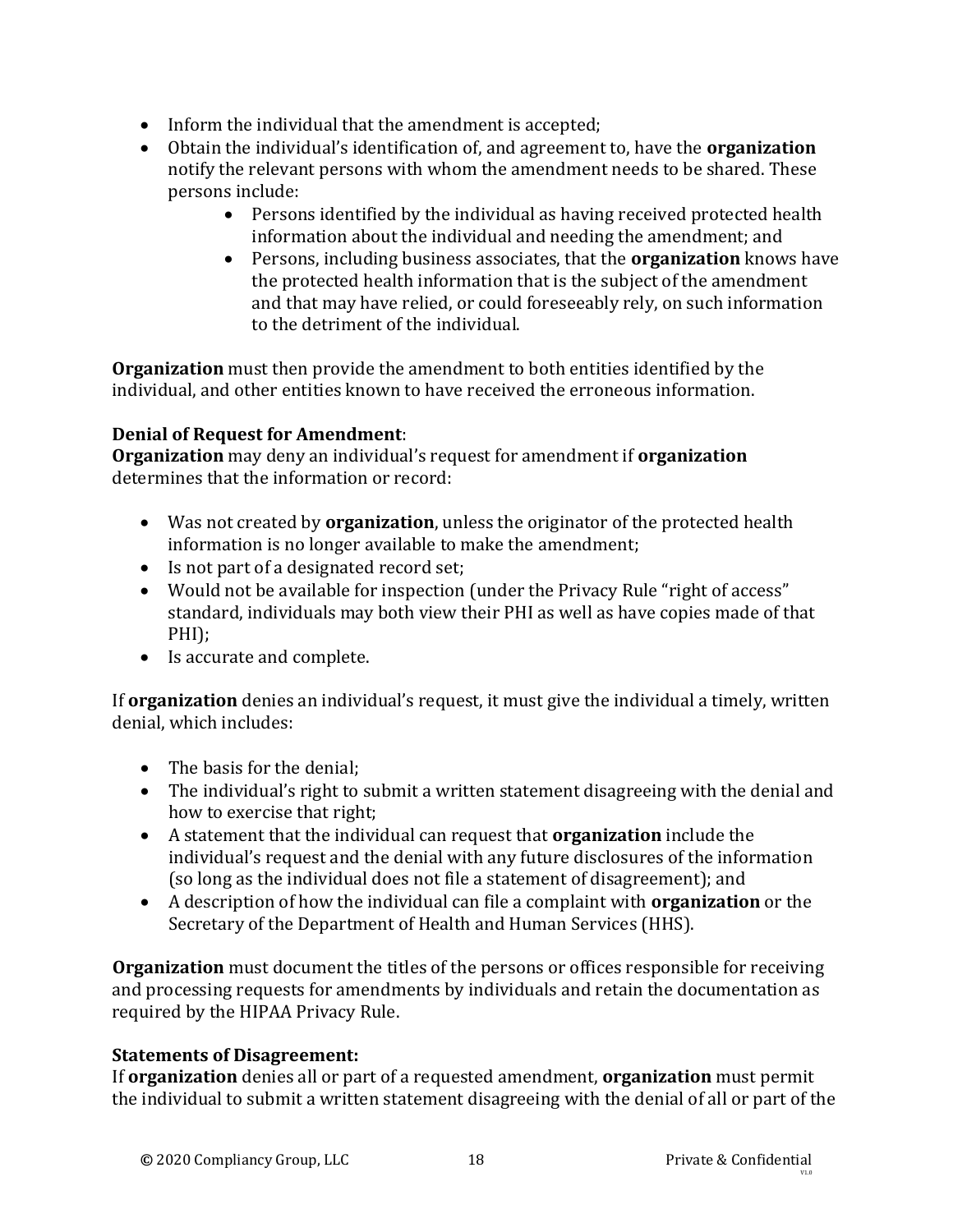requested amendment, and the basis of such disagreement. **Organization** may reasonably limit the length of such statement.

**Organization** may prepare a written rebuttal to the individual's statement of disagreement. Whenever such a rebuttal is prepared, **organization** must provide a copy to the individual who submitted the statement of disagreement.

#### **Recordkeeping for Disputed Amendments:**

**Organization** must, as appropriate, identify the record or protected health information in the designated record set that is the subject of the disputed amendment and append or otherwise link the individual's request for an amendment, **organization's** denial of the request, the individual's statement of disagreement, if any, and **organization's** entity's rebuttal, if any, to the designated record set.

### **Documentation:**

**Organization** must document the titles for the persons or offices responsible for receiving and processing requests for amendments.

### **Participation of Uninvolved Third Parties:**

It may be determined that a further review of the patient's request for amendment requires the participation of an uninvolved third party. For purposes of this policy, an uninvolved third party will be defined as an individual who has not been involved in the original review of the request. This individual should be in a leadership position which, for the purposes of this policy, includes (but are not limited to) risk management officers and medical staff leadership.

### **Additional Considerations of Amendments from Other Covered Entities:**

When **organization** receives notification from another covered entity that an individual's protected health information has been amended, **organization**:

- Must ensure that the amendment is appended to the individual's designated record; and
- Will inform its business associates, that may use or rely on the individual's designated record set, of the amendment (as agreed to in the business associate contract), so that they may make the necessary revisions based on the amendment.

# **RELEVANT HIPAA REGULATIONS:**

• [§ 164.526\(a\)\(1\)](https://gov.ecfr.io/cgi-bin/retrieveECFR?gp=&SID=15863a3e461afc3dc98e0da4885434cc&mc=true&n=sp45.2.164.e&r=SUBPART&ty=HTML#se45.2.164_1526) *Amendment of Protected Health Information*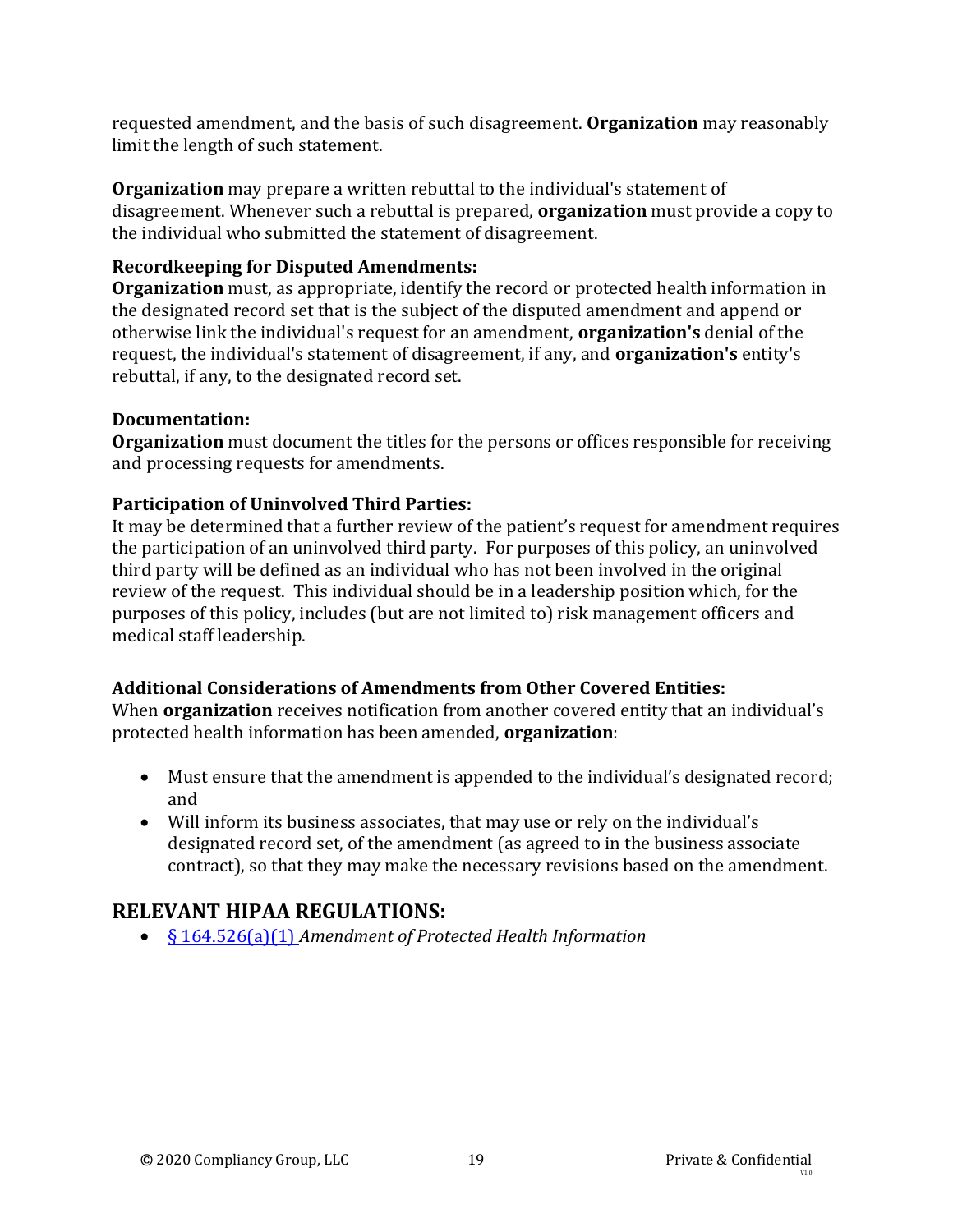# <span id="page-19-0"></span>**Privacy 4.0 Business Associates**

## **FULL POLICY LANGUAGE:**

#### **Policy Purpose:**

The purpose of this policy is to provide rules for **organization's** determining whether a vendor is a business associate as defined by the HIPAA regulations. The purpose is also to provide rules for creation, maintenance, and termination of business associate agreements

#### **Policy Description:**

A business associate is an individual or entity that provides a service, performs a function, or performs an activity on behalf of a covered entity that involves the creation, use, or disclosure of protected health information. Business associates do not include members of the **organization's** workforce. A business associate agreement is a legally binding contract, in which, the business associate provides, in writing, satisfactory assurances that it will appropriately safeguard the information it receives, uses, or discloses in carrying out specified functions or activities for a covered entity. **Organization** may only disclose protected health information (PHI) to a business associate after a valid business associate agreement is in place.

#### **Procedures:**

#### **Business Associate Determination:**

**Organization** shall inventory all outside business and service vendors to determine if they are business associates. For a vendor to be considered a business associate, the following requirements must be met:

- The vendor/business' staff members are not members of **organization's** workforce;
- The vendor/business is performing a function on behalf of the **organization**;
- That "something" involves the access to, use, and/or disclosure of PHI.

To make the business associate determination, **organization** will inventory all outside business and service vendors to determine if they are business associates.

Business associate agreements shall be implemented for all qualified entities. These agreements shall require that business associates comply with the minimum necessary standard set forth in [45 C.F.R. 164.502\(b\).](https://gov.ecfr.io/cgi-bin/retrieveECFR?gp=&SID=15863a3e461afc3dc98e0da4885434cc&mc=true&r=SECTION&n=se45.2.164_1502) Under this standard, business associates must make reasonable efforts to limit protected health information to the minimum necessary to accomplish the intended purpose of the PHI use, disclosure, or request.

#### **Business Associate Contracts/Agreements:**

If an entity is determined to be a business associate, that business associate must provide in writing to **organization** satisfactory assurances that it will appropriately safeguard the information it receives, uses, or discloses in carrying out the specified functions or activities.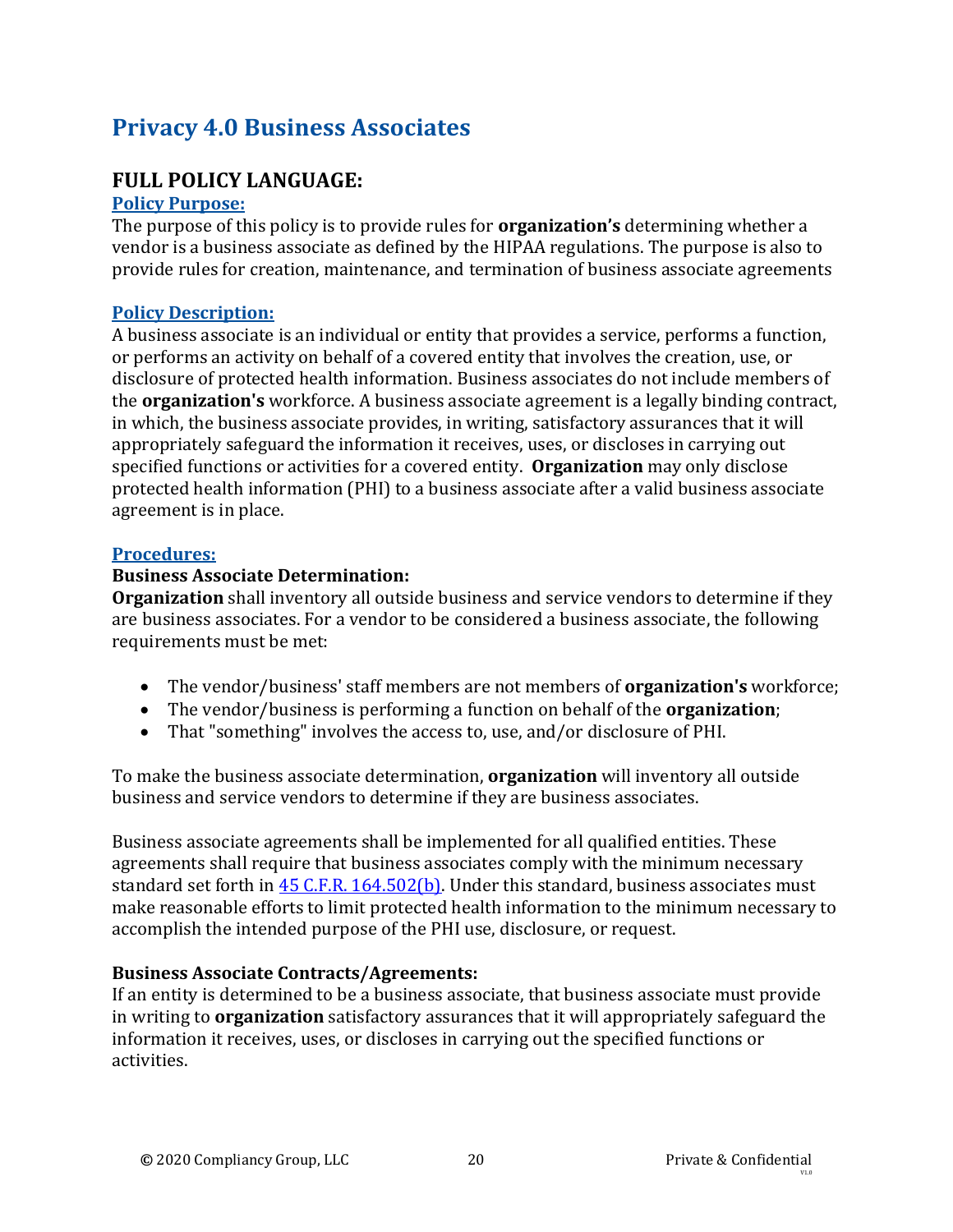The satisfactory assurances obtained from the business associate shall be in the form of a written business associate contract (BAC) that contains the provisions specified in the Privacy Rule. These provisions must:

- 1. Establish the permitted and required uses and disclosures of protected health information by the business associate;
- 2. Provide that the business associate will not use or further disclose the information other than as permitted or required by the contract or as required by law;
- 3. Require the business associate to implement appropriate safeguards to prevent unauthorized use or disclosure of the information, including implementing requirements of the HIPAA Security Rule with regard to electronic protected health information;
- 4. Require the business associate to report to **organization** any use or disclosure of the information not provided for by its contract, including incidents that constitute breaches of unsecured protected health information;
- 5. Require the business associate to disclose protected health information as specified in its contract to satisfy **organization's** obligation with respect to individuals' requests for copies of their protected health information, as well as make available protected health information for amendments (and incorporate any amendments, if required) and accountings;
- 6. To the extent the business associate is to carry out **organization's** obligation(s) covered under the Privacy Rule, the agreement must require the business associate to comply with the requirements applicable to the obligation;
- 7. Require the business associate to make available to HHS its internal practices, books, and records relating to the use and disclosure of protected health information received from, created, or received by the business associate on behalf of **organization** for purposes of HHS determining **organization's** compliance with the HIPAA Privacy Rule;
- 8. At termination of the contract, if feasible, require the business associate to return or destroy all protected health information received from, created, or received by the business associate on behalf of **organization;**
- 9. Require the business associate to ensure that any subcontractors it may engage on its behalf, that will have access to protected health information, agree to the same restrictions and conditions that apply to the business associate with respect to such information; and
- 10. Authorize termination of the contract by the **organization** if the business associate violates a material term of the contract.

### **In the Event of Material Breach or Violation:**

If **organization** knows of a material breach or violation by the business associate of the contract or agreement, the **organization** is required to take reasonable steps to cure the breach or end the violation.

If such steps are unsuccessful, the **organization** must terminate the contract or agreement. If termination of the contract or agreement is not feasible, the **organization** must report the problem to the Secretary of the Department of Health and Human Services (HHS).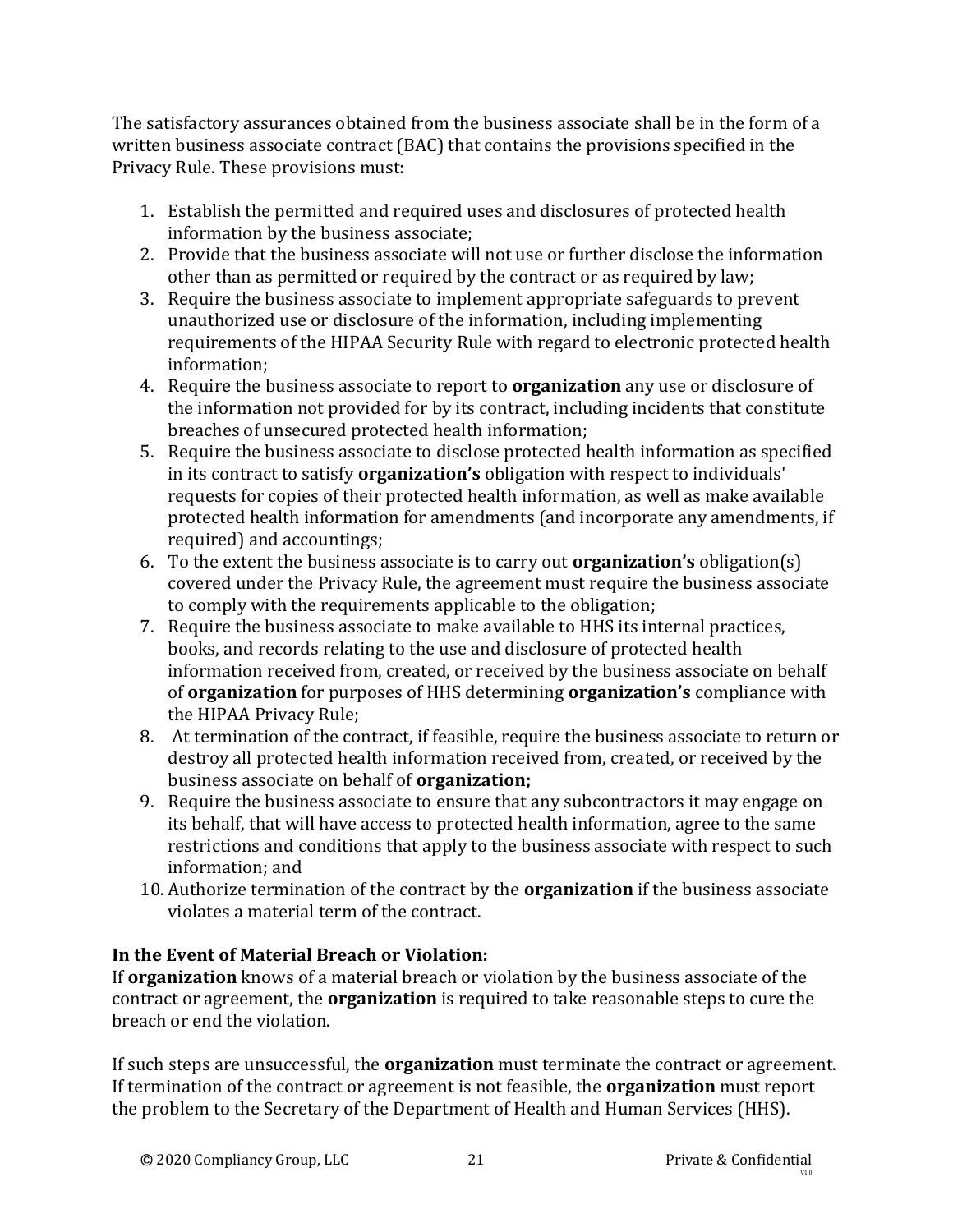Workforce members shall immediately notify the **organization's** Privacy Officer if and when they learn that a business associate may have breached or violated its business associate agreement.

### **RELEVANT HIPAA REGULATIONS:**

[§ 164.502](https://gov.ecfr.io/cgi-bin/retrieveECFR?gp=&SID=15863a3e461afc3dc98e0da4885434cc&mc=true&n=sp45.2.164.e&r=SUBPART&ty=HTML#se45.2.164_1502) *Disclosures to Business Associates* [§ 164.504](https://gov.ecfr.io/cgi-bin/retrieveECFR?gp=&SID=15863a3e461afc3dc98e0da4885434cc&mc=true&r=SECTION&n=se45.2.164_1504) *Uses and Disclosures: Organizational Requirements*

# <span id="page-21-0"></span>**Privacy 5.0 Fees for Copies of PHI**

## **FULL POLICY LANGUAGE:**

#### **Policy Purpose:**

To detail the regulations regarding what fees **organization** can charge patients for requests of copies of their PHI.

#### **Policy Description:**

The HIPAA Privacy Rule authorizes **organization** to impose reasonable, cost-based fees for responding to requests made by an individual (patient or legal representative) for copies of PHI for their own, personal use. Under the Privacy Rule, fees may only be charged for the costs of copying, including the labor and supply costs. For example, if hard copies are made, the **organization** may charge for the costs of paper. If electronic copies are made to a CD, the **organization** may charge a fee for the cost of the CD.

If the patient has agreed to receive a summary or explanation of his or her PHI, **organization** may charge a fee for preparation of the summary or explanation. This fee may not include costs associated with searching for and retrieving the requested information. As a courtesy, **organization** may, in its discretion, waive copy charges for the disclosure of PHI between providers.

#### **Procedures:**

#### **Processing Requests:**

- **Organization** must produce records requested by a patient for their individual use within **30 days** from the date of request.
- The patient is entitled to access those records that are in one or more designated record sets.
- If **organization** requires an extension of time, **organization**, per HIPAA requirements, can take an additional 30 days to provide the information, provided **organization**, within the initial 30-day period, provides written notice to the patient stating the reason for the delay and the expected date of production.
- The **organization** may not charge fees for the retrieval, handling, or processing of request for PHI requests made by a patient for their personal use.
- If an individual requests that the information be mailed, the individual is entitled to a mailing. **Organization's** fee may include the cost of postage.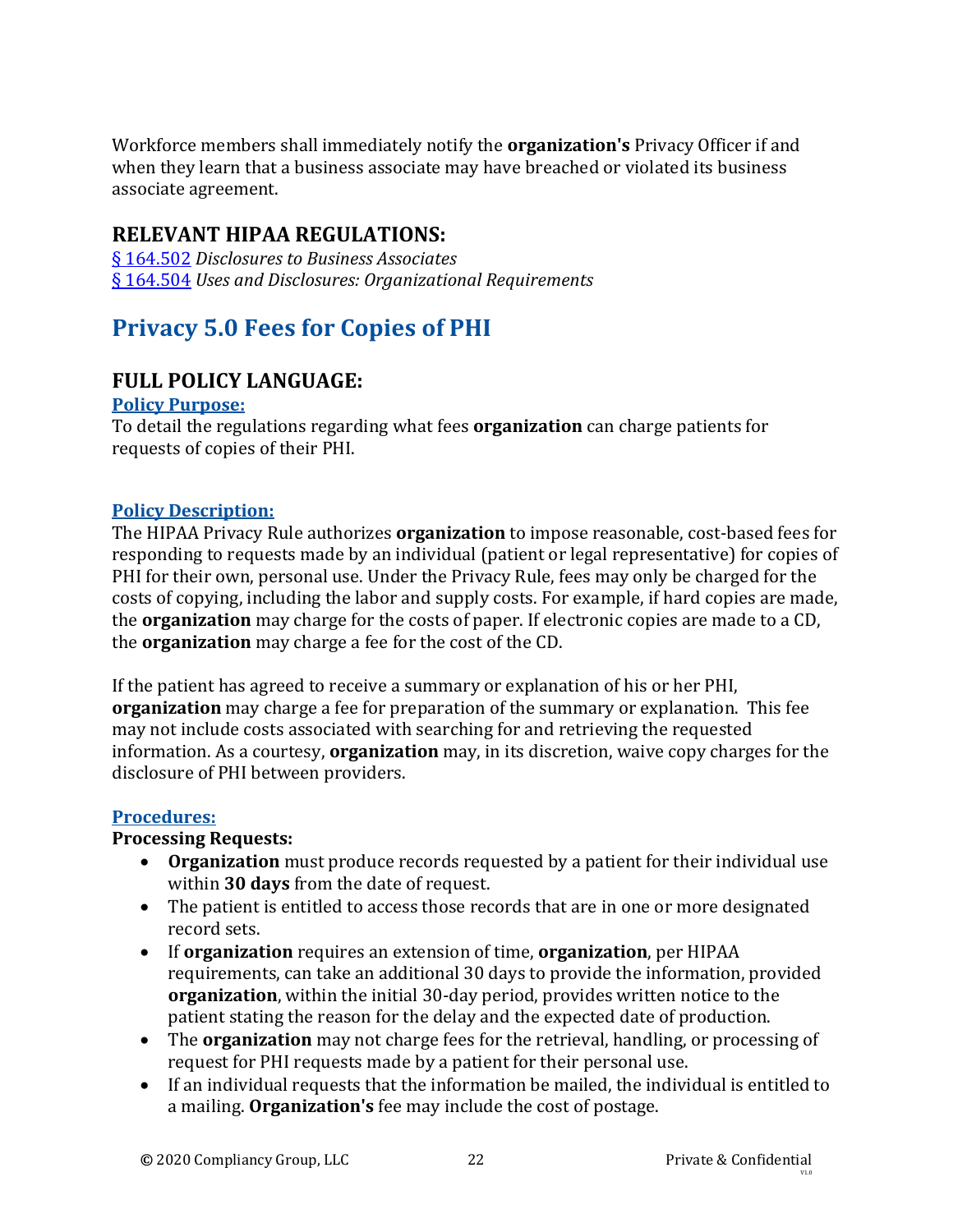- If an individual asks for an explanation or summary of the information provided, and agrees in advance to any associated fees, **organization** may, after notifying patient, charge for preparing the explanation or summary.
- If an individual requests an "accounting of disclosures" to identify what PHI has been disclosed to others, **organization** must provide the first accounting free in any 12-month period. Subsequent requests made during the 12-month period can include a reasonable fee based on costs to the **organization** for providing an accounting. Before charging the fee, the **organization** must inform the patient and allow them the opportunity to withdraw or modify the request to avoid or reduce the fee.

#### **Specific Instances Where Fee is Not Permitted:**

**Organization** may not charge fees for costs associated with verification; documentation; searching for, handling, or retrieving the PHI; processing the request; maintaining systems; or recouping capital for data access, storage, or infrastructure, even if such costs are authorized by State law.

State laws typically permit providers to charge a per-page copy fee, of up to a certain dollar value, or to charge a flat fee of up to a certain amount for the entire medical record. These fees are untethered to the actual costs of reproduction. As such, a State law fee may be considered excessive under the HIPAA "reasonable, cost-based fee" standard. When a State law conflicts with HIPAA on this matter, HIPAA prevails.

**Organization** shall not charge a fee for providing, releasing, or delivering medical records or copies of medical records, where the request is for the purpose of supporting the application, claim, or appeal for any government benefit or program requested by the relevant government entity or at the patients' request.

#### **Flat Fee for Requests for Electronic Copies of PHI:**

**Organization**, in its discretion, may charge individuals a flat fee for all requests for electronic copies of PHI maintained electronically, provided the fee does not exceed \$6.50, inclusive of all labor, supplies, and any applicable postage. **Organization** may charge this fee in lieu of going through the process of calculating actual or average allowable costs for requests for electronic copies of PHI.

### **RELEVANT HIPAA REGULATIONS:**

• 45 CFR **§** [164.524](https://gov.ecfr.io/cgi-bin/retrieveECFR?gp=&SID=15863a3e461afc3dc98e0da4885434cc&mc=true&n=sp45.2.164.e&r=SUBPART&ty=HTML#se45.2.164_1524) *Access of Individuals to Protected Health Information*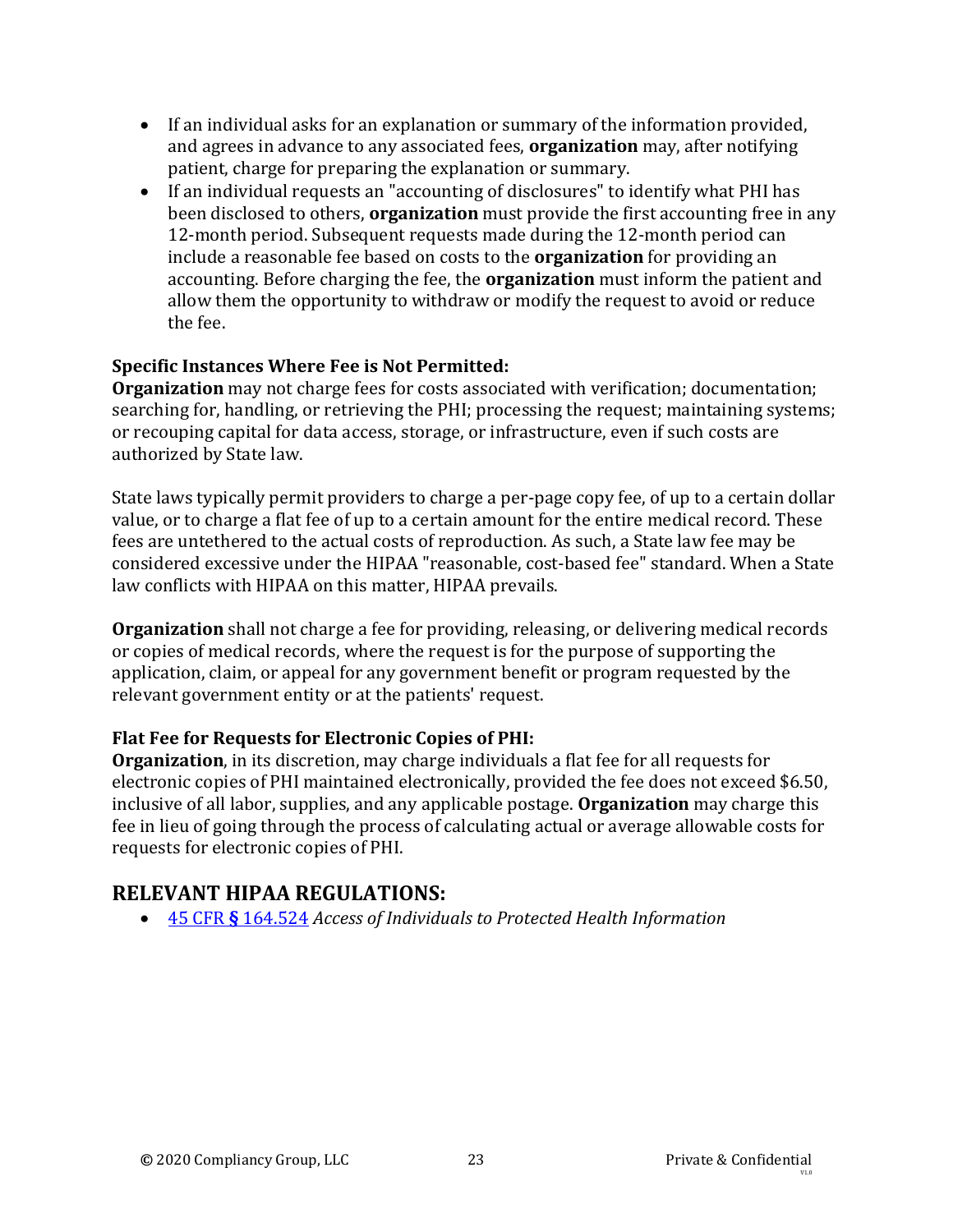# <span id="page-23-0"></span>**Privacy 6.0 Communication of PHI**

# **FULL POLICY LANGUAGE:**

#### **Policy Purpose:**

It is the policy of **organization** to ensure that PHI is protected from misuse, loss, tampering, or use by unauthorized persons. This policy addresses the safeguarding of PHI received, created, used, maintained, and/or transmitted via the communication media listed. PHI shall be disclosed to personnel, patients, their personal representatives, other covered entities, public health officials, and business associates, in accordance with HIPAA regulations and this policy.

### **Policy Description:**

PHI can be communicated through various media, including mail, facsimile, and electronically. PHI must be safeguarded from unauthorized access during the communication process. The HIPAA Privacy Rule, [45 CFR 164.530,](https://gov.ecfr.io/cgi-bin/retrieveECFR?gp=&SID=15863a3e461afc3dc98e0da4885434cc&mc=true&n=pt45.2.164&r=PART&ty=HTML#se45.2.164_1530) requires **organization** to develop and implement safeguards to protect the privacy of PHI. The HIPAA Security Rule section [164.306\(a\)](https://gov.ecfr.io/cgi-bin/retrieveECFR?gp=&SID=15863a3e461afc3dc98e0da4885434cc&mc=true&n=pt45.2.164&r=PART&ty=HTML#se45.2.164_1306) requires the safeguarding of the confidentiality, integrity, and availability of ePHI that **organization** creates, receives, maintains, or transmits.

### **Procedures:**

### **Methods of Transmission:**

PHI may be transmitted through several media. These include:

- Oral media (conversations, telephone, cell phone, answering machines, announcements)
- Mail (both within the **organization**, and between the **organization** and a third party)
- Fax
- Email

### **Orally Communicating PHI:**

Privacy regulations are not intended to prohibit providers from speaking to each other and to their patients; however, CEs/BAs are required to implement reasonable safeguards that reflect their specific circumstances. Sometimes healthcare providers will incidentally disclose PHI to perform their duties. For example, in a busy emergency room, it may be necessary for providers to speak loudly to ensure the correct treatment. The following practices are acceptable, if reasonable precautions are taken to minimize the chance of unintentional disclosures to others who may be nearby (such as using lowered voices or talking away from others):

- Health care staff may orally coordinate services at hospital nursing stations;
- Nurses or other health care professionals may discuss a patient's condition over the phone with the patient, a provider, or a family member.
- A health care professional may discuss lab test results with a patient or other provider in a joint treatment area.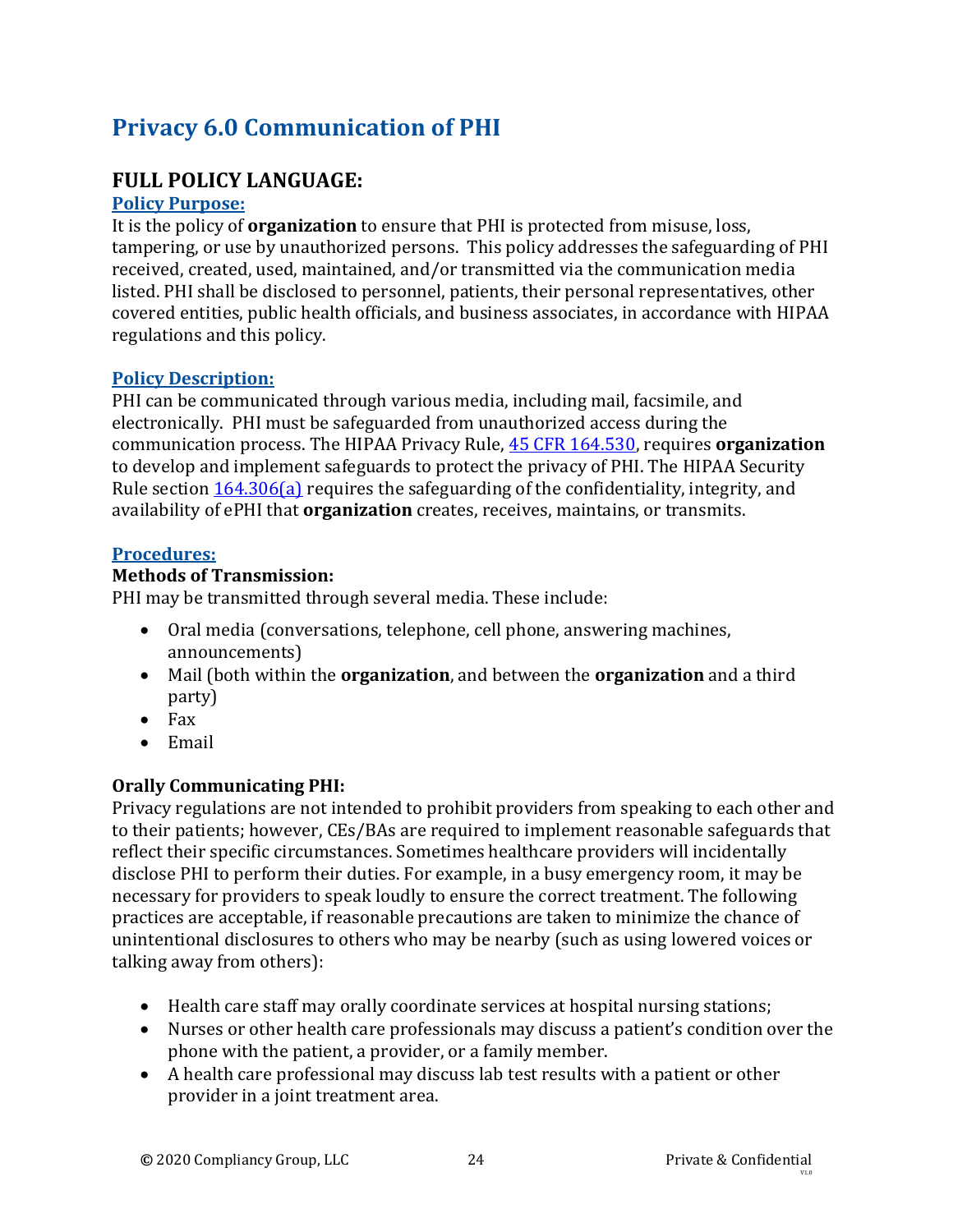- A physician may discuss a patient's condition or treatment program in the patient's semiprivate room.
- Health care professionals may discuss a patient's condition during training rounds in an academic or training institution.
- A pharmacist may discuss a prescription with a patient over the pharmacy counter or with a physician or the patient over the phone.

Reasonable precautions **organization** should consider implementing include:

- Providers should speak quietly and avoid using patients' names in a waiting room, public hallways, elevators, and any other public areas.
- Providers could add curtains or screens to areas where oral communication often occurs between doctors and patients or among professionals treating the patient.
- In an area where multiple patient-staff communication routinely occurs, use of cubicles, dividers, shields, or similar barriers may constitute a reasonable safeguard.

#### **Mailing PHI:**

Transmitting paper or other tangible PHI by US Mail or reliable delivery services such as UPS, FedEx, and DHL are permissible, but **organization's** workforce should use common sense in not overstuffing envelopes, and use appropriate boxes and envelopes to minimize the possibility of loss in transit. Mailings to patients may include the name and address of the patient but should not include additional information about the patient.

#### **Transmission Through Fax:**

- 1. Fax PHI only when other types of communication are not available or practical.
- 2. Limit the PHI contained in the fax to the minimum necessary to accomplish the purpose of the communication.
- 3. When faxing to a patient, do not fax sensitive PHI such as PHI related to alcohol abuse, drug abuse, mental health issues, HIV testing, antigens indicating hepatitis infection, sexually transmitted diseases (STD), or presence of malignancy.
- 4. Do not use faxing as a means to respond to subpoenas, court orders, or search warrants.
- 5. Take reasonable precautions to ensure that the intended recipient is either available to receive the fax as it arrives or has exclusive access to the fax machine.
- 6. Pre-program frequently used, non-patient fax numbers, to minimize potential for misdirected faxes. Confirm pre-programmed numbers at least every six (6) months.
- 7. If there is any reason to question the accuracy of a fax number, contact the recipient to confirm the number prior to faxing PHI.
- 8. When faxing PHI, use fax cover sheets that include the following information:
	- Sender's name, facility, telephone and fax number
	- Date and time of transmission
	- Number of pages being faxed, including cover sheet
	- Intended recipient's name, facility, telephone and fax number
	- Name and number to call to report a transmittal problem or to inform of a misdirected fax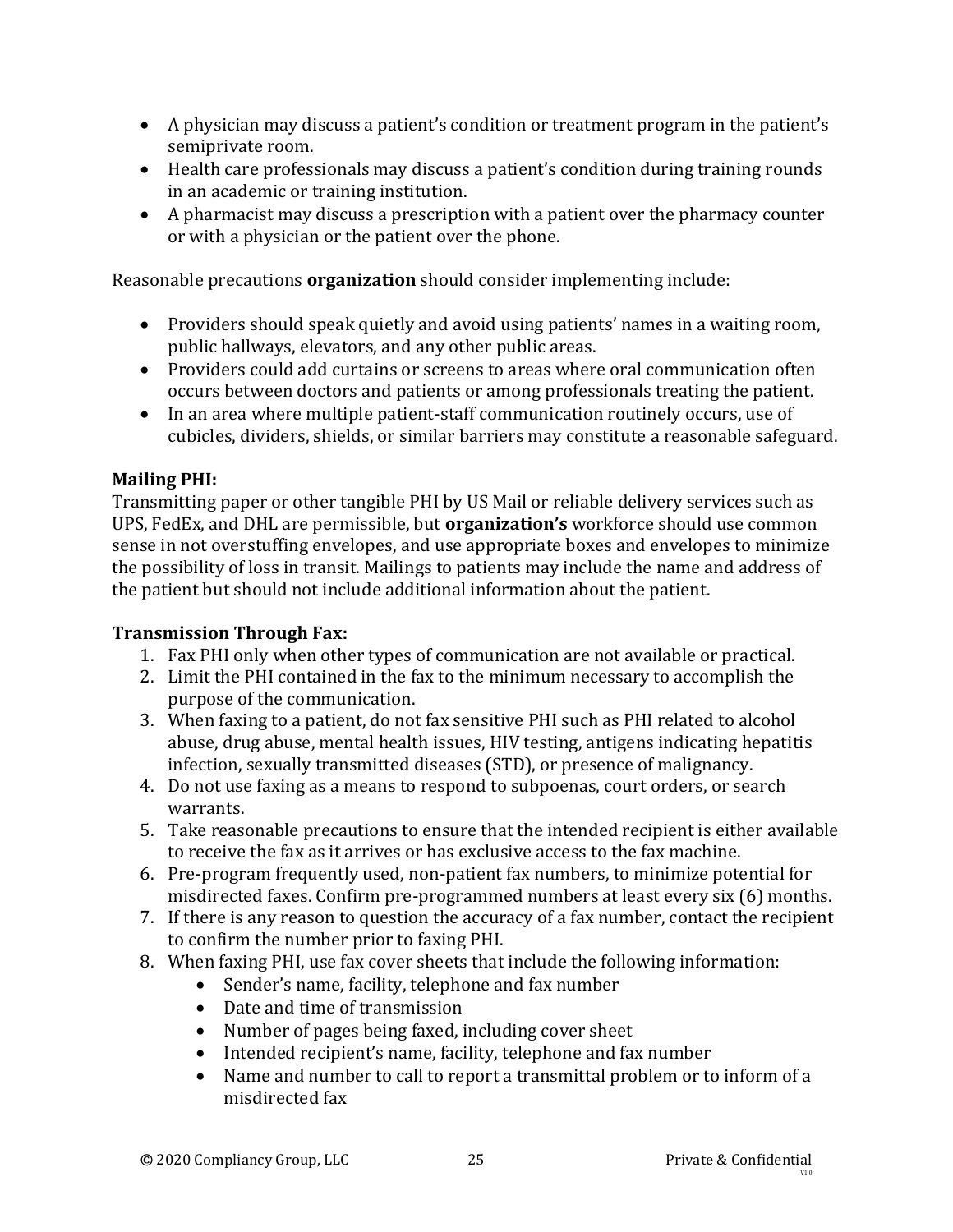- 9. Accompany the fax with a confidentiality notice. The following language may be used: "The information contained in this facsimile transmission is privileged and confidential intended for the use of the addressee listed on the cover page. The authorized recipient of this information is prohibited from disclosing this information to any other party and is required to destroy the information after its stated need has been fulfilled. If you are not the intended recipient, you are hereby notified that any disclosure, copying, distribution, or action taken in reliance on the contents of these documents is strictly prohibited (Federal Regulation 42 CFR, Part 2, and 45 CFR, Part 160). If you have received this fax in error, please notify the sender immediately by calling the phone number above to arrange for return of these documents."
- 10. Do not include any PHI on the fax cover sheet.
- 11. If notified of a misdirected fax, instruct the unintended recipient to return the information by mail or destroy the information by shredding.

#### **Emailing PHI:**

**Organization** should take certain precautions when using email to avoid unintentional disclosures. These include:

- 1. Checking the email address for accuracy before sending, and sending an email alert to the patient for address confirmation prior to sending the message.
- 2. Encrypting treatment-related communications.
- 3. **Organization** should not use email for sensitive or urgent matters. Email should be used for appointment scheduling and routine follow-up questions.
- 4. Do not use email to convey the results of tests related to HIV status, sexually transmitted diseases, presence of a malignancy, presence of a hepatitis infection, or abusing the use of drugs.
- 5. Limit the PHI contained in the email to the minimum necessary to accomplish the purpose of the communication.
- 6. Email PHI only to a known party (i.e., patient, health care provider).
- 7. Prior to emailing PHI to an individual:
	- Obtain the individual's consent to communicate PHI with him or her even if the individual initiated the correspondence; and
	- Clearly communicate to the individual the risks and limitations associated with using email for communications of PHI.
- 8. When emailing to a non-healthcare provider third party, always obtain the consent of the individual who is the subject of the PHI.
- 9. Do not email PHI to a group distribution list unless all individuals have consented to such method of communication.
- 10. Send PHI as a password-protected/encrypted attachment.
- 11. In the subject heading, do not use patient names, identifiers or other specifics; consider the use of a confidentiality banner such as "This is a confidential medical communication."
- 12. Include in the email a confidentiality notice, such as the following: "Confidentiality Notice: This email transmission, and any documents, files or previous email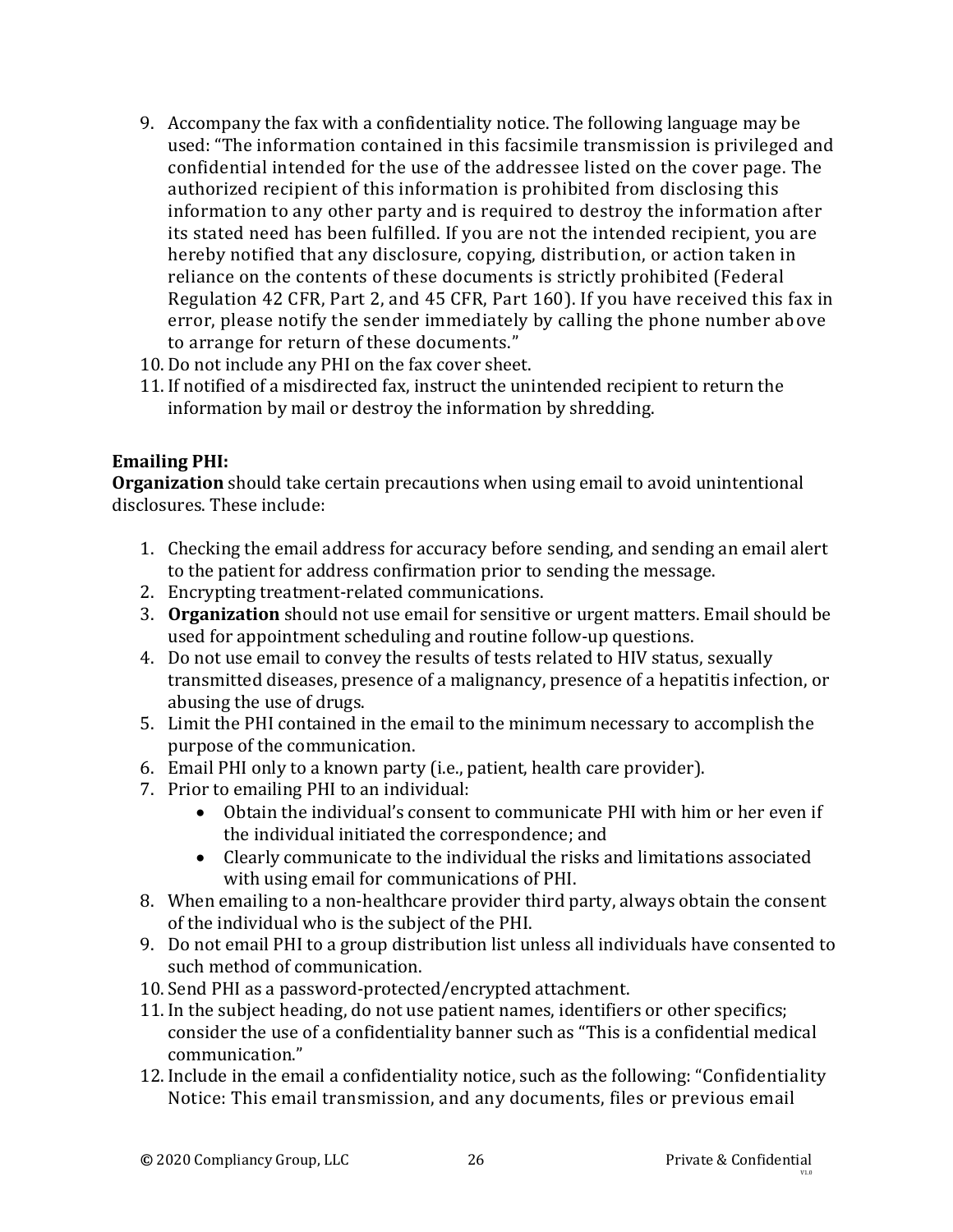messages attached to it, may contain confidential information. If you are not the intended recipient, or a person responsible for delivering it to the intended recipient, you are hereby notified that any disclosure, copying, distribution, or use of any of the information contained in or attached to this message is STRICTLY PROHIBITED. If you have received this transmission in error, please immediately notify us by replying to the email or by telephone at (XXX) XXX-XXXX, and destroy the original transmission and its attachments without reading or saving them to disk."

#### **Storage and Disposal of PHI:**

- 1. Maintain documents containing PHI in locked cabinets or locked rooms when the documents are not in use and after working hours.
- 2. Establish physical and/or procedural controls (i.e., key or combination access, access authorization levels) that limit access to only those persons who have a need for the information.
- 3. Control and secure keys to locked files and areas. Do not leave keys in locks or in areas accessible to persons who do not have need for the stored PHI.
- 4. Do not place documents containing PHI in trash bins. Promptly shred documents containing PHI when no longer needed.

### **RELEVANT HIPAA REGULATIONS:**

- [45 CFR 164.306](https://gov.ecfr.io/cgi-bin/retrieveECFR?gp=&SID=15863a3e461afc3dc98e0da4885434cc&mc=true&n=pt45.2.164&r=PART&ty=HTML#se45.2.164_1306) *Security Standards: General Rules*
- [45 CFR 164.312\(a\)\(2\)\(iv\)](https://gov.ecfr.io/cgi-bin/retrieveECFR?gp=&SID=15863a3e461afc3dc98e0da4885434cc&mc=true&n=pt45.2.164&r=PART&ty=HTML#se45.2.164_1312) *Encryption and Decryption*
- [45 CFR 164.312\(e\)\(2\)\(ii\)](https://gov.ecfr.io/cgi-bin/retrieveECFR?gp=&SID=15863a3e461afc3dc98e0da4885434cc&mc=true&n=pt45.2.164&r=PART&ty=HTML#se45.2.164_1312) *Encryption*
- [45 CFR 164.501](https://gov.ecfr.io/cgi-bin/text-idx?SID=a7c7a7ed6ddfb49f7200a9d84a925136&mc=true&node=se45.2.164_1501&rgn=div8) *Definitions*
- [45 CFR 164.502](https://gov.ecfr.io/cgi-bin/retrieveECFR?gp=&SID=15863a3e461afc3dc98e0da4885434cc&mc=true&r=SECTION&n=se45.2.164_1502) *Uses and Disclosures of PHI: General Rules*
- [45 CFR 164.508](https://gov.ecfr.io/cgi-bin/retrieveECFR?gp=&SID=15863a3e461afc3dc98e0da4885434cc&mc=true&r=SECTION&n=se45.2.164_1508) *Uses and Disclosures for Which an Authorization is Required*
- [45 CFR 164.514](https://gov.ecfr.io/cgi-bin/retrieveECFR?gp=&SID=15863a3e461afc3dc98e0da4885434cc&mc=true&r=SECTION&n=se45.2.164_1514) *Other Requirements Relating to Uses and Disclosures of PHI*
- [45 CFR 164.520](https://gov.ecfr.io/cgi-bin/retrieveECFR?gp=&SID=15863a3e461afc3dc98e0da4885434cc&mc=true&n=sp45.2.164.e&r=SUBPART&ty=HTML#se45.2.164_1520) *Notice of Privacy Practices for PHI*
- [45 CFR 164.522](https://gov.ecfr.io/cgi-bin/retrieveECFR?gp=&SID=15863a3e461afc3dc98e0da4885434cc&mc=true&n=sp45.2.164.e&r=SUBPART&ty=HTML#se45.2.164_1522) *Rights to Request Privacy Protection for PHI*
- [45 CFR 164.528](https://gov.ecfr.io/cgi-bin/retrieveECFR?gp=&SID=15863a3e461afc3dc98e0da4885434cc&mc=true&n=sp45.2.164.e&r=SUBPART&ty=HTML#se45.2.164_1528) *Accounting of Disclosures of PHI*
- [45 CFR 164.530](https://gov.ecfr.io/cgi-bin/retrieveECFR?gp=&SID=15863a3e461afc3dc98e0da4885434cc&mc=true&n=sp45.2.164.e&r=SUBPART&ty=HTML#se45.2.164_1530) *Administrative Requirements*

# <span id="page-26-0"></span>**Privacy 7.0 Fundraising and PHI**

### **FULL POLICY LANGUAGE:**

#### **Policy Purpose:**

To ensure **organization's** fundraising activities are conducted consistently with the Privacy Rule.

#### **Policy Description:**

Fundraising activities that contain only demographic information and dates of service may be conducted by **organization** for its benefit, without written patient authorization. Fundraising activities that disclose more than demographic information and dates of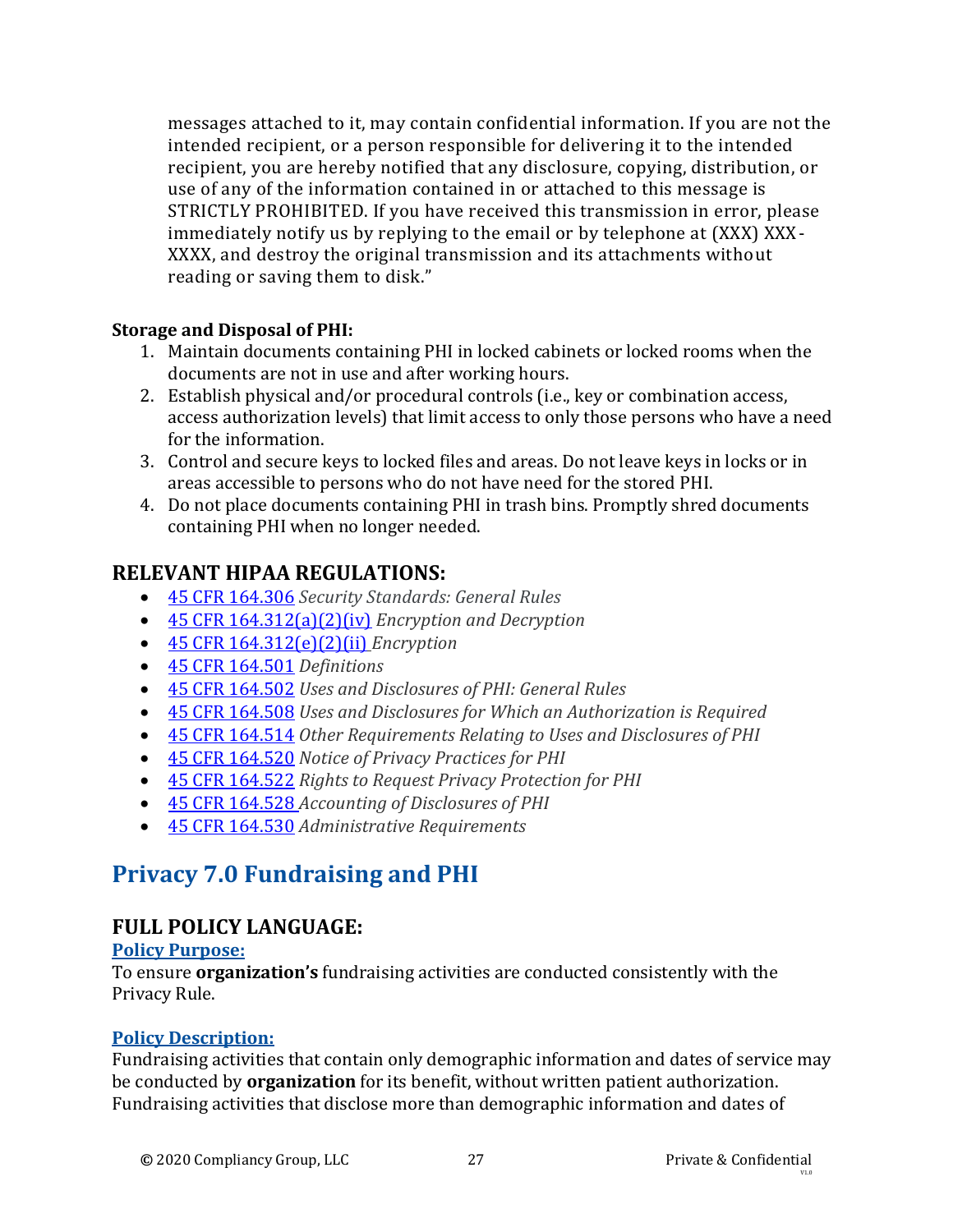service require written patient authorization. All fundraising materials must describe how an individual can opt out of receiving future fundraising communications. **Organization** must make reasonable efforts to comply with opt-out requests.

### **Procedures:**

- 1. **Organization**, when fundraising for its own benefit, may use or disclose, without written patient authorization, the following PHI to a business associate or to an institutionally related foundation (such as a nonprofit charitable foundation):
	- a. Demographic information related to an individual; and
	- b. Dates of healthcare provided to an individual.
- 2. **Organization's** Notice of Privacy Practices must include the following information:
	- a. Organization or its agent may contact a patient to raise funds for organization; and
	- b. The patient may opt out of receiving any fundraising communications. Any fundraising that **organization** sends to an individual must describe how the individual may opt out of receiving any further fundraising communications. The communication must provide the individual with a clear and conspicuous opportunity to elect not to receive any further fundraising communications. The method for an individual to elect not to receive further fundraising communications may not cause the individual to incur an undue burden or more than a nominal cost.
- 3. If an individual elects to opt out, the **organization** may not make additional fundraising communications to the individual.
- 4. If the fundraising is not for the **organization's** benefit, or includes more than demographic or dates of service information, a written authorization from the individual is required.

### **Opting-Out Procedures:**

- 1. **Organization** must make reasonable efforts to ensure that individuals who decide to opt out of receiving future fundraising communications are not sent such communications.
- 2. **Organization** may not condition treatment or payment on the individual's choice with respect to receipt of fundraising communications.
- 3. **Organization** may provide an individual who has elected not to receive further fundraising communications with a method to opt back in to receive such communications.
- 4. If an individual has given written authorization for fundraising, that individual has the right to revoke the authorization, and may do so in writing.
- 5. The **organization's** fundraising department will maintain a log of all patients and others who have either revoked a fundraising authorization or opted-out of receiving future fundraising communications.
- 6. Upon receipt in writing or other written notification that the patient's fundraising authorization has been revoked, the **organization** may not send additional fundraising communications to the patient.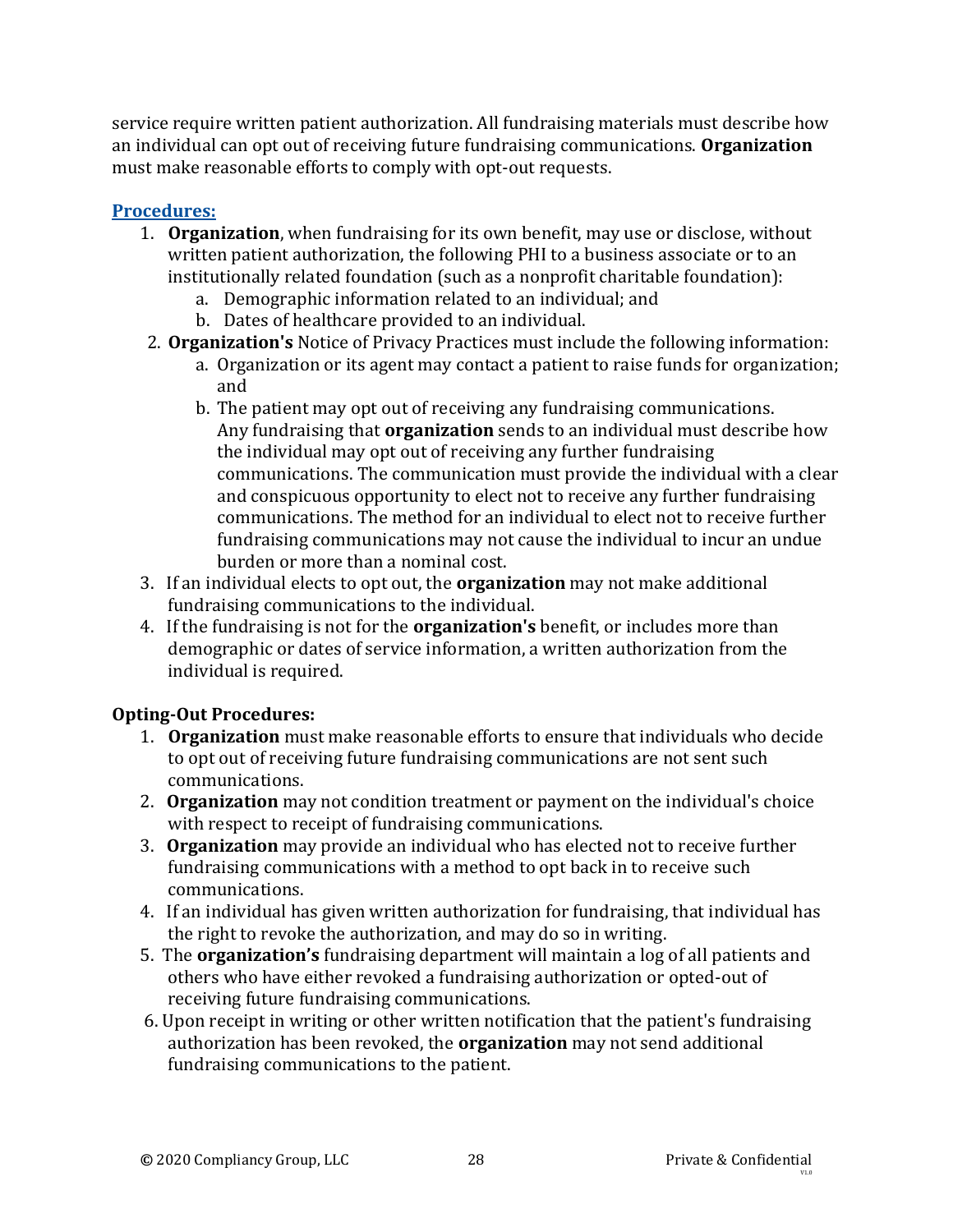### **RELEVANT HIPAA REGULATIONS:**

- [45 CFR § 164.514\(f\)\(1\) & \(f\)\(2\)](https://gov.ecfr.io/cgi-bin/retrieveECFR?gp=&SID=15863a3e461afc3dc98e0da4885434cc&mc=true&r=SECTION&n=se45.2.164_1514) *Uses and disclosures for fundraising & Implementation specifications: Fundraising requirements*
- [45 CFR §164.501](https://gov.ecfr.io/cgi-bin/text-idx?SID=a7c7a7ed6ddfb49f7200a9d84a925136&mc=true&node=se45.2.164_1501&rgn=div8) *Definitions*

# <span id="page-28-0"></span>**Privacy 8.0 Right to Request Privacy Protections for PHI**

# **FULL POLICY LANGUAGE:**

#### **Policy Purpose:**

This policy covers how **organization** must honor patient requests to restrict how and when their PHI is used or disclosed; and requests for communication of PHI by alternative means or at an alternate location.

### **Policy Description:**

Patients have the right to request restrictions on how and where their PHI is communicated.

Patients may, in writing, request restrictions on:

- The use and disclosure of PHI for treatment, payment, or healthcare operations; or
- The disclosures to family, friends, or others for involvement in care and notification purposes.

**Organization,** when considering the request for restriction, may consider its own need for access to PHI for treatment purposes.

#### **Procedures:**

#### **Response to Request for Restriction:**

- 1. Patients shall be notified of the right to request restrictions on the use and disclosure of PHI in **organization's** Notice of Privacy Practices, and that the request must be in writing.
- 2. The Privacy Officer shall manage requests for restrictions. All documentation associated with the request shall be placed in the patient's medical record.
- 3. The Privacy Officer shall provide a patient with a *Request to Restrict Use and Disclosure of Protected Health Information* form ("Request to Restrict" form) if a patient asks to make a restriction.
- 4. The patient must complete and sign the form. The Privacy Officer and/or his or her designated representatives may assist the patient in completing the form, if necessary.
- 5. Once the request has been completed, the Privacy Officer shall review the request, in consultation with other **organization** staff, to determine the feasibility of the request. The **organization** shall give primary consideration to the patient's need for access to the PHI for treatment and payment purposes in making its determination.
- 6. The Privacy Officer shall provide a written response to the request, and give a copy of that response to the patient.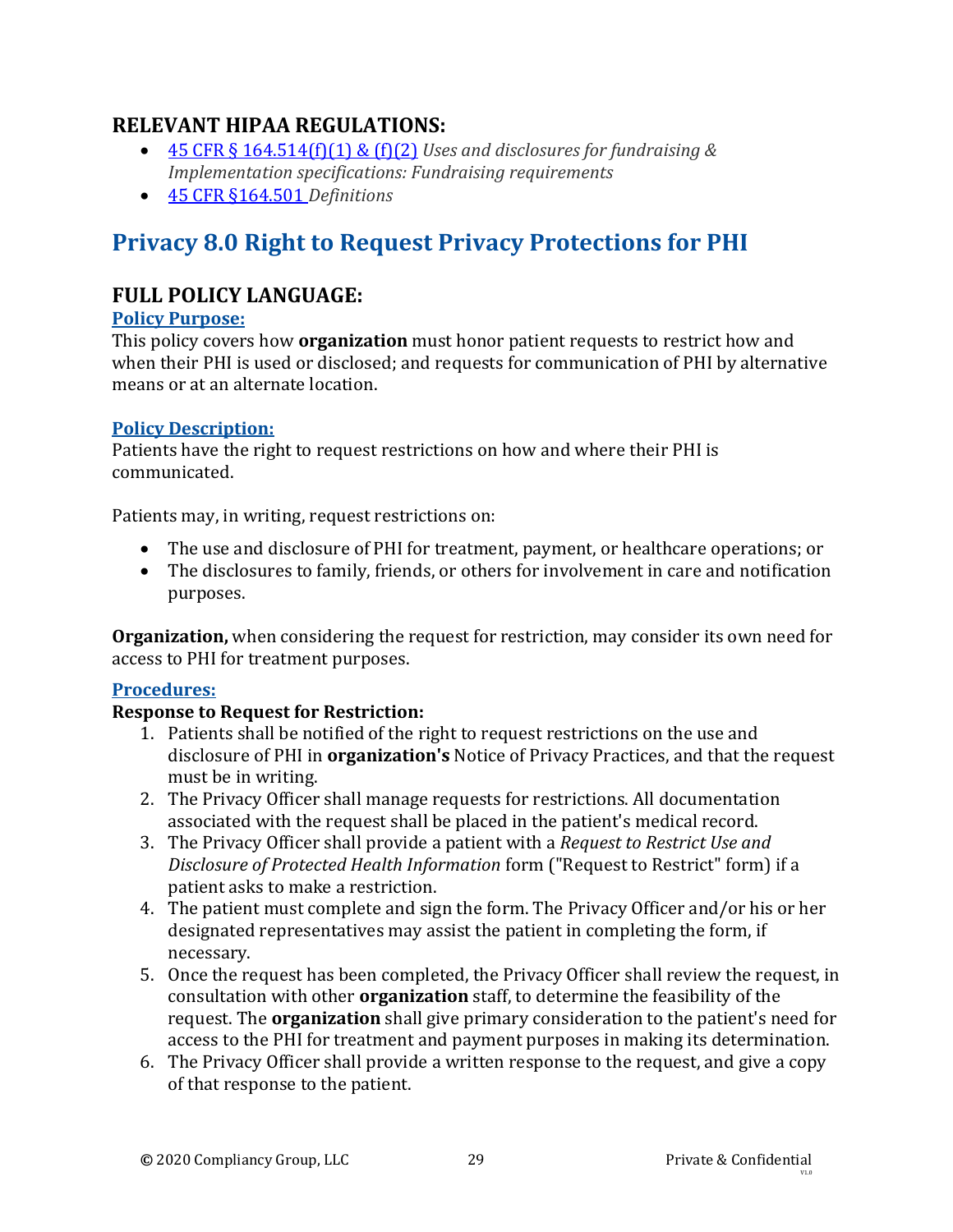7. If **organization** refuses the request, the Privacy Officer must provide the patient with a written copy of the refusal.

### **Restrictions on Accepted Requests:**

- 1. If **organization** accepts the requested restriction, **organization** must abide by the terms of that restriction, with the following exceptions:
	- **Organization** may use the restricted PHI, or may disclose such information to a healthcare provider, *if* (1) the resident is in need of emergency treatment, **and** (2) the restricted PHI is needed to provide that treatment. In this instance, **organization** will release the PHI, but shall ask the emergency treatment provider to not further disclose or use the PHI.
	- **Organization** may disclose the information to the patient who requested the restriction.
	- **Organization** may use and disclose information contained in its Facility Directory, unless patient has objected to such use.
	- **Organization** may use and disclose the restricted PHI when legally required to do so under the HIPAA Privacy Rule.
- 2. Upon accepting the restriction, the Privacy Officer shall notify appropriate staff of the restriction.
- 3. The Privacy Officer shall document the restriction on the Request to Restrict form, provide the patient with a copy, and maintain the original in the patient's medical record.

### **Termination of Restriction with Patient's Agreement:**

- 1. **Organization** may terminate the accepted restriction if the patient agrees to such termination in writing, **or** the patient agrees to the termination orally, and such oral agreement is documented by **organization**.
- 2. **Organization** shall notify appropriate staff of such termination. The Privacy Officer shall document the patient's agreement to the termination on the Request to Restrict form, provide the patient with a copy, and maintain the documentation in the patient's record.
- 3. Termination of a restriction with the patient's agreement is effective for all PHI created or received by **organization**.

### **Termination of Restriction Without Patient's Agreement:**

- 1. **Organization** may terminate the restriction without the patient's agreement if the **organization** informs the patient that the restriction is being terminated.
- 2. Such termination shall only be effective with respect to PHI created or received after **organization** has informed the resident that it is terminating the restriction. The **organization** must continue to abide by the restriction with respect to all PHI created or received before it informed the patient of the restriction.
- 3. If **organization** informs the patient by mail that it is terminating the restriction, the **organization** shall send the notification via certified mail, return receipt requested. **Organization** shall maintain a copy of the notification and the return receipt.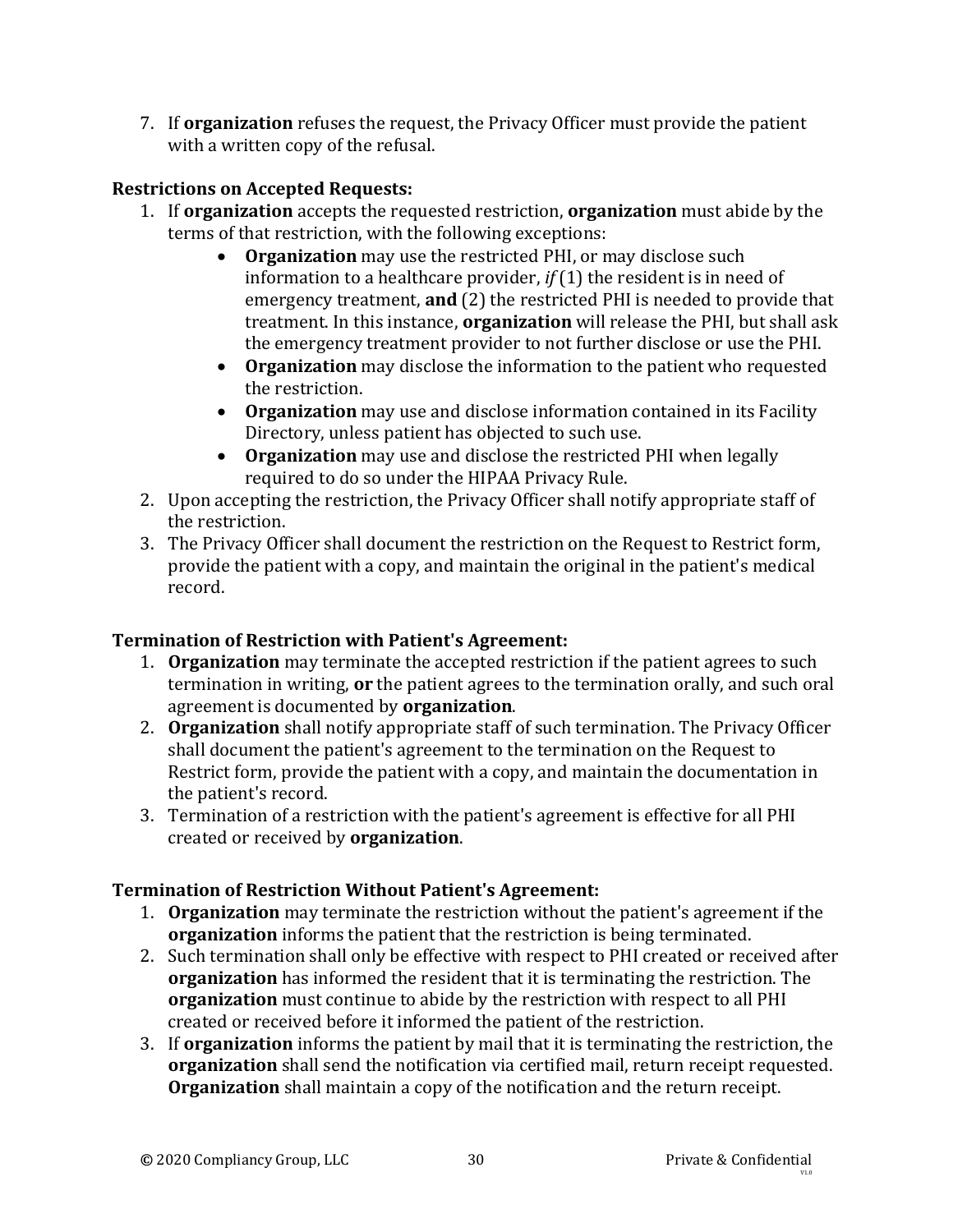**Organization** may only terminate the restriction upon confirmation that patient has received the notification.

- 4. If **organization** informs the patient in person that it is terminating the restriction, **organization** shall ensure that the patient signs and dates the notification of termination. **Organization** may alternatively document that the resident was notified on the *Request to Restrict* form.
- 5. If **organization** informs the patient by telephone, the **organization** shall document this action. In addition, **organization** shall send a letter to the patient via certified mail, return receipt requested. **Organization** shall deem such termination to be effective as of the date it informs the resident by telephone.

In addition, patients may also request communication of PHI by alternative means or at an alternate location. **Organization** shall accept such requests in accordance with the below procedures.

#### **Response to Requests for Alternative Means of Communication:**

- 1. Patients shall be notified of the right to request communication by alternative means or at alternative locations in **organization's** Notice of Privacy Practices (see Privacy Policy 23).
- 2. **Organization's** Privacy Officer shall oversee and manage requests to receive communications by alternative means.
- 3. **Organization** may require a patient to make the request for communication by alternative means or at alternate location in writing.
- 4. When an inquiry is received from a patient regarding the right to request that the **organization** communicate with him or her, or his or her personal representative, by some alternate means, **organization** shall provide patient with a copy of a *Request for Communications by Alternative Means* ("Request for Communications") form. No request shall be evaluated until the request form has been completed and signed by the patient or the patient's personal representative.
- 5. The **Organization** may require that requests contain a statement that disclosure of PHI could endanger the patient. (The statement could be oral or written. Staff could ask patients if disclosure of PHI could put them in danger, or patients could fill out a request form that contains a checkbox question about possible endangerment due to PHI disclosure).
- 6. The Privacy Officer shall review the completed *Request for Communications* form to determine if the request is reasonable. **Organization** may not require an explanation for the request. **Organization** may not base its decision on the perceived merits (i.e., whether patient has a "good reason" for making the request) of the request. **Organization** will accommodate a request that it determines is reasonable (administratively feasible). **Organization** should create policies and procedures to determine the criteria for "reasonableness."
- 7. The Privacy Officer will complete the Response section of the Request for Communications form to inform the patient of the **organization's** decision.
- 8. If the **Organization** grants a patient's request, the decision must be documented by maintaining a written or electronic record of the action taken.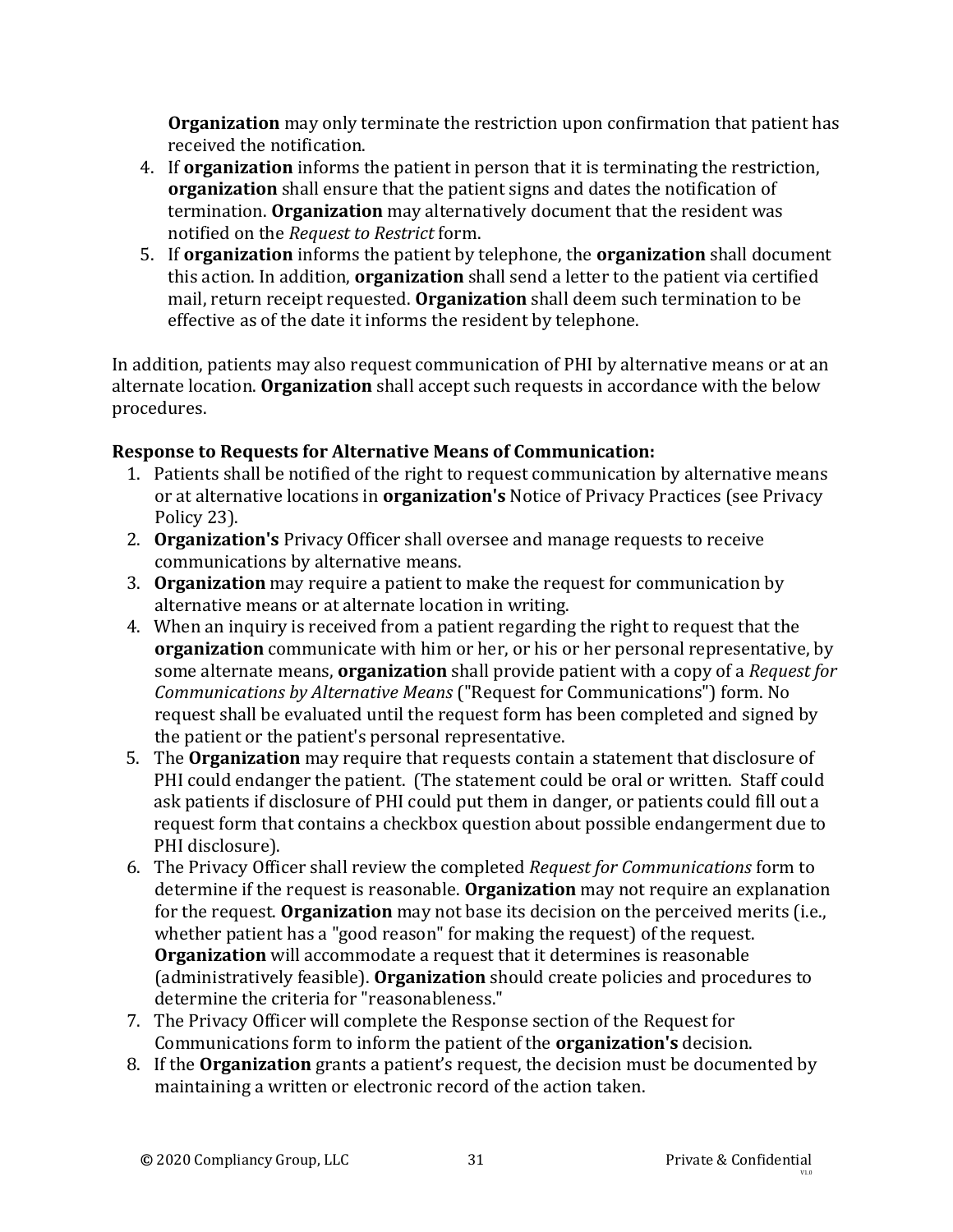9. The Privacy Officer shall maintain all requests and responses in the appropriate location in the patient's medical record.

# **RELEVANT HIPAA REGULATIONS:**

- [§164.502\(c\)](https://gov.ecfr.io/cgi-bin/retrieveECFR?gp=&SID=15863a3e461afc3dc98e0da4885434cc&mc=true&r=SECTION&n=se45.2.164_1502) *Uses and Disclosures of PHI Subject to an Agreed Upon Restriction*
- [§164.502\(h\)](https://gov.ecfr.io/cgi-bin/retrieveECFR?gp=&SID=15863a3e461afc3dc98e0da4885434cc&mc=true&r=SECTION&n=se45.2.164_1502) *Confidential Communications*
- [§164.522](https://gov.ecfr.io/cgi-bin/retrieveECFR?gp=&SID=15863a3e461afc3dc98e0da4885434cc&mc=true&n=sp45.2.164.e&r=SUBPART&ty=HTML#se45.2.164_1522) *Rights to Request Privacy Protection for PHI*

# <span id="page-31-0"></span>**Privacy 9.0 Incident Response and Reporting**

#### **FULL POLICY LANGUAGE:**

#### **Policy Purpose:**

The purpose of this policy is to outline **organization's** incident response and reporting procedures.

#### **Policy Description:**

Under HIPAA, **organization** must identify and respond to suspected or known security incidents. **Organization** must mitigate the harmful effects of known or suspected security incidents to the extent possible. **Organization** must document security incidents along with their outcomes.

**Organization** shall employ tools and techniques to monitor events, detect attacks and provide identification of unauthorized use of the systems that contain Electronic Protected Health Information (ePHI).

### **Procedures:**

### **Reporting of Security Incidents:**

- 1. All security incidents, threats or violations that affect or may affect the confidentiality, integrity or availability of ePHI shall be reported and responded to promptly.
- 2. Incidents that shall be reported include, but are not limited to:
	- a. Virus, worm or other malicious code attacks;
	- b. Network or system intrusions;
	- c. Persistent intrusion attempts from a particular entity;
	- d. Unauthorized access to ePHI, an ePHI based system, or an ePHI based network;
	- e. ePHI data loss due to disaster, failure, error, or theft;
	- f. Loss of any electronic media that contains ePHI;
	- g. Loss of the integrity of ePHI; and
	- h. Unauthorized persons found in **organization's** facility.
- 3. **Organization's** Compliance Officers shall be notified immediately of any suspected or real security incident. If it is unclear as to whether a situation is a security incident, the Compliance Officers shall be contacted to evaluate the situation.

#### **Response and Resolution:**

- 1. The Compliance Officers are the only employees that can resolve an incident.
- 2. The Compliance Officers shall track the incident.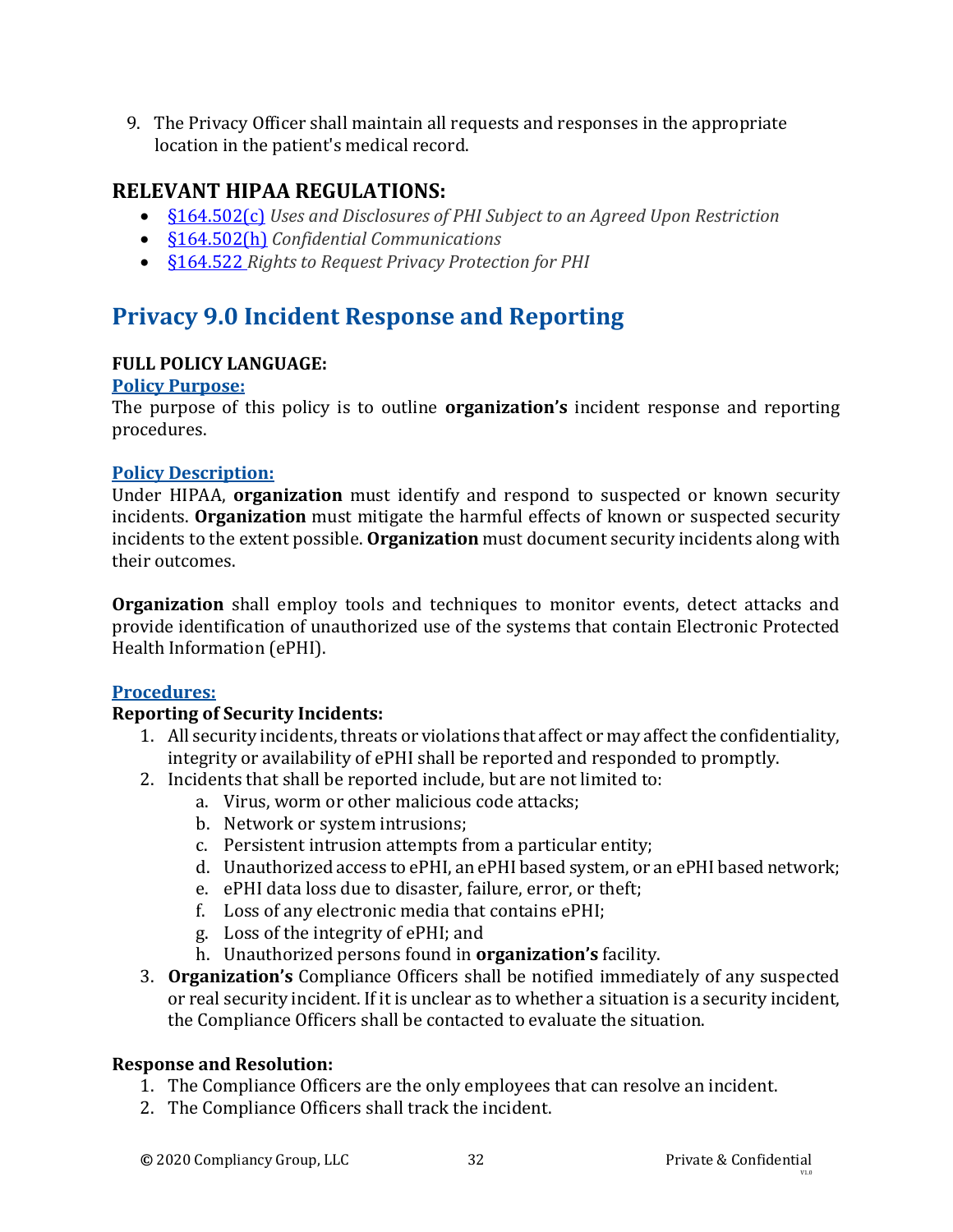- 3. The Compliance Officers shall determine if a report of the incident shall be forwarded to the Department of Health and Human Services (HHS).
- 4. The Compliance Officers shall evaluate the report to determine if an investigation of the incident is necessary. The Compliance Officers shall determine if **organization's**  counsel, Law Enforcement, Human Resources, or Communication and Media Office is to be contacted regarding the incident.

#### **Logging:**

- 1. All HIPAA security-related incidents and their outcomes shall be logged and documented by the Compliance Officers. The Compliance Officers shall document and log incidents and outcomes.
- 2. All incidents will be reviewed and investigated. If the breached PHI has been compromised (unauthorized individuals have received and viewed the PHI), the breach will be reported to HHS through its online [breach portal.](https://ocrportal.hhs.gov/ocr/breach/wizard_breach.jsf?faces-redirect=true) **Organization** and its Compliance Officers will record all the incidents and retain these incident reports for six years.
- 3. **Organization** shall train personnel in their incident response roles and responsibilities and provide refresher training as needed. **Organization** shall test the incident response capability at least annually using tests and exercises to determine the effectiveness.

#### **Policy Responsibilities:**

#### **Workforce Members:**

Workforce members are responsible to promptly report any security-related incidents to the IT help desk. The IT Help Desk shall document all security incidents. The Compliance Officers shall then determine if the incident requires further investigation. **Organization's** Privacy and Security Officers shall document the investigation and determine if corrective actions should be implemented. The Compliance Officers must maintain all documentation related to security breaches for a period of six years.

#### **Review of Incident Response and Reporting Procedures:**

Proposed new and revised procedures shall be sent to the Compliance Officers for approval and ongoing evaluation. All procedures developed by **organization** shall be consistent with the **organization's** existing HIPAA policies and shall not deviate from **organization's**  standards.

## **RELEVANT HIPAA REGULATIONS:**

- [§164.308\(a\)\(6\)\(i\)](https://www.law.cornell.edu/cfr/text/45/164.308) *Security incident procedures*
- [§164.308\(a\)\(6\)\(ii\)](https://www.law.cornell.edu/cfr/text/45/164.308) *Response and reporting*

# <span id="page-32-0"></span>**Privacy 10.0 Identity Verification**

## **FULL POLICY LANGUAGE:**

**Policy Purpose:**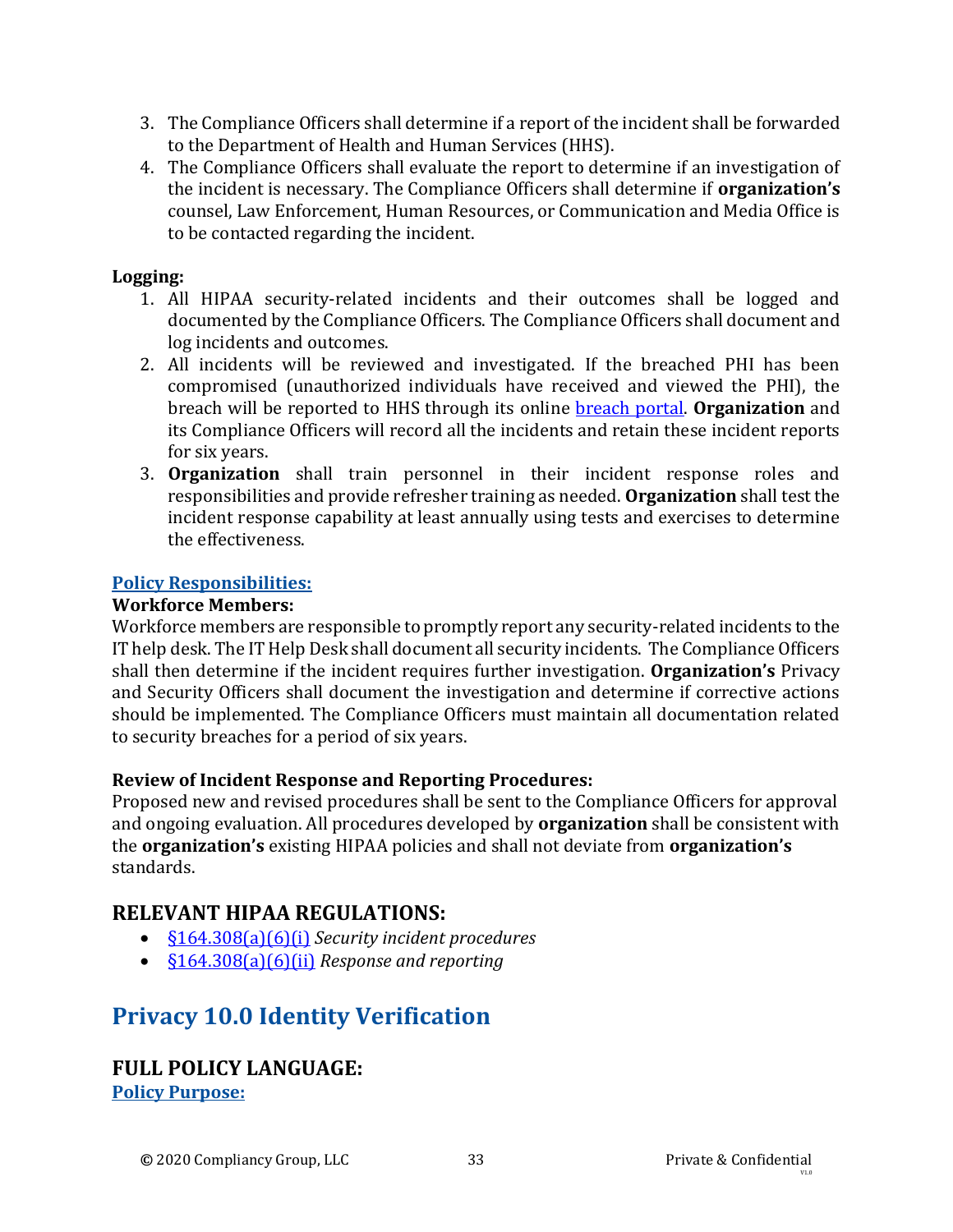The purpose of this policy is to ensure the **organization** fulfills the HIPAA requirement that identity and authority of persons seeking disclosure of a patient's protected health information (PHI) be verified before disclosure.

#### **Policy Description:**

To ensure that protected health information (PHI) is disclosed only to appropriate persons, **organization** shall verify the identity and authority of a person making a request for the disclosure of PHI. In addition, **organization** will obtain, from the person seeking disclosure of PHI, such documentation, statement, or representation, as may be required under the HIPAA Privacy Rule, prior to a disclosure.

#### **Procedures:**

**Organization** will verify the identity and confirm the authority of any individual outside of **organization** requesting PHI.

### **When the Requester is the Patient:**

When the requester is the patient, verification of identity may be accomplished by asking for photo identification (i.e., driver's license) if the request is made in person. If the request is made over the telephone or in writing, verification may be accomplished by requesting identifying information (i.e., address, telephone number, birth date, and/or medical record number) and confirming that this information matches what is in the patient's record.

#### **When the Requester is the Patient's Personal Representative:**

When the Requester is the patient's personal representative, verification of identity may be accomplished by asking for photo identification (i.e. driver's license) if the request is made in person. Once identity is established, authority in such situations may be determined by confirming the person is named in the medical record as the person's personal representative.

If there is no person listed in the medical record as the patient's personal representative, authority may be established by the person presenting a copy of a valid power of attorney for health care or a copy of a court order appointing the person guardian of the person (or guardian ad litem) of the patient.

### **When the Requester is a Public Official or Law Office:**

In verifying the identity of a public official or law office (i.e., attorneys, judges, law enforcement officers, medical examiners, or coroners), **organization'**s workforce may rely on any of the following, if reasonable under the circumstances:

- 1. A badge or other credential.
- 2. A request on government letterhead.
- 3. If the person making the request is acting on behalf of a public official, a written statement on government letterhead that the person is acting on behalf of the public official.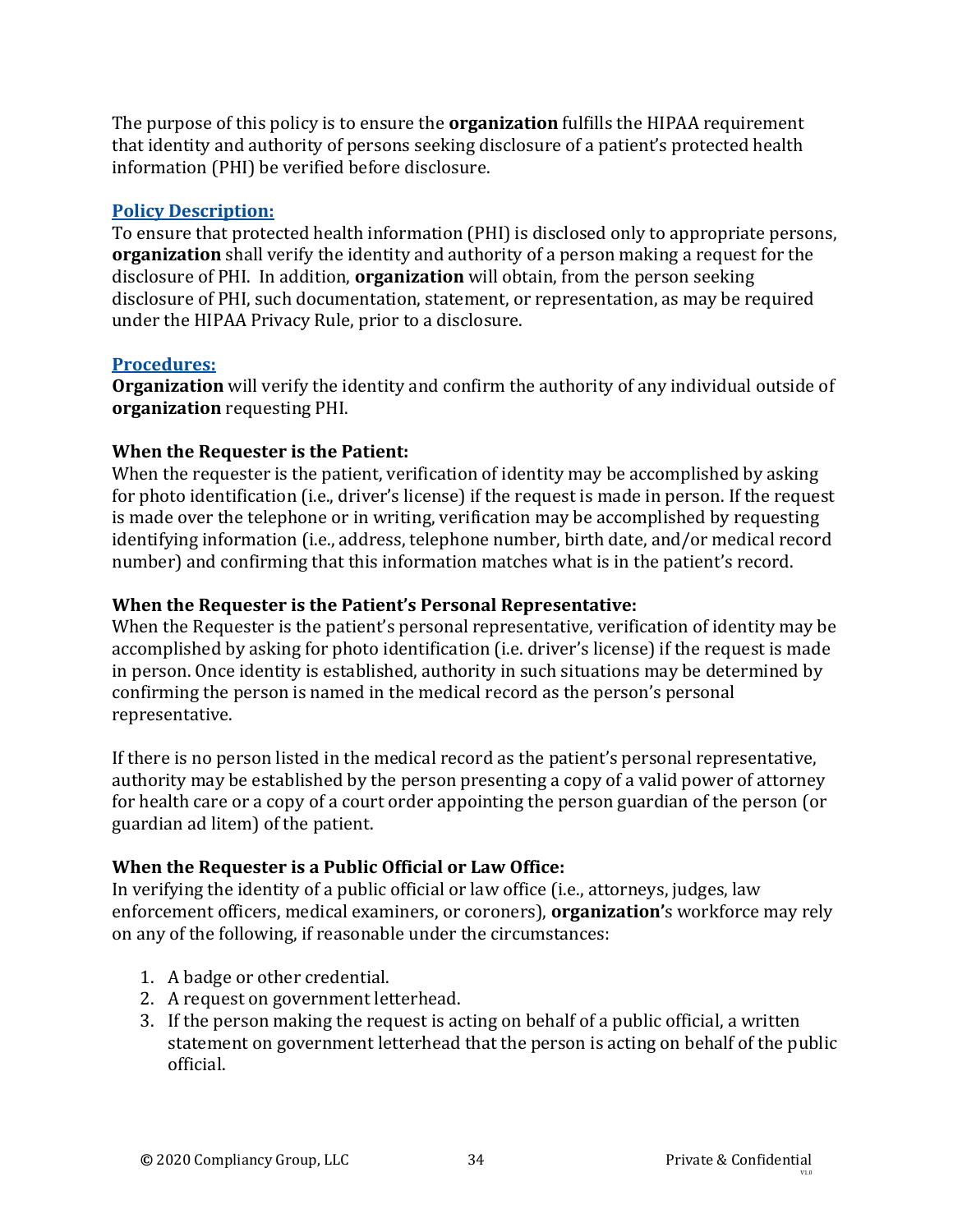Once identity has been verified, when the public official or law office submits the request, whether in person or in writing, workforce members presented with, advised of, or who become aware of such requests, must immediately alert their supervisor. The supervisor shall then forward the request to a Designated Official(s) of the **organization.** The Designated Official, and that person alone, may respond to the request.

[List name of Designated Officials here. The Designated Officials may be the Privacy Officer, Compliance Officer, or Legal Counsel].

If the public official's request is an administrative request, subpoena, or a request related to an investigation, the Designated Official shall disclose the requested PHI, provided the document containing the request, recites:

- 1. The information sought is relevant to a lawful inquiry, legal proceeding, investigation, or law enforcement activity.
- 2. The request is specific and limited in scope, as much as practicable, for the purposes of the inquiry.

### **When the Request is for Research Purposes:**

If disclosure is sought for research purposes, pursuant to a waiver of authorization, the requesting documents must:

- 1. Show that the waiver of authorization has been approved by a properly constituted Institutional Review Board (IRB) or Privacy Board; and
- 2. Be signed by the Chair of the IRB, or that person's designee.

#### **Other Requesters:**

Procedures for verifying the identity and/or authority of other unknown requesters of PHI will vary according to the circumstances. For example, if a person who is not known or recognized presents a written authorization by the patient as the basis for obtaining PHI, workforce members shall request that the person present photo identification to verify that the individual is indeed the person named in the authorization to receive the PHI.

#### **When Identity Has Not Been Clearly Established:**

Generally, **organization's** workforce may rely on required documentation, statements, or representations that, on their face, meet the verification requirements, provided the reliance is reasonable under the circumstances. If there are concerns as to the reliance, staff shall contact the Designated Official for guidance.

# **RELEVANT HIPAA REGULATIONS:**

• [§164.514\(h\)\(1\)](https://gov.ecfr.io/cgi-bin/retrieveECFR?gp=&SID=15863a3e461afc3dc98e0da4885434cc&mc=true&r=SECTION&n=se45.2.164_1514) *Identity Verification Requirements*

# <span id="page-34-0"></span>**Privacy 11.0 Judicial and Administrative Proceedings**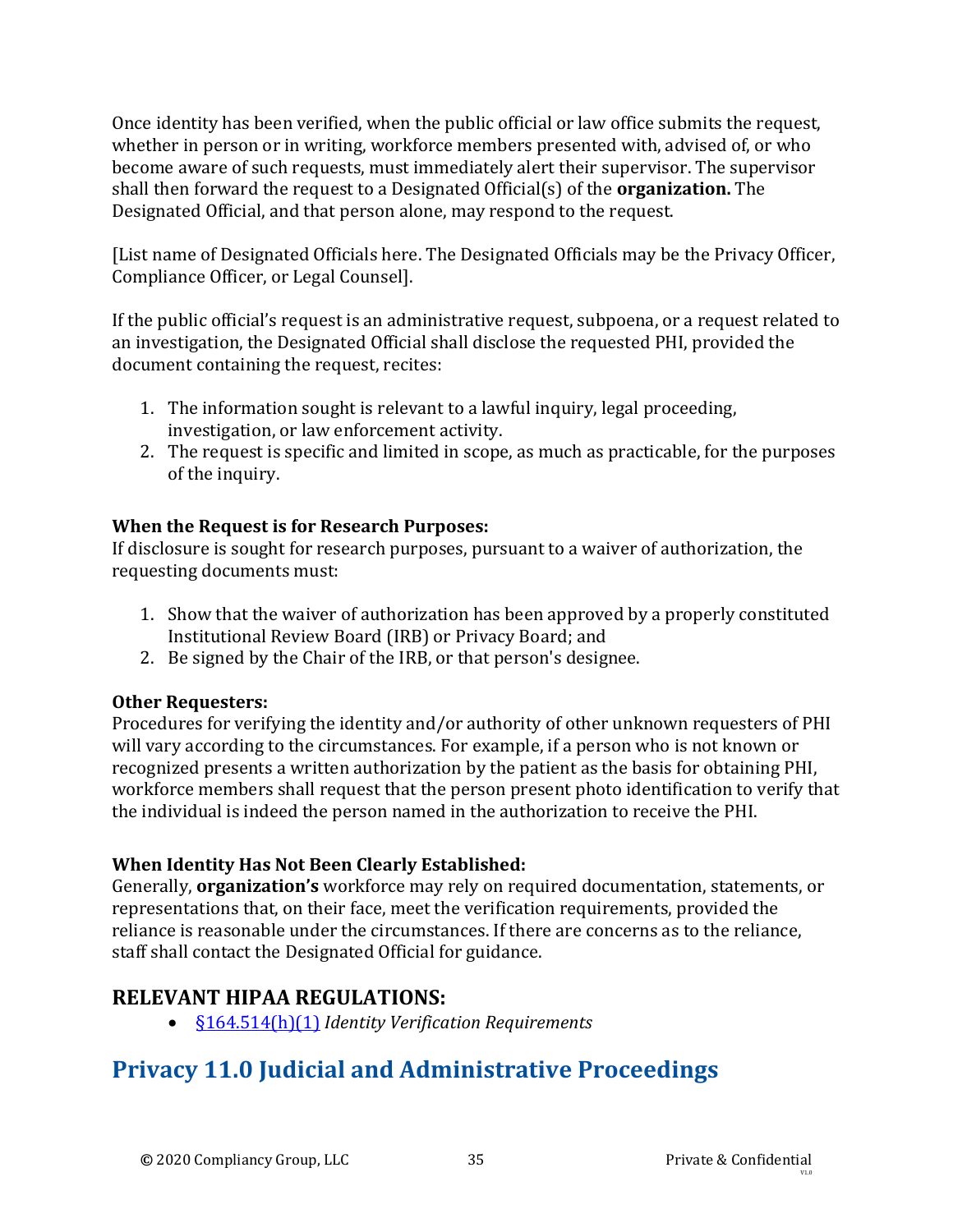### **FULL POLICY LANGUAGE:**

#### **Policy Purpose:**

To establish rules for how **organization** shall respond to requests for disclosure of PHI in the course of judicial or administrative proceedings.

#### **Policy Description:**

**Organization** may receive requests to disclose PHI in the course of judicial or administrative proceedings. Requests can be in the form of a subpoena, court order, request for discovery, or other lawful process not accompanied by an order of a court or an administrative tribunal. **Organization** must cooperate with courts and with counsel to provide lawfully sought PHI, while simultaneously ensuring protection of patient privacy.

#### **Procedures:**

#### **Disclosing PHI in Response to a Court or Administrative Order:**

If the **organization** receives an order from a court or administrative judge requiring **organization** to disclose protected health information, **organization** may only release that PHI which the order expressly authorizes the disclosure of.

The Privacy Officer, working with legal counsel, shall review any such order to determine whether **organization** will object to the order on account of overbreadth, irrelevance, or any other lawful basis for objecting to disclosure. If the Privacy Officer and legal counsel conclude that an objection to the order is required, such objection shall be filed in accordance with applicable state law and filing deadlines. The objection shall be documented.

#### **Disclosing PHI in Response to a Subpoena, Discovery Request, or Other Lawful Process Other Than a Court Order:**

- 1. The **Organization** may release PHI in response to a subpoena, discovery request, or other lawful process, that is not accompanied by a court order, as follows: The **Organization** may release PHI if it receives *written* "satisfactory assurance" from the party requesting the information that reasonable efforts have been made by the requesting party to ensure that the patient who is the subject of the PHI has been given notice of the request.
	- a. "Satisfactory assurance" that the requesting party has tried to notify the patient of the PHI includes the following:
		- i. The requesting party has given the **Organization** a *written statement and supporting documentation* demonstrating that:
			- 1. The requesting party has made a good faith attempt to provide written notice to the patient (if the patient's location is unknown, documentation showing that a notice was mailed to the patient's last known address shall be provided by the requesting party);
			- 2. The notice provided by the requesting party to the patient contained enough information to allow the patient to make an informed objection to the court or administrative tribunal regarding the release of the patient's PHI; and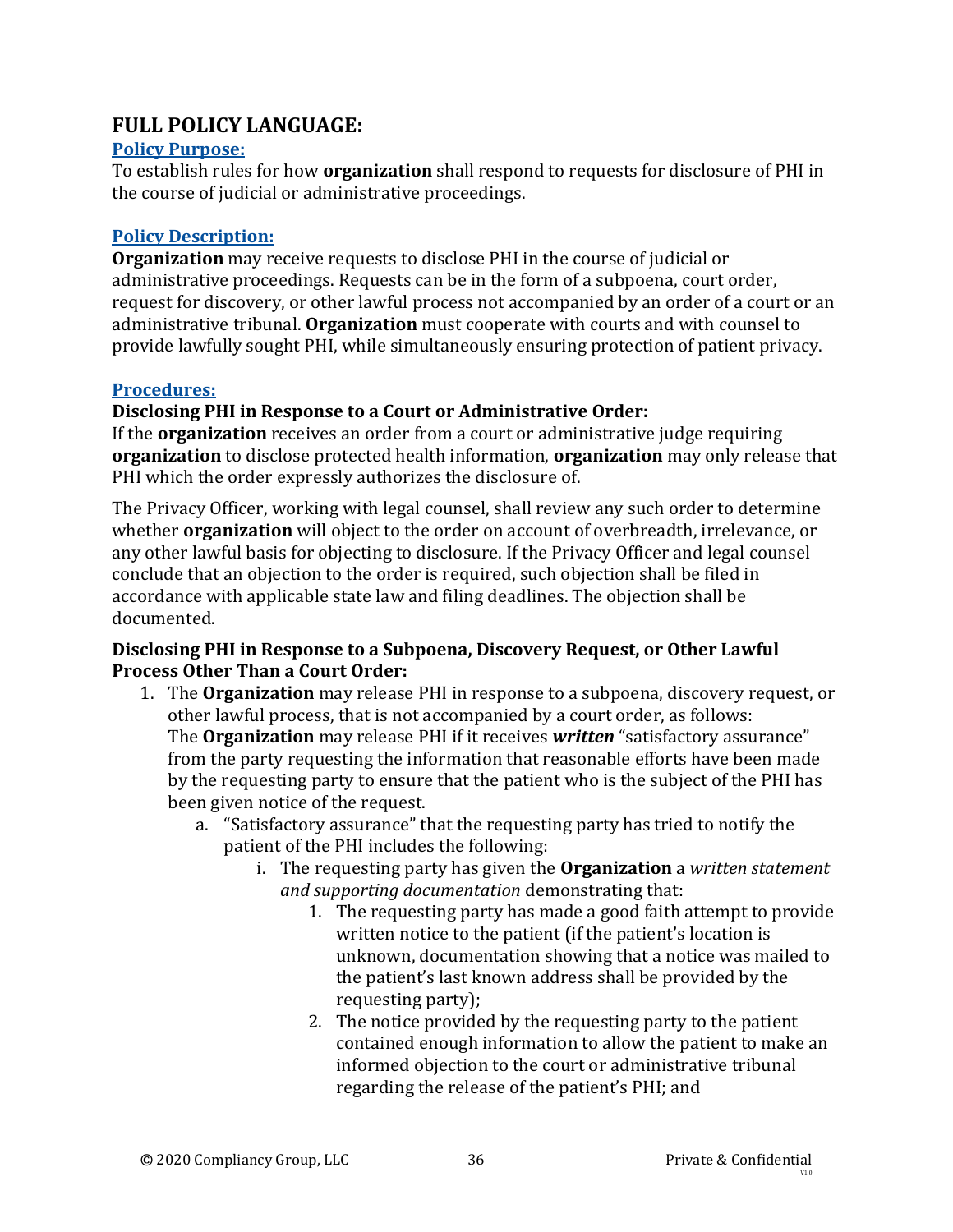- 3. The time for the patient to raise objections to the court or administrative tribunal has passed, and, either no objections were filed, **or,** all objections filed by the patient have been resolved and the disclosures being sought are consistent with the court's resolution.
- 2. The **Organization** may release PHI to a requesting party if it receives *written* satisfactory assurance from the requesting party that reasonable efforts have been made by such party to secure a *qualified protective order*. A *qualified protective order* is an order of a court or administrative tribunal or a stipulation by the parties to the proceeding, that prohibits the parties from using or disclosing PHI for any purpose other than the proceeding for which the information was requested. A qualified protective order requires the parties to return the PHI (including all copies made) to **organization** at the end of the proceeding.
	- a. "Satisfactory assurance" in this instance means that the **organization** has received from the requesting party a written statement, along with supporting documentation, demonstrating that:
		- i. The parties to the dispute giving rise to the request for PHI have *agreed* to a qualified protective order and have presented it to a court or administrative tribunal with jurisdiction over the dispute; or
		- ii. The requesting party has asked for a qualified protective order from such court or administrative tribunal.
- 3. The **Organization** may release PHI to a requesting party even without satisfactory assurance from that party if the **Organization** either:
	- a. Makes reasonable efforts to provide notice to the patient about releasing his or her PHI, so long as the notice meets all of the following requirements:
		- i. The notice is written and given to the patient (if the patient's location is unknown, **Organization** should establish documentation showing that a notice was mailed to the patient's last known address);
		- ii. The notice contained enough information to allow the patient to make an informed objection to the court or administrative tribunal regarding the release of the patient's PHI; and
		- iii. The time for the patient to raise objections to the court or administrative tribunal has lapsed and either no objections were filed, or all objections filed by the patient have been resolved and the disclosures being sought are consistent with the court's resolution.
	- b. Seeks a qualified protective order from the court or administrative tribunal or convince the parties to stipulate to such order.

### **RELEVANT HIPAA REGULATIONS:**

• [§164.512\(e\)](https://gov.ecfr.io/cgi-bin/retrieveECFR?gp=&SID=15863a3e461afc3dc98e0da4885434cc&mc=true&r=SECTION&n=se45.2.164_1512) *Use and Disclosure of PHI for Judicial and Administrative Proceedings*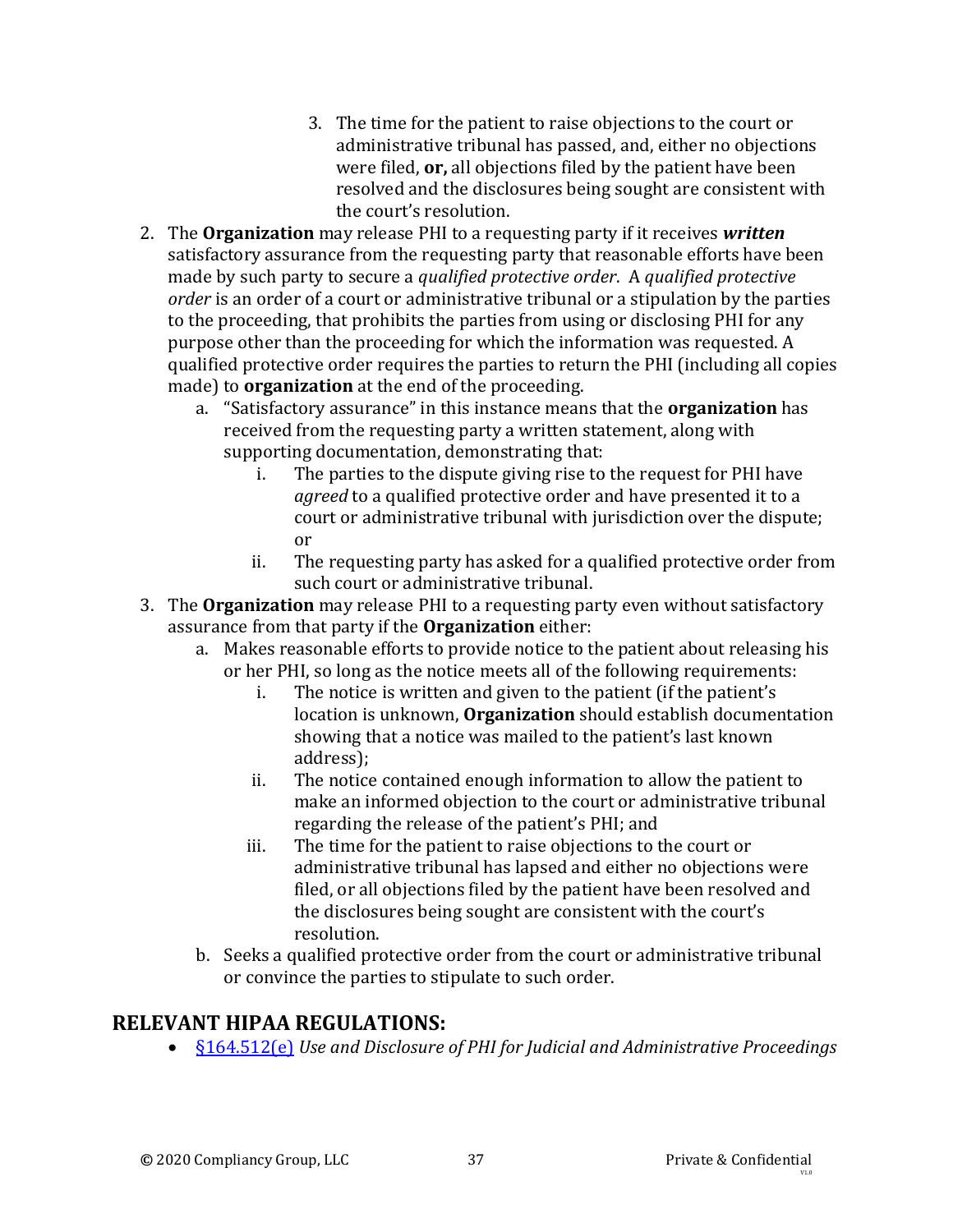# **Privacy 12.0 Uses and Disclosures for Marketing**

### **FULL POLICY LANGUAGE:**

#### **Policy Purpose:**

To establish rules for how **organization** shall utilize PHI for marketing purposes.

#### **Policy Description:**

**Organization** engages in marketing activities. These activities are defined as communications about products and services that encourage recipients of the communication to buy or use those products and services. Generally, marketing that seeks to utilize protected health information requires prior written patient authorization.

#### **Procedures:**

#### **Determine Whether the Communication is Marketing:**

- 1. Per  $§164.501$ , marketing is defined as:
	- a. Making a communication about a product or service that encourages the recipients of the communication to purchase or use the product or service; or
	- b. An arrangement involving **organization** and another entity or affiliate, whereby PHI is disclosed by **organization**, in exchange for direct or indirect remuneration, so that the other entity or affiliate can make a communication that encourages the purchase or use of its own product or service.
- 2. The following are examples of situations that **do not** meet the definition of marketing:
	- a. Communications that are merely promoting good health, that are not related to a specific product or service, are not considered "marketing." Examples include information about how to lower cholesterol; mailings about general new developments in healthcare; new diagnostic tools; and mailings about upcoming health or "wellness" classes, support groups, and health fairs.
	- b. Communications about government-sponsored programs. Under the Privacy Rule, there is no "commercial" component to communications about benefits available through public programs. Therefore, **organization** is permitted to use/disclose PHI to communicate about, for example, eligibility for Medicare supplement benefits; such communication does not require prior written patient authorization.
	- c. The **organization** may make communications in newsletter format without authorization so long as the content of such does not fit the definition of "marketing," above.
	- d. Oral or written communications that describe the **organization's** network or covered services:
		- i. The **Organization** can convey information to beneficiaries and members about health insurance products offered by the **Organization** that could enhance or substitute for existing health plan coverage. For example, if a child is about to "age-out" of coverage under a family's policy, the plan may send the family information about continuation coverage for the child; this information is not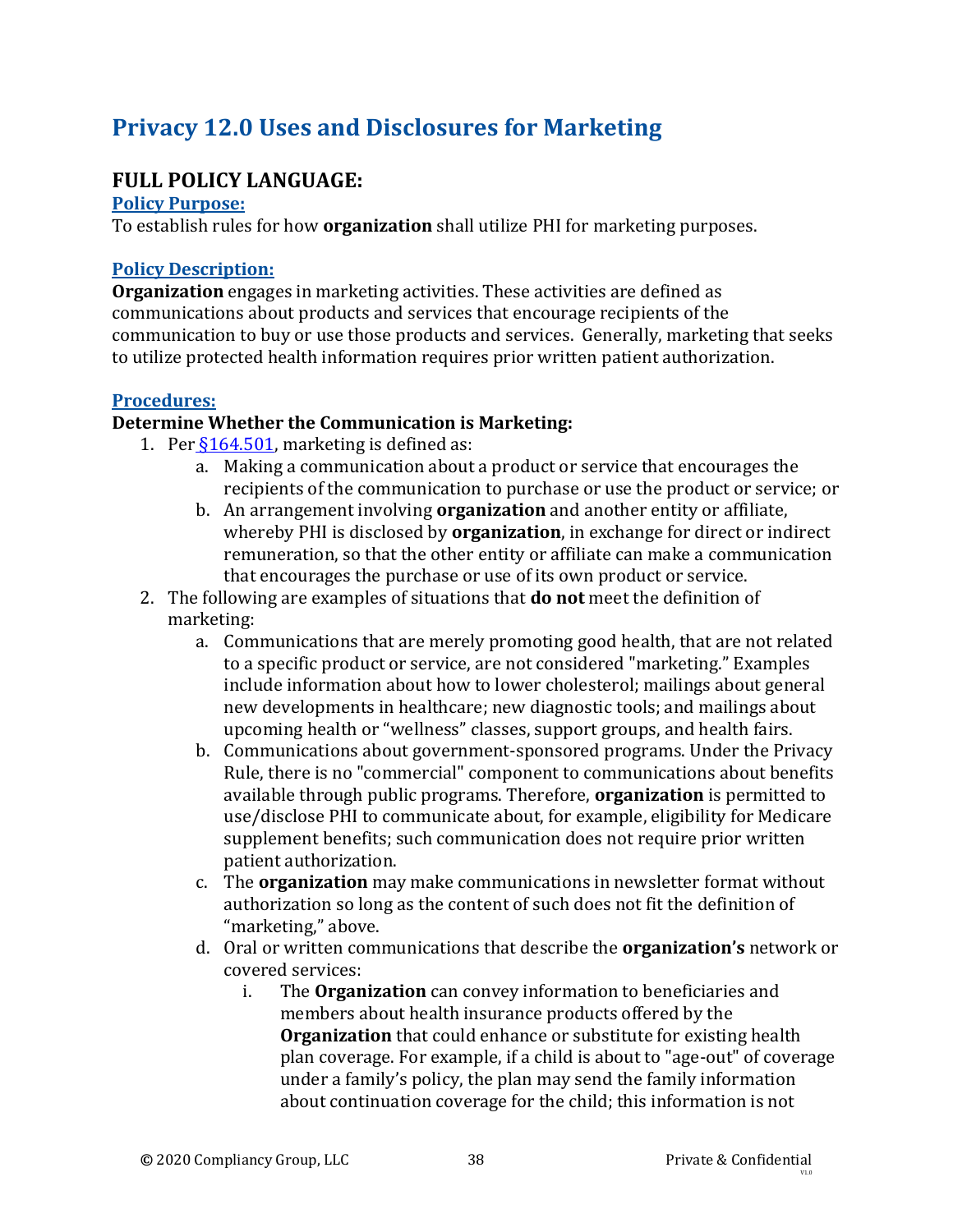considered "marketing." However, if the communication contains information about excepted benefits, such as accident-only policies or to other lines of insurance, the communication is considered to be marketing.

- e. Communications about treatment for the patient; Doctors can write a prescription or refer an individual to a specialist for follow-up tests because these are communications about treatment.
- f. Communications about case management or care coordination, or recommendations of treatment alternatives and care options, including health care providers or settings of care.

### **Authorization to Use or Disclose PHI for Marketing Purposes:**

- 1. The **Organization** shall obtain written patient authorization for any use or disclosure of PHI for marketing, except if the communication is in the form of:
	- a. Face-to-face communication with the patient; or
	- b. A promotional gift of nominal value provided by the **Organization**.
- 2. If the marketing involves the **organization's** receiving direct or indirect remuneration by a third party, written patient authorization is required. Such authorization shall state that such remuneration is involved.

### **RELEVANT HIPAA REGULATIONS:**

• [164.508 \(a\)\(3\)](https://gov.ecfr.io/cgi-bin/retrieveECFR?gp=&SID=15863a3e461afc3dc98e0da4885434cc&mc=true&r=SECTION&n=se45.2.164_1508) *Uses and Disclosures for Which an Authorization is Required: Marketing*

# **Privacy 13.0 Minimum Necessary**

## **FULL POLICY LANGUAGE:**

#### **Policy Purpose:**

To establish rules for ensuring PHI is only used and disclosed as needed.

#### **Policy Description:**

The HIPAA Privacy Rule generally requires covered entities, including **organization**, to adhere to a "minimum necessary" standard with respect to the use and disclosure of PHI. When using or disclosing PHI, **organization** shall make reasonable efforts to limit PHI uses, disclosures, and requests disclosed to the minimum necessary to accomplish the intended purpose of the use, disclosure, or request.

#### **Procedures:**

#### **Applicability of Standard:**

Generally, the minimum necessary standard applies to uses and disclosures of PHI that are permitted under the HIPAA Privacy Rule. The standard also applies:

- To the accessing of PHI or electronic protected health information (ePHI), **by**
- Covered entities, **to**
- Business associates and other covered entities.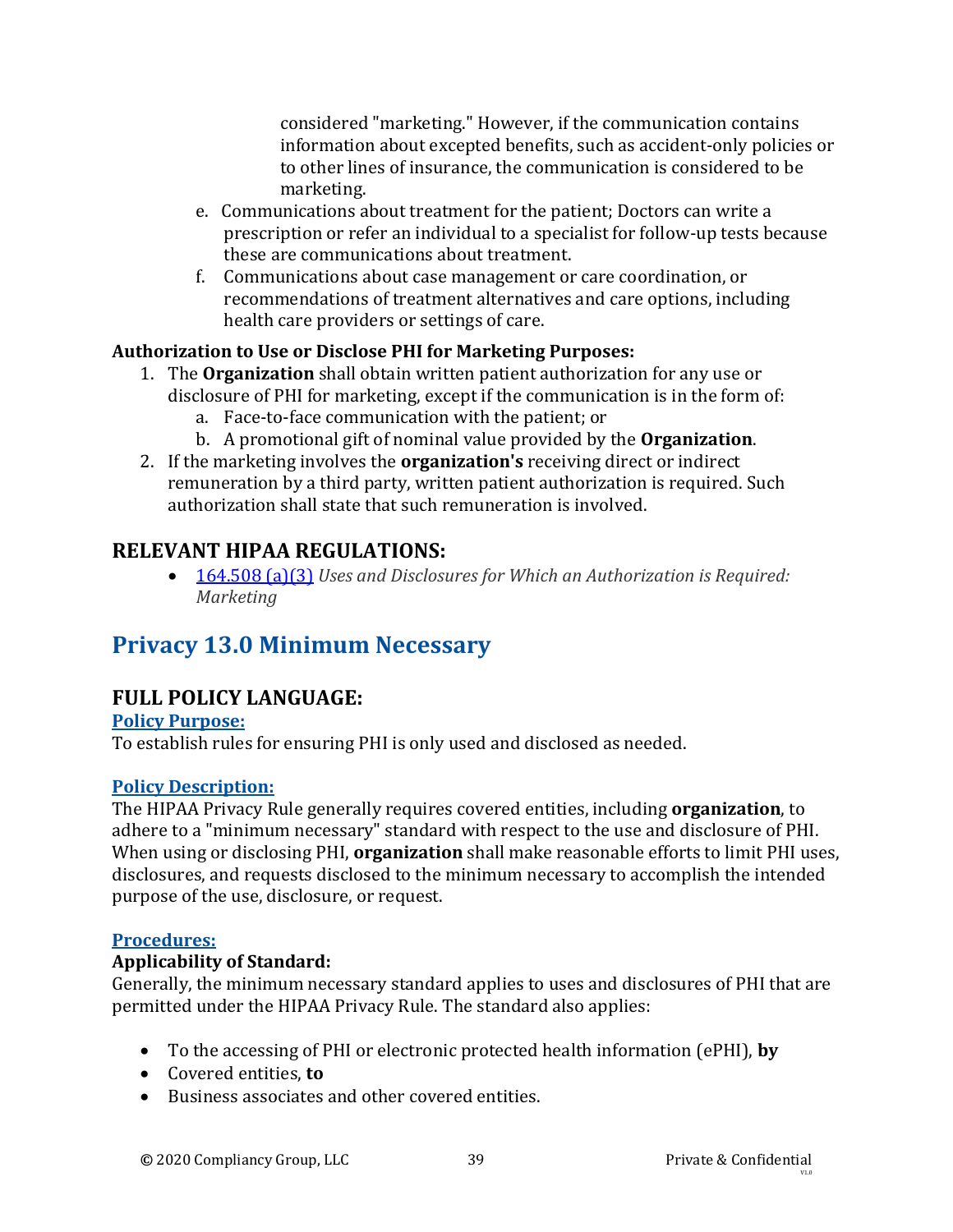In addition, the HIPAA minimum necessary standard applies to *requests* for PHI from other covered entities.

The minimum necessary requirement **does not apply** to:

- 1. Disclosures to or requests by a health care provider for treatment purposes;
- 2. Uses or disclosures made to the individual who is the subject of the patient information (with possible exception of psychotherapy notes);
- 3. Uses or disclosures made pursuant to a valid and HIPAA compliant authorization;
- 4. Disclosures requested by the individual or the individual's legal representative;
- 5. Disclosures made to the U. S. Department of Health and Human Services (HHS) when disclosure of information is required for enforcement purposes (i.e., in response to a complaint filed with the Secretary of HHS); and
- 6. Uses and disclosures that are required by law (i.e., victims of abuse; neglect or domestic violence; judicial administrative proceeding; and law enforcement purposes).

### **Procedure for Limiting Access When Standard Must be Followed:**

- 1. **Organization** will identify the classes of persons or job titles within **organization's** workforce who need access to PHI to carry out their job duties and responsibilities described in **organization's** job descriptions.
- 2. **Organization** will authorize access to computerized health information. Use of this information will be limited based on reasonable determination regarding an individual's position and/or department.
- 3. An individual's access will be controlled via ID and password. The sharing of login IDs and passwords is prohibited.

### **Routine or Recurring Requests and Disclosures for Patient Information:**

- 1. Requests for patient information made on a routine or recurring basis shall be limited to the minimum amount of patient information necessary to meet the needs of the request/disclosure.
- 2. Minimum necessary definitions and standard protocols shall be established for routine and recurring requests/disclosures (i.e., patient information that is routinely disclosed to a medical transcription service).
- 3. Individual review of the request will not be required for requests/disclosures made on a routine or recurring basis where standard protocols have been developed; however, periodic review shall be made for routine or recurring requests to ensure the requests are still valid and necessary.

### **Non-Routine Requests for Disclosure of Patient Information:**

- 1. Non-routine requests for patient information will be reviewed on an individual basis to limit the patient information requested/disclosed to the minimum amount necessary to accomplish the purpose of the request/disclosure.
- 2. Such requests will be reviewed on an individual basis unless the request/disclosure is to a health care provider for treatment purposes.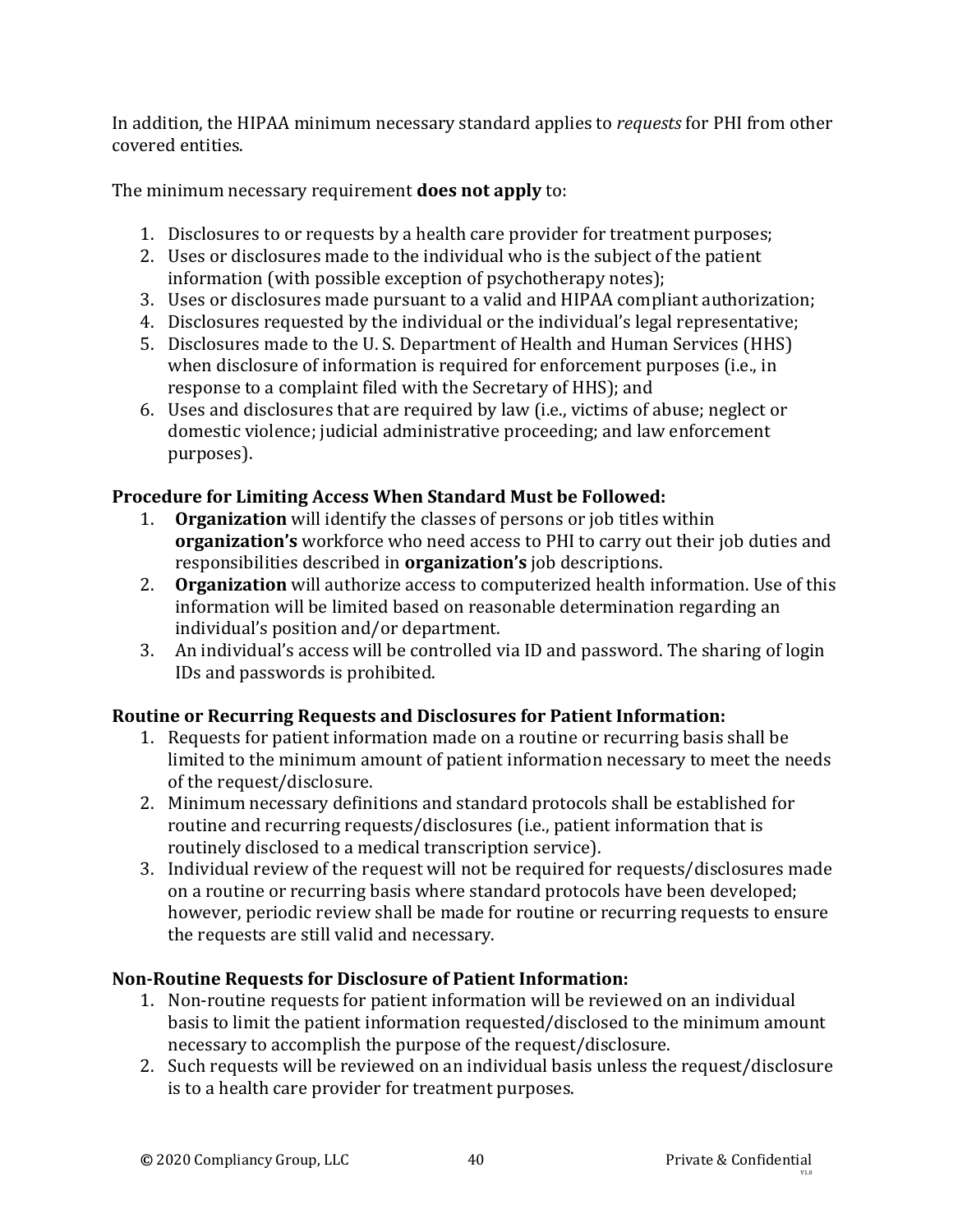- 3. Disclosures/requests authorized by the patient or the patient's legal representative will not be subject to the minimum necessary standard but are subject to the terms of the authorization.
- 4. **Organization** may not use/disclose an entire medical record if it is determined, after conversation with the requestor or by established protocol, that the entire medical record is not justified as the amount that is reasonably necessary to accomplish the purpose of the use/disclosure.

#### **Reasonable Reliance:**

- 1. **Organization** may rely on the judgment of the party requesting the disclosure as to the minimum amount of patient information reasonably necessary for the stated purpose, when:
	- a. Making permitted disclosures to public officials, if the public official presents that the patient information is the minimum necessary for the stated purpose(s);
	- b. The patient information is requested by another covered entity (i.e., health care provider, health plan or health care clearinghouse);
	- c. The patient information requested is the minimum necessary for the stated purpose and requested by a professional who is requesting patient information for the purpose of providing professional services to **organization** (i.e., member of **organization's** workforce or business associate of workforce); or
	- d. The documentation or representations comply with the applicable provisions for using/disclosing patient information for research purposes and have been provided by a person requesting the patient information for such purposes (i.e., appropriate documentation from the Institutional Review Board).
- 2. **Organization** workforce members should exercise judgment/discretion when making determinations about disclosures and limit the disclosure to the amount of patient information necessary to satisfy the purpose of the request.

#### **Restrictions:**

- 1. Use/disclosure of patient information will be subject to any agreed upon patient restriction(s) entered into by **organization** with the patient or the patient's legal representative.
- 2. Requests for restrictions that have been agreed to by **organization** should be placed in a designated area of the medical record. This area should be checked for restrictions prior to using/disclosing patient information.
- 3. Patient information may not be used/disclosed without proper consent or authorization.

#### **Requesting Patient Information:**

When requesting patient information from covered entities, **organization** will limit any request for patient information to that which is reasonably necessary to accomplish the purpose for which the request is made.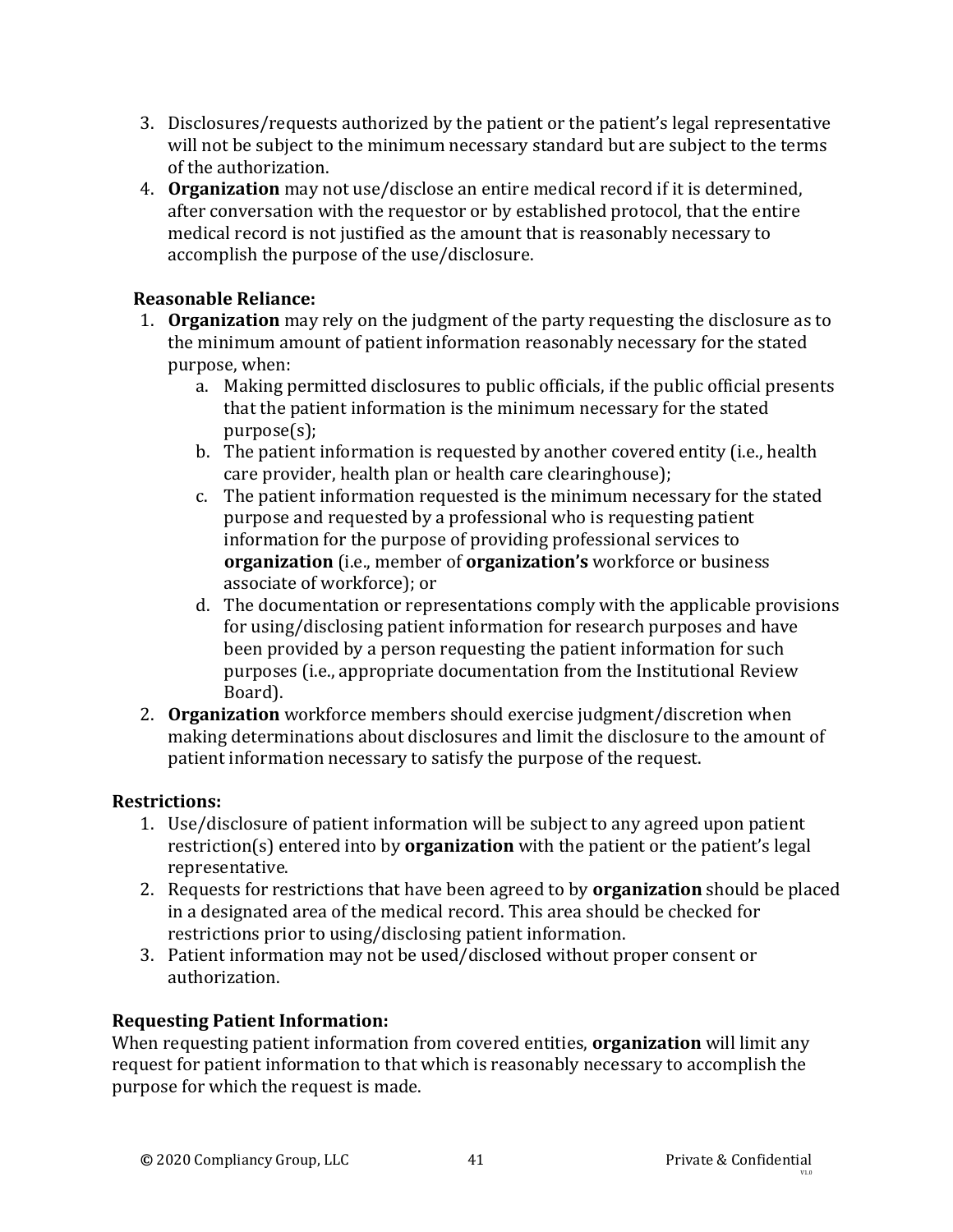#### **Corrective Action:**

Upon determination of inappropriate or unauthorized access to PHI by a staff member, the **Organization** must determine the appropriate corrective action for the misconduct. Please refer to Privacy Policy 1 regarding failure to comply with privacy practices.

### **RELEVANT HIPAA REGULATIONS:**

- [§164.502\(b\)\(1\)](https://gov.ecfr.io/cgi-bin/retrieveECFR?gp=&SID=15863a3e461afc3dc98e0da4885434cc&mc=true&r=SECTION&n=se45.2.164_1502) *Minimum Necessary Standard*
- [§164.514\(d\)\(3\)](https://gov.ecfr.io/cgi-bin/retrieveECFR?gp=&SID=15863a3e461afc3dc98e0da4885434cc&mc=true&r=SECTION&n=se45.2.164_1514) *Minimum Necessary Disclosures of Protected Health Information*
- [§164.524\(a\)](https://gov.ecfr.io/cgi-bin/retrieveECFR?gp=&SID=15863a3e461afc3dc98e0da4885434cc&mc=true&n=sp45.2.164.e&r=SUBPART&ty=HTML#se45.2.164_1524) *Access to Protected Health Information*

# **Privacy 14.0 Minors' Rights**

### **FULL POLICY LANGUAGE:**

#### **Policy Purpose:**

To provide minors access to their PHI when required by law.

#### **Policy Description:**

This policy describes the circumstances under which **organization** must provide minors with access to their PHI; when **organization** may do so; and when **organization** may not do so.

#### **Procedures:**

#### **To Whom Can Minors' PHI be Released?**

Generally, a parent or guardian of a minor child is regarded as what the HIPAA Privacy Rule calls the "personal representative" of the minor child. Per the HIPAA Privacy Rule, a personal representative is authorized to exercise the HIPAA rights of the individual whom he or she represents, on that person's behalf. Therefore, a parent who is a personal representative can exercise a minor's HIPAA Privacy Rule rights with respect to protected health information (PHI), consistently with state law. In addition, personal representatives have the right to exercise other HIPAA Privacy Rule rights, such as providing written authorization for disclosure of PHI. The HIPAA Privacy Rule also gives a personal representative the general right to make medical decisions on the minor's behalf.

#### **When is a Parent Not a Personal Representative?**

The HIPAA Privacy Rule specifies *three* circumstances under which the parent is not the "personal representative" with respect to certain health information about his or her minor child.

These exceptions generally track the ability of certain minors to obtain specified health care without parental consent under state law, or standards of professional practice.

In these situations, the parent *does not* control the minor's health care decisions, and therefore under the HIPAA Privacy Rule, does not control the protected health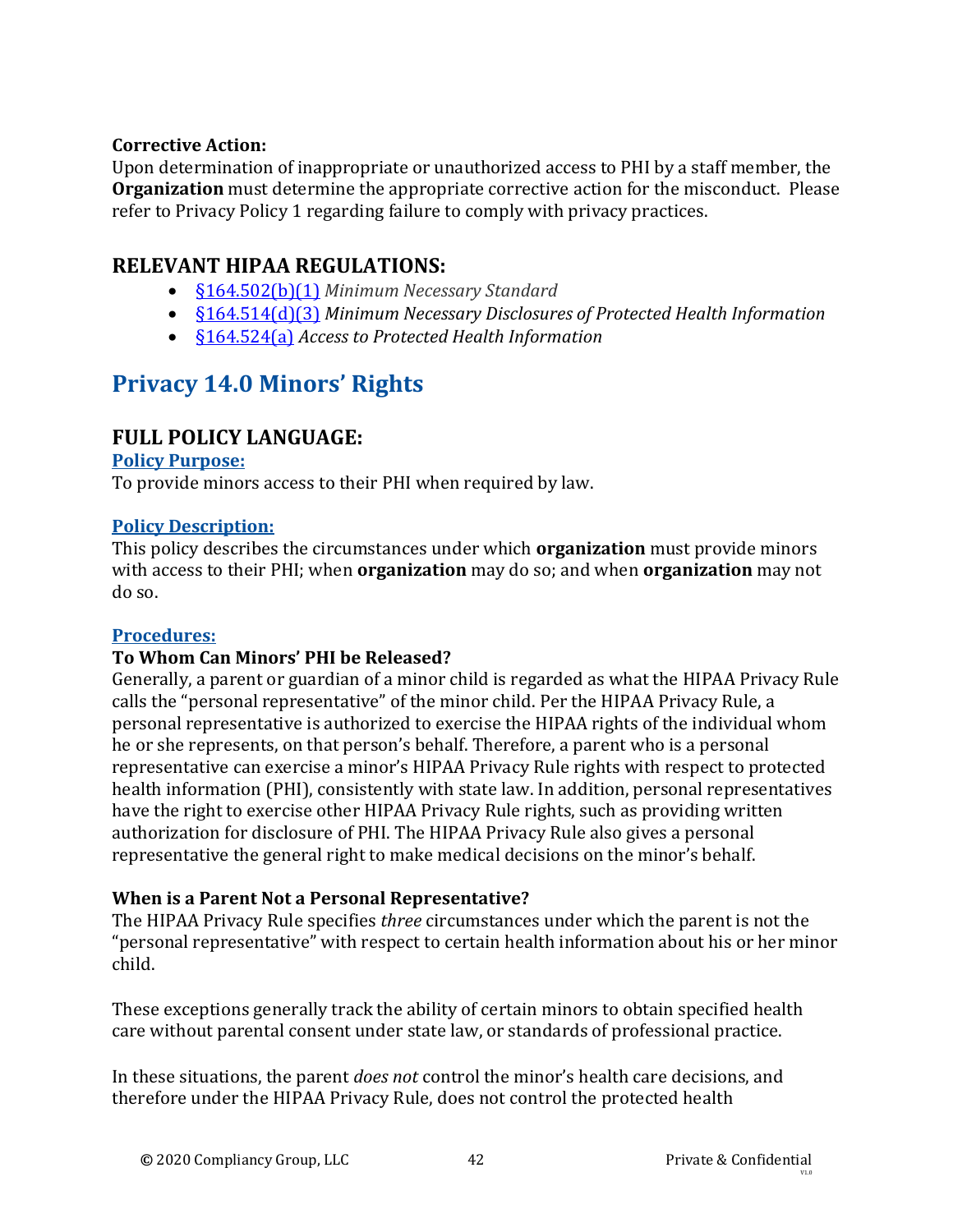information (PHI) related to that care. The three circumstances when a parent is not the minor's personal representative are:

- When state or other law does not require the consent of a parent or other person before a minor can obtain a particular health care service, *and* the minor consents to the health care service.
	- *Example*: A state law provides an adolescent the right to obtain mental health treatment without the consent of his or her parent, and the adolescent consents to such treatment without the parent's consent.
- When someone other than the parent is authorized by law to consent to the provision of a particular health service to a minor and provides such consent.
	- *Example*: A court may grant authority to make health care decisions for the minor to an adult other than the parent, to the minor, or the court may make the decision(s) itself.
- When a parent agrees to a confidential relationship between the minor and a health care provider.
	- *Example*: A physician asks the parent of a 16-year-old if the physician can talk with the child confidentially about a medical condition and the parent agrees.

### **What Role Does State Law Play?**

The HIPAA Privacy Rule does not contravene state laws that expressly address the ability of parents to obtain health information about minors.

For example, regardless of whether a parent is the personal representative of a minor child, the HIPAA Privacy Rule permits a covered entity to disclose to a parent, or provide the parent with access to, a minor child's protected health information, *when and to the extent* it is permitted or required by state law.

Likewise, the HIPAA Privacy Rule prohibits **organization** from disclosing a minor child's protected health information to a parent, or providing a parent with access to such information, when and to the extent it is prohibited under state law.

#### **Can Organization Refuse to Regard a Person as a Personal Representative?**

When **organization** reasonably believes that an individual, including an unemancipated minor, has been or may be subjected to domestic violence, abuse, or neglect by the personal representative, or that treating a person as an individual's personal representative could endanger the individual, **organization** *may choose not to treat that person as the individual's personal representative, if in the exercise of professional judgment, doing so would not be in the best interests of the individual*.

For example, if a physician reasonably believes that providing the personal representative of an incompetent elderly individual with access to the individual's health information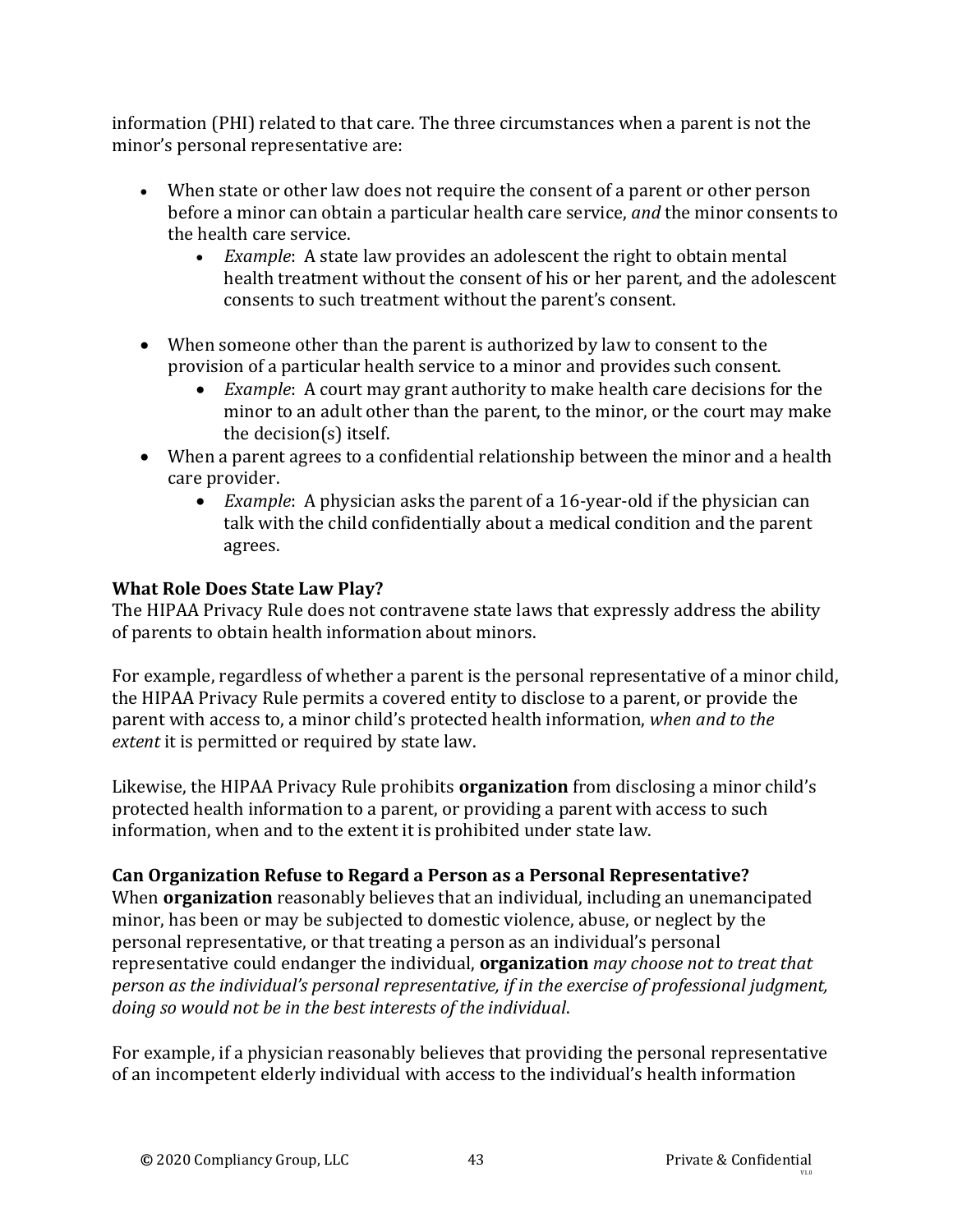would endanger that individual, the HIPAA Privacy Rule permits the physician to decline to provide such access.

### **RELEVANT HIPAA REGULATIONS:**

• [164.502\(g\)](https://gov.ecfr.io/cgi-bin/retrieveECFR?gp=&SID=15863a3e461afc3dc98e0da4885434cc&mc=true&r=SECTION&n=se45.2.164_1502) *Personal Representatives*

# **Privacy 15.0 Patient Right to Access, Inspect, and Copy Medical Records**

### **FULL POLICY LANGUAGE:**

#### **Policy Purpose:**

It is the policy of the **Organization** to honor a patient's right to access, inspect, and obtain a copy of their PHI.

#### **Policy Description:**

This policy describes **organization's** procedures for ensuring patients' rights to access and inspect their protected health information.

#### **Procedures:**

#### **Accessing and Inspecting PHI:**

- 1. A patient must make a request to a staff member to access and inspect their PHI. Whenever possible, this request shall be made in writing and documented on either the "Authorization for Disclosure" form or in the notes of the patient's health record.
- 2. When access is granted, the **Organization** will provide visual access to the requested PHI within ten (10) days and furnish a copy within a reasonable time. If space is not available for visual inspection, the **Organization** must provide a copy within ten (10) days.
- 3. The **Organization** must document and retain the Designated Record Sets containing the PHI that is subject to access. The **organization** must document and retain the titles of persons or offices responsible for receiving and processing requests for access.

#### **When Access, Inspection and/or Copy Request is Granted:**

- 1. The patient and the **Organization** will arrange a mutually convenient time and place for the patient to inspect and/or obtain a copy of the requested PHI. Inspection and/or copying of PHI will be carried out on site at the **Organization** with staff assistance if necessary.
- 2. The patient may choose to inspect the PHI, copy it, or both, in the form or format requested. If the PHI is not readily producible in the requested form or format, the **Organization** must provide the patient with a readable hard copy form, or other form as agreed to by the **Organization** and the patient.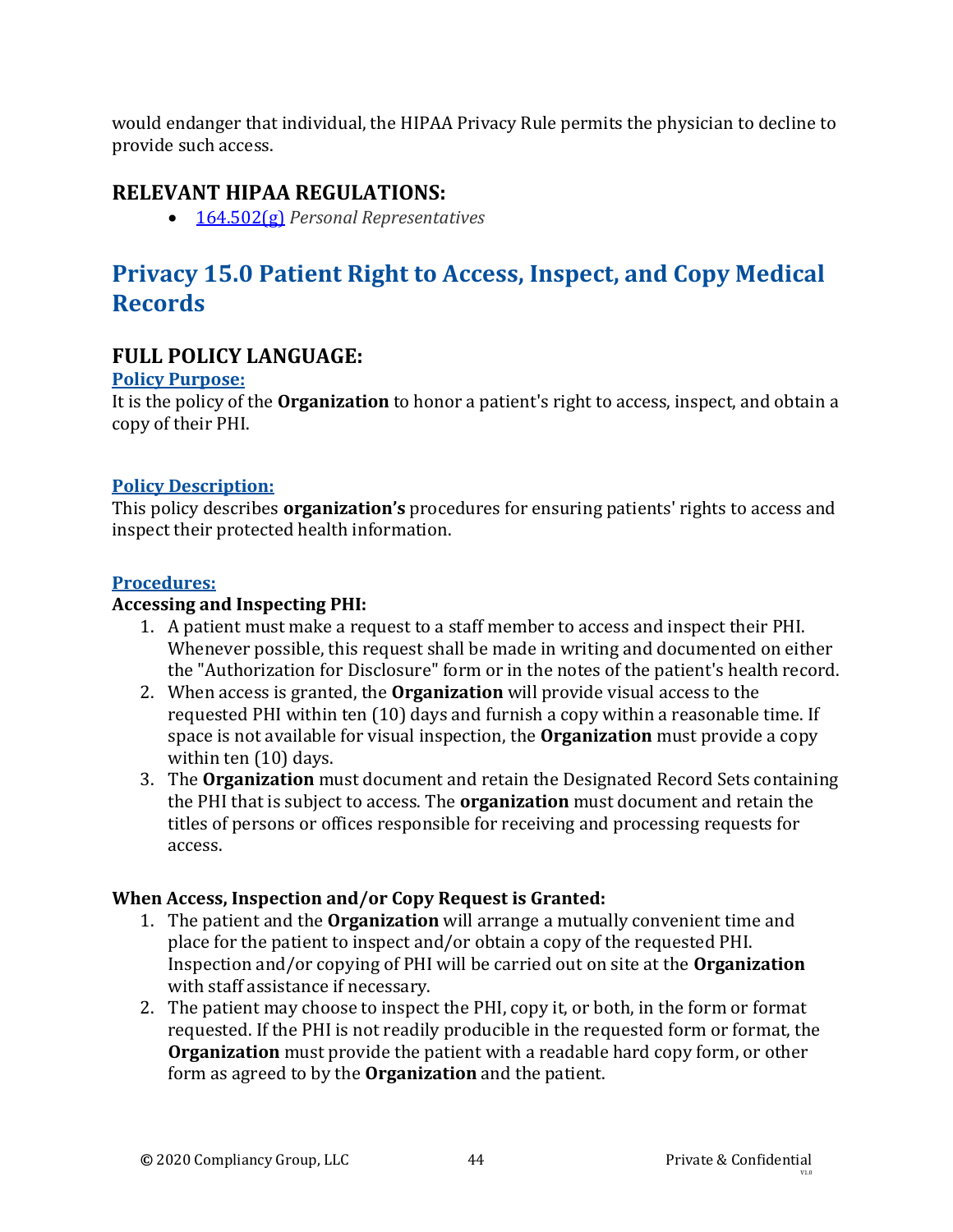- a. If the patient chooses to receive a copy of the PHI, the **Organization** may offer to provide copying services. The patient may request that this copy be mailed.
- b. If the patient chooses to copy their own information, the **Organization** may supervise the process to ensure that the integrity of the patient record is maintained.
- 3. Upon prior approval by the patient, the **Organization** may provide a summary of the requested PHI.
- 4. The **Organization** may charge a reasonable fee for the production of copies or a summary of PHI (please see Privacy Policy 5.0 for specifics).
- 5. If, upon inspection of the PHI, the patient believes the PHI is inaccurate or incomplete, the patient has the right to request an amendment to the PHI. The **Organization** shall process requests for amendment as outlined in Privacy Policy 3.0.

### **Access, Inspection, and/or Copy Request is Denied in Whole or in Part:**

- The **Organization** will deny access to PHI if it contains:
	- Psychotherapy notes; or
	- Information complied in reasonable anticipation of, or for use in, civil, criminal, or administrative action or proceeding.

### **The Organization May Deny a Patient Access without Providing the Patient an Opportunity for Review, in the Following Circumstances:**

- The **Organization** is acting under the direction of a Correctional Institution and may deny an inmate's request if it were to jeopardize the health, safety, security, custody, or rehabilitation of the patient, other inmates, or any other person.
- PHI created in the course of research that is still in progress, provided the individual has agreed to the denial of access when consenting to participating in the research that includes treatment, and the covered health care provider had informed the individual that the right of access would be reinstated upon completion of the research.
- PHI was obtained from someone other than a healthcare provider under promise of confidentiality and giving access would reveal the source of the information.
- An individual's access to PHI that is contained in records that are subject to the Privacy Act may be denied, if the denial of access under the Privacy Act would meet the requirements of that law.

#### **Reviewable Denials:**

The **organization** may deny access, provided the patient is given the right to have the denial reviewed, upon patient request, in the following circumstances:

• A licensed healthcare professional has determined that the access requested is reasonably likely to endanger the life or physical safety of the individual or another person.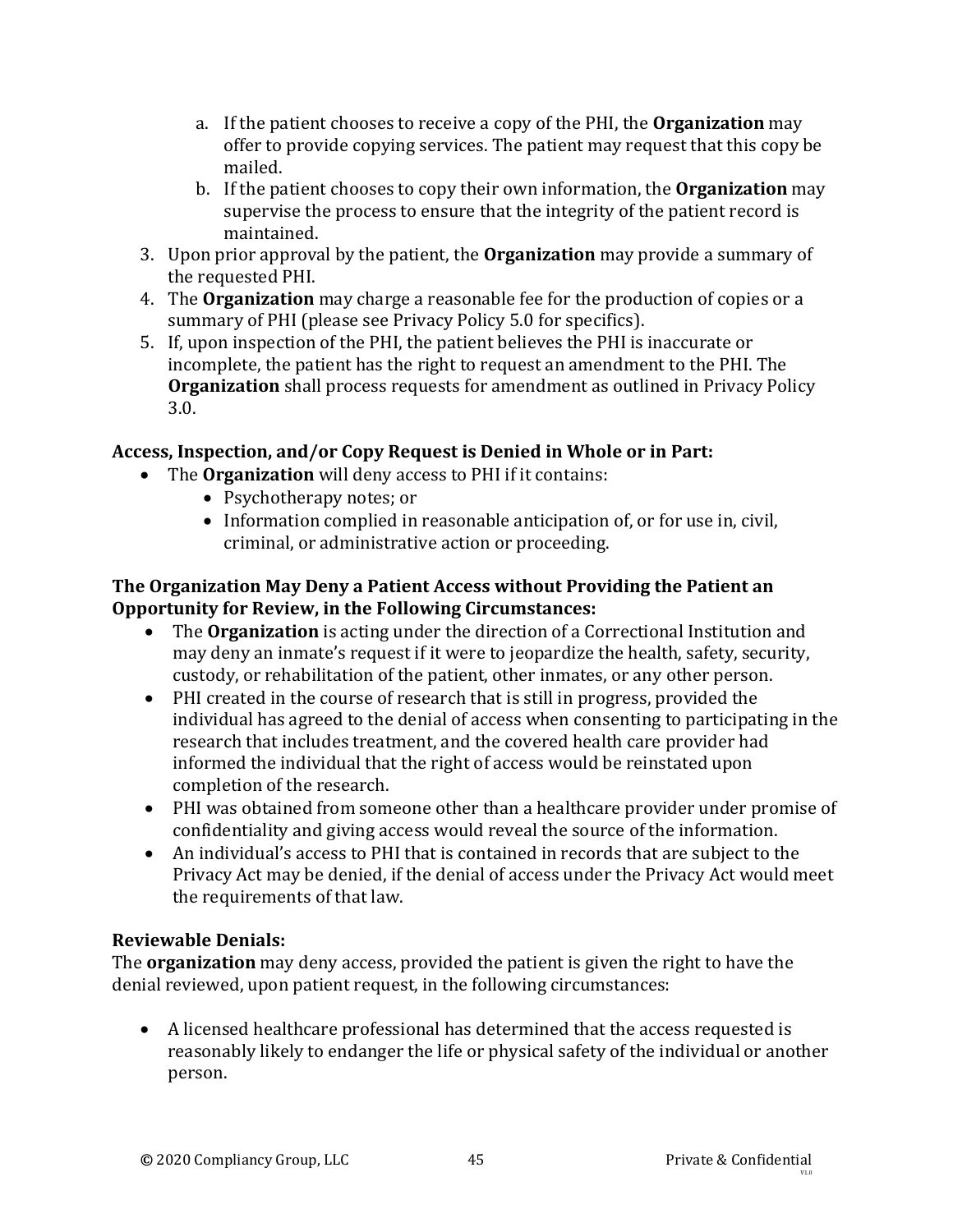- The PHI makes reference to another person (unless that person is a healthcare provider) and a licensed healthcare professional has determined in exercise of professional judgment, that the access requested is reasonably likely to cause substantial harm to the person.
- If it is determined that the request to review all or part of the patient information can reasonably be expected to cause substantial and identifiable harm to the subject or others which would outweigh the qualified person's right of access to the information.

#### **Form of Denial:**

#### **Denials Must be in Writing:**

The **Organization** must provide a written denial to the patient. The denial must be in plain language and must contain:

- The basis for the denial;
- A statement, if applicable, of the patient's review rights; and
- A description of how the patient may complain to the **Organization** or to the Secretary of Health and Human Services (HHS).

#### **Other Responsibilities When Access is Denied:**

- 1. If access is denied because the **Organization** does not maintain the PHI that is the subject of the request, and the **Organization** knows where that PHI is maintained, the **Organization** must inform the patient where to direct the request for access.
- 2. The **Organization** must, to the extent possible, give the patient access to any other PHI requested, after excluding the PHI as to which the **Organization** has grounds to deny access.
- 3. If access is denied under a situation where that denial may be reviewed, individual has the right to have the denial reviewed by a licensed healthcare professional who is designated by the **Organization** to act as a reviewing official and who did not participate in the original decision to deny.
- 4. The patient must initiate the review of a denial by making a request for review to the **Organization**. If the patient has requested a review, the **Organization** must provide or deny access in accordance with the determination of the reviewing professional, who will make the determination within a reasonable period of time.
- 5. The **Organization** must promptly provide written notice to the patient of the determination of the reviewing professional.

### **RELEVANT HIPAA REGULATIONS:**

• [§164.524\(a\)](https://gov.ecfr.io/cgi-bin/retrieveECFR?gp=&SID=15863a3e461afc3dc98e0da4885434cc&mc=true&n=sp45.2.164.e&r=SUBPART&ty=HTML#se45.2.164_1524) *Patient Right to Access, Inspect, and Copy Medical Records*

## **Privacy 16.0 Psychotherapy Notes**

### **FULL POLICY LANGUAGE:**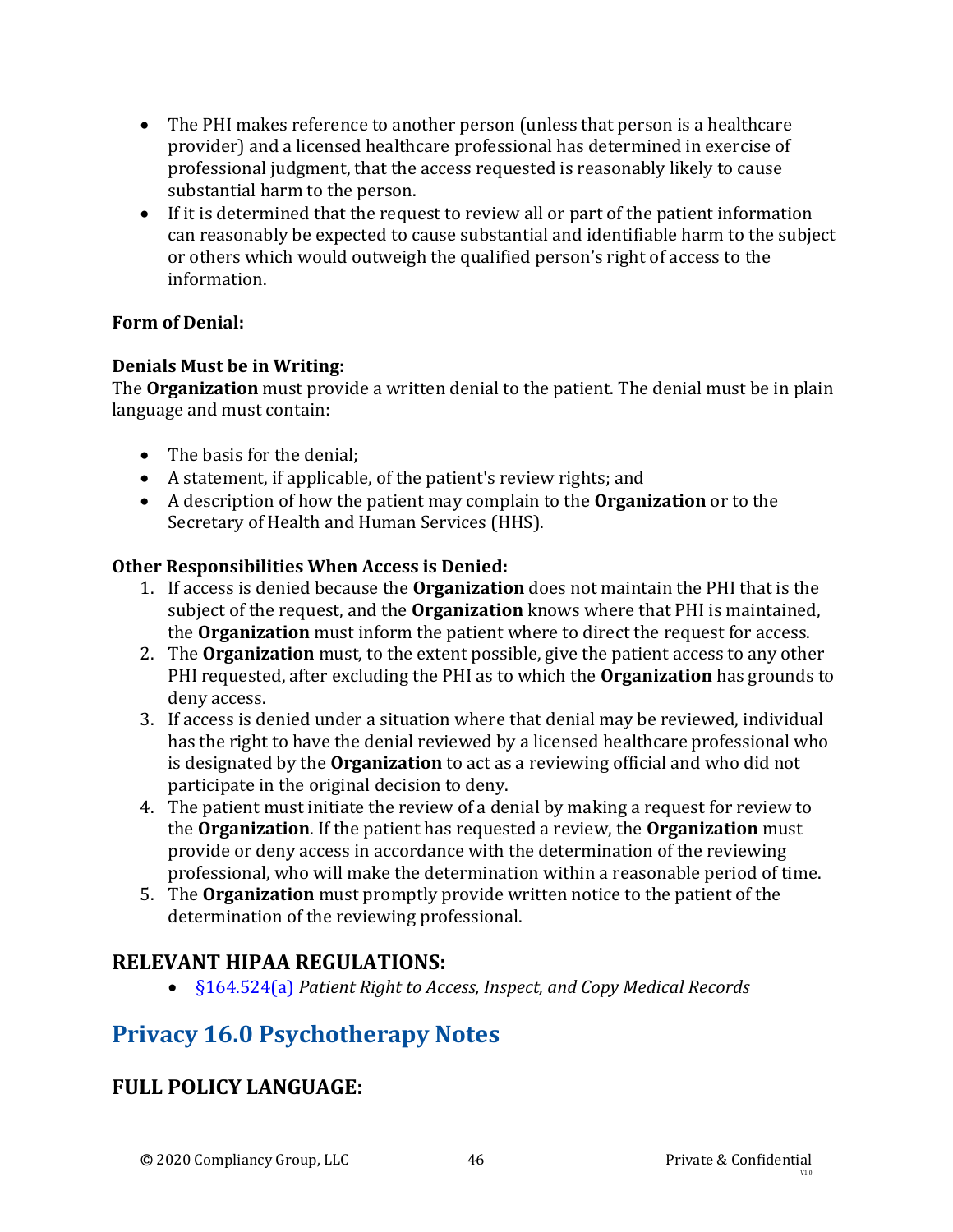#### **Policy Purpose:**

To ensure workforce members understand what psychotherapy notes are, and to ensure workforce members understand when and how they can release psychotherapy notes and mental health treatment records to requesting parties.

#### **Policy Description:**

This policy describes how **organization** is to respond to requests for psychotherapy notes. Psychotherapy notes are defined under HIPAA as notes recorded in any medium by a mental health professional, and include the documenting or analyzing the contents of conversations during a private counseling session, or a group, joint or family counseling session that are separate from the rest of the individual's medical record.

Psychotherapy notes exclude medication prescription and monitoring, counseling session start and stop times, treatment frequency and modality, clinical test results, and any summary of the following items: Diagnosis, functional status, treatment plans, symptoms, prognosis, and progress notes to date.

#### **Procedures:**

- 1. **Patient Access to Psychotherapy Notes:** Even though the patient has a right to access most health information, the patient does not have a right to access psychotherapy notes. Therefore, the **organization** is not required to fulfill a patient's request for access to psychotherapy notes. However, the **organization** shall inform the patient of this limitation on access if the request will not be fulfilled.
- 2. **Patient Authorization Required:** In most circumstances, the **organization's** employees must obtain a patient's written authorization for any use or disclosure of psychotherapy notes. If there is a concern that a request for disclosure is unnecessary or excessive, the **Organization** may ask the patient if the authorization for disclosure is consistent with his or her wishes.
- 3. **Patient Authorization** *Not* **Required:** The **Organization** is not required to obtain an authorization for the following uses or disclosures of psychotherapy notes, when use or disclosure is necessary to:
	- a. To carry out the following treatment, payment, or health care operations:
		- i. Use by the originator of the psychotherapy notes for treatment;
		- ii. Use by the **Organization** for its own training programs in which students, trainees, or practitioners in mental health learn under supervision to practice or improve their skills in group, joint, family, or individual counseling; or
		- iii. Use by the **Organization** to defend itself in a legal action or other proceeding brought by the patient.
	- b. To respond to the federal Department of Health and Human Services (HHS) to determine the **Organization's** compliance with HIPAA privacy rules;
	- c. To comply with the law;
	- d. To assist in health oversight activities regarding the originator of the psychotherapy notes;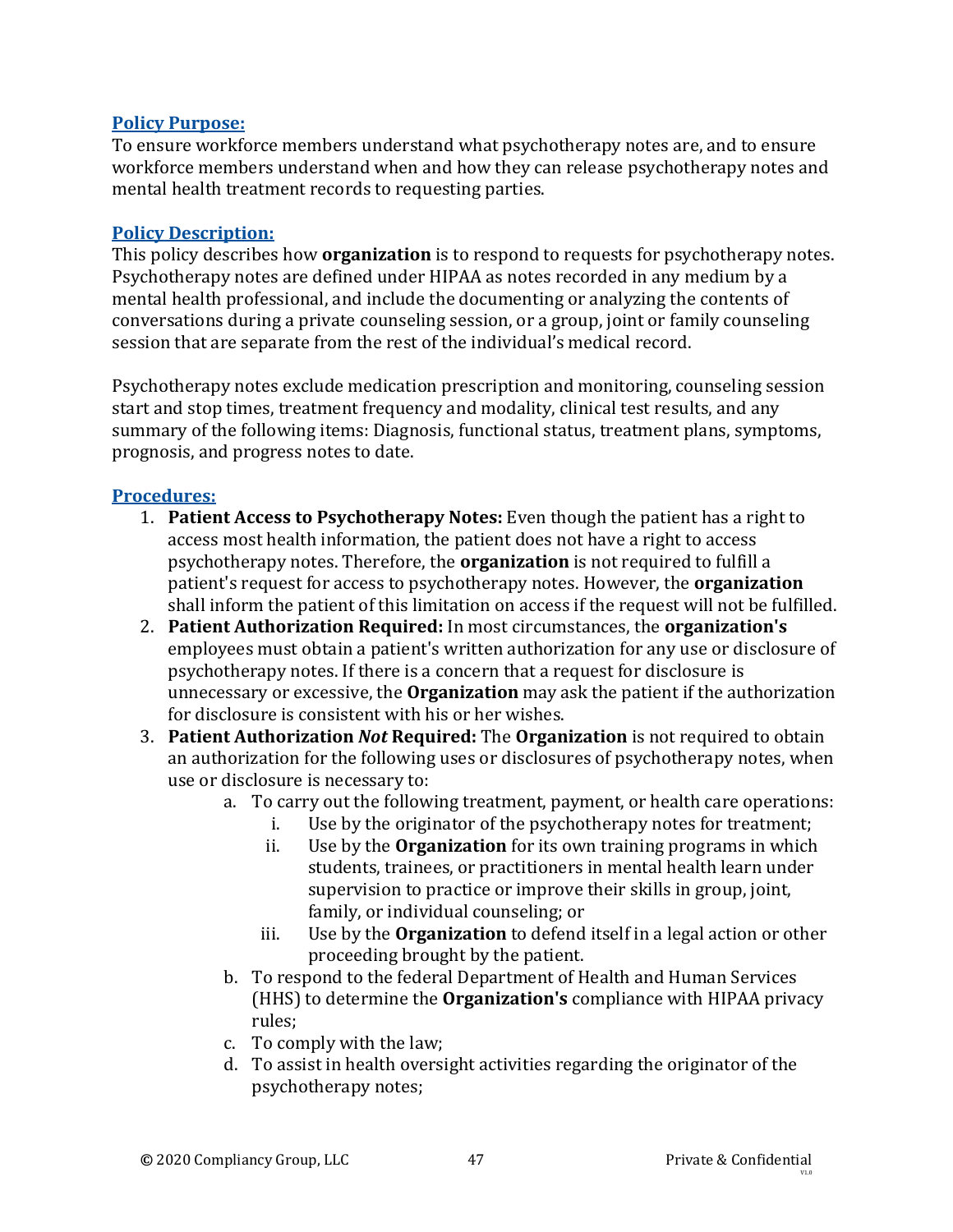- e. To help coroners/medical examiners in the examination of deceased persons; and
- f. To prevent or lessen a serious and imminent threat to the health or safety of a person or the public

In addition, psychotherapy notes may also be revealed, when necessary, to persons who are reasonably able to prevent or lessen a threat to the health or safety of a person, including the target of a threat in (f) above.

## **RELEVANT HIPAA REGULATIONS:**

• [§164.508\(a\)](https://gov.ecfr.io/cgi-bin/retrieveECFR?gp=&SID=15863a3e461afc3dc98e0da4885434cc&mc=true&r=SECTION&n=se45.2.164_1508) *Authorizations for uses and disclosures*

# **Privacy 17.0 Uses and Disclosures: General Rules**

## **FULL POLICY LANGUAGE:**

#### **Policy Purpose:**

To outline the general rules for when and how **organization** can use or disclose PHI.

### **Policy Description:**

Generally, **organization** may not use or disclose patient PHI, except as permitted or required. Circumstances in which use or disclosure of PHI is permitted or required are discussed below.

### **Procedure:**

### **Permitted Disclosures:**

**Organization may** (i.e., is permitted under law) to use or disclose protected health information as follows:

- 1. To the patient.
- 2. To other parties, for the purposes of treatment, payment, or health care operations (see Privacy Policy 18.0).
- 3. Incident to a use or disclosure that is otherwise permitted, provided **organization** complies with the requirements of this Policy 17.0; the minimum necessary standard (See Privacy Policy 13.0) and the requirements of Privacy Policy 19.0.
- 4. Pursuant to, and in compliance with, a valid written authorization (see Privacy Policy 15.0 and Privacy Policy 18.0).
- 5. Pursuant to an agreement under, or as otherwise permitted by, Privacy Policy 8.0. If organization has agreed to a restriction pursuant to Privacy Policy 8, **organization** may not use PHI covered by the restriction in violation of that restriction.
- 6. As permitted by any applicable rule or regulation.

### **Required Disclosures:**

**Organization mus**t (i.e., is required to, under the law) disclose PHI:

1. To an individual, pursuant to that individual's request under the Privacy Rule Right of Access Standard [\(164.524\)](https://gov.ecfr.io/cgi-bin/retrieveECFR?gp=&SID=15863a3e461afc3dc98e0da4885434cc&mc=true&n=sp45.2.164.e&r=SUBPART&ty=HTML#se45.2.164_1524), or the Accounting of PHI Disclosures Standard  $(164.528)$ .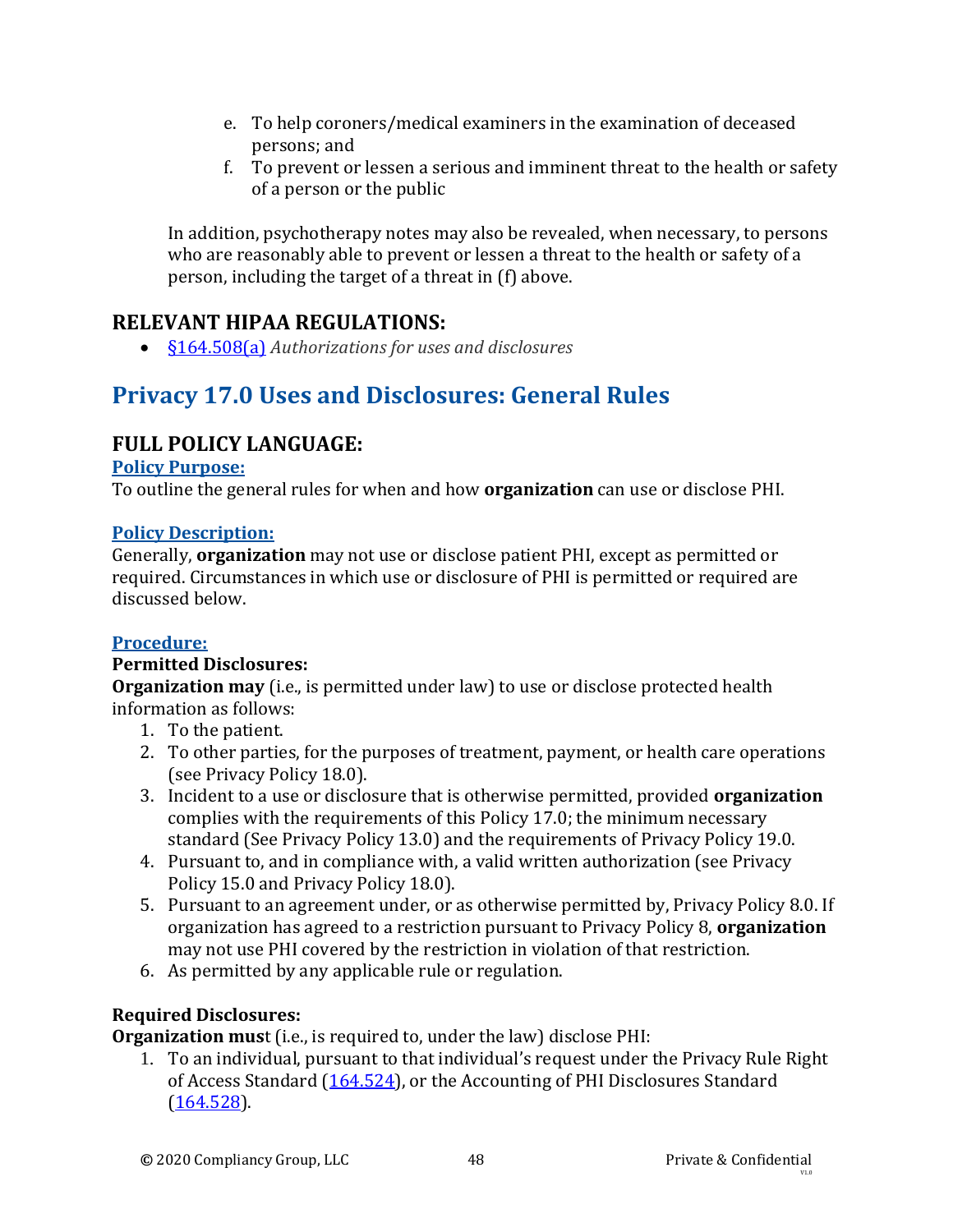2. When required by the HHS Secretary to investigate or determine **organization's** compliance with HIPAA.

#### **Prohibited Disclosures:**

**Organization** is prohibited from using and disclosing PHI, as follows: **Organization** may not sell protected health information, unless **organization** obtains written authorization for the disclosure of PHI. A sale of PHI occurs when one party remunerates another, directly or indirectly, in exchange for the second party's giving PHI to the first party. When an authorization is given for sale of PHI, the authorization must state that the disclosure will result in remuneration being given.

"Sale of protected health information" does not include a disclosure of PHI for the following purposes:

- For public health purposes;
- For research purposes, where the only remuneration received by a covered entity or business associate is a reasonable cost-based fee to cover the cost to prepare and transmit the PHI for such purposes;
- For treatment and payment purposes;
- For the sale, transfer, merger, or consolidation of all or part of **organization** and for related due diligence.
- To or by a business associate for activities that the business associate undertakes on behalf of **organization**, or on behalf of a business association in the case of a subcontractor, and the only remuneration provided is by the **organization** to the business associate, or by the business associate to the subcontractor, for the performance of such activities
- Made pursuant to a request under the right of access standard or accounting of disclosures standard.
- For any other purpose permitted by and in accordance with the applicable requirement of the Privacy Rule, where the only information received by **organization** or the business associate is a reasonable, cost-based fee to cover the cost to prepare and transmit the PHI for such purpose or a fee otherwise expressly permitted by other law.

*Health plans* may not use or disclose PHI that is genetic information for underwriting purposes. Underwriting purposes include rules for, or determination of, eligibility for, or determination of, benefits under a health plan or policy; computation of premium amounts; the application of a pre-existing exclusion; and other activities related to the creation, renewal, or replacement of a contract of health insurance or health benefits.

#### **Business Associates:**

A business associate of **organization** may use or disclose PHI only as permitted or required by its business associate agreement with the **organization**.

A business associate may not use or disclose PHI in a manner that would violate the Privacy Rule, if done by the **organization**, except: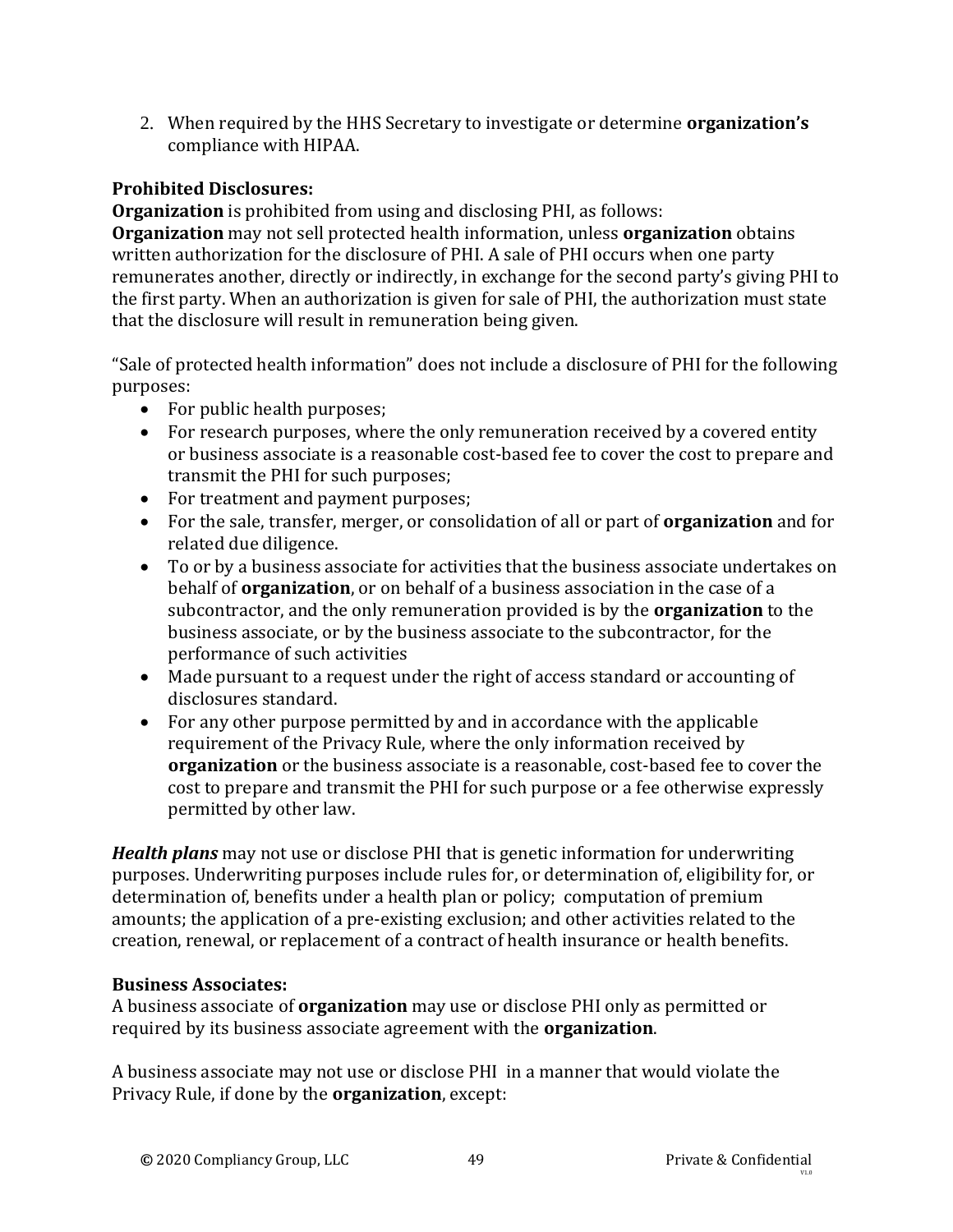- If the business associate contract permits the business to use and disclose protected health information for the proper management and administration of the business associate; or
- If such uses or disclosures are lawfully permitted by the business associate agreement.

A business associate is required to disclose PHI:

- When required by the HHS Secretary to investigate or determine the business associate's compliance with HIPAA.
- To the **organization**, if the PHI is the subject of a request for access and is maintained in electronic designated record sets. Under such circumstances, if an individual requests an electronic copy of such information, the business associate must provide the **organization** with access to the designated record sets, so that the **organization** can provide the individual (or the individual's designee) with the requested access.

### **Uses and Disclosures of De-Identified PHI:**

- 1. **Organization** may use PHI to create information that is not individually identifiable health information or disclose protected health information only to a business associate for such purpose, whether or not the de-identified information is to be used by **organization**.
- 2. Health information that meets the standard and implementation specifications for de-identification under  $164.514(a)$  and  $164.514(b)$  is considered to not be individually identifiable health information.
- 3. The HIPAA Privacy Rule does not apply to information that has been de-identified in accordance wit[h 164.514,](https://gov.ecfr.io/cgi-bin/retrieveECFR?gp=&SID=15863a3e461afc3dc98e0da4885434cc&mc=true&r=SECTION&n=se45.2.164_1514) provided that:
	- Disclosure of a code or other means of record identification designed to enable coded or otherwise de-identified information to be re-identified constitutes disclosure of protected health information.
	- The code or other means of record identification is not derived from or related to information about an individual and is not otherwise capable of being transferred so as to identify an individual.
	- The code is properly safeguarded, is not used or disclosed for any other purpose.
	- If de-identified information is re-identified, **organization** may use or disclose such re-identified information only as permitted or required by the Privacy Rule.

#### **Deceased Individuals:**

The HIPAA Privacy Rule applies to the PHI of a deceased individual for a period of 50 years following the person's death. During the 50-year period of protection, the Privacy Rule generally protects a decedent's health information to the same extent the Rule protects the health information of living individuals.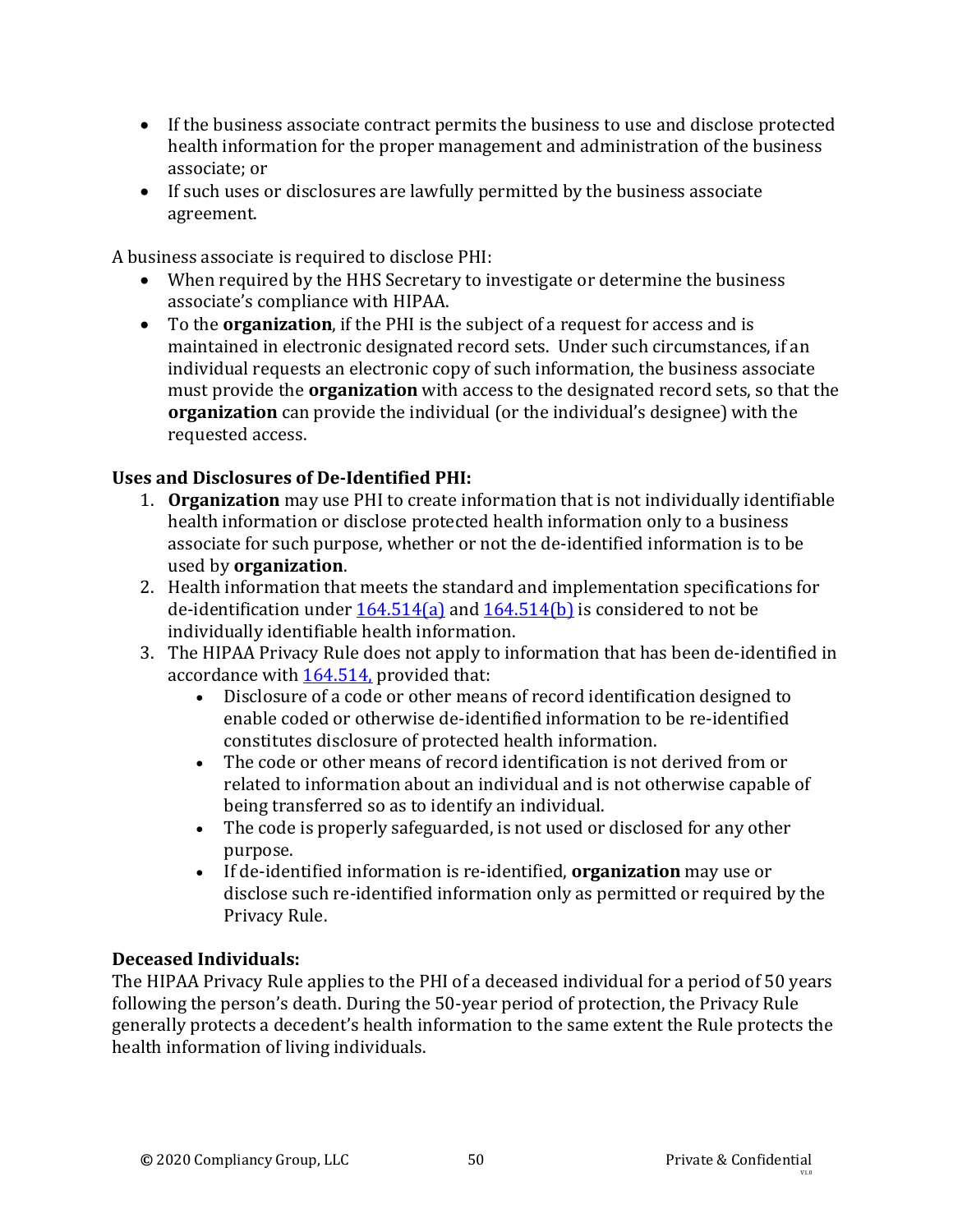The Privacy Rule does include a number of special disclosure provisions relevant to deceased individuals.

The following disclosures may be made within the 50-year period following the patient's death:

- To alert law enforcement to the death of the individual, when there is a suspicion that death resulted from criminal conduct.
- To coroners or medical examiners and funeral directors.
- For research that is solely on the protected health information of decedents.
- To organ procurement **organizations** or other entities engaged in the procurement, banking, or transplantation of cadaveric organs, eyes, or tissue for the purpose of facilitating organ, eye, or tissue donation and transplantation.
- To a family member or other person who was involved in the individual's health care or payment for care prior to the individual's death, unless doing so is inconsistent with any prior expressed preference of the deceased individual that is known to **organization**.

For disclosure of PHI that is not covered under the exceptions, there needs to be written consent from an authorized representative for disclosure to be permitted.

#### **Personal Representatives:**

- 1. If, under applicable law, a personal representative has the authority to act on behalf of an individual who is an adult or an emancipated minor in making decisions related to healthcare, **organization** must treat that person as a personal representative, with respect to PHI.
- 2. If, under applicable law, a parent, guardian, or other person acting *in loco parentis* has the authority to act on behalf of an unemancipated minor in making decisions related to healthcare, **organization** must treat that person as a personal representative with respect to PHI relevant to such personal representation.
- 3. However, the person may not act as a representative of the unemancipated minor, and the minor has the authority to act as an individual with respect to PHI pertaining to health care services, if:
	- a. The minor consents to such healthcare services; no other consent is required by law, regardless of whether the consent of another person has been obtained; and the minor has not requested that person be treated as the personal representative;
	- b. The minor may lawfully obtain such health care services without the consent of a parent, guardian, or other person acting *in loco parentis*, and the minor, a court, or another person authorized by law consents to such health care service; or
	- c. A parent, guardian, or other person acting in loco parentis assents to an agreement of confidentiality between **organization** and the minor with respect to such healthcare service.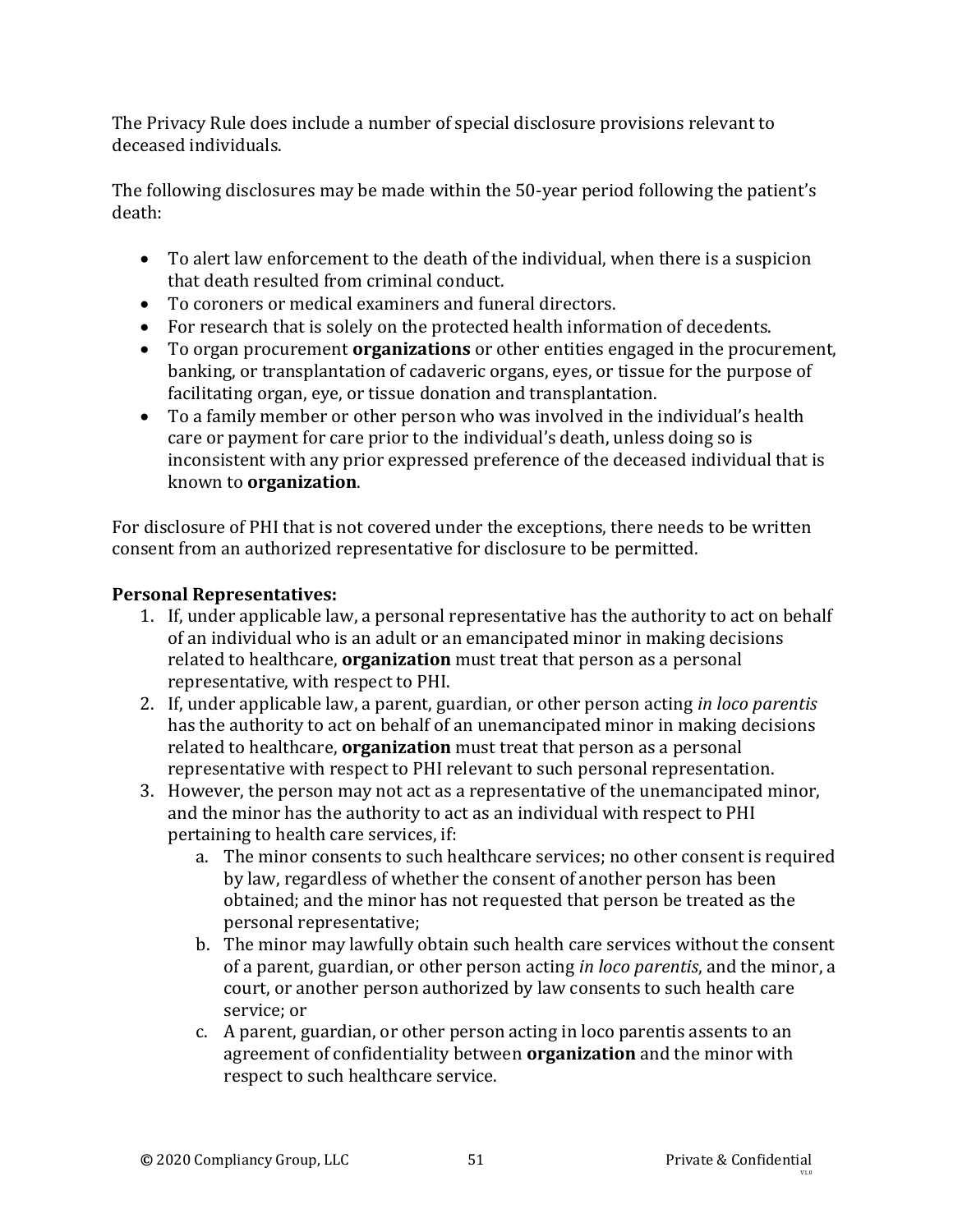4. If, under applicable law, an executor, administrator, or other person has authority to act on behalf of a deceased individual or of the individual's estate, **organization** must treat that person as a personal representative.

### **Confidential Communications:**

**Organization** must comply with the applicable requirements of [164.522\(b\)](https://www.ecfr.gov/cgi-bin/text-idx?SID=53c18c4f7a4240f452022cb17054accb&mc=true&node=se45.1.164_1522&rgn=div8) in communicating PHI. **Organization** must permit individuals to request and must accommodate reasonable requests by individuals to receive communications of PHI by alternative means or at alternative locations.

### **Procedure: Uses and Disclosures Consistent with Notice**

**Organization** may not use or disclose PHI in a manner that is inconsistent with **organization's** Notice of Privacy Practices. **Organization** must, if it intends to engage in fundraising, not use or disclose PHI for fundraising unless it includes a "fundraising notice" in its Notice of Privacy Practices. The "fundraising notice" must state that **organization**  may send an individual fundraising communications, and must state the individual has the right to opt out of receiving any further such communications.

### **Whistleblower Exception:**

Under the Privacy Rule "whistleblower exception," workforce members and their business associates, have the right to disclose PHI if they believe in good faith that another workforce member or business associate has engaged in conduct that is unlawful or otherwise violates professional standards. Workforce members may also report that services or conditions provided by a member of the workforce, a department, or a business associate, are endangering one or more participants, workers, or the public.

### **Permitted Disclosures by Whistleblower:**

- 1. **Organization's** workforce members and business associates may make whistleblower disclosures of an individual's PHI without the individual's written authorization.
- 2. **Organization** will not impose any sanctions upon, and will not take any intimidating or retaliatory actions against members of **organization's** workforce and **organization's** Business Associates who make Whistleblower Disclosures related to **organization's** handling of PHI and compliance with HIPAA.
- 3. **Organization** does not violate HIPAA if a member of its workforce or its business associate makes a whistleblower disclosure in compliance with the requirements of this policy.
- 4. Under the HIPAA whistleblower exception, **organization** is not considered to have violated the HIPAA Privacy Rule if a member of its workforce or a business associate discloses protected health information (PHI), provided that the requirements of (a), (b), and (c) below, are met:
	- a. The workforce member believes, in good faith, that:
		- i. The **organization** has engaged in unlawful conduct; or
		- ii. The **organization** has engaged in conduct that otherwise violates professional or clinical standards; or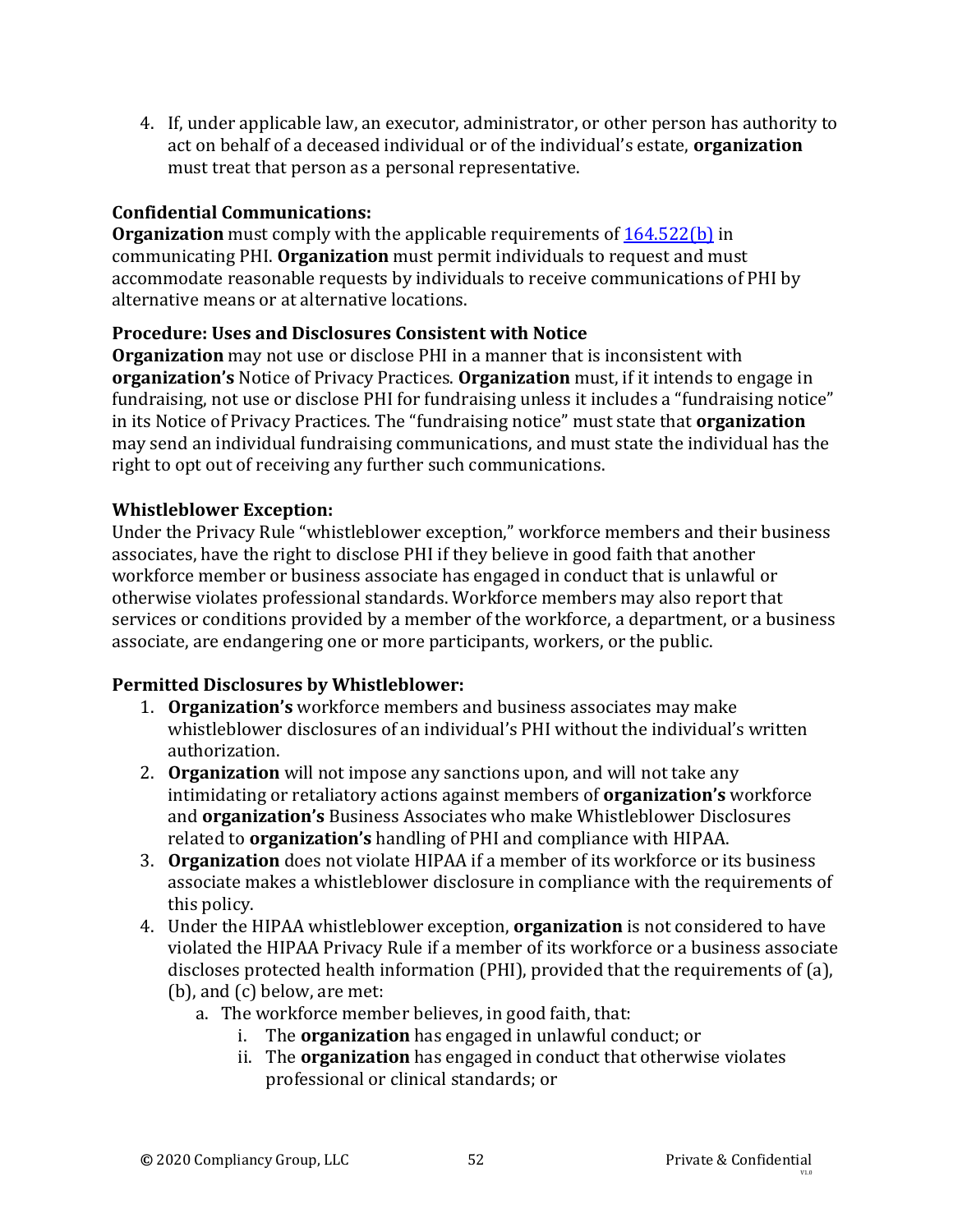- iii. The care, services, or conditions provided by the **organization**  potentially endanger patients, workers, or the public.
- b. The PHI "whistleblower" disclosures listed in (1) through (3) above are made to:
	- i. An appropriate healthcare accreditation organization for the purpose of reporting the allegation of failure to meet professional standards or misconduct by the **organization**; **or**
	- ii. A health oversight agency or public health authority that has the authority to investigate or oversee the relevant conduct or conditions of the **organization**; **or**
	- iii. An attorney retained by or on behalf of the workforce member or business associate for the purpose of determining the legal options of the workforce member or business associate with regard to the conduct alleged to be improper.
- c. Limitation on Disclosures: Disclosures can only be made if the employee has a good faith belief that improper conduct has taken place. Broadly speaking, "good faith belief" means a belief with a reasonable basis in fact. Generally, a person is not acting in good faith if he or she knows or should have known that he or she is making a malicious, false, or frivolous allegation or complaint.

### **Workforce Crime Victims Exception:**

Under the "workforce member crime victims" exception to the Privacy Rule, workforce members who are victims of a crime may disclose protected health information about the suspected perpetrator of the criminal act; to law enforcement, provided the information disclosed is limited as described in this policy.

### **Permitted Disclosures by Workforce Member Crime Victims:**

- 1. A workforce member who is a victim of a criminal act has the right to disclose PHI to law enforcement officials. Such a disclosure will not constitute a violation of the Privacy Rule by the **organization** if the following conditions apply:
	- a. The PHI disclosed is about the suspected perpetrator of the criminal act; and
	- b. The PHI disclosed is limited to the following information:
		- i. Name and address
		- ii. Date and place of birth
		- iii. Social Security Number
		- iv. ABO blood type and rh (rhesus) factor
		- v. Type of injury
		- vi. Date and time of treatment
		- vii. Date and time of death, if applicable; and
		- viii. A description of distinguishing physical characteristics.
- 2. If a workforce member considers himself or herself a workforce crime victim, he/she should immediately notify the HIPAA Privacy Officer, who shall advise the workforce member as to what PHI (see paragraph (1)) may be disclosed to law enforcement.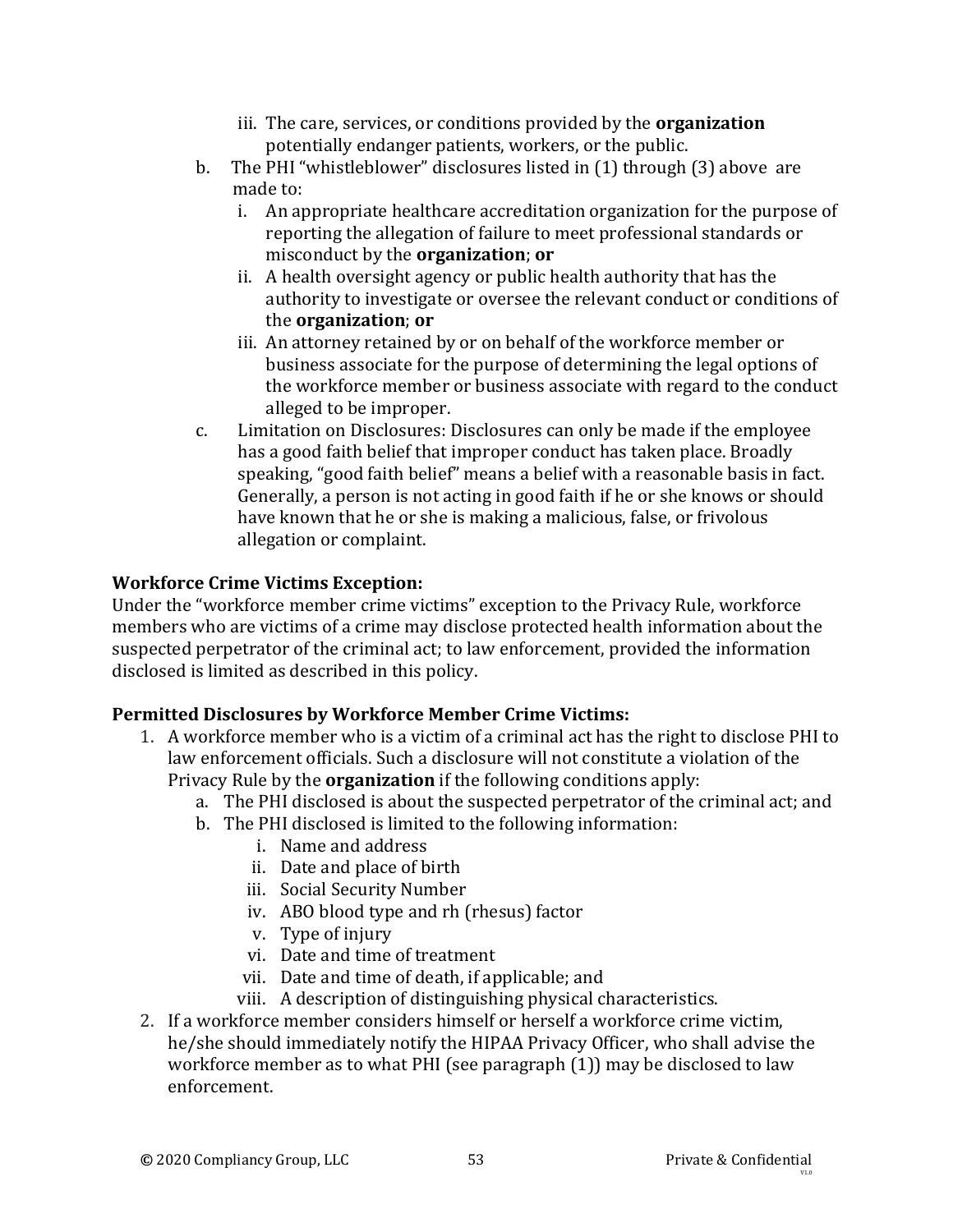#### **Minimum Necessary Standard:**

When using or disclosing protected health information or when requesting protected health information from another covered entity or business associate, a covered entity or business associate must make reasonable efforts to limit protected health information to the minimum necessary to accomplish the intended purpose of the use, disclosure, or request.

The minimum necessary standard does not apply to:

- 1. Disclosures to or requests by a health care provider for treatment;
- 2. Permitted uses or disclosures to the individual.
- 3. Uses or disclosures made pursuant to an individual's request under the Privacy Rule Right of Access Standard [\(164.524\)](https://gov.ecfr.io/cgi-bin/retrieveECFR?gp=&SID=15863a3e461afc3dc98e0da4885434cc&mc=true&n=sp45.2.164.e&r=SUBPART&ty=HTML#se45.2.164_1524), or the Accounting of PHI Disclosures Standard [\(164.528\)](https://gov.ecfr.io/cgi-bin/retrieveECFR?gp=&SID=15863a3e461afc3dc98e0da4885434cc&mc=true&n=sp45.2.164.e&r=SUBPART&ty=HTML#se45.2.164_1528).
- 4. Uses or disclosures made pursuant to a valid patient authorization.
- 5. Disclosures made to the Secretary of HHS for compliance and investigation purposes.
- 6. Uses and disclosures required by law, to the extent that the use or disclosure complies with and is limited to the relevant requirements of such law.

### **RELEVANT HIPAA REGULATIONS:**

• [45 CFR 164.502](https://gov.ecfr.io/cgi-bin/retrieveECFR?gp=&SID=15863a3e461afc3dc98e0da4885434cc&mc=true&n=pt45.2.164&r=PART&ty=HTML#se45.2.164_1502) *Uses and Disclosures: General Rules*

# **Privacy 18.0 Uses and Disclosures for Which an Authorization is Required**

### **FULL POLICY LANGUAGE:**

#### **Policy Purpose:**

To inform **organization's** workforce of those situations when written patient authorization is required before **organization** may use or disclose PHI.

#### **Policy Description:**

Generally, under this policy, **organization** may not use or disclose PHI without a valid written authorization from the patient. When patient provides a valid authorization, the use and disclosure must be consistent with the authorization.

#### **Procedures:**

#### **Psychotherapy Notes:**

As noted in Privacy Policy 16, written authorization for the following uses or disclosures of psychotherapy notes is not required when use or disclosure is necessary:

- a. To carry out the following treatment, payment, or health care operations:
	- i. Use by the originator of the psychotherapy notes for treatment;
	- ii. Use by the **Organization** for its own training programs in which students, trainees, or practitioners in mental health learn under supervision to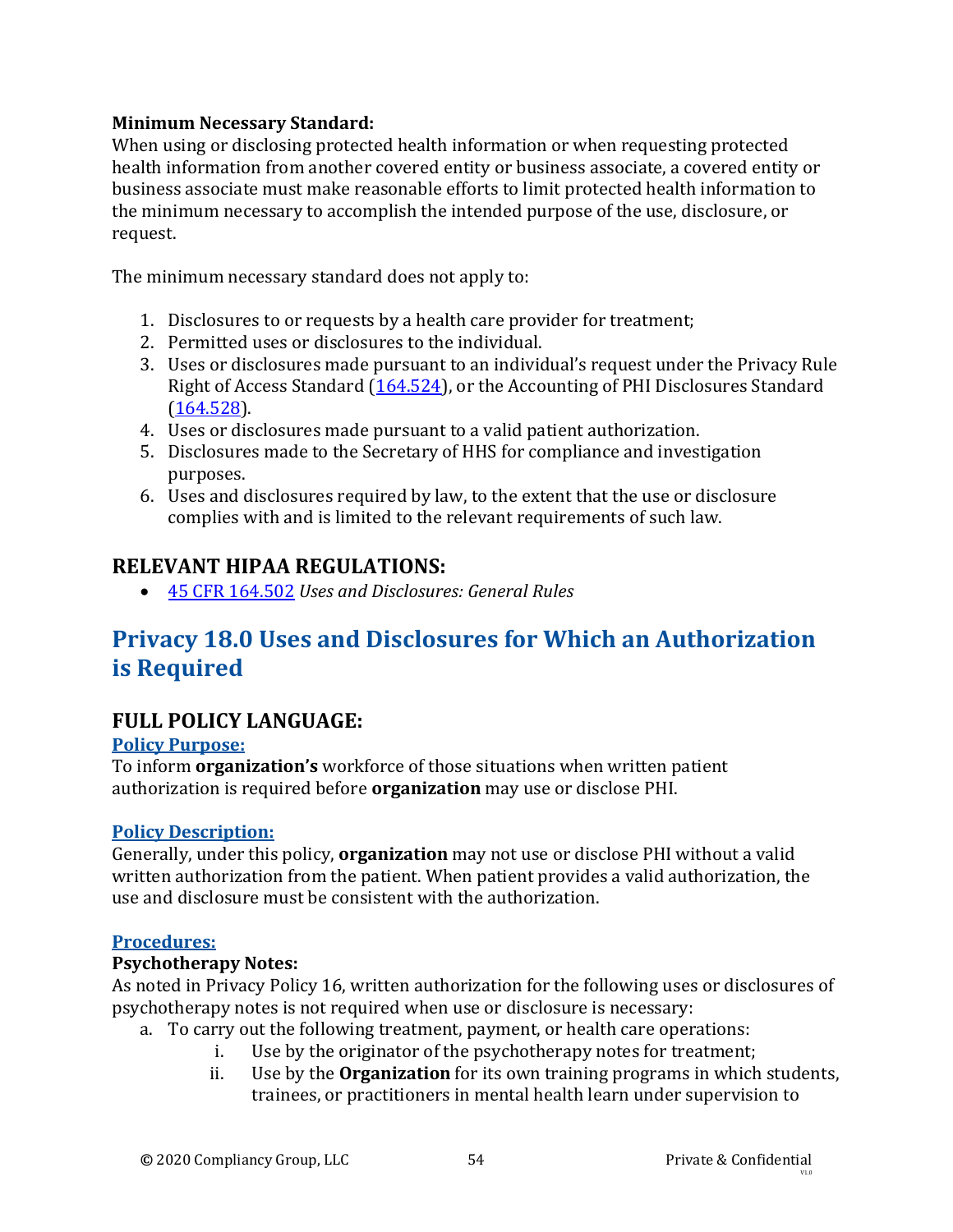practice or improve their skills in group, joint, family, or individual counseling; or

- iii. Use by the **Organization** to defend itself in a legal action or other proceeding brought by the patient.
- b. To respond to the federal Department of Health and Human Services (HHS) to determine the **Organization's** compliance with HIPAA privacy rules;
- c. To comply with the law;
- d. To assist in health oversight activities regarding the originator of the psychotherapy notes; and
- e. To help coroners/medical examiners in the examination of deceased persons; and
- f. To prevent or lessen a serious and imminent threat to the health or safety of a person or the public

In addition, psychotherapy notes may also be revealed, when necessary, to persons who are reasonably able to prevent or lessen a threat to the health or safety of a person, including the target of a threat in (f) above.

### **Marketing:**

**Organization** must obtain an authorization for use or disclosure of PHI for marketing, except if the communication is in the form of a face-to-face communication made by **organization** to an individual, or a promotional gift of nominal value provided by the **organization**. If the marketing involves financial remuneration to the **organization** from a third party, the authorization must state that such remuneration is involved.

### **Sale of Protected Health Information:**

**Organization** must obtain an authorization for the disclosure of PHI which is a sale of PHI. A sale of PHI occurs when one party remunerates another, directly or indirectly, in exchange for the second party's giving PHI to the first party. When an authorization is given for sale of PHI, the authorization must state that the disclosure will result in remuneration being given.

### **Special Authorization Requirements for Marketing and Sale of PHI: General Requirements.**

- 1. An authorization is not valid, if the document submitted has any of the following defects:
	- a. The expiration date has passed or the expiration event is known by the **Organization** to have occurred;
	- b. The authorization has not been filled out completely, with respect to an element described by this policy, if applicable;
	- c. The authorization is known by the **Organization** to have been revoked;
	- d. The authorization violates this paragraph, or paragraphs below, if applicable; and
	- e. Any material information in the authorization is known by the **Organization** to be false.
- 2. An authorization for use or disclosure of PHI may not be combined with any other document to create a compound authorization, except as follows: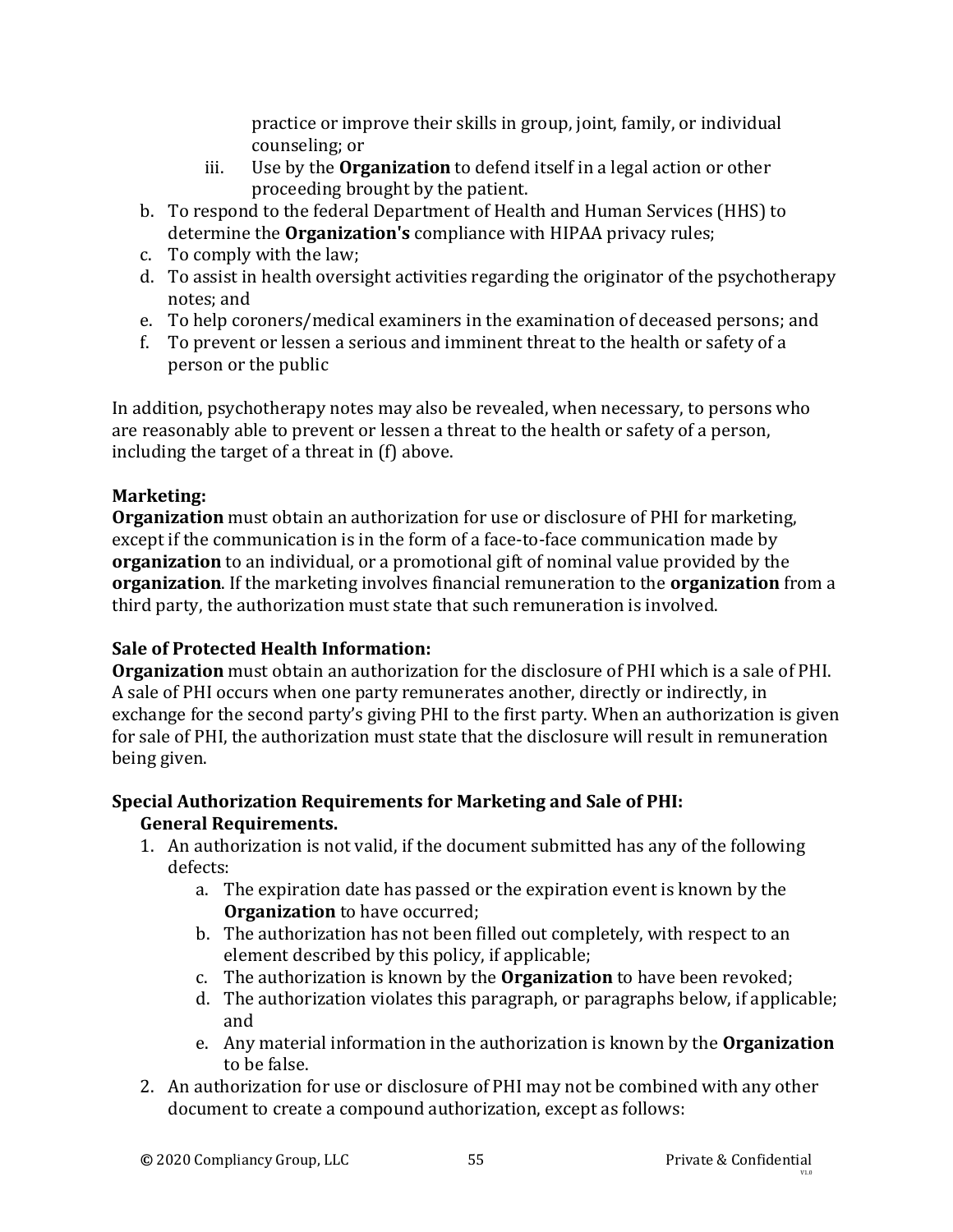- a. An authorization for the use or disclosure of PHI for a research study may be combined with any other type of written permission for the same research study, including another authorization for the use or disclosure of PHI for such research or a consent to participate in such research;
- b. An authorization for a use or disclosure of psychotherapy notes may only be combined with another authorization for a use or disclosure of psychotherapy notes; and
- c. An authorization under this policy, other than an authorization for a use or disclosure of psychotherapy notes, may be combined with any other such authorization under this section, except when the **Organization** has conditioned the provision of treatment, payment, enrollment in the health plan or eligibility for benefits on the provision of one of the authorizations.
- 3. The **Organization** may not condition treatment, payment, or enrollment in a health plan, or eligibility for benefits on the provision of an authorization, except:
	- a. The **Organization** may condition the provision of research-related treatment on provision of an authorization for the use or disclosure of PHI for such research under this policy;
	- b. The **Organization** may condition enrollment in the health plan or eligibility for benefits on provision of an authorization requested by the health plan prior to an individual's enrollment in the health plan, if:
		- i. The authorization sought is for the health plan's eligibility or enrollment determinations relating to the individual, or for its underwriting or risk rating determinations; or
		- ii. The authorization is not for a use or disclosure of psychotherapy notes.
	- c. The **Organization** may require an authorization for release to a third party before providing health care that is solely for the purpose of creating PHI for disclosure to a third party.
- 4. An individual may revoke an authorization provided under this policy at any time, provided that the revocation is in writing, except to the extent that:
	- a. The **Organization** has taken action in reliance thereon; and
	- b. If the authorization was obtained as a condition of obtaining insurance coverage, other law provides the insurer with the right to contest a claim under the policy, or the policy itself.
- 5. The **Organization** must document and retain any signed authorization.

### **Core Elements and Requirements**

- 1. Core elements. A valid authorization under this section must contain at least the following elements (but may contain additional information):
	- a. A description of the information to be used or disclosed that identifies the information in a specific and meaningful fashion;
	- b. The name or other specific identification of the person(s), or class of persons, authorized to make the requested use or disclosure;
	- c. The name or other specific identification of the person(s), or class of persons, to whom the **Organization** may make the requested use or disclosure;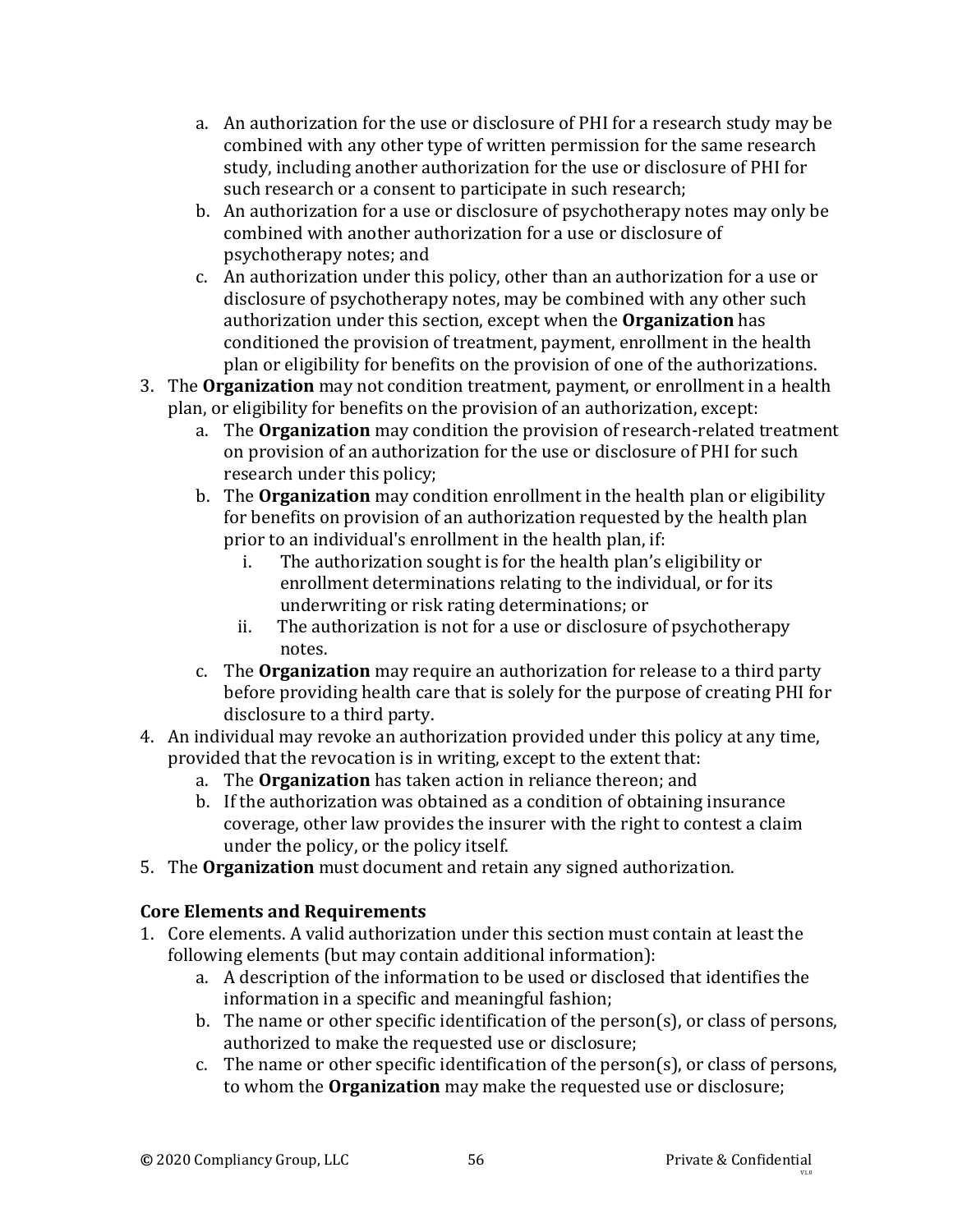- d. A description of each purpose of the requested use or disclosure. The statement "at the request of the individual" is a sufficient description of the purpose when an individual initiates the authorization and does not, or elects not to, provide a statement of the purpose;
- e. An expiration date or an expiration event that relates to the individual or the purpose of the use or disclosure. The statement "end of the research study," "none," or similar language is sufficient if the authorization is for a use or disclosure of PHI for research, including for the creation and maintenance of a research database or research repository; and
- f. Signature of the individual and date. If the authorization is signed by a personal representative of the individual, a description of such representative's authority to act for the individual must also be provided.
- 2. In addition to the core elements, the authorization must contain statements adequate to place the individual on notice of all of the following:
	- a. The individual's right to revoke the authorization in writing, and either:
		- i. The exceptions to the right to revoke and a description of how the individual may revoke the authorization; or
		- ii. To the extent that the information in paragraph (1) above is included in the notice of privacy practices;
	- b. The ability or inability to condition treatment, payment, enrollment or eligibility for benefits on the authorization, by stating either:
		- i. The **Organizatio**n may not condition treatment, payment, enrollment, or eligibility for benefits on whether the individual signs the authorization when the prohibition on conditioning of authorizations in this policy applies; or
		- ii. The **consequences** to the individual of a refusal to sign the authorization when, in accordance with this policy (i.e., for research, health plan eligibility, underwriting purposes, and risk rating determinations), the **Organization** can condition treatment, enrollment in a health plan, or eligibility for benefits on failure to obtain such authorization; and
	- c. The potential for information disclosed pursuant to the authorization to be subject to re-disclosure by the recipient and no longer be protected by HIPAA privacy rules.
- 3. The authorization must be written in plain language.
- 4. If the **Organization** seeks an authorization from an individual for a use or disclosure of PHI, the **Organization** must provide the individual with a copy of the signed authorization.

## **RELEVANT HIPAA REGULATIONS:**

• [§164.508](https://gov.ecfr.io/cgi-bin/retrieveECFR?gp=&SID=15863a3e461afc3dc98e0da4885434cc&mc=true&r=SECTION&n=se45.2.164_1508) *Uses and Disclosures for Which an Authorization is Required*

# **Privacy 19.0 Uses and Disclosures, No Authorization Required**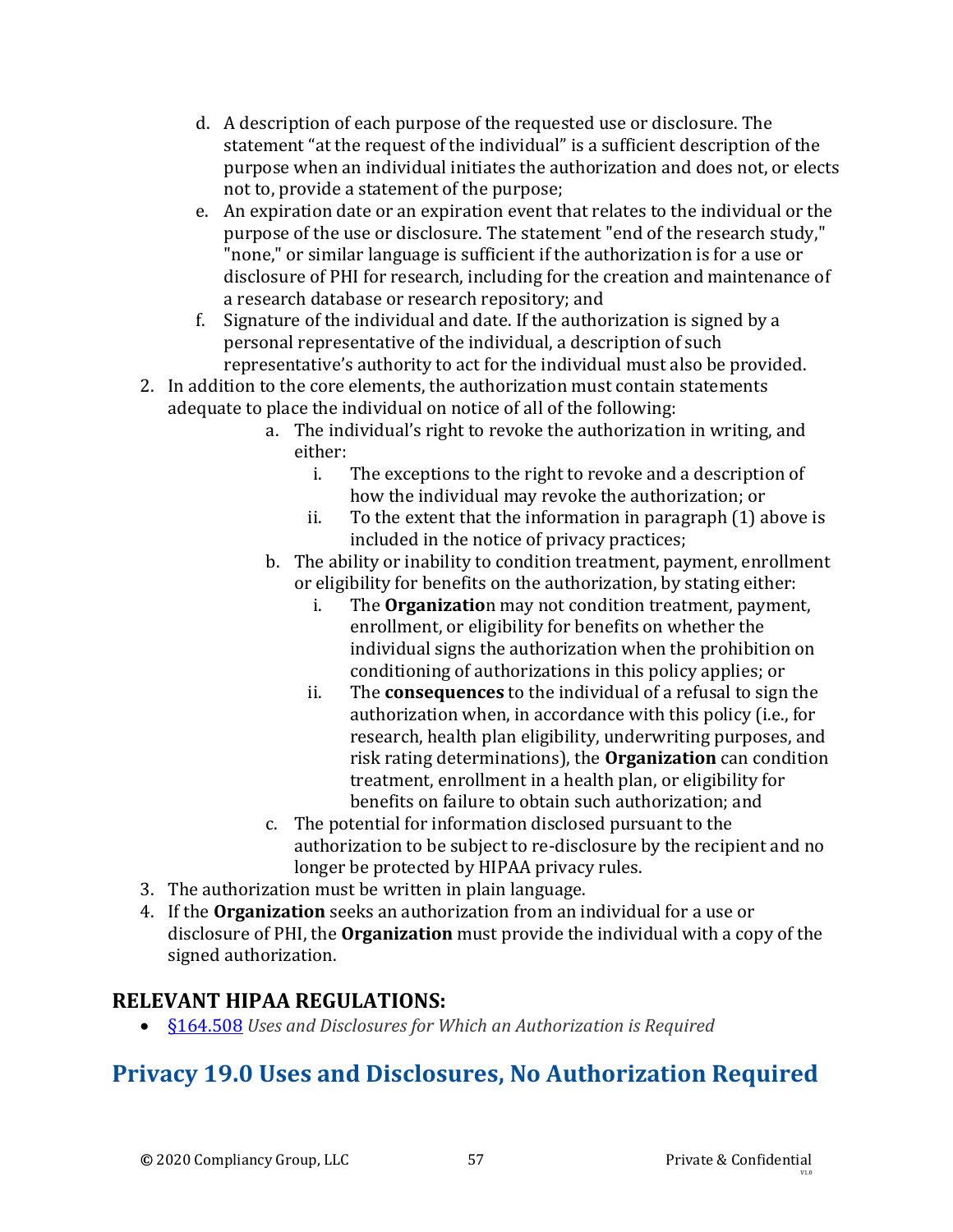### **FULL POLICY LANGUAGE:**

#### **Policy Purpose:**

To set forth rules regarding when **organization** may use or disclose individual protected health information (PHI) without first having to obtain written patient authorization.

#### **Policy Description:**

Under several circumstances, the HIPAA Privacy Rule permits **organization** to use or disclose PHI without written patient authorization. Generally, written patient authorization is not required when a use or disclosure is for treatment, payment, or healthcare operations purposes. In addition, written authorization is generally not required when a law *requires* that **organization** use or disclose certain PHI

#### **Procedures:**

#### **Treatment:**

- 1. "Treatment" is the provision, coordination, or management of health care and related services among health care providers **or by** a health care provider with a third party; consultation between health care providers regarding a patient; or the referral of a patient from one health care provider to another.
- 2. Generally, **organization** will not obtain written patient authorization prior to use or disclosure of PHI for treatment purposes.

#### **Payment:**

- 1. "Payment" encompasses the various activities of health care providers to obtain payment or be reimbursed for their services. Common payment activities of providers and health plans include, but are not limited to:
	- a. Determining eligibility or coverage under a plan and adjudicating claims;
	- b. Risk adjustments;
	- c. Billing and collection activities;
	- d. Reviewing health care services for medical necessity, coverage, justification of charges, and the like;
	- e. Utilization review activities; and
	- f. Disclosures to consumer reporting agencies (limited to specified identifying information about the individual, his or her payment history, and identifying information about the **organization**).
- 2. Generally, **organization** will not obtain written patient authorization prior to use or disclosure of PHI for payment purposes.

#### **Healthcare Operations:**

- 1. "Health care operations" are certain administrative, financial, legal, and quality improvement activities of an **organization** that are necessary to run its business and to support the core functions of treatment and payment. These activities include:
	- a. Conducting quality assessment and improvement activities, populationbased activities relating to improving health or reducing health care costs, and case management and care coordination;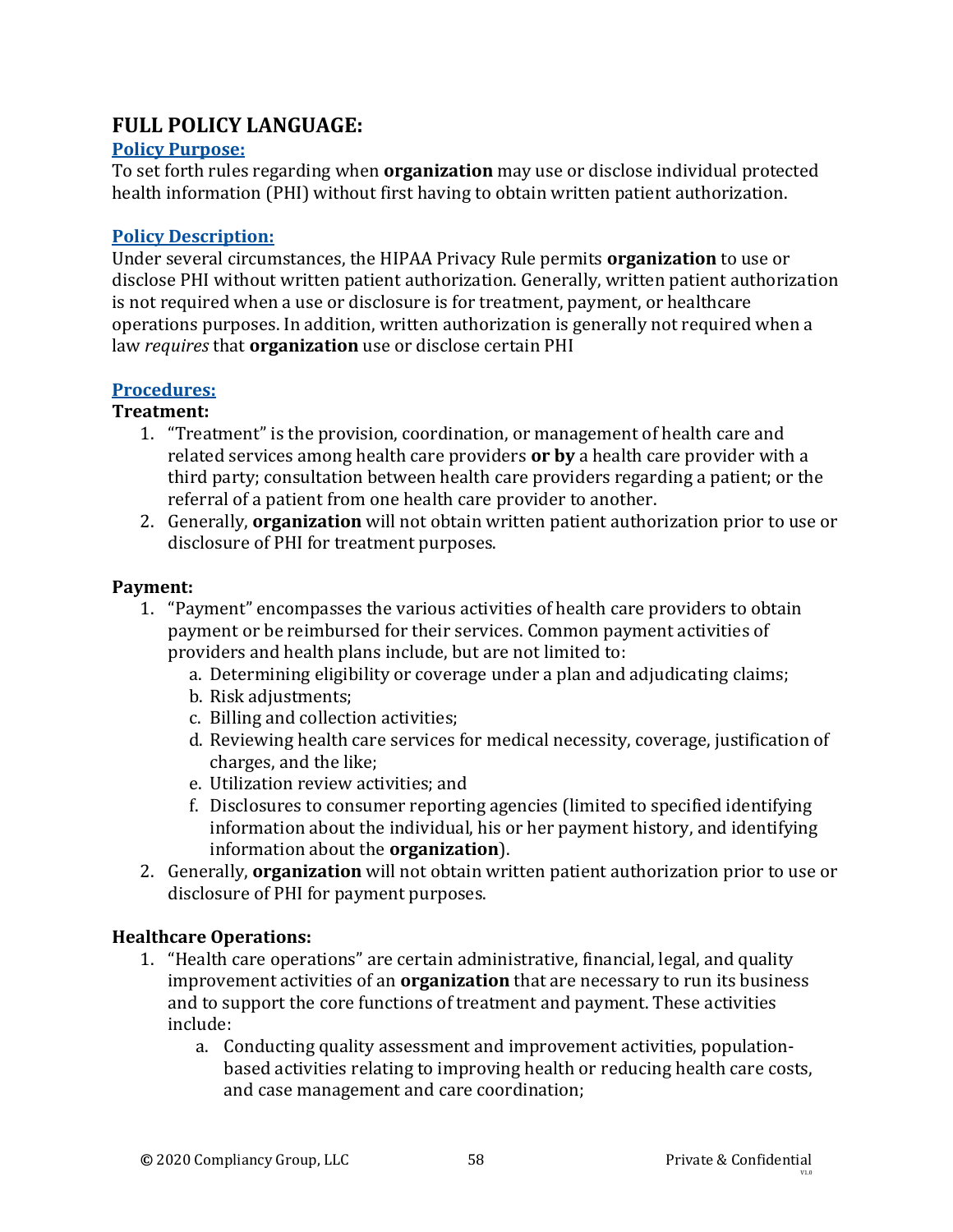- b. Reviewing the competence or qualifications of health care professionals, evaluating provider and health plan performance, training health care and non-health care professionals, accreditation, certification, licensing, or credentialing activities;
- c. Underwriting and other activities relating to the creation, renewal, or replacement of a contract of health insurance or health benefits, and ceding, securing, or placing a contract for reinsurance of risk relating to health care claims
- d. Conducting or arranging for medical review, legal, and auditing services, including fraud and abuse detection and compliance programs;
- e. Business planning and development, such as conducting cost-management and planning analyses related to managing and operating the entity; and
- f. Business management and general administrative activities, including those related to customer service, or sale or transfer of assets.
- 2. Generally, **organization** will not obtain written patient authorization prior to using or disclosing PHI for healthcare operations.

### **Uses and Disclosures Required by Law:**

- 1. The **Organization** may use or disclose PHI to the extent that such use or disclosure is required by law and the use or disclosure complies with and is limited to the relevant requirements of such law.
- 2. The **Organization** must disclose PHI as required by law related to:
	- a. Disclosures about victims of abuse, neglect, or domestic violence;
	- b. Disclosures for judicial and administrative proceedings; and
	- c. Victims of a crime.

### **Uses and Disclosures for Public Health Activities:**

- 1. The **Organization** may disclose PHI related to public health activities to:
	- a. A public health authority that is authorized by law to collect or receive such information for the purpose of preventing or controlling disease, injury, or disability, including but not limited to, the mandatory reporting of disease, injury, vital events such as birth or death, and the conduct of public health surveillance, public health investigations, and public health interventions; or, at the direction of a public health authority, to an official of a foreign government agency that is acting in collaboration with a public health authority; and
	- b. A public health authority or other appropriate government authority authorized by law to receive reports of child abuse or neglect.
	- c. A person subject to the jurisdiction of the Food and Drug Administration ("FDA") with respect to an FDA-regulated product or activity for which that person has responsibility, for the purpose of activities related to the quality, safety, or effectiveness of such FDA-regulated product or activity. Such purposes include:
		- i. To collect or report adverse events (or similar activities with respect to food or dietary supplements), product defects or problems (including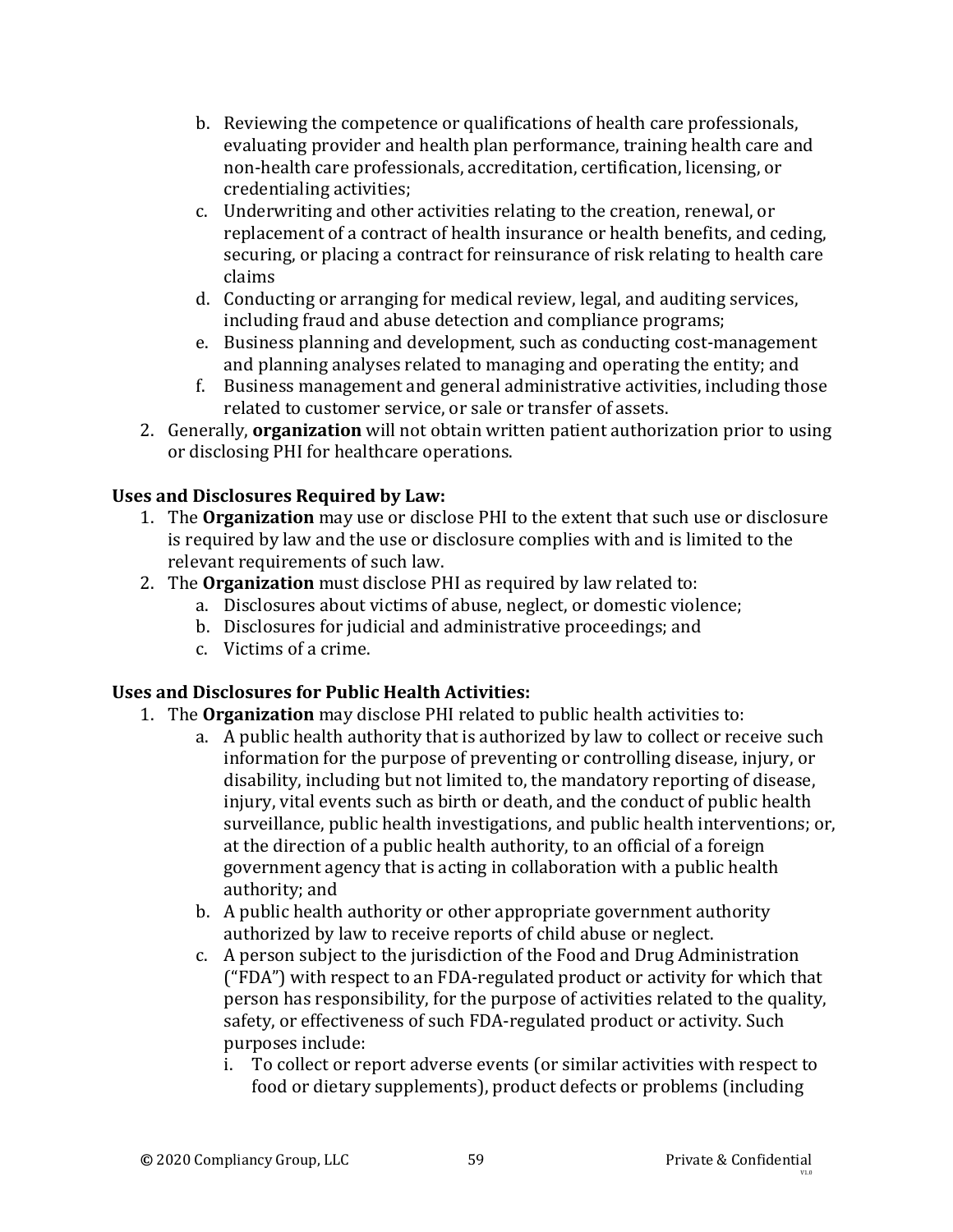problems with the use or labeling of a product), or biological product deviations;

- ii. To track FDA-regulated products;
- iii. To enable product recalls, repairs, replacement, or lookback (including locating and notifying individuals who have received products that have been recalled, withdrawn, or are the subject of lookback); or
- iv. To conduct post-marketing surveillance.
- d. A person who may have been exposed to a communicable disease or may otherwise be at risk of contracting or spreading a disease or condition, if **organization** or public health authority is authorized by law to notify such person as necessary in the conduct of a public health intervention or investigation.
- e. An employer, about an individual who is a member of the workforce of the employer, if:
	- i. **Organization** is the employee's health care provider who provides health care to the individual at the request of the employer:
		- a. To conduct an evaluation relating to medical surveillance of the workplace; or
		- b. To evaluate whether the individual has a work-related illness or injury.
		- ii. The PHI that is disclosed consists of findings concerning a workrelated illness or injury or a workplace-related medical surveillance;
		- iii. The employer needs such findings in order to comply with its obligations under OSHA, MSHA, or under State law having a similar purpose to record such illness or injury, or to carry out responsibilities for workplace medical surveillance; or
		- iv. The covered health care provider provides written notice to the individual that PHI relating to the medical surveillance of the workplace and work-related illnesses and injuries is disclosed to the employer:
			- a. By giving a copy of the notice to the individual at the time the health care is provided; or
			- b. If the health care is provided on the work site of the employer, by posting the notice in a prominent place at the location where the health care is provided.
- f. A school, about an individual who is a student or prospective student of the school, if:
	- i. The PHI that is disclosed is limited to proof of immunization;
	- ii. The school is required by state or other law to have such proof of immunization prior to admitting the individual; and
	- iii. **Organization** obtains and documents the agreement to the disclosure from either:
		- a. A parent, guardian, or other person acting *in loco parentis* of the individual, if the individual is an unemancipated minor; or
		- b. The individual, if the individual is an adult or emancipated minor.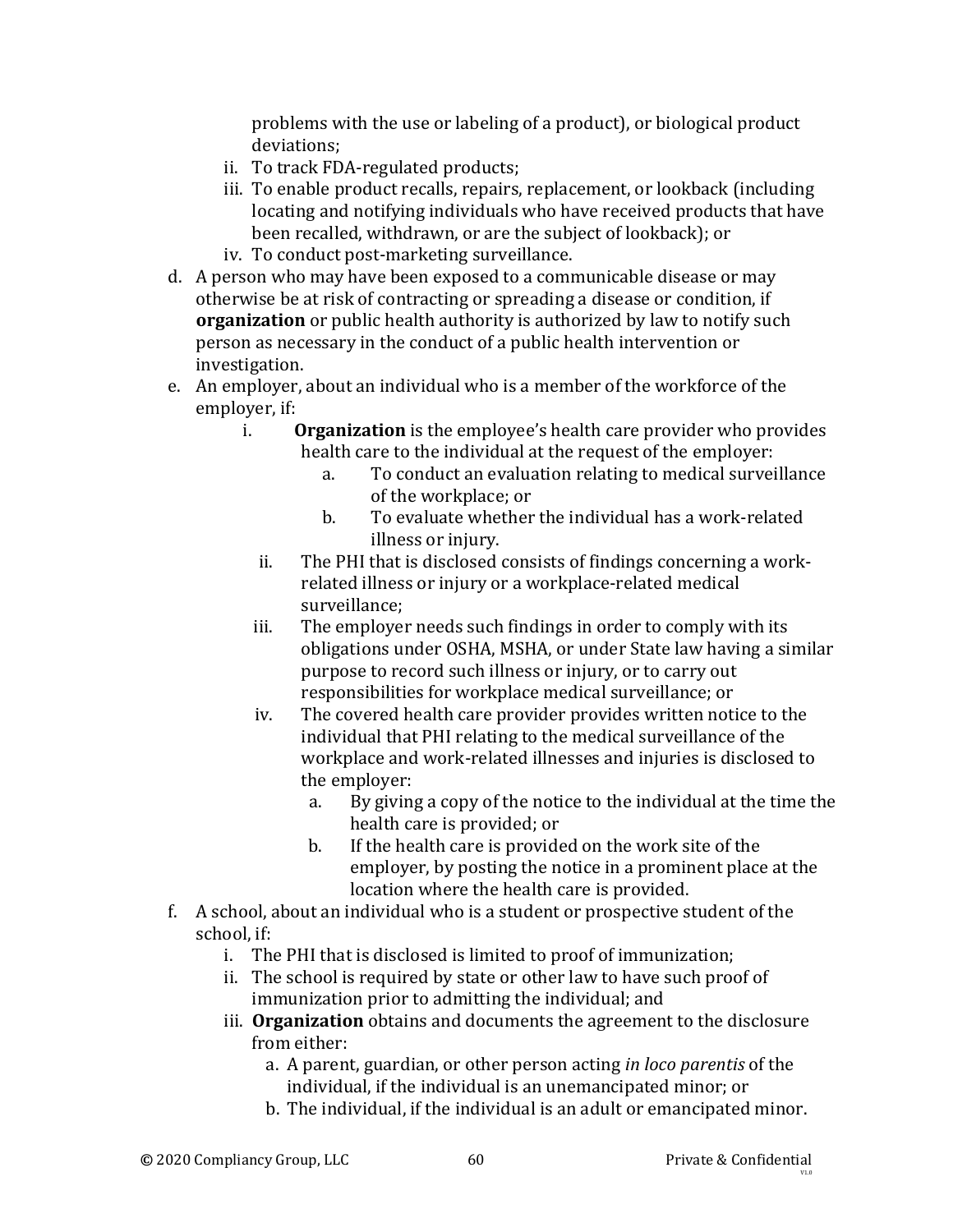PHI may also be used or disclosed without authorization or affording an individual the opportunity to agree or object under the following circumstances:

#### **Disclosures About Victims of Abuse, Neglect, or Domestic Violence:**

- 1. The **Organization** may disclose PHI about an individual whom the **Organization** reasonably believes to be a victim of abuse, neglect, or domestic violence to a government authority, including a social service or protective services agency authorized by law to receive reports of such abuse, neglect, or domestic violence:
	- a. To the extent the disclosure is required by law and the disclosure complies with and is limited to the relevant requirements of such law;
	- b. If the individual agrees to the disclosure; or
	- c. To the extent the disclosure is expressly authorized by statute or regulation, and:
		- i. The **organization**, in the exercise of professional judgment, believes the disclosure is necessary to prevent serious harm to the individual or other potential victims; or
		- ii. If the individual is unable to agree because of incapacity, a law enforcement or other public official authorized to receive the report represents that the PHI for which disclosure is sought is not intended to be used against the individual and that an immediate enforcement activity that depends upon the disclosure would be materially and adversely affected by waiting until the individual is able to agree to the disclosure.
- 2. When a disclosure about victims of abuse, neglect, or domestic violence is made, the **Organization** must promptly inform the individual that such a report has been or will be made, except if:
	- a. The **Organization**, in the exercise of professional judgment, believes that informing the individual would place the individual at risk of serious harm; or
	- b. The **Organization** would be informing a personal representative and the **Organization** reasonably believes the personal representative is responsible for the abuse, neglect, or other injury, and that informing such person would not be in the best interests of the individual as determined by the **Organization**, in the exercise of professional judgment.

### **Uses and Disclosures for Health Oversight Activities:**

- 1. The **Organization** may disclose PHI to a health oversight agency for oversight activities authorized by law, including: audits; civil, administrative, or criminal investigations; inspections; licensure or disciplinary actions; civil, administrative, or criminal proceedings or actions; or other activities necessary for appropriate oversight of:
	- a. The healthcare system;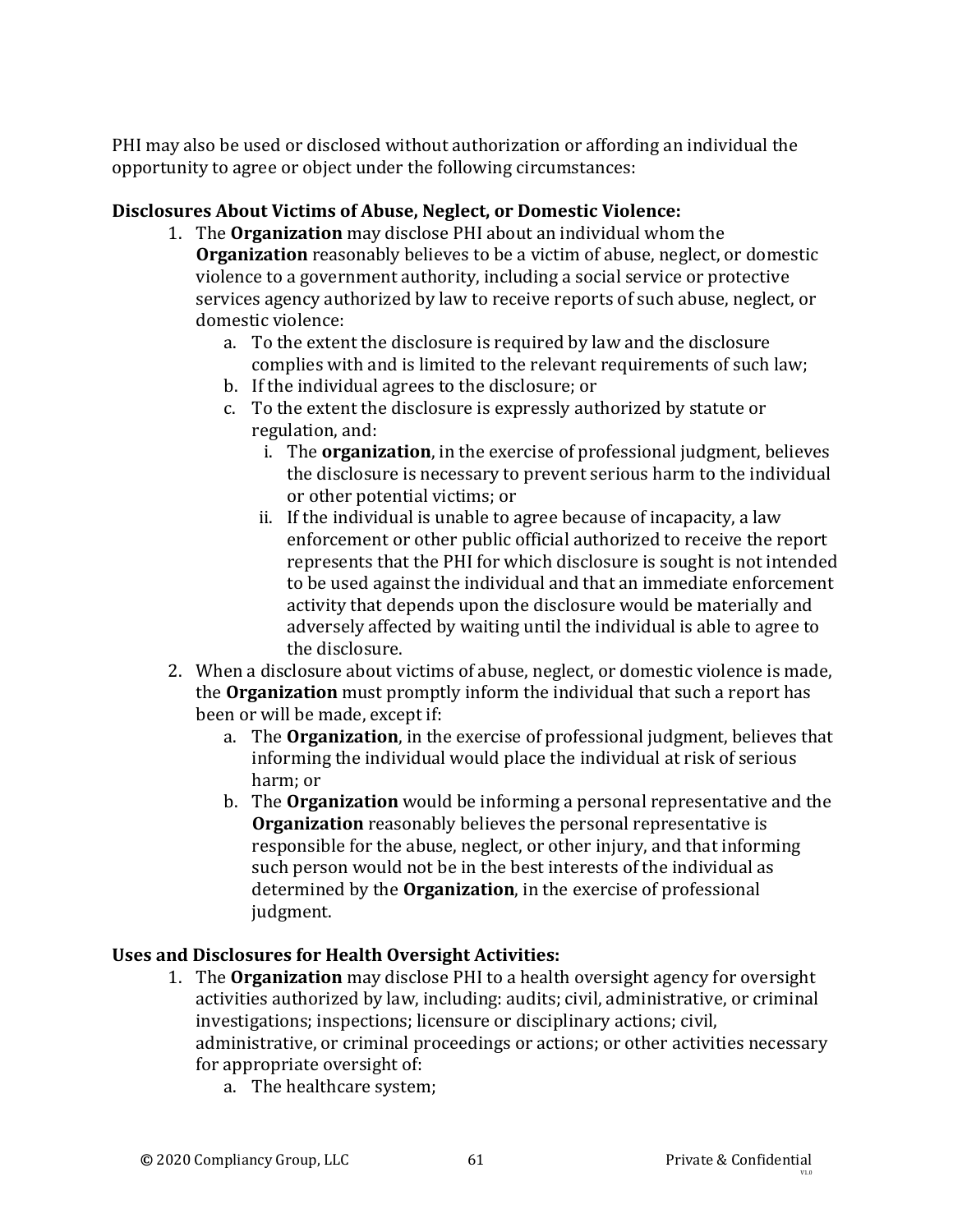- b. Government benefits programs for which health information is relevant to beneficiary eligibility;
- c. Entities subject to government regulatory programs for which health information is necessary for determining compliance with program standards; or
- d. Entities subject to civil rights laws for which health information is necessary for determining compliance.
- 2. "Health oversight activities," for purposes of (1) above, do not include an investigation or other activity in which the individual is the subject of the investigation or activity and such investigation or other activity does not arise out of and is not directly related to:
	- a. The receipt of health care;
	- b. A claim for public benefits related to health; or
	- c. Qualification for, or receipt of, public benefits or services when a patient's health is integral to the claim for public benefits or services.
- 3. Notwithstanding (2) immediately above, if a health oversight activity or investigation is conducted in conjunction with an oversight activity or investigation relating to a claim for public benefits not related to health, the joint activity or investigation is considered a health oversight activity for purposes of this policy.
- 4. If the **Organization** also is a health oversight agency, the **organization** may use PHI for health oversight activities as permitted by this policy.

#### **Uses and Disclosures About Decedents:**

- 1. Coroners and medical examiners: The **Organizatio**n may disclose PHI to a coroner or medical examiner for the purpose of identifying a deceased person, determining a cause of death, or other duties as authorized by law. A Covered Entity that also performs the duties of a coroner or medical examiner may use PHI for the purposes described in this paragraph.
- 2. The **Organization** may disclose PHI to funeral directors, consistent with applicable law, as necessary to carry out their duties with respect to the decedent. If it is necessary for funeral directors to carry out their duties, the **organization** may disclose the PHI prior to, and in reasonable anticipation of, the individual's death.
- 3. The **Organization** may use or disclose PHI to organ procurement organizations or other entities engaged in the procurement, banking, or transplantation of cadaveric organs, eyes, or tissue for the purpose of facilitating organ, eye, or tissue donation and transplantation.

### **Uses and Disclosures for Research Purposes:**

- 1. The **Organization** may use or disclose PHI for research, regardless of the source of funding of the research, provided that:
	- a. Board approval of a waiver of authorization is made available;
	- b. The **Organization** obtains documentation that an alteration to or waiver, in whole or in part, of the individual authorization for use or disclosure of PHI has been approved by either: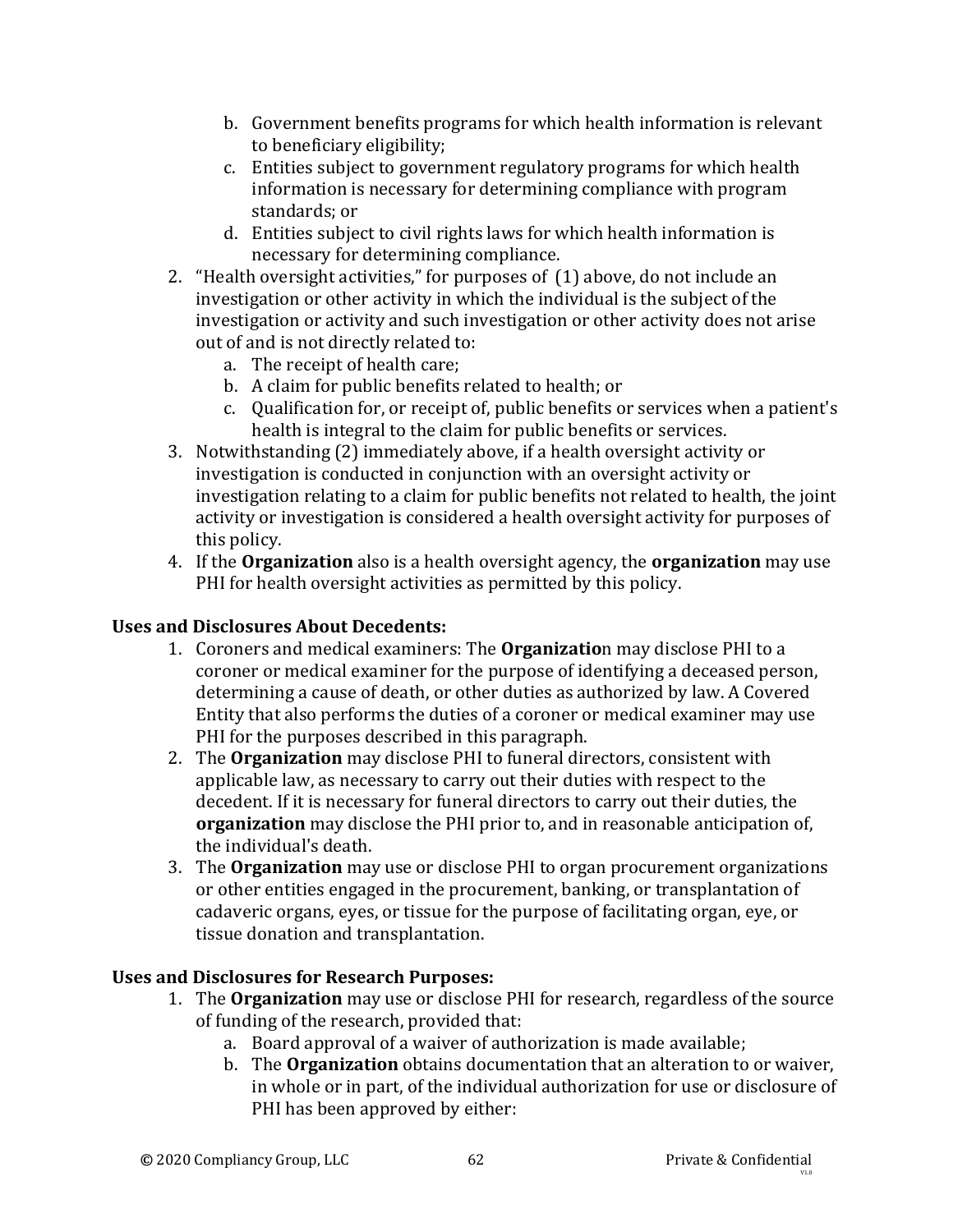- i. An Institutional Review Board (IRB); or
- ii. A privacy board that:
	- a. Has members with varying backgrounds and appropriate professional competency as necessary to review the effect of the research protocol on the individual's privacy rights and related interests;
	- b. Includes at least one member who is not affiliated with the **organization**, not affiliated with any entity conducting or sponsoring the research, and not related to any person who is affiliated with any of such entities; and
	- c. Does not have any member participating in a review of any project in which the member has a conflict of interest.
- c. (Reviews preparatory to research). The **Organization** obtains from the researcher representations that:
	- i. Use or disclosure is sought solely to review PHI as necessary to prepare a research protocol or for similar purposes preparatory to research;
	- ii. No PHI is to be removed from the **Organization** by the researcher in the course of the review; and
	- iii. The PHI for which use or access is sought is necessary for the research purposes.
- d. (Research on decedent's information). The **Organization** obtains from the researcher:
	- i. Representation that the use or disclosure sought is solely for research on the PHI of decedents;
	- ii. Documentation, at the request of the **Organization**, of the death of such individuals; and
	- iii. Representation that the PHI for which use or disclosure is sought is necessary for the research purposes.
- e. For a use or disclosure to be permitted based on documentation of approval of an alteration or waiver, the documentation must include all of the following:
	- i. A statement identifying the IRB or privacy board and the date on which the alteration or waiver of authorization was approved;
	- ii. A statement that the IRB or privacy board has determined that the alteration or waiver, in whole or in part, of authorization satisfies the following criteria:
		- 1. The use or disclosure of PHI involves no more than a minimal risk to the privacy of individuals based on, at least, the presence of the following elements:
			- a. An adequate plan to protect the identifiers that lead to individual patients from improper use and disclosure;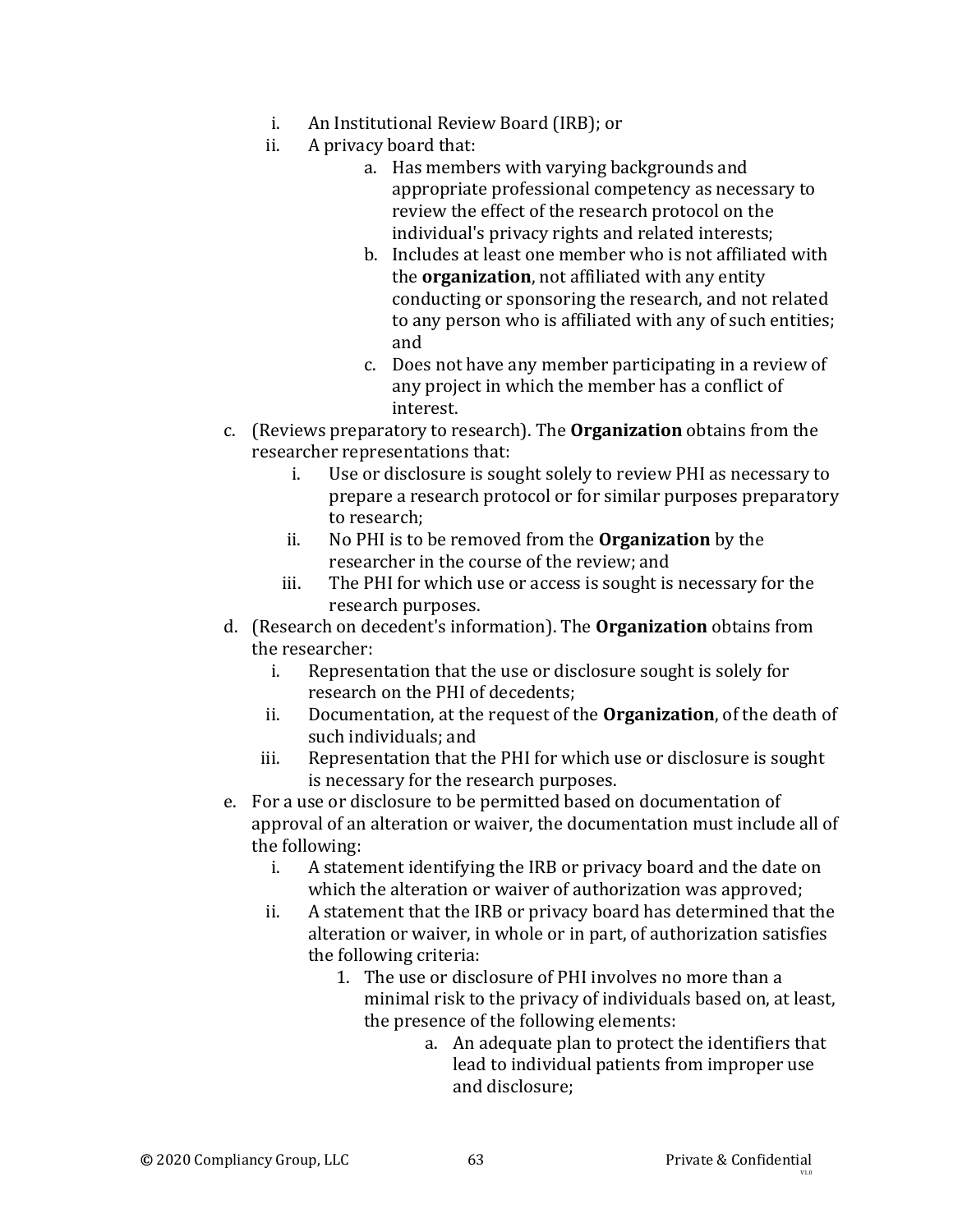- b. An adequate plan to destroy the identifiers at the earliest opportunity consistent with conduct of the research, unless there is a health or research justification for retaining the identifiers or such retention is otherwise required by law; and
- c. Adequate written assurances that the PHI will not be reused or disclosed to any other person or entity, except as required by law, for authorized oversight of the research study, or for other research for which the use or disclosure of PHI is needed;
- iii. The research could not practically be conducted without the waiver or alteration; and
- iv. The research could not practically be conducted without access to and use of the PHI;
- f. A brief description of the PHI for which use or access has been determined to be necessary by the IRB or privacy board, as determined pursuant to the above paragraph;
- g. A statement that the alteration or waiver of authorization has been reviewed and approved under either normal or expedited review procedures, as follows:
	- i. The Internal Review Board must follow the requirements of the HIPAA Rules, including the normal review procedures or the expedited review procedures;
	- ii. The Privacy Board must review the proposed research at a convened meeting at which a majority of the privacy board members are present, including at least one member who satisfies the Privacy Officer or Compliance Officer title, and the alteration or waiver of authorization must be approved by the majority of the privacy board members present at the meeting, unless the privacy board elects to use an expedited review procedure in accordance with the below paragraph; and
	- iii. A Privacy Board may use an expedited review procedure if the research involves no more than minimal risk to the privacy of the individuals who are the subject of the PHI for which use or disclosure is being sought. If the Privacy Board elects to use an expedited review procedure, the review and approval of the alteration or waiver of authorization may be carried out by the chair of the Privacy Board, or by one or more members of the Privacy Board as designated by the chair; and
- h. The documentation of the alteration or waiver of authorization must be signed by the chair or other member, as designated by the chair of the IRB or the privacy board, as applicable.

#### **Uses and Disclosures to Avert a Serious Threat to Health or Safety:**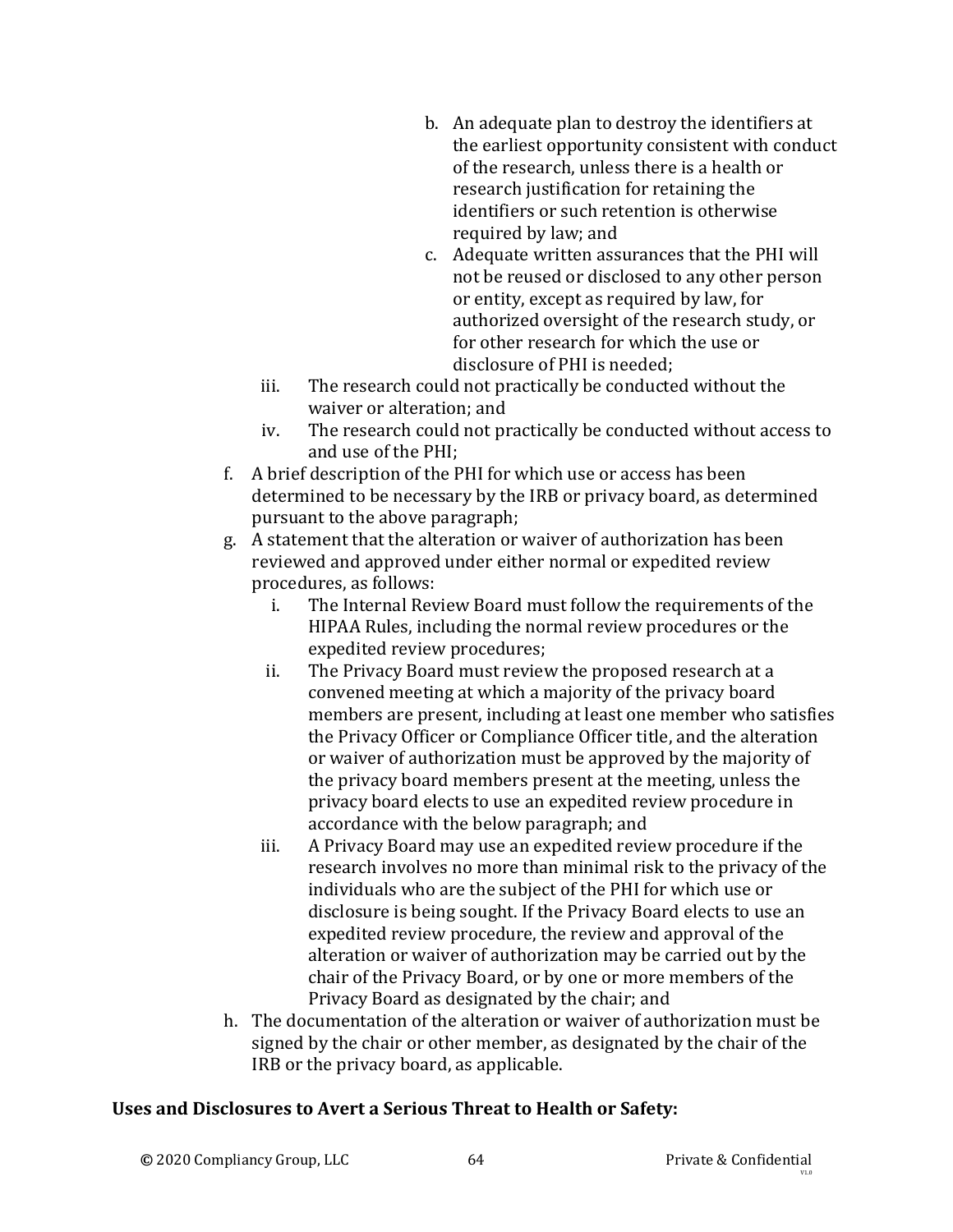- 1. The **Organization** may, consistent with applicable law and standards of ethical conduct, use or disclose PHI if the **organization**, in good faith, believes that the use or disclosure:
	- a. Is necessary to prevent or lessen a serious and imminent threat to the health or safety of a person or the public;
	- b. Is to a person or persons reasonably able to prevent or lessen the threat, including the target of the threat;
	- c. Is necessary for law enforcement authorities to identify or apprehend an individual:
		- i. Because of a statement by an individual admitting participation in a violent crime that the **Organization** reasonably believes may have caused serious physical harm to the victim; and
		- ii. Where it appears from all the circumstances that the individual has escaped from a correctional institution or from lawful custody.
- 2. A use or disclosure pursuant to this policy may not be made if the information described is learned by the **Organization:**
	- a. Over the course of treatment, counseling, or therapy to affect the propensity to commit the criminal conduct that is the basis for the disclosure under this policy; or
	- b. Through a request by the individual to initiate or to be referred for treatment, counseling, or therapy described in the above paragraph;
- 3. A disclosure made pursuant to (1)(a)(i) above shall contain a statement that PHI is necessary for law enforcement to apprehend or identify an individual because of a statement by an individual admitting participation in a violent crime that the covered entity reasonably believes may have caused serious harm to the victim, AND the following information: name and address; date and place of birth; social security number; ABO blood type and rhesus factor; type of injury; date and time of treatment; date and time of death, if applicable; and a description of distinguishing physical characteristics, such as height, weight, gender, hair, and eye color.
- 4. The **Organization**, when using or disclosing PHI, is presumed to have acted in good faith if the belief is based upon the **Organization's** actual knowledge or in reliance on a credible representation by a person with apparent knowledge or authority.

### **Uses and Disclosures for Specialized Government Functions:**

**Organization** may use and disclose an individual's protected health information (PHI) without an individual's written authorization for the following specialized government functions:

- Military and veterans' activities
- National security and intelligence activities
- Protective services for the President and others
- Medical suitability determinations
- Correctional institutions and other law enforcement custodial situations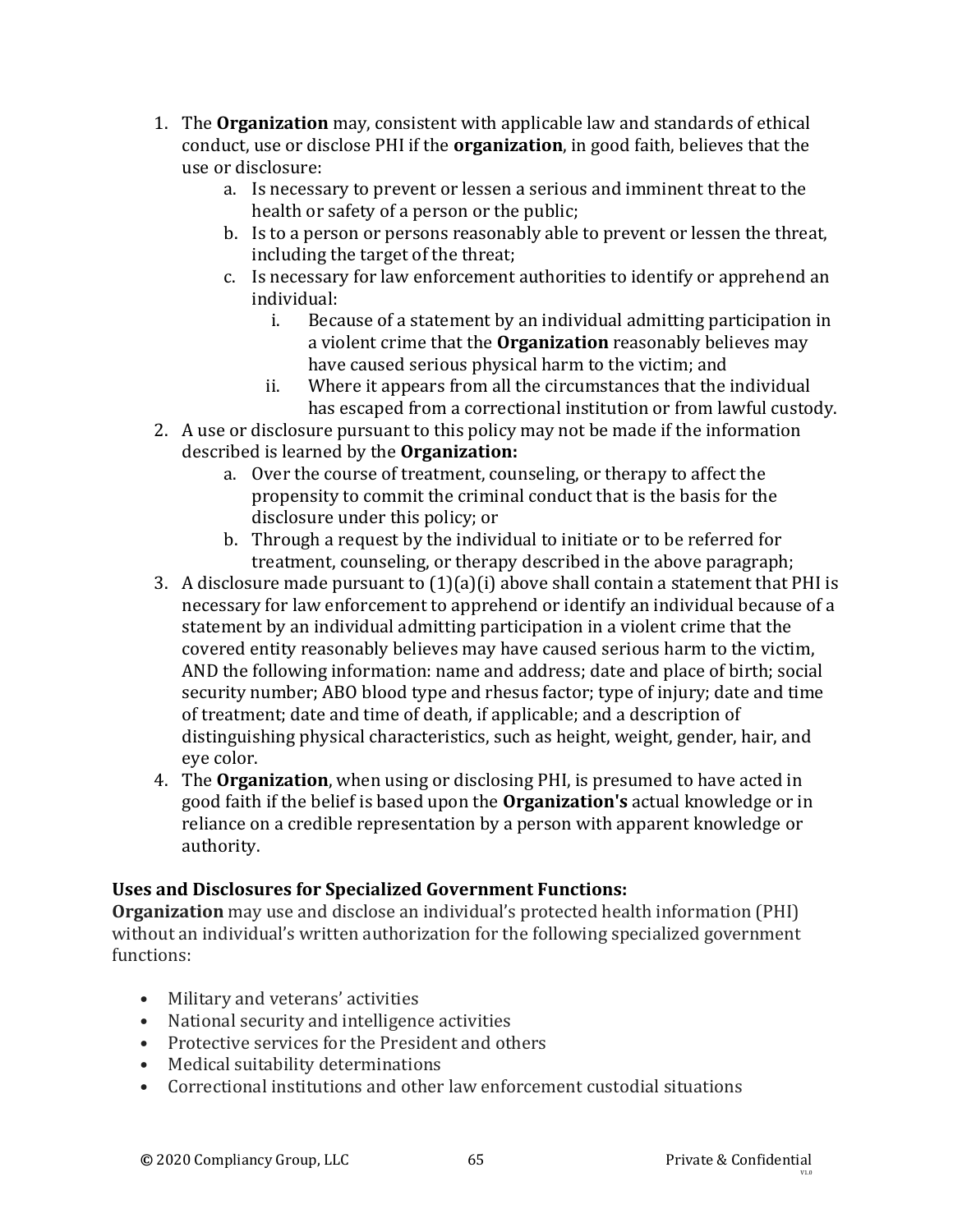#### **Procedures:**

- 1. Military and Veterans Activities.
	- a. Armed Forces Personnel: **Organization** may disclose to military authorities the PHI of individuals who are members of the armed forces for purposes that appropriate military command authorities have deemed necessary to ensure proper execution of the military mission.
	- b. Before the military authority may seek the information, the military authority must publish a notice in the Federal Register that sets forth both the name of the appropriate military command authorities, **and** the purposes for which the PHI may be used or disclosed.
	- c. Foreign Military Personnel: **Organization** may use or disclose to the appropriate military authority the PHI of individuals who are foreign military personnel for the same purposes for which **organization** may use or disclose PHI regarding Armed Forces Personnel as described above.
- 2. National Security and Intelligence Activities: **Organization** may disclose PHI to authorized federal officials as necessary to conduct lawful intelligence, counterintelligence, and other national security activities authorized by the National Security Act [\(50 U.S.C. § 401, et. seq.\)](https://uscode.house.gov/view.xhtml?req=(title:50%20section:3002%20edition:prelim)%20OR%20(granuleid:USC-prelim-title50-section3002)&f=treesort&num=0&edition=prelim) and implementing authority (i.e., **Executive** [Order 12333\)](https://www.archives.gov/federal-register/codification/executive-order/12333.html).
- 3. Protective Services for the President and Others: **Organization** may disclose an individual's PHI to authorized federal officials for the provision of protective services to the President of the United States or other persons authorized by 18 [U.S.C. § 3056](https://www.justice.gov/archives/jm/criminal-resource-manual-1562-obstruction-secret-service-18-usc-3056d) or to foreign heads of state or other persons authorized by 22 U.S.C. §  $2709(a)(3)$ , or for the conduct of investigations authorized by [18 U.S.C. §§ 871](https://www.govinfo.gov/content/pkg/USCODE-2011-title18/html/USCODE-2011-title18-partI-chap41-sec871.htm) (Threats Against the President and Successors to the Presidency) and [879](https://www.justice.gov/archives/jm/criminal-resource-manual-1532-threats-against-former-presidents-and-certain-other-secret) (Threats Against Former Presidents and Others).
- 4. Correctional Institutions and Other Law Enforcement Custodial Situations: **Organization** may disclose an individual's PHI to a correctional institution or a law enforcement official who has lawful custody of an inmate or other individual if the correctional institution or law enforcement official represents that such PHI is necessary for:
	- a. The provision of healthcare to the individual;
	- b. The health and safety of such individual or another inmate;
	- c. The health and safety of the officers, employees, or others at the correctional institution;
	- d. The health and safety of such individual and officers or other persons responsible for the transporting of inmates or their transfer from one institutional facility or setting to another; or
	- e. The administration and maintenance of safety, security, and good order of the correctional institution;

The PHI of an individual who has been released on parole, probation, supervised release, or who is otherwise no longer in lawful custody, may not be used or disclosed.

### **RELEVANT HIPAA REGULATIONS:**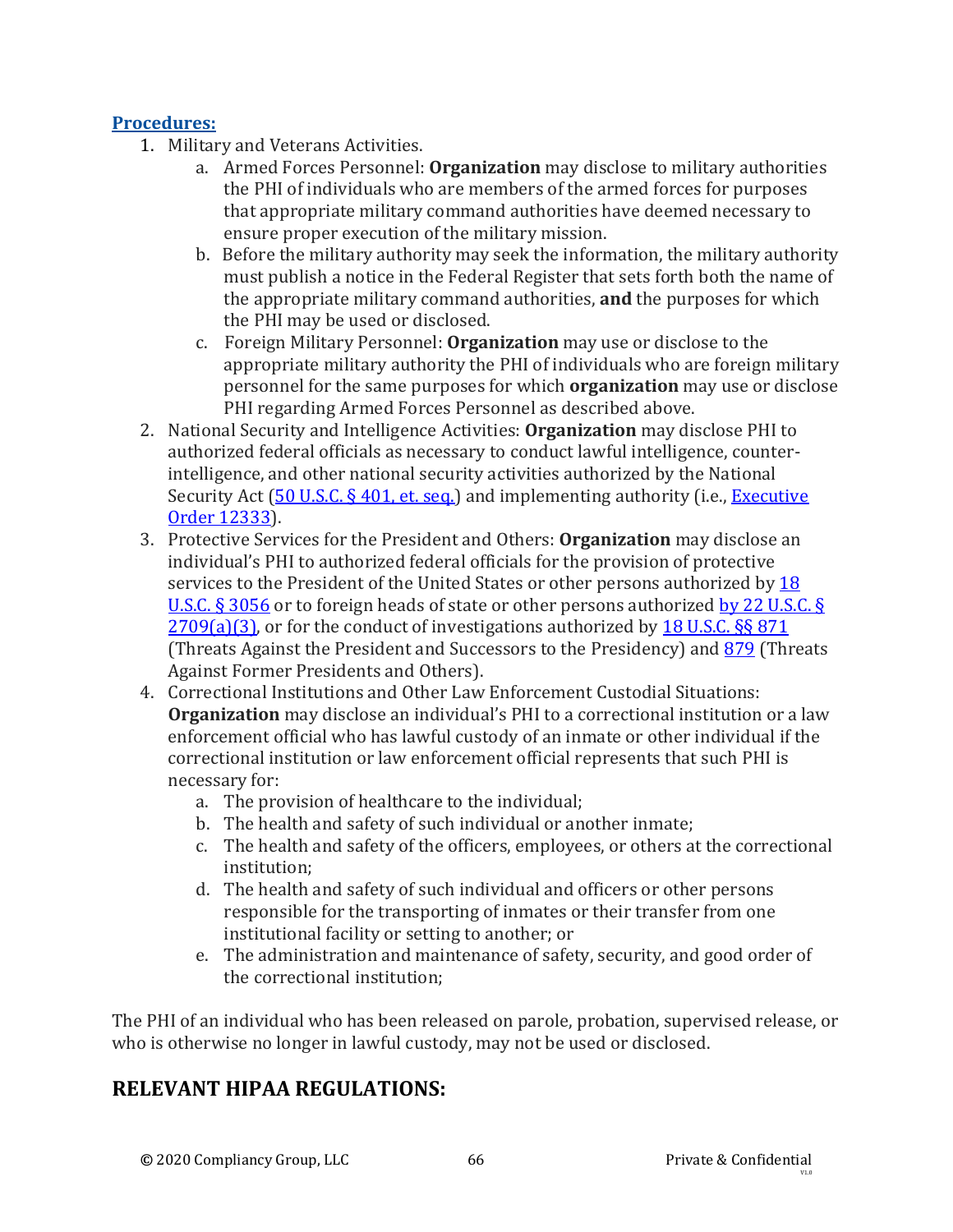- [§164.501](https://gov.ecfr.io/cgi-bin/text-idx?SID=a7c7a7ed6ddfb49f7200a9d84a925136&mc=true&node=se45.2.164_1501&rgn=div8) *Uses and Disclosures for Health Care Operations*
- [§164.512](https://gov.ecfr.io/cgi-bin/retrieveECFR?gp=&SID=15863a3e461afc3dc98e0da4885434cc&mc=true&r=SECTION&n=se45.2.164_1512) *Consent or Authorization Not Required*
- [§164.506](https://gov.ecfr.io/cgi-bin/retrieveECFR?gp=&SID=15863a3e461afc3dc98e0da4885434cc&mc=true&r=SECTION&n=se45.2.164_1506) *Uses and Disclosures to Carry Out Treatment, Payment, or Health Care Operations*

# **Privacy 20.0 Uses and Disclosures Requiring Patient Opportunity to Agree or Object**

### **FULL POLICY LANGUAGE:**

#### **Policy Purpose:**

To inform employees of the situations under which a patient must be given an opportunity to agree or object to use or disclosure of their PHI.

### **Policy Description:**

Under several circumstances, before **organization** may use or disclose an individual's PHI, that person must be given an opportunity to agree or object to the use or disclosure.

### **Procedures:**

#### **Uses and Disclosures Requiring an Opportunity for the Individual to Agree or to Object:**

The **Organization** may use or disclose PHI, provided that the individual is informed in advance of the use or disclosure and has the opportunity to agree to, or prohibit/restrict the use or disclosure, in accordance with the applicable requirements of this section. The **Organization** may orally inform the individual of and obtain the individual's oral agreement or objection to a use or disclosure permitted by this section. The requirement of opportunity to agree or prohibit applies in the following circumstances:

### **Use and Disclosure for Facility Directories:**

- 1. Permitted uses and disclosure. Except when an objection is expressed, the **Organization** may:
	- a. Use the following PHI to maintain a directory of individuals in its facility:
		- i. The individual's name;
		- ii. The individual's location in the **Organization's** facility;
		- iii. The individual's condition described in general terms that does not communicate specific medical information about the individual; and
		- iv. The individual's religious affiliation; and
	- b. Use or disclose for directory purposes such information:
		- i. To members of the clergy; or
		- ii. Except for religious affiliation, to other persons who ask for the individual by name.
- 2. Opportunity to object: The **Organization** must inform an individual of the PHI that it may include in a directory and the persons to whom it may disclose such information (including disclosures to clergy of information regarding religious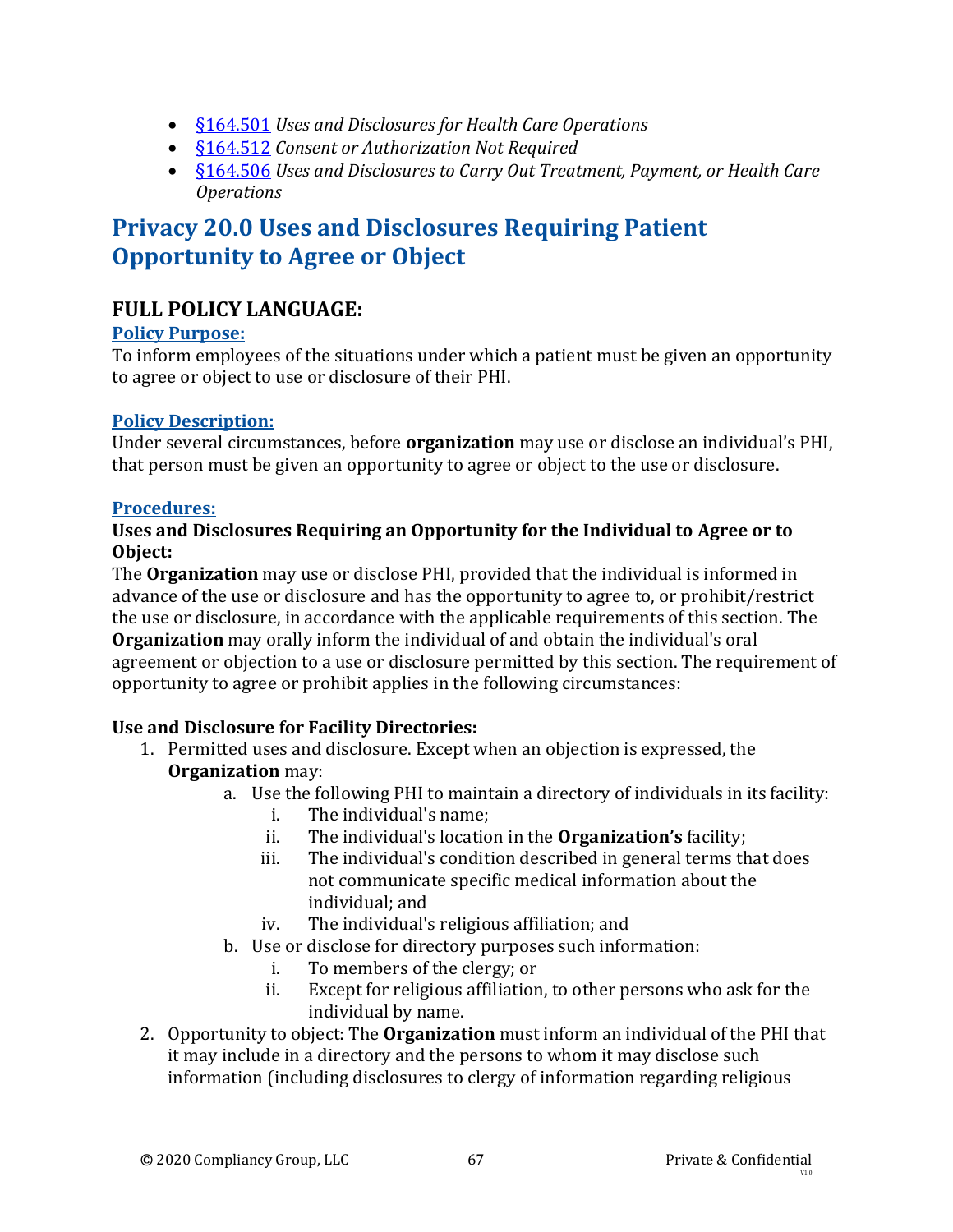affiliation) and provide the individual with the opportunity to restrict or prohibit some or all of the uses or disclosures permitted by this section.

- 3. Emergency circumstances:
	- a. If the opportunity to object to uses or disclosures cannot practicably be provided because of the individual's incapacity or an emergency treatment circumstance, the **Organization** may use or disclose some or all of the PHI permitted by this section for the facility's directory, if such disclosure is:
		- i. Consistent with a prior expressed preference of the individual, if any, that is known to the **organization**; and
		- ii. In the individual's best interest as determined by the **organization**, in the exercise of professional judgment;
	- b. The **Organization** must inform the individual and provide an opportunity to object to uses or disclosures for directory purposes when it becomes practicable to do so.

### **Uses and Disclosures for Involvement in the Individual's Care and Notification Purposes:**

- 1. Permitted uses and disclosures.
	- a. The **Organization** may disclose to a family member, other relative, or a close personal friend of the individual, or any other person identified by the individual, the PHI directly relevant to such person's involvement with the individual's health care or payment related to the individual's health care.
	- b. The **Organization** may use or disclose PHI to notify, or assist in the notification of (including identifying or locating), a family member, a personal representative of the individual, or another person responsible for the care of the individual of the individual's location, general condition, or death.
- 2. Uses and disclosures with the individual present: If the individual is present for, or otherwise available prior to, a use or disclosure permitted by [45 CFR 164.510](https://gov.ecfr.io/cgi-bin/retrieveECFR?gp=&SID=15863a3e461afc3dc98e0da4885434cc&mc=true&r=SECTION&n=se45.2.164_1510) and has the capacity to make health care decisions, the **Organization** may use or disclose the PHI if it:
	- a. Obtains the individual's agreement;
	- b. Provides the individual with the opportunity to object to the disclosure, and the individual does not express an objection; or
	- c. Reasonably infers from the circumstances, based on the exercise of professional judgment that the individual does not object to the disclosure.
- 3. If the individual is not present, or the opportunity to agree or object to the use or disclosure cannot practicably be provided because of the individual's incapacity or an emergency circumstance, the **Organization** may, in the exercise of professional judgment, determine whether the disclosure is in the best interests of the individual and, if so, disclose only the PHI that is directly relevant to the person's involvement with the individual's care or payment related to the individual's health care or needed for notification purposes. The **Organization** may use professional judgment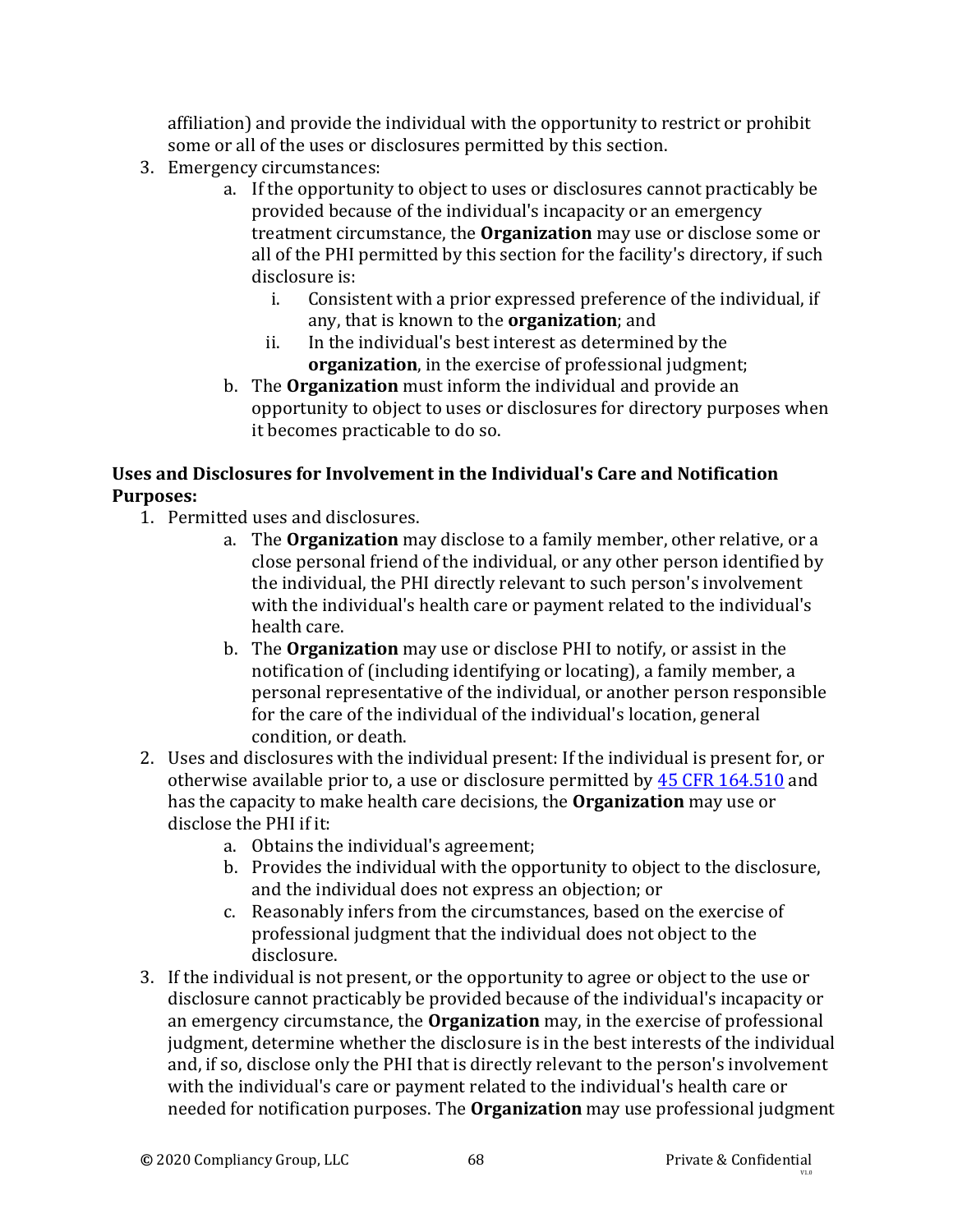and its experience with common practice to make reasonable inferences of the individual's best interest in allowing a person to act on behalf of the individual to pick up filled prescriptions, medical supplies, X-rays, or other similar forms of PHI.

- 4. Uses and disclosures for disaster relief purposes. The **Organization** may use or disclose PHI to a public or private entity authorized by law or by its charter to assist in disaster relief efforts, for the purpose of coordinating with such entities the uses or disclosures permitted by this section.
- 5. Uses and disclosures when the individual is deceased. If the individual is deceased, the **Organization** may disclose to a family member, or other persons identified in this section who were involved in the individual's care or payment for health care prior to the individual's death, PHI of the individual that is relevant to such person's involvement, unless doing so is inconsistent with any prior expressed preference of the individual that is known to the **Organization**.

### **RELEVANT HIPAA REGULATIONS:**

• [§164.510](https://gov.ecfr.io/cgi-bin/retrieveECFR?gp=&SID=15863a3e461afc3dc98e0da4885434cc&mc=true&r=SECTION&n=se45.2.164_1510) *Uses and Disclosures Requiring an Opportunity for the Individual to Agree or to Object*

# **Privacy 21.0 Uses and Disclosures of Workers Compensation Information**

### **FULL POLICY LANGUAGE:**

#### **Policy Purpose:**

To provide rules for use or disclosure of PHI for workers compensation or other similar programs, established by law, that provide benefits for work-related injuries or illness without regard to fault.

#### **Policy Description:**

An employee filing a claim for Workers Compensation due to an on-the-job injury consents to certain conditions. One of those conditions is, at the employer's request, they will submit to an examination by **organization** to determine the validity of their claim. This information is then available, with certain restrictions, to the employee, employer, state workers compensation board, or representative of any of these to assist in resolving the claim.

Employees filing a Workers Compensation claim waive all provider-patient privilege of information or results regarding any condition or complaint **reasonably related to the condition that they are claiming compensation for.**

#### **Procedures:**

1. After receipt of written request to the employee, employer, state board of workers compensation, or workers compensation insurance carrier for the employer, **Organization** shall release, within a reasonable amount of time, copies of medical records or verbal communications, that reasonably relate to the work injury.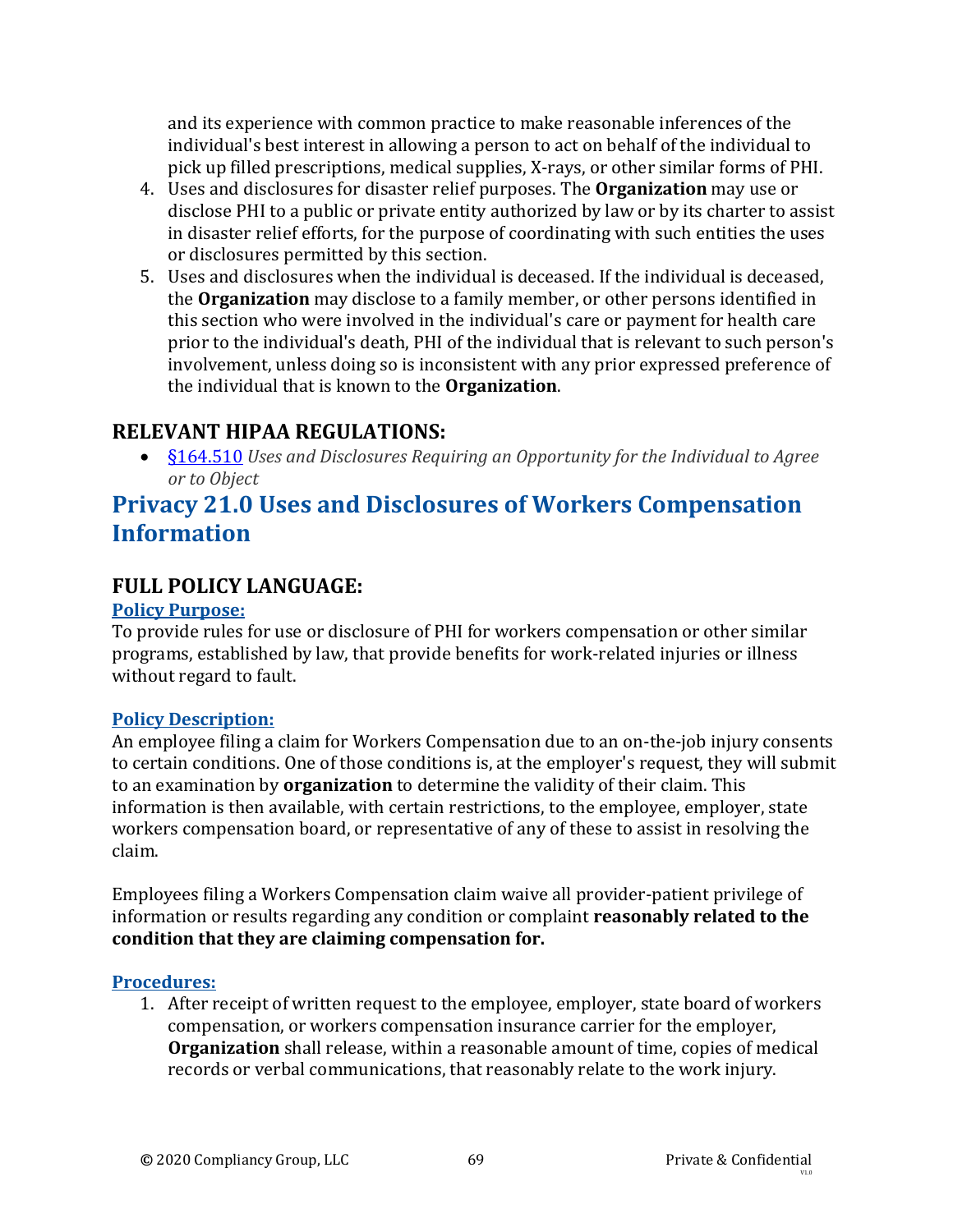- 2. Requests for copies of medical records, which extend beyond the scope of the workrelated injury, need to be accompanied by a written authorization from the patient/employee.
- 3. **Organization** shall furnish legible duplicates of written material requested by employees, employers, insurance carriers, and state boards of workers compensation. Certified copies shall be furnished upon request.

### **RELEVANT HIPAA REGULATIONS:**

• [§164.512](https://gov.ecfr.io/cgi-bin/retrieveECFR?gp=&SID=15863a3e461afc3dc98e0da4885434cc&mc=true&r=SECTION&n=se45.2.164_1512) *Consent or Authorization Not Required* 

# **Privacy 22.0 Breach Notification**

### **FULL POLICY LANGUAGE:**

#### **Policy Purpose:**

To provide guidance for breach notification by **organization** when impermissible or unauthorized access, acquisition, use and/or disclosure of **Organization's** PHI occurs.

#### **Policy Description:**

This policy describes **organization's** legal responsibilities in the event of a PHI breach.

#### **Procedures:**

#### **Determination of Breach:**

An acquisition, access, use, or disclosure in a manner not permitted by the Privacy Rule is **presumed to be a breach** unless the covered entity or business associate, as applicable, demonstrates that there is a low probability that the protected health information has been compromised, based on a "risk assessment" of at least the following factors:

- 1. The nature and extent of the PHI involved, including the types of identifiers and the likelihood of re-identification;
- 2. The unauthorized person who used the PHI or to whom the disclosure was made;
- 3. Whether the PHI was actually acquired or viewed; and
- 4. The extent to which the risk to the PHI has been mitigated.

The following are NOT considered to be breaches:

- 1. Any unintentional acquisition, access, or use of PHI by a workforce member or person acting under the authority of a Covered Entity or Business Associate, if such acquisition, access, or use was made in good faith and within the scope of authority and does not result in further use or disclosure in a manner not permitted under the Privacy Rule;
- 2. Any inadvertent disclosure by a person who is authorized to access PHI at a Covered Entity or Business Associate to another person authorized to access PHI at the same Covered Entity or Business Associate, or organized health care arrangement in which the Covered Entity participates, and the information received as a result of such disclosure is not further used or disclosed in a manner not permitted under the Privacy Rule; and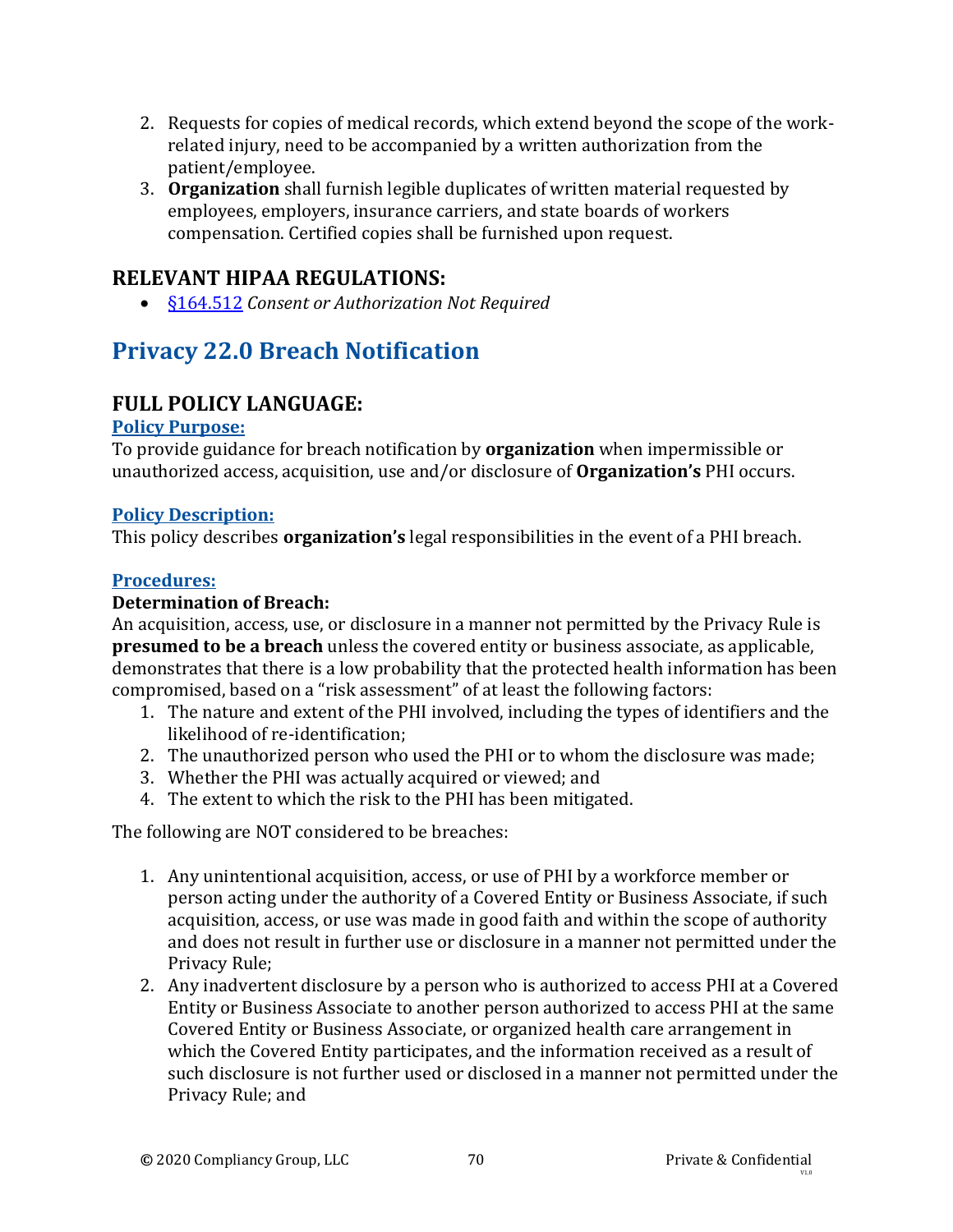3. A disclosure of PHI where a Covered Entity or Business Associate has a good faith belief that an unauthorized person to whom the disclosure was made would not reasonably have been able to retain such information.

#### **Discovery of Breach:**

A breach of PHI shall be treated as "discovered" as of the first day on which an incident that may have resulted in a breach is known to the **Organization**, or, by exercising reasonable diligence would have been known to the **Organization** (includes breaches by **Organization's** Business Associates). The **Organization** shall be deemed to have knowledge of a breach if such breach is known or if by exercising reasonable diligence would have been known, to any person, other than the person committing the breach, who is a workforce member or agent (i.e. a Business Associate acting as an agent of the **organization**) of the **Organization.**

Following the discovery of a potential breach, the **Organization** shall begin an investigation, conduct a risk assessment, and based on the results of the risk assessment, begin the process to notify each individual whose PHI has been, or is reasonably believed to have been accessed, acquired, used, or disclosed as a result of the breach. The **Organization** shall also begin the process of determining what external notifications are required or should be made (i.e., Secretary of Department of Health & Human Services (HHS), media outlets, law enforcement officials, etc.).

#### **Procedures for Investigation:**

#### 1. **Naming of the Investigator:**

The **Organization** shall name an individual to act as the investigator of the breach (i.e., privacy officer, security officer, risk manager, etc.). The investigator shall be responsible for the management of the breach investigation, completion of a risk assessment, and coordinating with others as appropriate (i.e., administration, security incident response team, human resources, risk management, public relations, legal counsel, etc.) The investigator shall be the key facilitator for all breach notification processes to the appropriate entities (i.e., HHS, media, law enforcement officials, etc.). All documentation related to the breach investigation, including the risk assessment and notifications made, shall be retained for a minimum of six (6) years.

#### 2. **Risk Assessment:**

For an acquisition, access, use or disclosure to constitute a breach, it must constitute a violation of the Privacy Rule that compromises the privacy or security of PHI. A use or disclosure that is incidental to an otherwise permissible use or disclosure, and that occurs despite reasonable safeguards and proper minimum necessary procedures, would not be a violation of the Privacy Rule and would not qualify as a potential breach.

An acquisition, access, use, or disclosure in a manner not permitted by the Privacy Rule is presumed to be a breach unless the covered entity or business associate, as applicable, demonstrates that there is a low probability that the protected health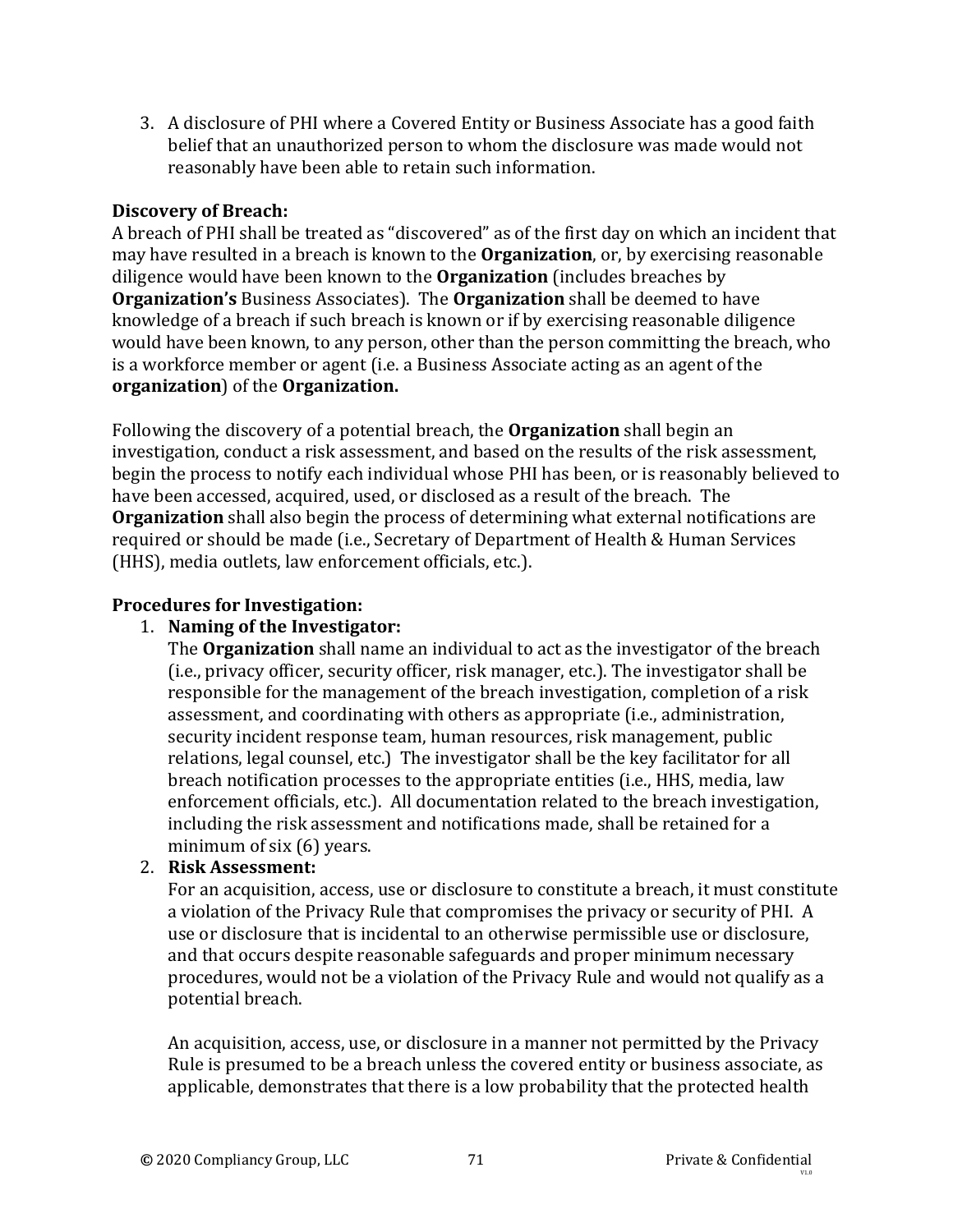information has been compromised based on a "risk assessment" of at least the following factors:

- The nature and extent of the PHI involved, including the types of identifiers and the likelihood of re-identification;
- The unauthorized person who used the PHI or to whom the disclosure was made;
- Whether the PHI was actually acquired or viewed; and
- The extent to which the risk to the PHI has been mitigated.

The **Organization** shall document the risk assessment as part of the investigation in the incident report form noting the outcome of the risk assessment process. The **Organization** has the burden of proof for demonstrating that all notifications were made as required or that the use or disclosure did not constitute a breach. Based on the outcome of the risk assessment, the **Organization** will then determine the need to move forward with breach notification. The **Organization** may make breach notifications without completing a risk assessment.

### 3. **Breach Notification:**

### a. **Timeliness of Notification:**

Upon determination that breach notification is required, the notice shall be made without unreasonable delay and in no case later than 60 calendar days after the discovery of the breach. It is the responsibility of the **Organization** to demonstrate that all notifications were made as required, including evidence demonstrating the necessity of delay.

- b. **Delay of Notification Authorized for Law Enforcement Purposes:**  If a law enforcement official states to the **Organization** that a notification, notice, or posting would impede a criminal investigation or cause damage to national security, the **Organization** shall:
	- i. If the statement is in writing and specifies the time for which a delay is required, delay such notification, notice, or posting of the time period specified by the official; or
	- ii. If the statement is made orally, document the statement, including the identity of the official making the statement, and delay the notification, notice, or posting temporarily and no longer than 30 days from the date of the oral statement, unless a written statement as described above is submitted during that time.

### 4. **Content of the Notification:**

The notice shall be written in plain language and must contain the following information:

- a. A brief description of what happened, including the date of the breach and the date of the discovery of the breach, if known;
- b. A description of the types of Unsecured PHI that were involved in the breach (such as whether full name, Social Security number, date of birth, home address, account number, diagnosis, disability code, or other types of information were involved);
- c. Any steps the individual should take to protect themselves from potential harm resulting from the breach;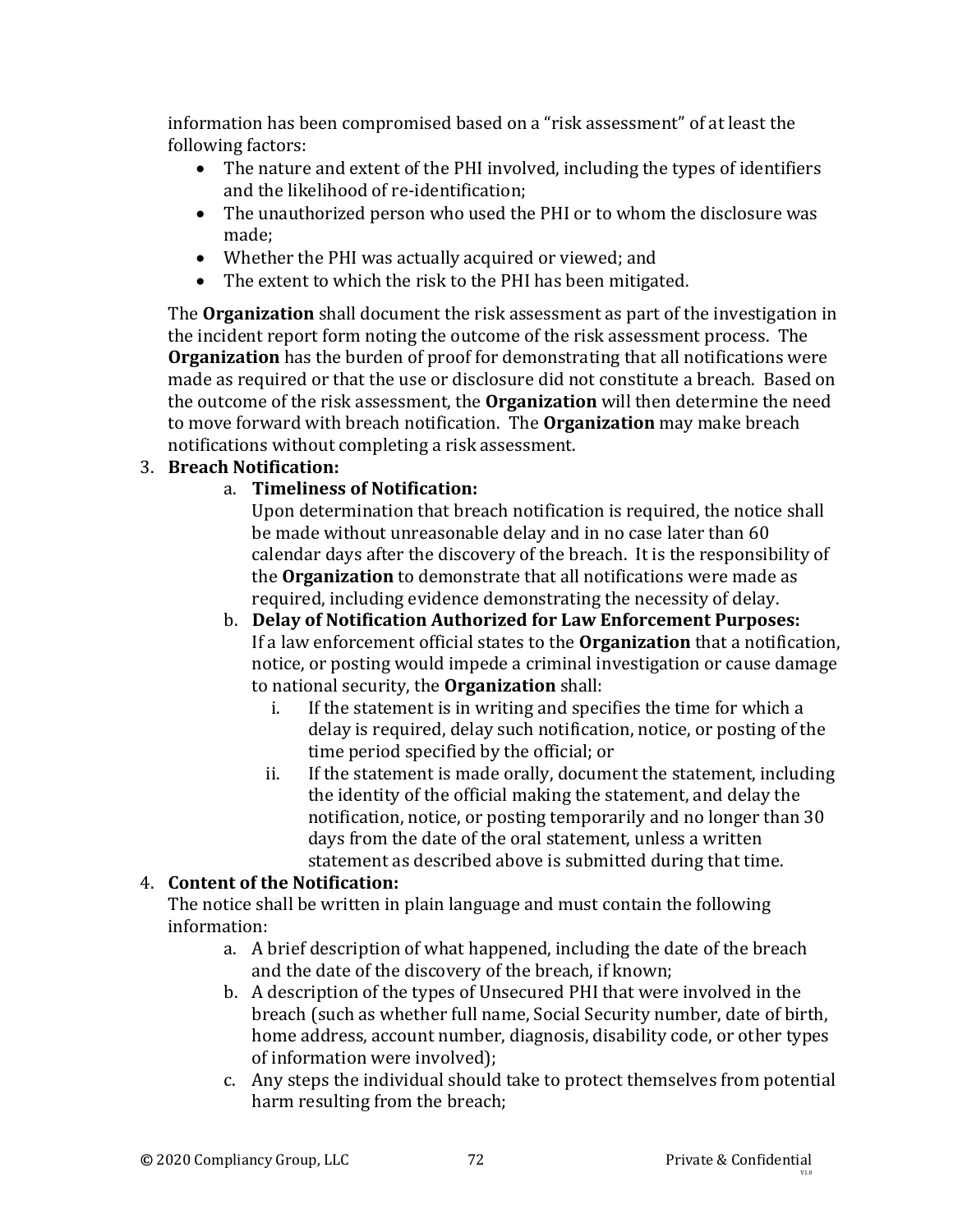- d. A brief description of what the **Organization** is doing to investigate the breach, to mitigate harm to individuals, and to protect against further breaches; and
- e. Contact procedures for individuals to ask questions or learn additional information, which includes a toll-free telephone number, an e-mail address, Web site, or postal address.

#### 5. **Methods of Notification:**

The method of notification will depend on the individuals/entities to be notified. The following methods must be utilized accordingly:

- a. Notice to Individual(s): Notice shall be provided promptly and in the following form:
	- i. Written notification by first-class mail to the individual at their last known address or, if the individual agrees to electronic notice and such agreement has not been withdrawn, by electronic mail. The notification shall be provided in one or more mailings as information is available. If the **Organization** knows that the individual is deceased and has the address of the next of kin or personal representative of the individual, written notification by first-class mail to the next of kin or personal representative shall be carried out. Examples:
		- a. The **Organization** may send one breach notice addressed to both a plan participant and the participant's spouse or other dependents under the plan who are affected by a breach, if they all reside at a single address and all individuals to which the notice applies are clearly identified on the notice. When a plan participant (and/or spouse) is not the personal representative of a dependent under the plan, however, address a breach notice to the dependent himself or herself; and
		- b. In the limited circumstance that an individual affirmatively chooses not to receive communications from a health care provider at any written addresses or email addresses *and* has agreed only to receive communications orally or by telephone, the provider may telephone the individual to request and have the individual pick up their written breach notice from the provider directly. In cases in which the individual does not agree or wish to travel to the provider to pick up the written breach notice, the health care provider should provide all of the information in the breach notice over the phone to the individual, document that it has done so, and the Department will exercise enforcement discretion in such cases with respect to the ''written notice'' requirement.
- b. Substitute Notice: In the case where there is insufficient or out-of-date contact information (including a phone number, email address, etc.) that precludes direct written or electronic notification, a substitute form of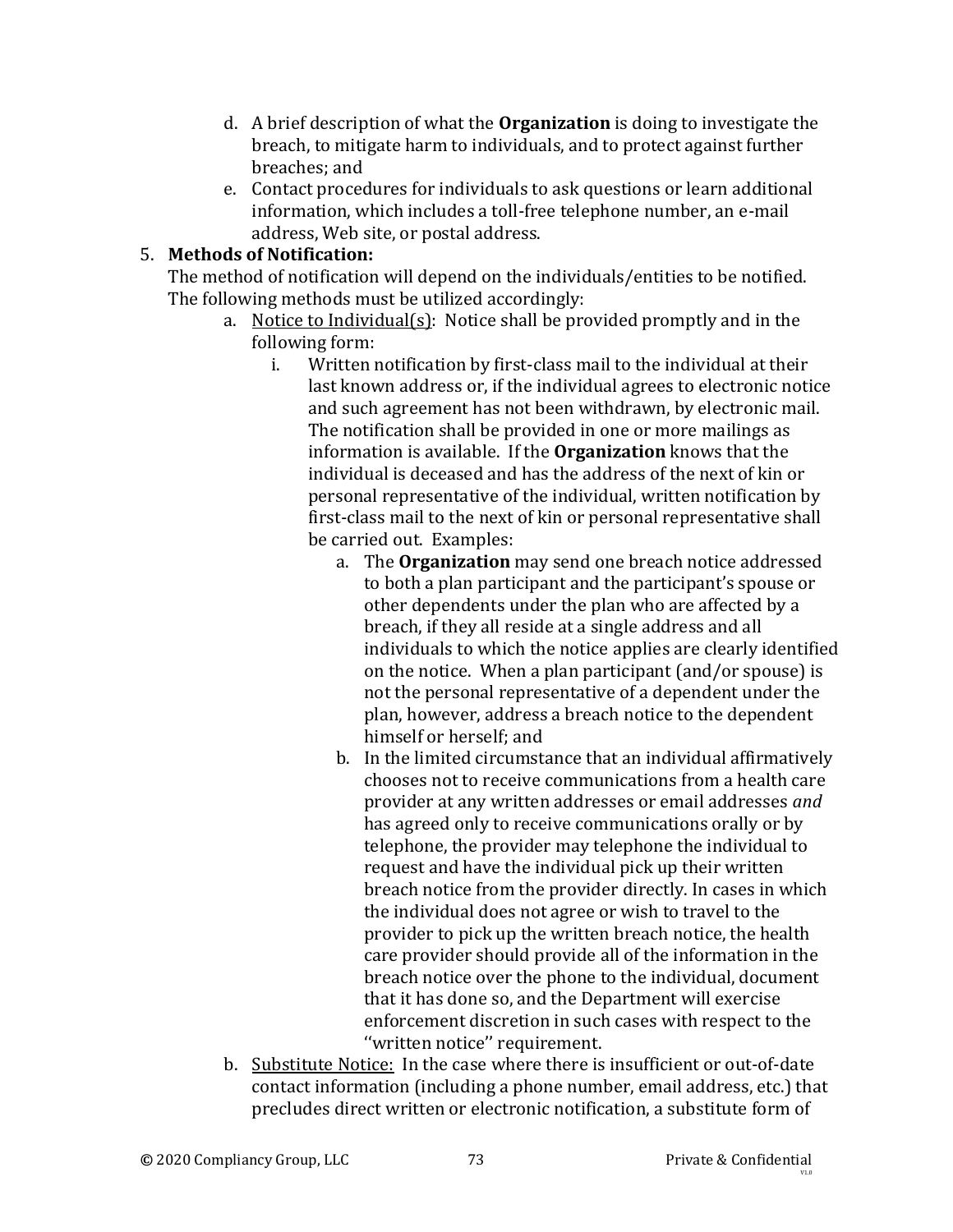notice reasonably calculated to reach the individual shall be provided. A substitute notice need not be provided in cases where there is insufficient or out-of-date contact information that precludes written notification to the next of kin or personal representative.

- i. In a case in which there is insufficient or out-of-date contact information for fewer than 10 individuals, then the substitute notice may be provided by an alternative form of written notice, telephone, or other means.
- ii. In a case in which there is insufficient or out-of-date contact information for 10 or more individuals, then the substitute notice shall be in the form of either a conspicuous posting for a period of 90 days on the home page of the **organization's** website, or a conspicuous notice in a major print or broadcast media in **Organization's** geographic areas where the individuals affected by the breach likely reside. The notice shall include a toll-free number that remains active for at least 90 days where an individual can learn whether his or her PHI may be included in the breach.
- iii. If the **Organization** determines that notification requires urgency because of possible imminent misuse of unsecured PHI, notification may be provided by telephone or other means, as appropriate in addition to the methods noted above.

#### 6. **Notice to Media:**

Notice shall be provided to prominent media outlets serving the state and regional area (of the breached patients) when the breach of unsecured PHI affects 500 or more of the **Organization's** patients of a State or jurisdiction.

- a. The Notice shall be provided in the form of a press release.
- b. What constitutes a prominent media outlet differs depending upon the state or jurisdiction where the **Organization's** affected patients reside. For a breach affecting more than 500 individuals across a particular state, a prominent media outlet may be a major, general interest newspaper with a daily circulation throughout the entire state. In contrast, a newspaper serving only one town and distributed on a monthly basis, or a daily newspaper of specialized interest (such as sports or politics) would not be viewed as a prominent media outlet. Where a breach affects more than 500 individuals in a limited jurisdiction, such as a city, then a prominent media outlet may be a major, general-interest newspaper with daily circulation throughout the city, even though the newspaper does not serve the whole State.

#### 7. **Notice to Secretary of HHS:**

Notice shall be provided to the Secretary of HHS as follows below. The Secretary shall make available to the public on the HHS Internet website a list identifying covered entities involved in all breaches in which the unsecured PHI of more than 500 patients is accessed, acquired, used, or disclosed.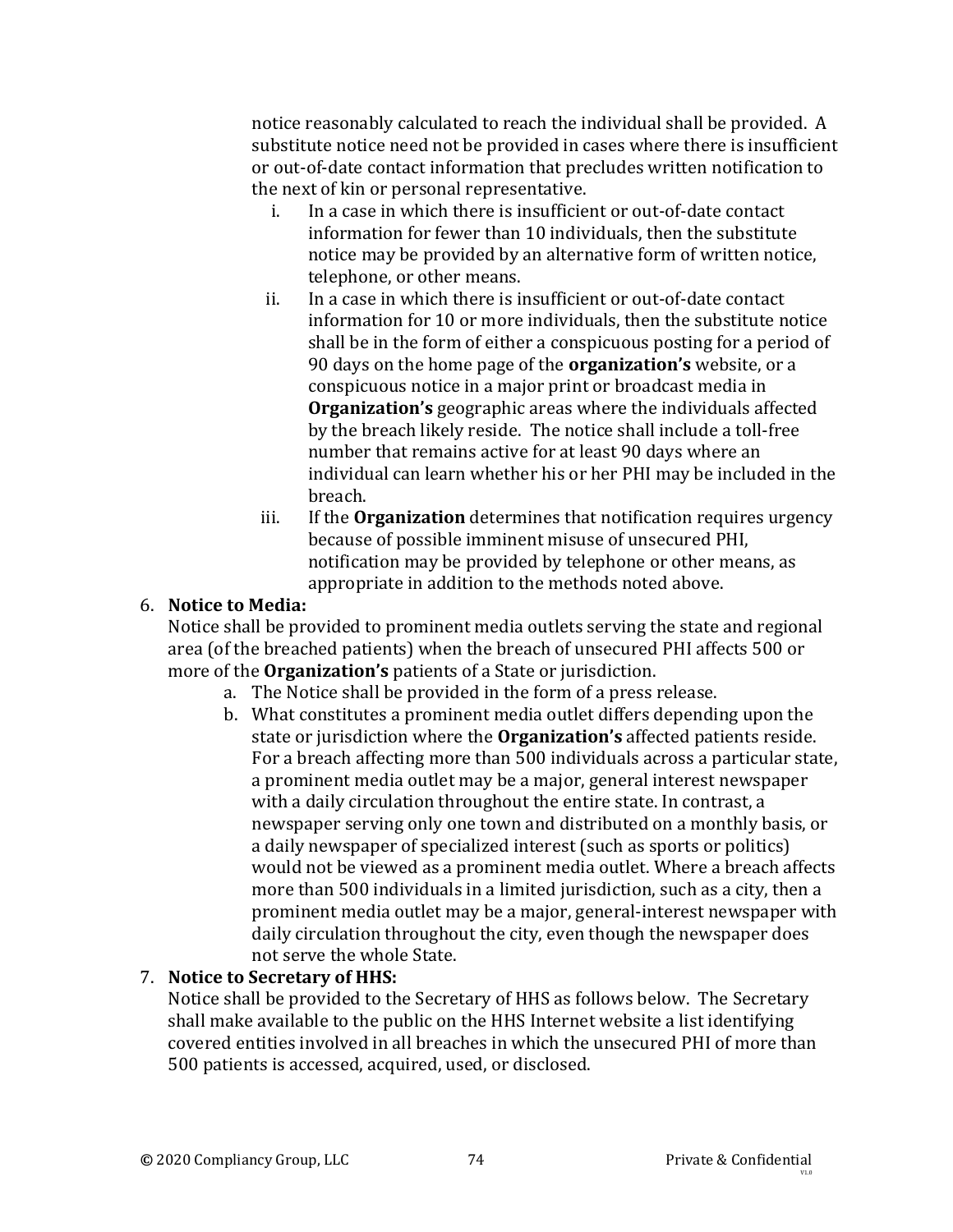- a. For breaches involving 500 or more individuals, the **organization** shall notify the Secretary of HHS as instructed a[t www.hhs.gov](http://www.hhs.gov/) at the same time notice is made to the individuals.
- b. For breaches involving fewer than 500 individuals, the **organization** will maintain a log of the breaches. The breaches may be reported during the calendar year or no later than 60 days after the end of that calendar year in which the breaches were discovered (Instructions for submitting the logged breaches are provided at [www.hhs.gov\)](http://www.hhs.gov/).

#### 8. **Maintenance of Breach Information/Log:**

As described above and in addition to the reports created for each incident, the **Organization** shall maintain a process to record or log all breaches of unsecured PHI regardless of the number of patients affected. The following information should be collected/logged for each breach (see sample Breach Notification Log):

- a. A description of what happened, including the date of the breach, the date of the discovery of the breach, and the number of patients affected, if known;
- b. A description of the types of unsecured PHI that were involved in the breach (such as full name, Social Security number, date of birth, home address, account number, etc.);
- c. A description of the action taken with regard to notification of patients, the media, and the Secretary regarding the breach;
- d. The results of the risk assessment; and
- e. Resolution steps taken to mitigate the breach and prevent future occurrences.

#### 9. **Business Associate Responsibilities:**

Business Associates are directly liable for impermissible uses and disclosures, provision of breach notification to the covered entity, completing breach risk assessments, breach documentation requirements, and civil and criminal penalties for violations.

The Business Associate of the **Organization** that accesses, creates, maintains, retains, modifies, records, stores, transmits, destroys, or otherwise holds, uses, or discloses Unsecured PHI shall, without unreasonable delay and in no case later than 60 calendar days after discovery of a breach, notify the **Organization** of such breach.

Such notice shall include the identification of each individual whose Unsecured PHI has been, or is reasonably believed by the Business Associate to have been, accessed, acquired, or disclosed during such breach. The Business Associate shall provide the **Organization** with any other available information that the organization is required to include in notification to the individual at the time of the notification or promptly thereafter as information becomes available. Upon notification by the Business Associate of discovery of a breach, the **Organization** will be responsible for notifying affected individuals, unless otherwise agreed upon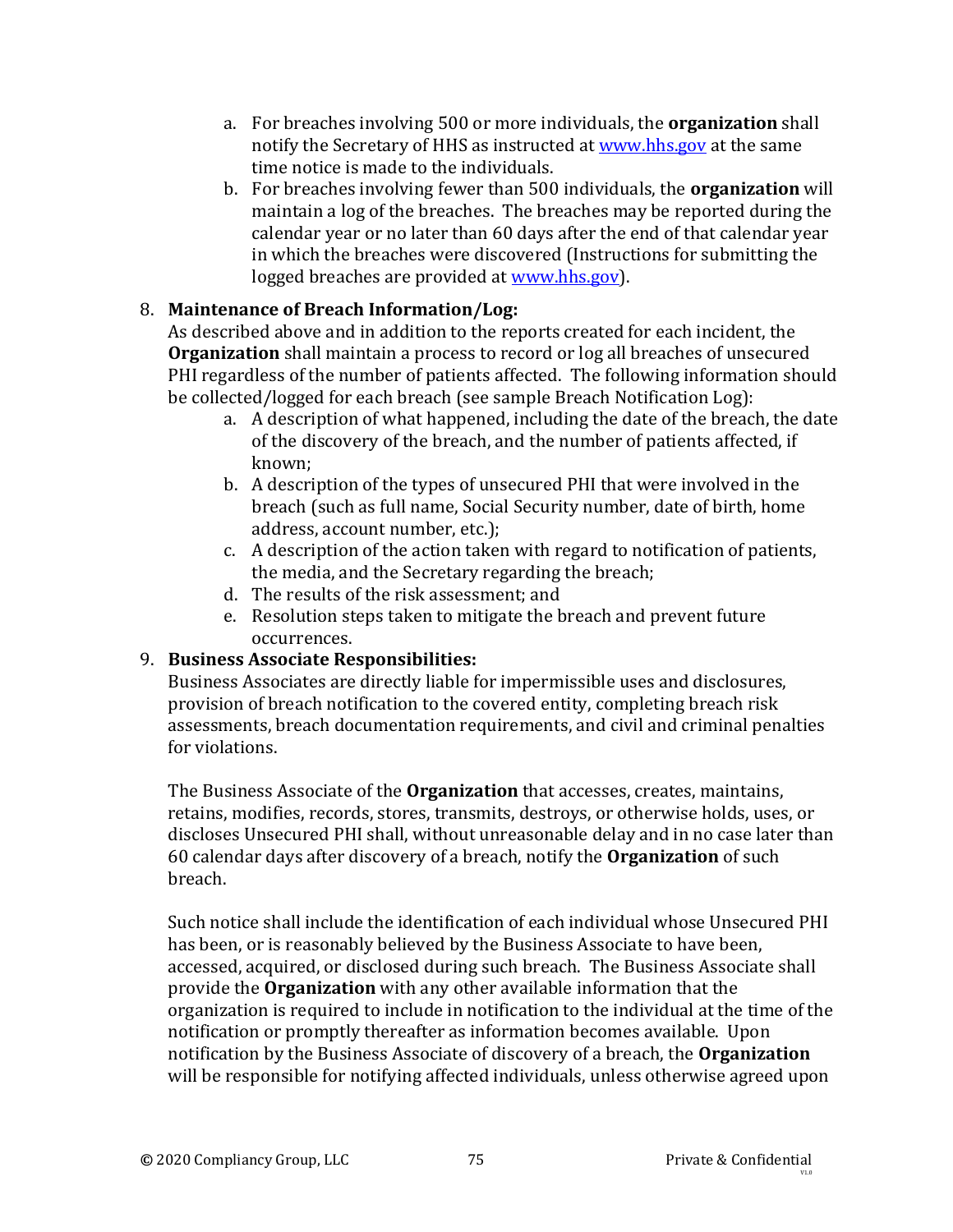by the Business Associate to notify the affected individuals (note: It is the responsibility of the **organization** to document this notification).

### 10. **Workforce Training:**

The **Organization** shall train all members of its workforce on the policies and procedures with respect to PHI as necessary and appropriate for the members to carry out their job responsibilities. Workforce members shall also be trained as to how to identify and promptly report breaches within the **Organization**, as well as return or destroy PHI, as appropriate for the incident. Workforce members that assist in investigating, documenting, and resolving breaches are trained on how to complete these activities.

- a. Complaints: The **Organization** must provide a process for individuals to make complaints concerning the **organization's** patient privacy policies and procedures or its compliance with such policies and procedures. Individuals have the right to complain about the **Organization's** breach notification processes.
- b. Sanctions: The **Organization** shall have in place and apply appropriate sanctions against members of its workforce who fail to comply with privacy policies and procedures.
- c. Retaliation/Waiver: The **Organization** may not intimidate, threaten, coerce, discriminate against, or take other retaliatory action against any individual for the exercise by the individual of any privacy right. The **Organization** may not require individuals to waive their privacy rights as a condition of the provision of treatment, payment, enrollment in a health plan, or eligibility for benefits.

# **RELEVANT HIPAA REGULATIONS:**

- [§ 164.404](https://www.law.cornell.edu/cfr/text/45/164.404) *Notification to Individuals*
- [§ 164.406](https://www.law.cornell.edu/cfr/text/45/164.406) *Notification to the Media*
- [§ 164.408](https://www.law.cornell.edu/cfr/text/45/164.408) *Notification to the Secretary*
- [§ 164.410](https://www.law.cornell.edu/cfr/text/45/164.410) *Notification by a Business Associate*
- [§ 164.412](https://www.law.cornell.edu/cfr/text/45/164.412) *Law Enforcement Delay*
- [§ 164.414](https://www.law.cornell.edu/cfr/text/45/164.414) *Administrative Requirements and Burden of Proof*
- [§ 164.530](https://gov.ecfr.io/cgi-bin/retrieveECFR?gp=&SID=15863a3e461afc3dc98e0da4885434cc&mc=true&n=sp45.2.164.e&r=SUBPART&ty=HTML#se45.2.164_1530) *Administrative Requirements*

# **Privacy 23.0 Notice of Privacy Practices**

# **FULL POLICY LANGUAGE:**

## **Policy Purpose:**

Patients are entitled to an explanation of their rights with respect to uses and discloses of their PHI. The Privacy Rule requires **organization** to describe its privacy practices in plain English, in a document called a Notice of Privacy Practices. **Organization** must give patients a copy of this document.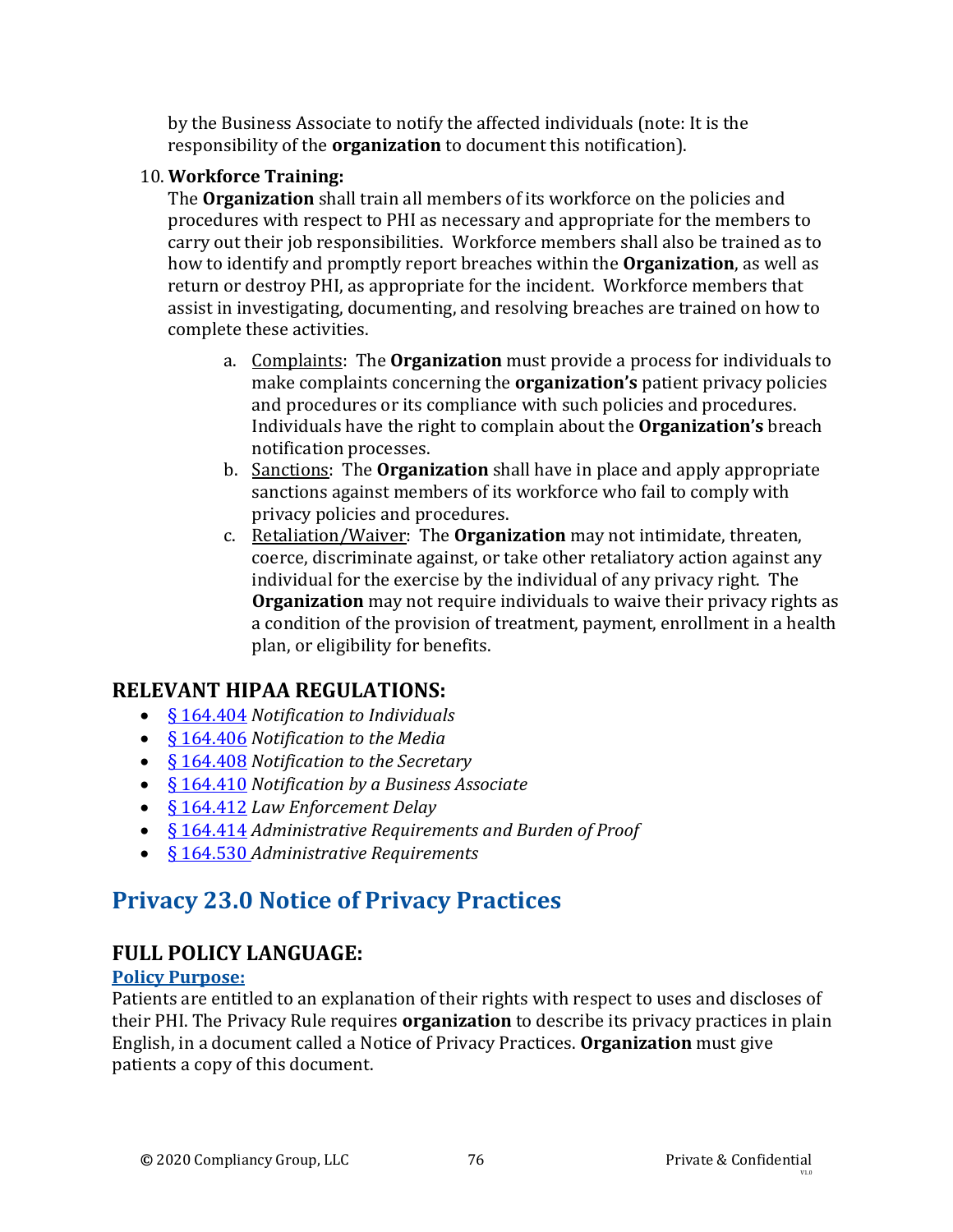#### **Policy Description:**

**Organization** must make its Notice of Privacy Practices ("Notice") to all patients, and post the Notice throughout its facilities and on its website. **Organization** must also make a good faith effort to obtain written acknowledgements from patients that they have received the Notice.

#### **Procedures:**

#### **Notice Content Requirements:**

The Notice shall contain the following content:

- 1. **Header:** The header contains a brief summary stating how notice describes how medical information about patients may be used and disclosed and how patients can get access to this information.
- 2. **Uses and Disclosures:** This part of the notice must contain:
	- a. A description, including at least one example, of the types of uses and disclosures of information that the **Organization** is permitted to make for each of the following purposes: treatment, payment, and health care operations. The description must include sufficient detail to place the individual on notice of the uses and disclosures that are permitted or required by state and federal law;
	- b. A description of each of the other purposes (other than Treatment, Payment, or Health Care Operations) for which the **Organization** is permitted or required to use or disclose PHI without the individual's written authorization;
	- c. A statement that other uses and disclosures will be made only with the individual's written authorization, and that the individual may revoke this authorization at any time in writing; and
	- d. A statement that **organization** may contact individuals for: (i) Appointment reminders or to provide information regarding treatment alternatives or other health-related benefits, including services that may be of interest to the individual; or (ii) fundraising.
- 3. **Individual Rights**: The Notice must contain a statement of the individual's rights with respect to PHI, and how he or she may exercise the right to:
	- a. Inspect and copy his or her PHI;
	- b. Amend his or her PHI;
	- c. Receive an accounting of disclosures of his or her PHI;
	- d. Request restrictions on certain uses and disclosures of information (the notice must contain a statement that the **organization** is not required to agree to the requested restriction);
	- e. Receive confidential communications of PHI; and
	- f. Obtain a paper copy of the Notice of Privacy Practices upon request.
- 4. **Provider Duties:** The Notice must indicate the following:
	- a. **Organization's** providers must maintain the privacy of PHI and provide individuals with **organization's** within notice of **organization's** legal duties and privacy practices;
	- b. **Organizatio**n must abide by the terms of the Notice currently in effect; and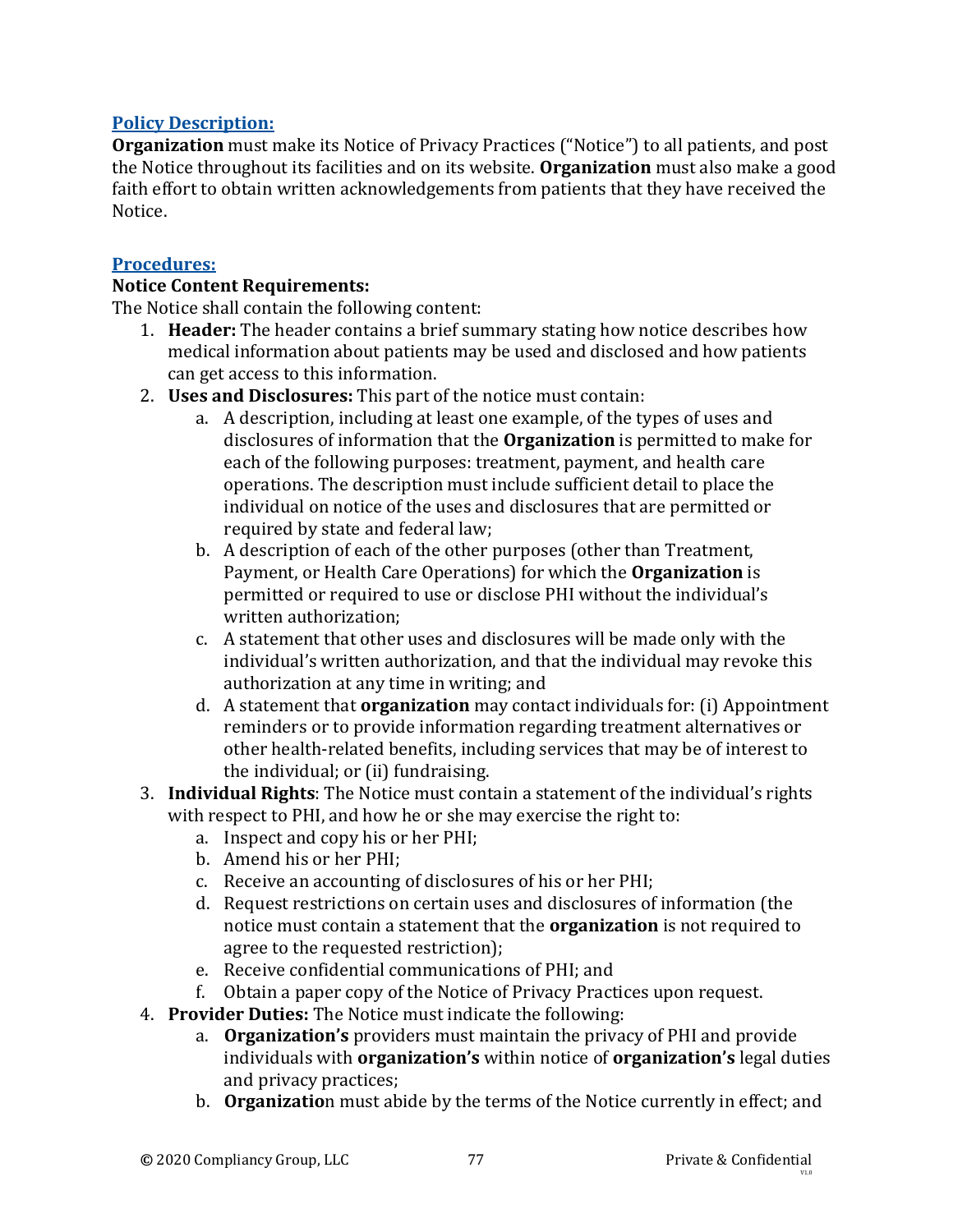- c. The Notice must state that **organization** reserves the right to change the terms of its Notice and to make the new Notice provisions effective for all PHI it maintains. This statement must explain how the **Organization** will provide individuals with a revised Notice.
- 5. **Complaints:** The Notice must explain that individuals may file a complaint with the **Organization** and/or the Secretary of HHS if they believe their privacy rights have been violated. A brief description of how to file a complaint with the **Organization** must be included. The Notice must also include a statement that the individual will not be retaliated against for filing a complaint.
- 6. **Contact Information.** The Notice must contain the name, or title, and telephone number of a person or office to contact for further information.
- 7. **Effective Date**. The Notice must contain an effective date.

## **Notice Dissemination and Publication Requirements:**

- 1. The **Organization** must provide the Notice to its patients no later than the date of the first service delivery by a direct care provider. The Notice may also be given to an individual by e-mail, if the individual agrees to such electronic notice. If the **Organization** knows that the e-mail transmission has failed, it must provide a hard paper copy. If the first service is delivered electronically, the **Organization** must send the notice electronically, and contemporaneously with provision of the service.
- 2. The **Organization** must make the Notice available for individuals to take with them. (When the patient is not physically present, the Notice may be sent by first class mail.).
- 3. The Notice must be posted in a clear and prominent location where it is reasonable to expect patients to be able to read the Notice.
- 4. The Notice shall be posted prominently on the **Organization's** website and shall be available electronically through the website.

## **Special Notice Requirements:**

- 1. No Notice is required to be given to inmates who may receive treatment at an **organization** facility.
- 2. In the case of patients who are minors, the Notice should be given to the minor's parent or guardian.

## **Acknowledgement of Notice of Privacy Practices:**

- 1. The **Organization** must make a good faith effort to obtain a written Acknowledgement that the individual received the **Organization's** Notice. If an individual refuses to sign the Acknowledgement, then the **Organization** must document the good faith efforts taken and the reason why the Acknowledgement was not obtained.
- 2. A "good faith effort" to obtain written acknowledgment is not required when emergency treatment or stabilization is required. In addition, if **organization** mails the notice to the correct address, and the patient does not return the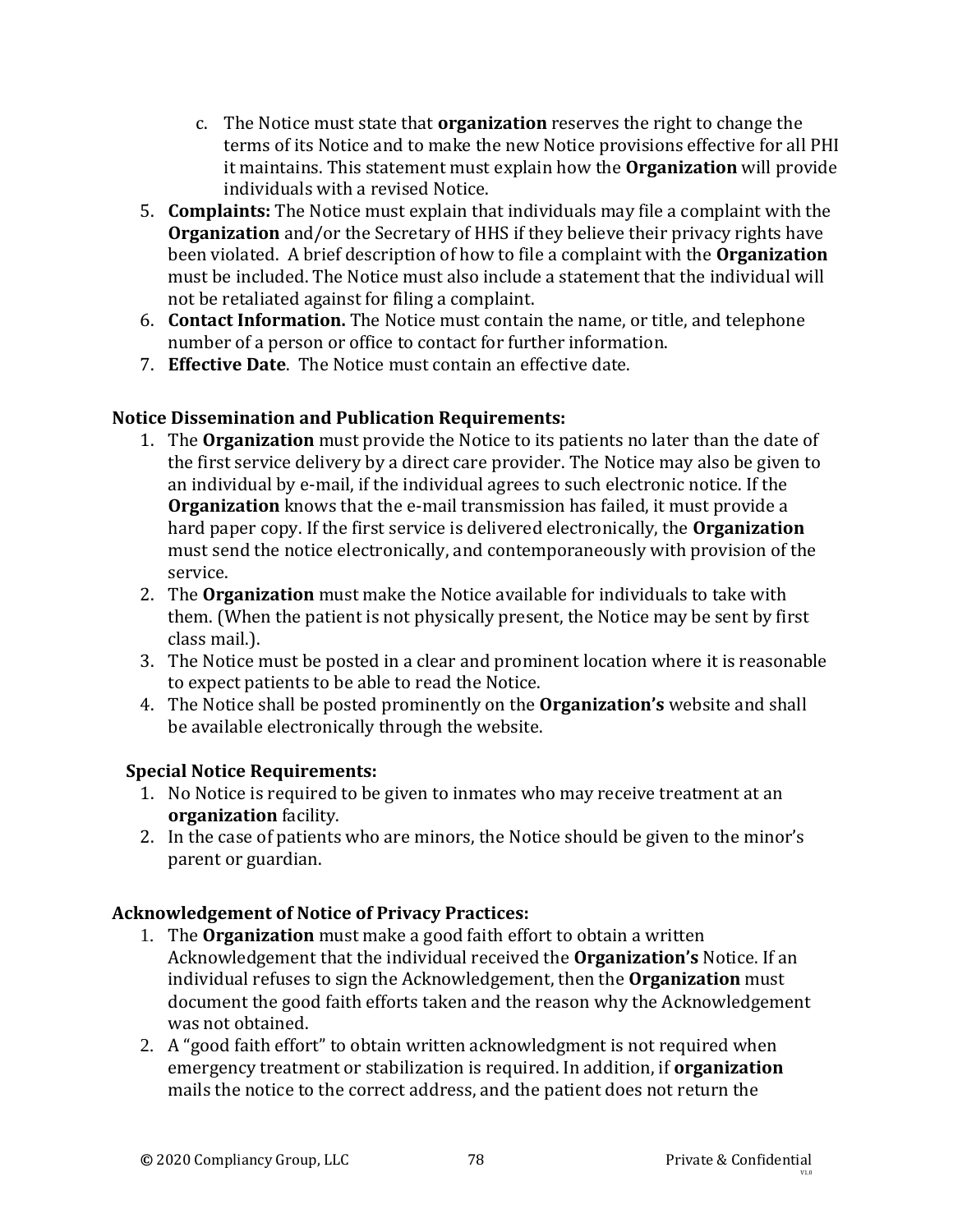acknowledgment form, the **organization** does not need to make further good faith efforts to obtain a written acknowledgment.

3. In non-emergency situations, **organization** will obtain acknowledgement of the Notice during the intake process.

### **Revisions to the Notice of Privacy Practices:**

- 1. The **Organization** must promptly revise its Notice whenever there is a material change to privacy practices, including practices regarding PHI uses and disclosures, individual's rights, and **organization** legal duties, or other privacy practices stated in the Notice.
- 2. **Organization** must make the revised notice available upon request.
- 3. **Organization** must post the in service delivery areas.
- 4. **Organization** must post the revised notice on its website.

#### **Record Retention:**

All versions of the **Organization** approved, "Notice of Privacy Practices," will be archived and maintained by the Privacy Officer for a period no less than six (6) years.

# **RELEVANT HIPAA REGULATIONS:**

- [§164.520\(b\)](https://gov.ecfr.io/cgi-bin/retrieveECFR?gp=&SID=15863a3e461afc3dc98e0da4885434cc&mc=true&n=sp45.2.164.e&r=SUBPART&ty=HTML#se45.2.164_1520) *Content of Notice of Privacy Practices*
- [§164.520\(c\)\(2\)](https://gov.ecfr.io/cgi-bin/retrieveECFR?gp=&SID=15863a3e461afc3dc98e0da4885434cc&mc=true&n=sp45.2.164.e&r=SUBPART&ty=HTML#se45.2.164_1520) *Provision of Notice of Privacy Practices*

# **Privacy 24.0 Social Media**

# **FULL POLICY LANGUAGE:**

#### **Policy Purpose:**

To provide rules for acceptable social media use.

#### **Policy Description:**

This policy outlines the safeguards employees must follow to ensure that their use of social media does not result in unauthorized disclosure of PHI.

#### **Procedures:**

The following principles apply to professional use of social media on behalf of **organization**, as well as personal use of social media when referencing the **organization**.

#### **Patient Privacy:**

- Posting patient information, commentary, or photographs on professional or personal social media sites requires written authorization from the patient.
- Workforce members should contact their supervisors, or the Privacy Officer, to obtain a copy of the form.
- Once the form is obtained, a copy of the form is provided to the patient and the original authorization is placed in the patient's medical record.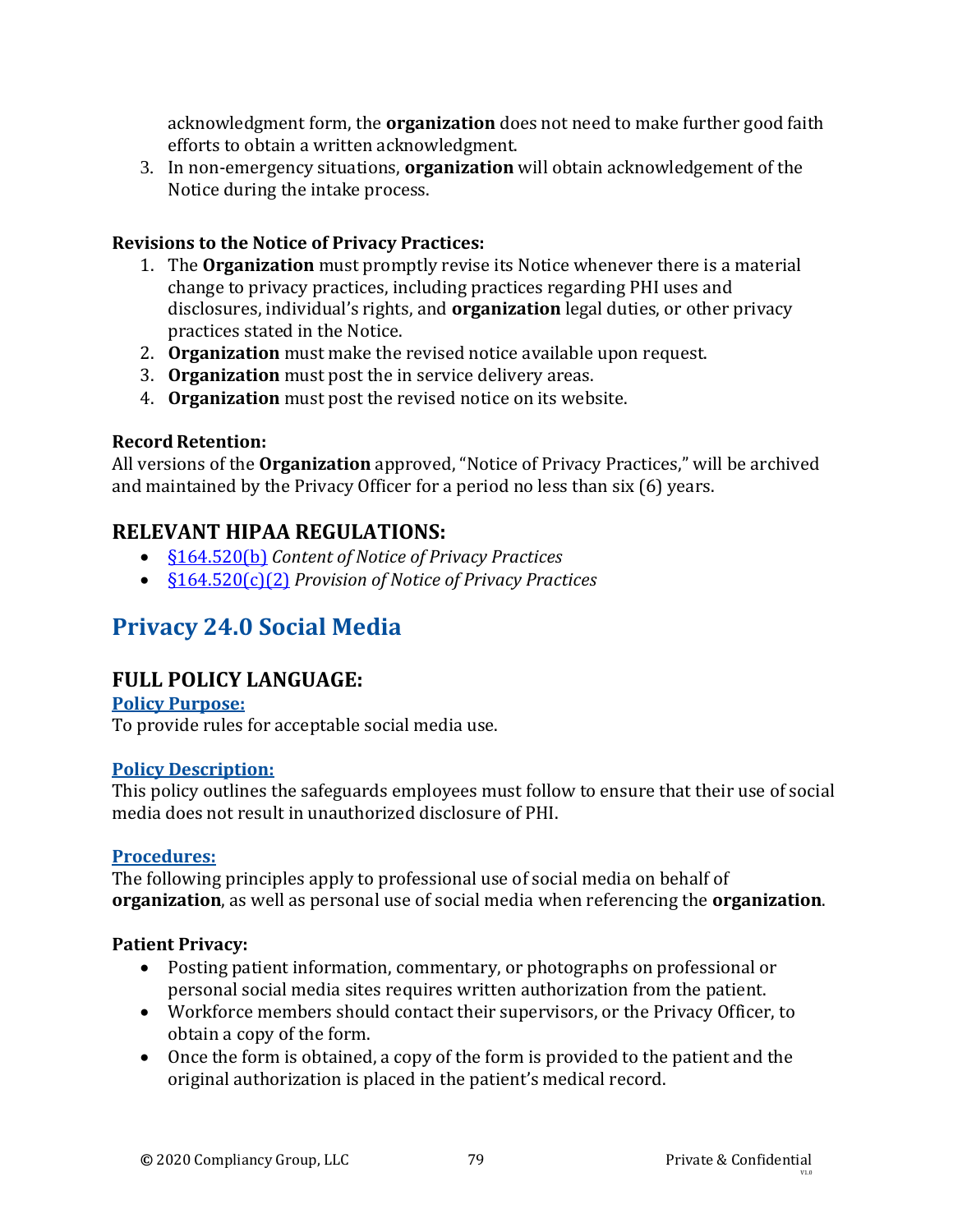- Members of the workforce may not tape-record or video-record in patient treatment areas, unless written permission is given by the Privacy Officer, the provider(s) and the patients involved.
- If any photos, tape-recordings, or video-recordings, contain images of other patients, written authorization from those patients must also be obtained.
- **Organization** staff and providers may not take personal photos, video or audio recordings in patient care areas, so as to avoid inadvertently capturing patients or patient information.
- Photos, images or a narrative a workforce member believes to be de-identified may in fact be recognizable by an individual patient. Therefore, permission should be obtained from the Privacy Officer prior to posting any photos, images or narratives involving patients or patient information even if they are thought to be deidentified.
- Providers may video or audio record patients for treatment purposes, after receiving written patient authorization. Such recording may only be done using electronic devices that have been approved for such purpose by the Security Officer.
- Workforce members who suspect unauthorized disclosure of patient information via social media, or any suspected unauthorized photographing, filming, or recording, shall promptly report such suspicions to the Privacy Officer.

### **Interacting with Patients on Social Media:**

- Workforce members may not connect with patients or their family members using social media.
- Workforce members should not accept "Friend" requests from patients on social media sites such as Facebook, nor should workforce members send such requests.

# **Privacy 25.0 Complaints**

## **FULL POLICY LANGUAGE:**

#### **Policy Purpose:**

To maintain an effective mechanism for reporting concerns or complaints about **organization's** privacy policies and procedures, **organization's** compliance with those policies and procedures, and **organization's** compliance with the HIPAA Privacy Rule and the HIPAA Breach Notification Rule.

#### **Policy Description:**

**Organization** strives to ensure the privacy of Protected Health Information ("PHI"), and to ensure this information is used and disclosed in accordance with all applicable laws and regulations. **Organization** strives to ensure that data breaches are responded to in an appropriate fashion, in accordance with the HIPAA breach notification rule and other applicable law. Individuals have the right to make complaints concerning **organization's** compliance with the HIPAA Privacy Rule and its HIPAA privacy policies and procedures ("Privacy Complaints"). Individuals also have the right to make complaints concerning the **organization's** breach notification process and compliance with the Breach Notification Rule.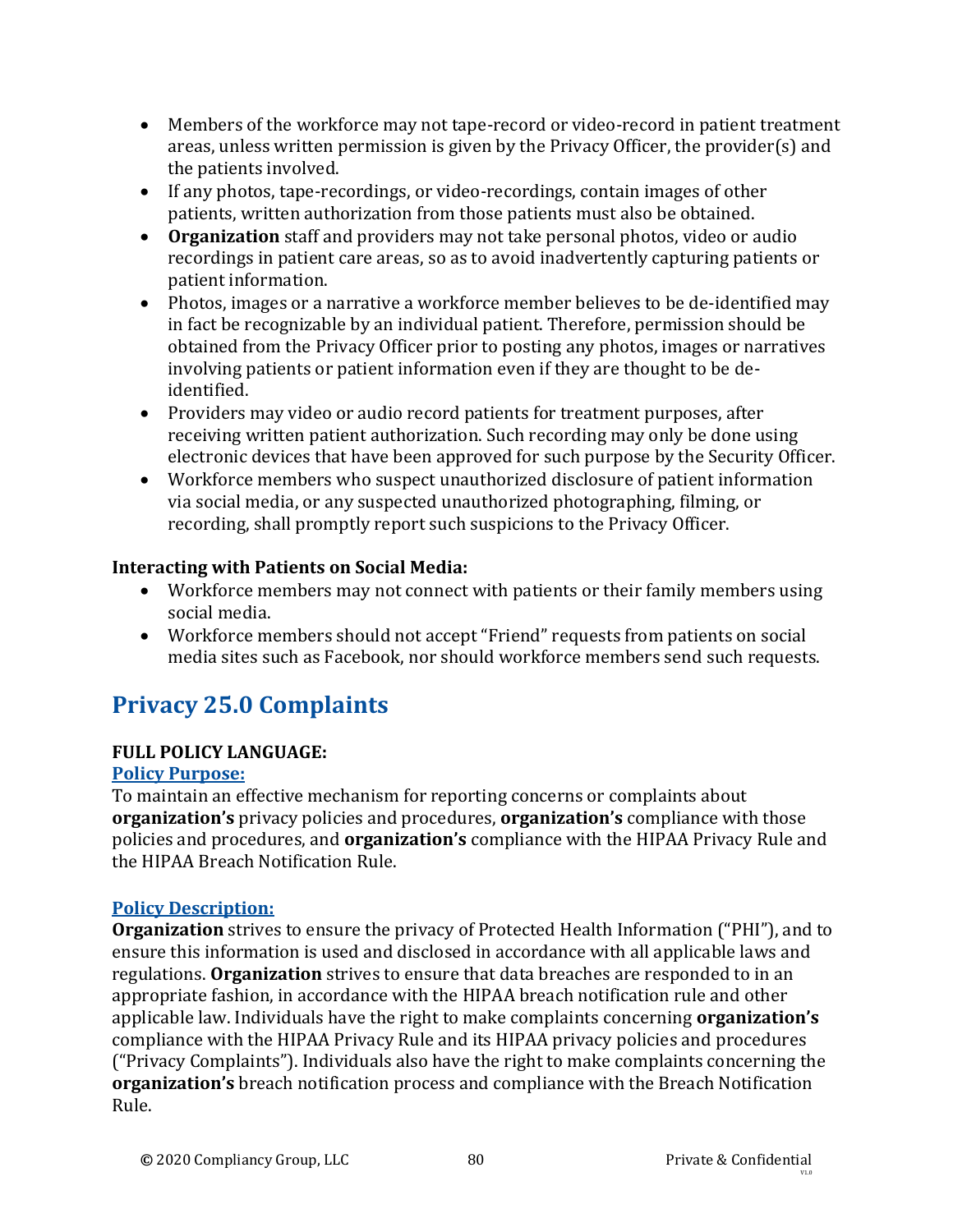#### **Procedures:**

#### **Processing a Complaint:**

- 1. **Organization's** Notice of Privacy Practices must notify all patients (or their personal representatives) of their right to complain to **organization** or the Department of Health and Human Services ("HHS")*.*
- 2. Complaints may be made in person, or by telephone or mail.
- 3. Workforce members should forward complaints to the Privacy Officer.
- 4. Upon receipt of any complaint, the Privacy Officer shall document the following in a *Complaint Log*:
	- a. The date the complaint was received; and
	- b. A copy of the written complaint, if any, or a general description of the verbal complaint.
- 5. Once the complaint is correctly documented in the Complaint Log, the Privacy Officer shall coordinate with appropriate individuals to determine whether an investigation is warranted. If an investigation is warranted, the Privacy Officer shall conduct the investigation and determine if a violation of the HIPAA Privacy Rule, the HIPAA Breach Notification Rule, or **organization's** HIPAA privacy or breach notification policies and procedures has occurred. The Privacy Officer should make all reasonable efforts to complete the investigation in a timely manner.
- 6. Upon completion of the investigation, the Privacy Officer shall:
	- a. Document the outcome of the complaint by entering the resolution and any required follow-up actions on the Complaint Log.
	- b. Communicate the outcome of the complaint to the individual who made the complaint within 30 days from the Privacy Officer's receipt of the complaint.
- 7. If the Privacy Officer determines that a violation of policy, procedure, the HIPAA Privacy Rule, or the HIPAA Breach Notification Rule has occurred, the Privacy Officer shall initiate and coordinate actions as appropriate according to **organization's** Sanctions Policy (see Privacy Policy 25.0).
- 8. The Privacy Officer shall maintain documentation of all complaints received, and the disposition of each, for a period of at least six years.

# **RELEVANT HIPAA REGULATION:**

• [45 CFR 164.530\(d\)](https://gov.ecfr.io/cgi-bin/retrieveECFR?gp=&SID=15863a3e461afc3dc98e0da4885434cc&mc=true&n=sp45.2.164.e&r=SUBPART&ty=HTML#se45.2.164_1530) *Complaints*

# **Privacy 26.0 Sanctions**

# **FULL POLICY LANGUAGE:**

#### **Policy Purpose:**

To ensure that appropriate sanctions will be applied to employees who violate the requirements of the HIPAA Privacy Rule and/or **organization's** HIPAA privacy policies and procedures. To ensure that appropriate sanctions will be applied to employees who violate the requirements of the HIPAA Breach Notification Rule and/or **organization's** HIPAA Breach Notification Rule policies and procedures. To ensure that individuals who file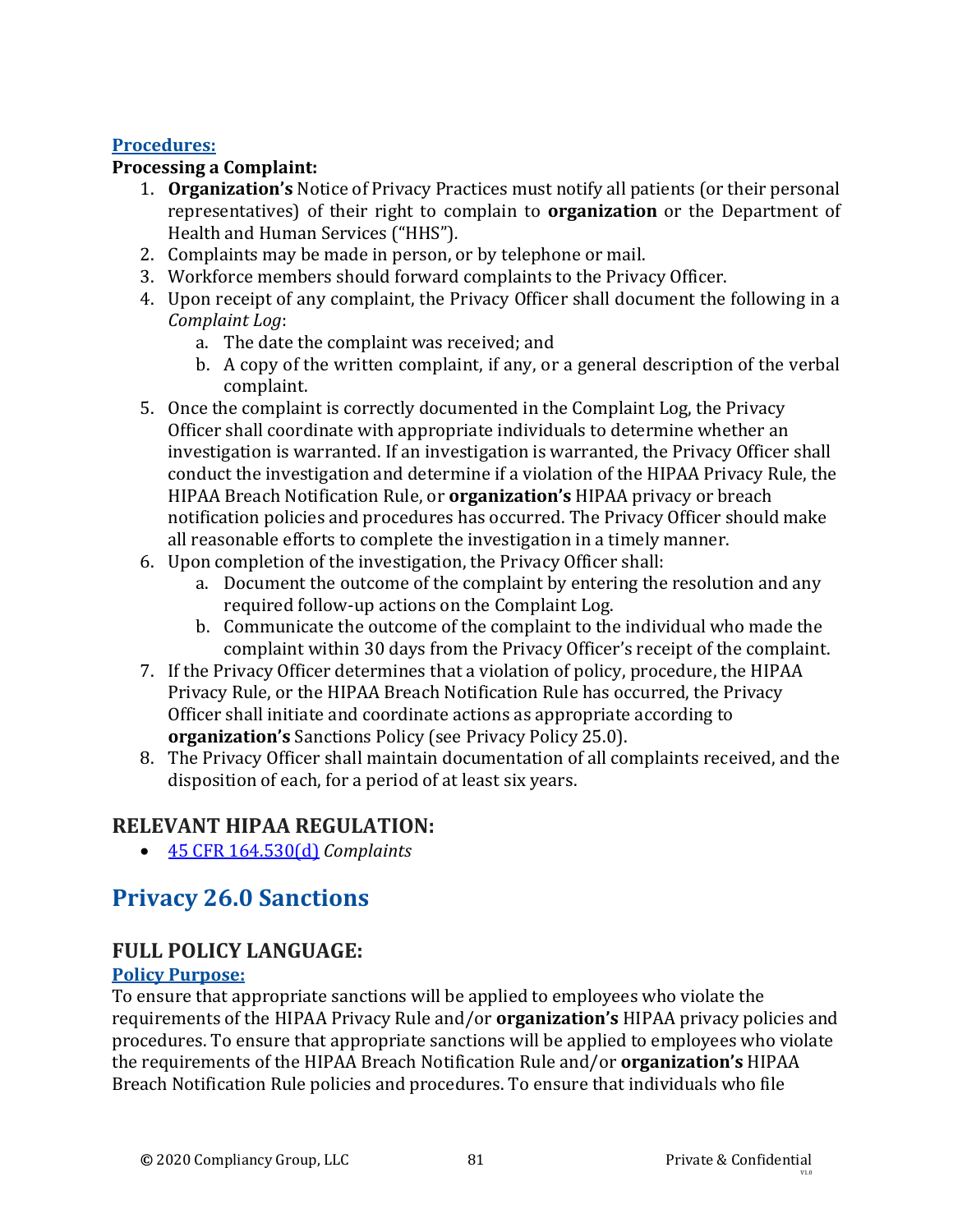complaints are not subject to intimidation or reprisal, or made to waive HIPAA rights as a condition or receiving treatment.

### **Policy Description:**

It is **organization's** policy to impose sanctions, as applicable, for violations of **organization's** policies and procedures regarding workforce HIPAA compliance. It is also **organization's** policy to monitor compliance with HIPAA policies and to mitigate, to the extent practicable, any harm resulting from inappropriate use or disclosure of protected health information. It is **organization's** policy to prohibit individuals who file a complaint from being subject to intimidation or retaliation. It is also **organization's** policy to ensure that individuals are not made to waive their HIPAA rights, including the right to file a complaint, as a condition for receiving treatment.

#### **Procedures:**

#### **Sanctions:**

- 1. When a concern arises regarding a potential violation of the HIPAA Privacy Rule or Breach Notification Rule, the Privacy Officer shall promptly investigate.
- 2. The Privacy Officer shall uniquely and consistently apply corrective disciplinary action when warranted.
- 3. The Privacy Officer may consider several criteria when determining the appropriate disciplinary measure.
	- a. What was the intent behind the inappropriate use or disclosure of PHI?
		- i. Was the use or disclosure unintentional?
		- ii. Was the use or disclosure unintentional, and did the use or disclosure result in a reportable breach?
		- iii. Was the use or disclosure intentional?
	- b. What is the risk to the **organization** resulting from the inappropriate use or disclosure?
		- i. Is there a potential risk for patient harm?
		- ii. Is there a risk of harm to the **organization**?
		- iii. Is there a risk the public may be affected by the inappropriate use or disclosure?
	- c. What is the history of the employee or workforce member's work performance?
		- i. Has the employee or workforce member previously been disciplined for previous inappropriate use or disclosure of PHI?
		- ii. Has the employee or workforce member been subject to a series of progressive discipline actions, related or unrelated to privacy of PHI?
		- iii. What is the history of **organization's** disciplinary actions for similar infractions (whether privacy-related or otherwise) committed by *other* employees or workforce members?
	- d. Are there mitigating circumstances that would support reducing the disciplinary/corrective action in the interest of fairness and consistency?
- 4. In **organization's** discretion, inappropriate use and/or disclosures of PHI may be divided into the following three levels with recommended corresponding disciplinary action for each: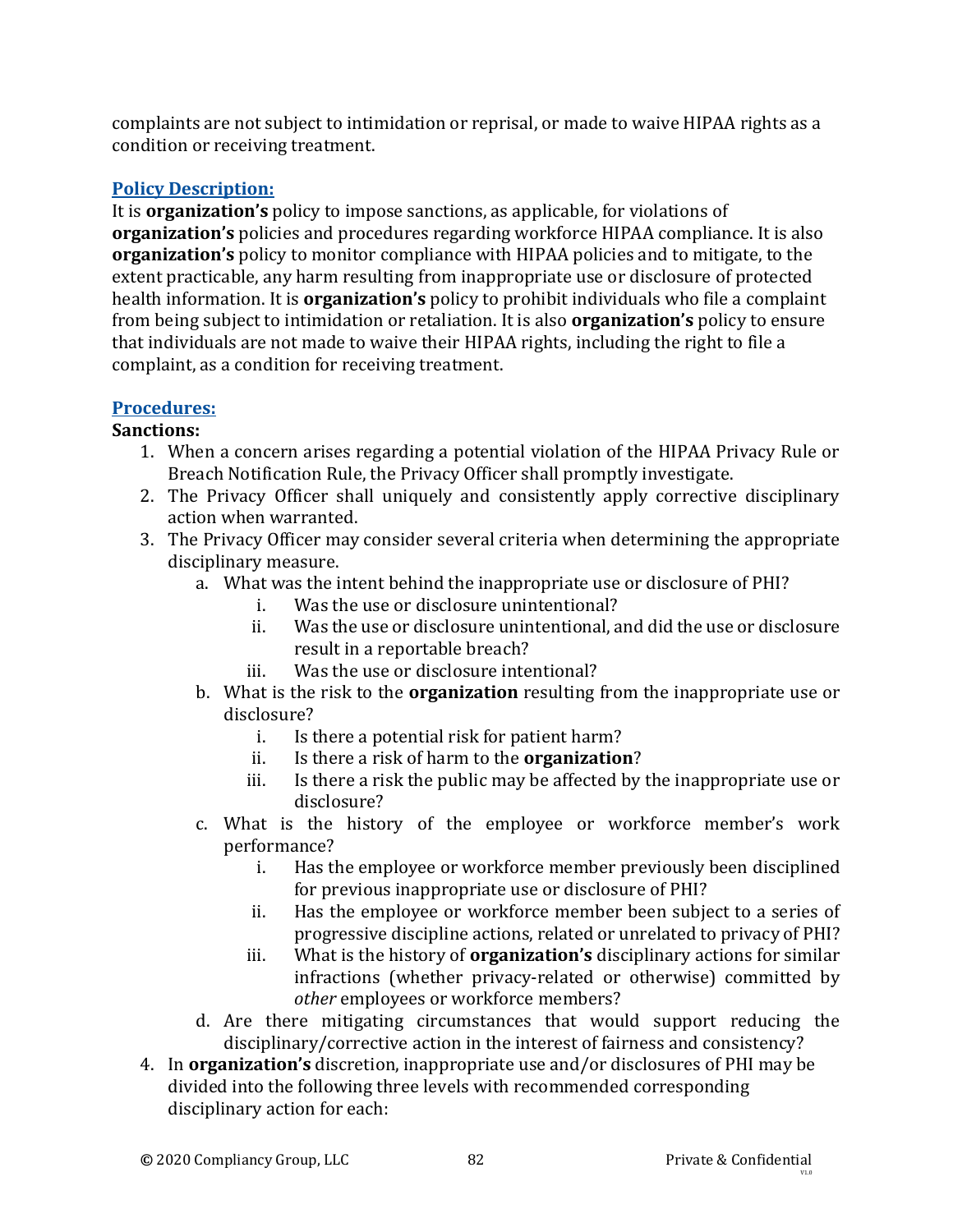- a. Level 1 Infraction:
	- i. Nature of infraction: unintentional, resulting in no breach.
	- ii. Description of infraction: Infraction occurs when workforce member unintentionally or carelessly accesses, reviews, or reveals PHI to themselves or to others, either without a legitimate need to know, or beyond what the minimum necessary standard permits.
	- iii. Examples of infraction include:
		- 1. Discussing PHI in public areas, such as elevators and lobbies
		- 2. Inadvertently typing in the wrong patient's name and viewing the wrong patient's PHI as a result
		- 3. Leaving PHI accessible in a work area, such as leaving patient medical records unattended in a meeting room.
	- iv. Recommended discipline: Recommended discipline can consist of a verbal warning, and/or additional HIPAA training.
- b. Level 2 Infraction:
	- i. Nature of infraction: an unintentional infraction that results in a reportable breach.
	- ii. Description of infraction: Infraction occurs when a workforce member unintentionally or carelessly accesses, reviews or reveals PHI to themselves or others without a legitimate need to know or beyond what the minimum necessary standard requires, AND a reportable breach results.
	- iii. Examples of infraction include:
		- 1. Faxing or mailing the wrong patient's information to another entity, resulting in a breach.
		- 2. Inappropriately accessing or disclosing a patient's medical information, either in disregard of minimum necessary standard, or when the workforce member's role does not authorize access to PHI.
		- 3. Compromising a password by sharing it, resulting in access to PHI.
	- iv. Recommended discipline: Recommended discipline varies depending on the circumstances. Recommended discipline can range from a written reprimand, final warning, suspension, or unpaid leave, up to, in the case of multiple severe infractions that lead to breaches, termination of employment.
- c. Level 3 Infraction:
	- i. Nature of infraction: Intentional (deliberate and on purpose).
	- ii. Description of infraction: An intentional infraction occurs when A workforce member accesses, reviews, or discusses PHI either for personal financial or other gain, or with malicious intent (intent to harm the **organization**, a patient, or the public); a workforce member willfully, and with gross negligence, uses and/or discloses PHI, or destroys PHI; or a workforce member knowingly violates federal and/or and state laws and regulations protecting PHI privacy and security.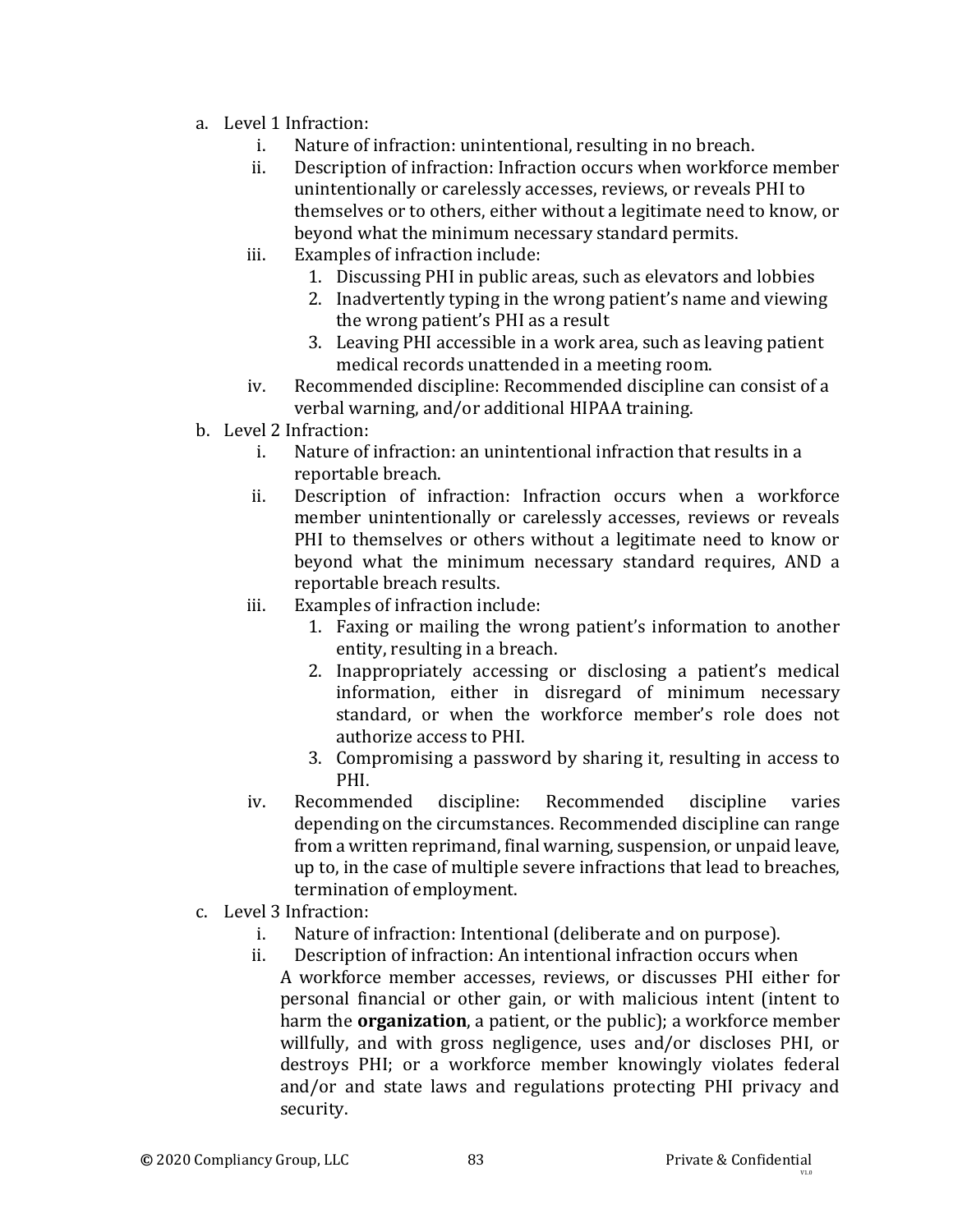- iii. Examples of infraction include:
	- 1. Deliberately inappropriate access of medical records of the workforce member's family, friends, acquaintances, or prominent individuals.
	- 2. Intentional unauthorized disclosure of patient information to a third party, including to a friend, relative, or the media.
- iv. Recommended discipline: The recommended discipline varies depending on the circumstances. Recommended discipline ranges from a written reprimand, a final warning, a suspension, or unpaid leave, to termination.

#### **Appeals:**

- 1. In the event that a sanction triggers any process of appeal under an applicable **organization** disciplinary policy and procedure, the workforce member is entitled to file an appeal. The Privacy Officer or other appropriate individual shall review the appeal, which shall be in writing, and shall render a decision upon such appeal.
- 2. In the event that the party hearing the appeal is not authorized by **organization** or HIPAA regulations to access PHI, the identity of the individual whose privacy rights were violated shall be removed to the extent feasible or, if that is not possible, other measures must be taken to ensure HIPAA compliance prior to providing the party with PHI.

#### **Documentation of Disciplinary Actions**

- 1. **Organization** shall document all disciplinary action, including:
	- a. All information about the nature of the violation;
	- b. The names and roles of the parties who played a role in determining the disciplinary action;
	- c. The facts and circumstances considered in determining the disciplinary action (without regard to whether such considerations were relied upon in determining the disciplinary action);
	- d. The discipline imposed (including lack of discipline);
	- e. The nature of the appeals process used, if any, and the results thereof; and
	- f. The actions taken in order to enforce the discipline.
- 2. Such documentation shall be retained in accordance with **organization's** document retention policies, and, in any event, for no less than six years.

#### **Mitigation:**

- 1. In response to a report of or information about a workforce member's or business associate's unauthorized use or disclosure of PHI, **organization** shall act promptly to mitigate (reduce) any known or reasonably anticipated harmful effects from the disclosure.
- 2. **Organization** should promptly identify who made the unauthorized use or disclosure, and apply appropriate sanctions.
- 3. **Organization** shall contact the recipient of the information that was subject of the unauthorized disclosure and request that such recipient either destroy or return the information.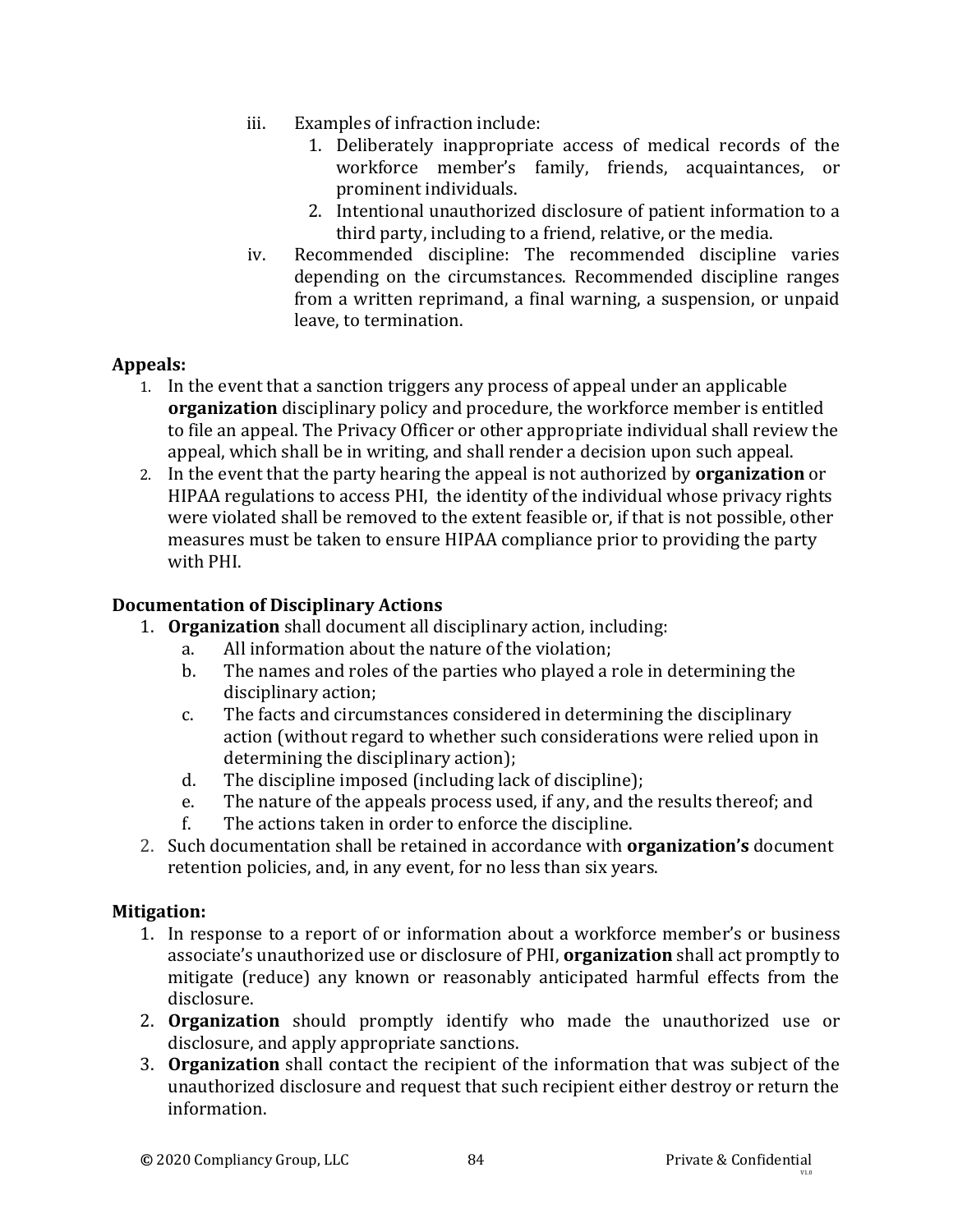- 4. **Organization** shall take any and all other appropriate action to prevent further use or disclosure.
- 5. **Organization**, in accordance with the HIPAA Breach Notification Rule, shall notify the patient or patients whose PHI was or were the subject of the unauthorized use or disclosure.
- 6. **Organization**, in accordance with the HIPAA Breach Notification Rule, shall notify HHS, the media, and/or any other individuals or entities who must receive notification.
- 7. **Organization** shall document all mitigation efforts, and retain such documentation for at least six (6) years.

### **Refraining from Intimidating or Retaliatory Acts:**

- 1. **Organization** shall prohibit the taking of any intimidating or retaliatory acts against any individual or other person (including a workforce member) for:
	- a. Exercising their rights or participating in any process established by the HIPAA Rules, such as filing a complaint with HHS about **organization's**  privacy policies or practices; or breach notification process, policies, or practices;
	- b. Testifying, assisting, or participating in an investigation, compliance review, proceeding, or hearing authorized by the HIPAA Rules; or
	- c. Opposing any act or practice that violates the HIPAA Rules, provided the individual or person has a good faith belief that the practice opposed is unlawful, and the manner of opposition is reasonable and does not involve a disclosure of PHI in violation of HIPAA.
	- d. Disclosing PHI, if:
		- i. The person believes in good faith either that **organization** has engaged in conduct that is unlawful or otherwise violates professional or clinical standards, or that the care or services provided by **organization** potentially endanger one or more individuals, workers, or the public; **and**
		- ii. The disclosure is either to a health oversight agency or public health authority authorized by law to investigate or otherwise oversee the relevant conduct of **organization.**
	- e. Disclosing PHI to a law enforcement official in compliance with this Manual and with the HIPAA regulations.
- 2. Prohibited actions include any acts by **organization**, its workforce members, or business associates, that threaten, intimidate, coerce, harass, discriminate against, or, take any other retaliatory action against an individual, because that individual has engaged in an activity mentioned in 1(a) through 1(e) above.
- 3. Any workforce member who is aware of, or believes he or she is the victim of, intimidating or retaliatory acts committed by a workforce member or business associate should report his or her concerns to the Privacy Officer. Such reports, so long as they are made in good faith, are also protected from retaliation.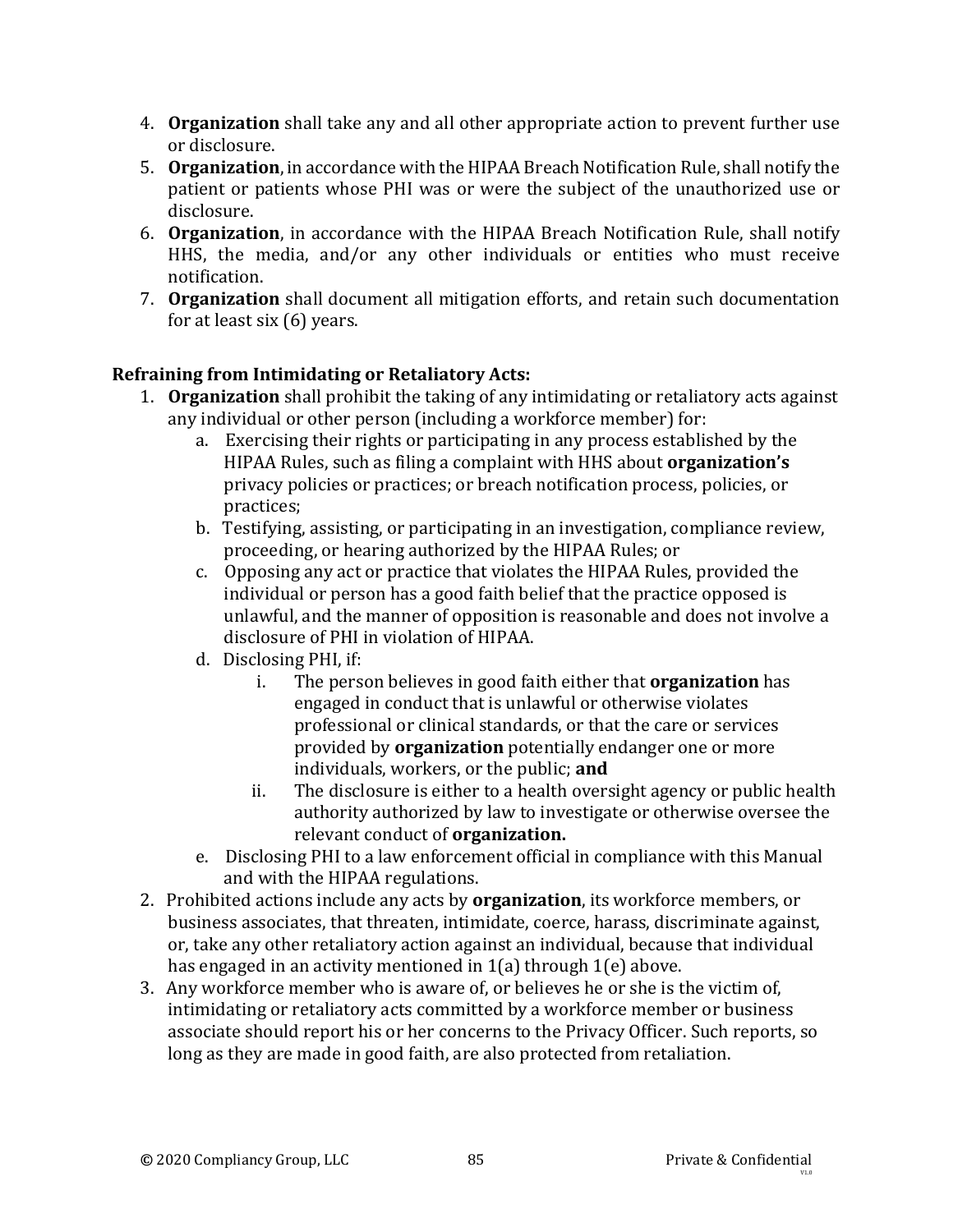4. Upon receipt or report of an allegation that an individual has been subjected to intimidation or retaliation, the Privacy Officer shall investigate, and upon conclusion of the investigation, shall impose appropriate sanctions.

#### **No Waiver of Rights:**

- 1. **Organization** may not require an individual to waive any complaint rights they have under the HIPAA regulations, or **organization's** policies and procedures, as a condition of treatment.
- 2. An individual who believes that **organization** has insisted on or required such a waiver, shall notify the Privacy Officer.
- 3. The Privacy Officer shall review the allegations of the complaining individual.
- 4. Upon conclusion of investigation, the Privacy Officer shall impose appropriate sanctions.

## **RELEVANT HIPAA REGULATIONS:**

- [45 CFR 164.530\(e\)](https://gov.ecfr.io/cgi-bin/retrieveECFR?gp=&SID=15863a3e461afc3dc98e0da4885434cc&mc=true&n=sp45.2.164.e&r=SUBPART&ty=HTML#se45.2.164_1530) *Sanctions*
- [45 CFR 164.530\(f\)](https://gov.ecfr.io/cgi-bin/retrieveECFR?gp=&SID=15863a3e461afc3dc98e0da4885434cc&mc=true&n=sp45.2.164.e&r=SUBPART&ty=HTML#se45.2.164_1530) *Mitigation*
- [45 CFR 164.530\(g\)](https://gov.ecfr.io/cgi-bin/retrieveECFR?gp=&SID=15863a3e461afc3dc98e0da4885434cc&mc=true&n=sp45.2.164.e&r=SUBPART&ty=HTML#se45.2.164_1530) *Refraining from intimidating or retaliatory acts*
- [45 CFR 164.530\(h\)](https://gov.ecfr.io/cgi-bin/retrieveECFR?gp=&SID=15863a3e461afc3dc98e0da4885434cc&mc=true&n=sp45.2.164.e&r=SUBPART&ty=HTML#se45.2.164_1530) *Waiver of Rights*

# **Privacy 27.0 Limited Data Set and Data Use Agreements**

# **FULL POLICY LANGUAGE:**

#### **Policy Purpose:**

To establish the process for creating a Limited Data Set, as well as the purposes for and circumstances under which a Limited Data Set may be disclosed. To describe the process for creating the Data Use Agreement that must be signed before sharing a Limited Data Set.

#### **Policy Description:**

Under HIPAA, a limited data set is a set of identifiable healthcare information. The HIPAA Privacy Rule permits **organization** to share a limited data set with certain entities for research purposes, public health activities, and healthcare operations, without having to obtain prior written patient authorization, *if* certain conditions are satisfied.

Since a limited data set is still identifiable protected health information, a limited data set may only by shared by **organization** with entities that have signed a data use agreement with **organization**. A data use agreement allows **organization** to obtain satisfactory assurances that the PHI will only be used for specific purposes; that the PHI will not be disclosed by the entity with which it is shared; and that the HIPAA Privacy Rule requirements will be observed.

# **Procedures:**

**Limited Data Set:**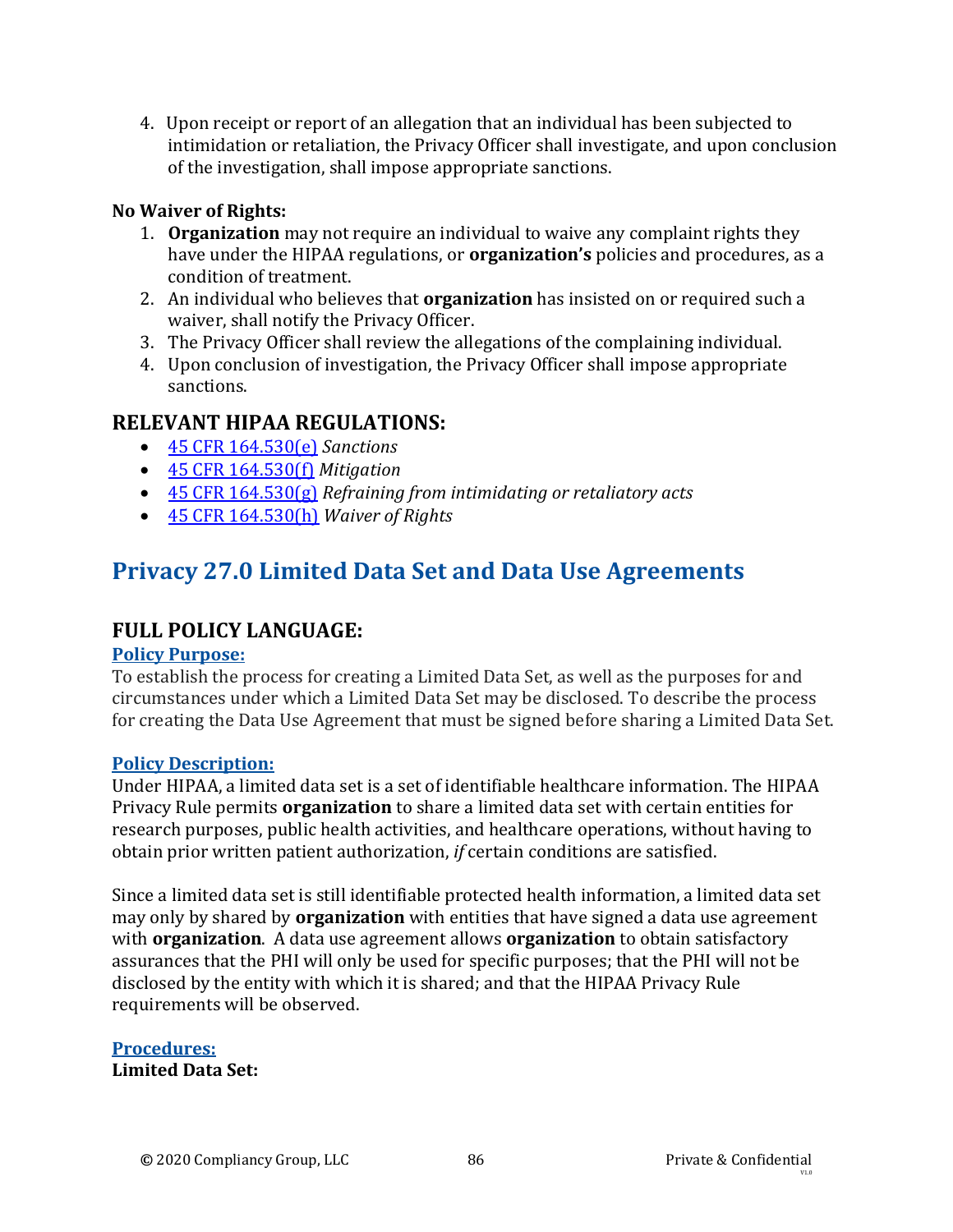- 1. **Organization** may disclose a Limited Data Set (PHI with certain identifiers removed) to a requesting party only if the disclosure is for purposes of research, public health, or health care operations.
- 2. To create a limited data set, the **organization** shall remove the following identifiers from existing PHI of the individual, and of relatives, employers, or household members of the individual:
	- a. Names;
	- b. Street addresses (other than town, city, state and zip code);
	- c. Telephone numbers;
	- d. Fax numbers;
	- e. Email addresses;
	- f. Social Security numbers;
	- g. Medical records numbers;
	- h. Health plan beneficiary numbers;
	- i. Account numbers;
	- j. Certificate license numbers;
	- k. Vehicle identifiers and serial numbers, including license plates;
	- l. Device identifiers and serial numbers;
	- m. URLs;
	- n. IP address numbers;
	- o. Biometric identifiers (including finger and voice prints); and
	- p. Full face photos (or comparable images).
- 3. The health information that may remain in the limited data set in the information disclosed – includes:
	- a. Dates, including admission dates, discharge dates, service dates, date of birth, and date of death
	- b. City, state, and five digit or more zip code
	- c. Age (in years, months, days, or hours)
- 4. Only authorized **organization** workforce members, or authorized business associates, may create a limited data set.
- 5. If a business associate creates the limited data set, **organization** must enter into a business associate agreement before the business associate can create the limited data set.

# **Data Use Agreement:**

- 1. **Organization** may use or disclose a limited data set, only if **organization** first obtains a signed, written Data Use Agreement (DUA) from the person/entity to whom the Limited Data Set is to be disclosed.
- 2. A DUA must be entered into before there is any use or disclosure of a limited data set to an outside party. A Data Use Agreement must:
	- a. Establish the permitted uses and disclosures of such information by the limited data set recipient. The data use agreement may not authorize the limited data set recipient to use or further disclose the information in a manner that would violate HIPAA privacy requirements, if done by the **organization**;
	- b. Establish who is permitted to use or receive the limited data set; and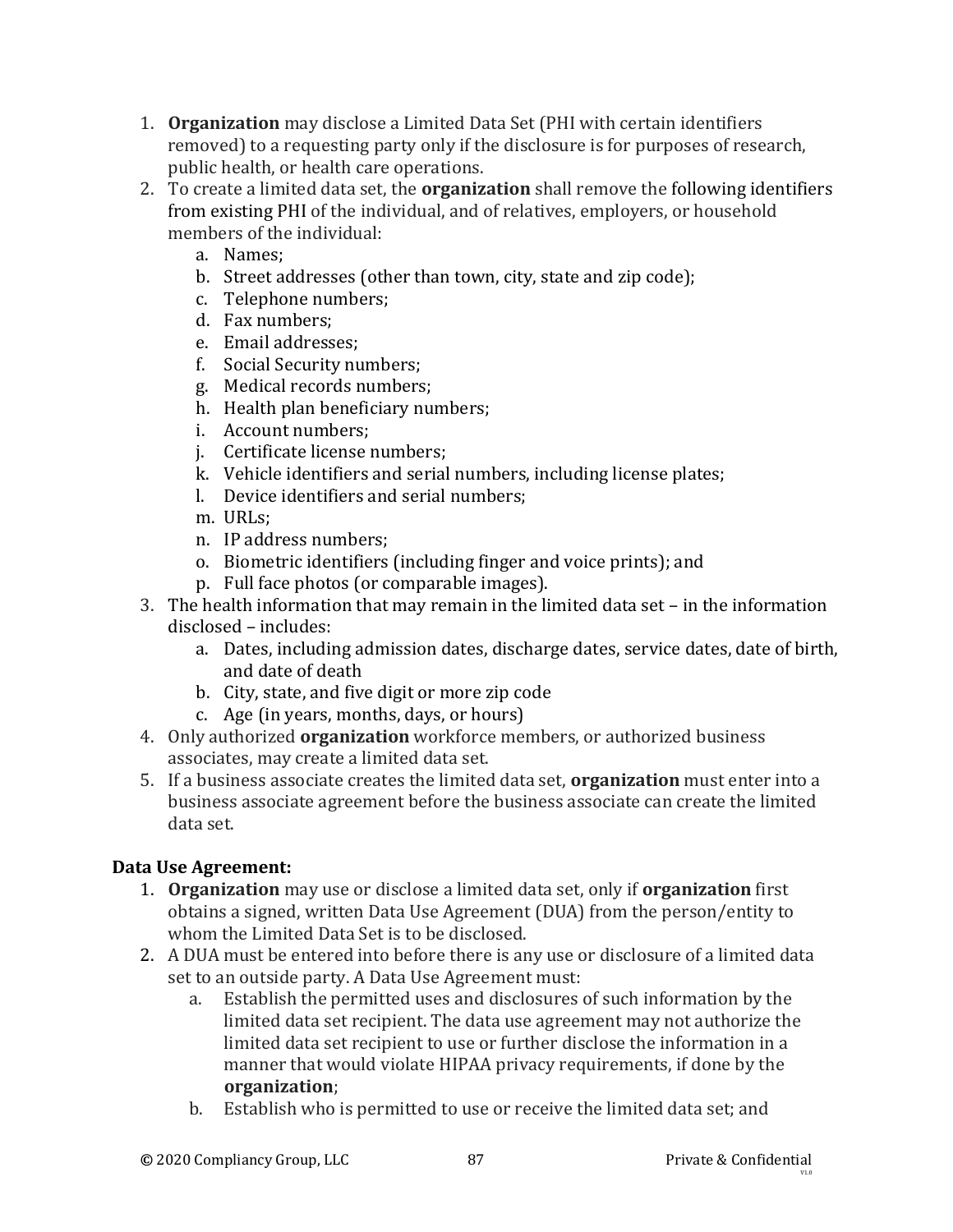- c. Provide that the limited data set recipient will:
	- i. Not use or further disclose the information other than as permitted by the data use agreement or as otherwise required by law;
	- ii. Use appropriate safeguards to prevent use or disclosure of the information other than as provided for by the data use agreement;
	- iii. Report to the **organization** any use or disclosure of the information not provided for by its data use agreement of which it becomes aware;
	- iv. Ensure that any agents to whom it provides the limited data set agree to the same restrictions and conditions that apply to the limited data set recipient with respect to such information; and
	- v. Not identify the information or contact the individuals.
- 3. Noncompliance by Limited Data Set Recipient: If at any time **organization** becomes aware that a recipient of a Limited Data Set has undertaken a pattern of activity or practice that constitutes a material breach or violation of the Data Use Agreement, then **organization** shall take reasonable steps to cure the breach or end the violation. If the breach cannot be cured or the violation ended, then **organization**  must cease all disclosures of the Limited Data to the recipient and report the problem to the Secretary of the Department of Health and Human Services.
- 4. Minimum Necessary and Accounting for Disclosures: The minimum necessary and accounting for disclosures rules do not apply to PHI disclosed as part of a Limited Data Set.

#### **RELEVANT HIPAA REGULATION:**

• [45 CFR 164.514\(e\)](https://gov.ecfr.io/cgi-bin/retrieveECFR?gp=&SID=15863a3e461afc3dc98e0da4885434cc&mc=true&r=SECTION&n=se45.2.164_1514) *Limited Data Set and Data Use Agreement*

#### **Continued on Next Page**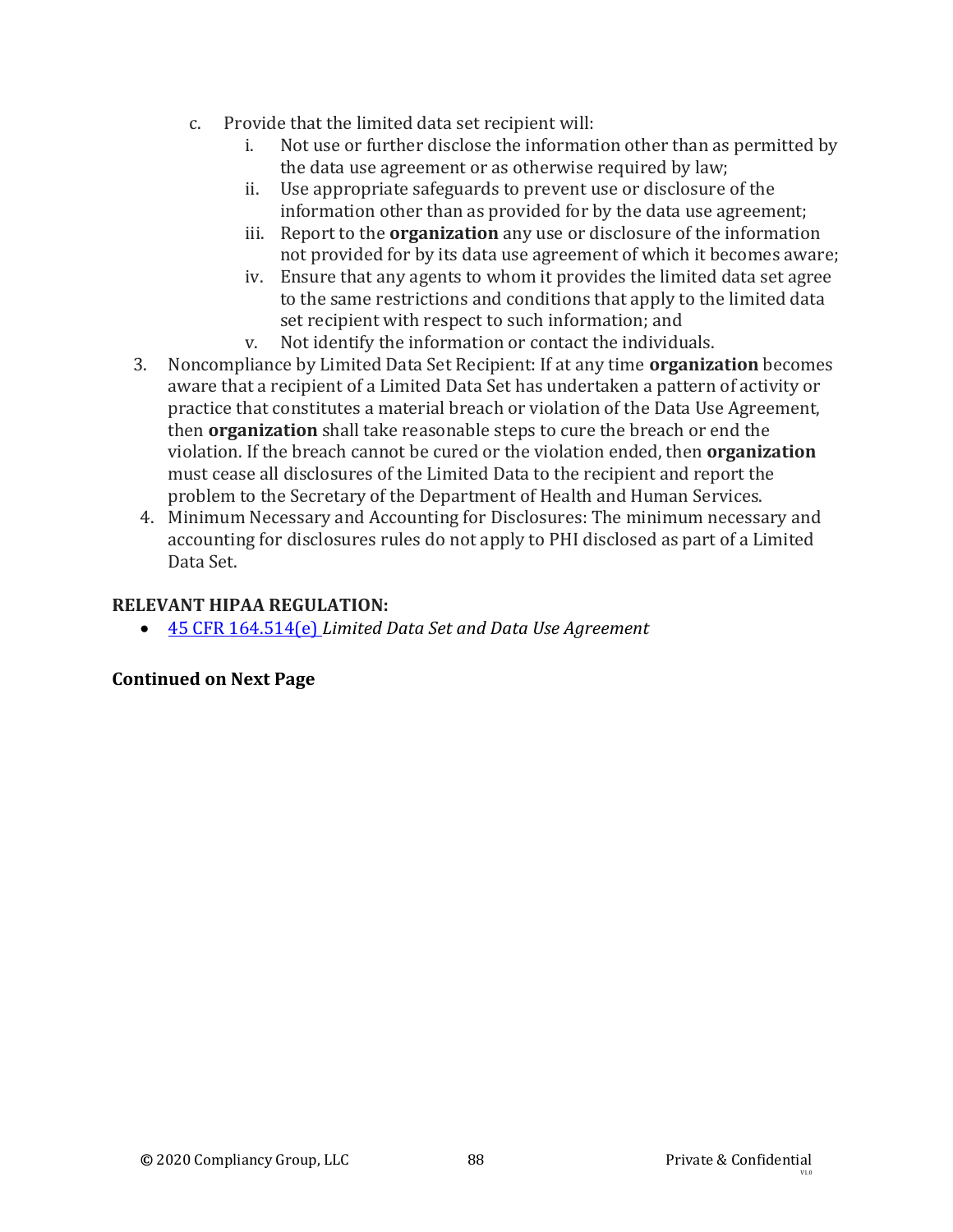# **Glossary**

Access: Means the ability or the means necessary to read, write, modify, or communicate data/information or otherwise use any system resource.

Accounting of Disclosures of PHI: Information that describes a covered entity's disclosures of PHI other than for treatment, payment, and health care operations; disclosures made with written patient authorization; and certain other limited disclosures.

Administrative Tribunal: A judge or group of judges who conduct hearings and exercise judgment over specific issues.

Agent: An agent of the **Organization** is determined in accordance with federal common law of agency. The **Organization** is liable for the acts of its agents. An agency relationship exists if the **Organization** has the right or authority to control the agent's conduct in the course of performing a service on behalf of the **Organization** (i.e. give interim instructions, direct the performance of the service).

Alternative Communications Means: Information or communications delivered to patients in a manner different than the **organization's** normal practice. For example, patients may ask for delivery at an alternative address, phone number, or post office box.

Amend/Amendment: The addition of PHI to existing PHI contained in a designated record set.

Authorization: A patient's written statement of agreement to the use or disclosure of protected health information.

Breach: The acquisition, access, use, or disclosure of protected health information in a manner not permitted which compromises the security or privacy of the protected health information.

Business Associate: A person or entity who, 1) is not a member of the **organization's** workforce and, 2) performs any function or activity involving the use or disclosure of PHI, **or** who provides services to **organization** that involve the disclosure of PHI. Such services include legal, accounting, consulting, data aggregation, management, and accreditation services.

Business Associate Agreement: Under the HIPAA Privacy and Security Rules, a business associate agreement ("BAA") is a legally binding contract entered into by and between a covered entity and a Business Associate. Among other things, the agreement must contain satisfactory assurances by the business associate that the business associate will appropriately safeguard protected health information.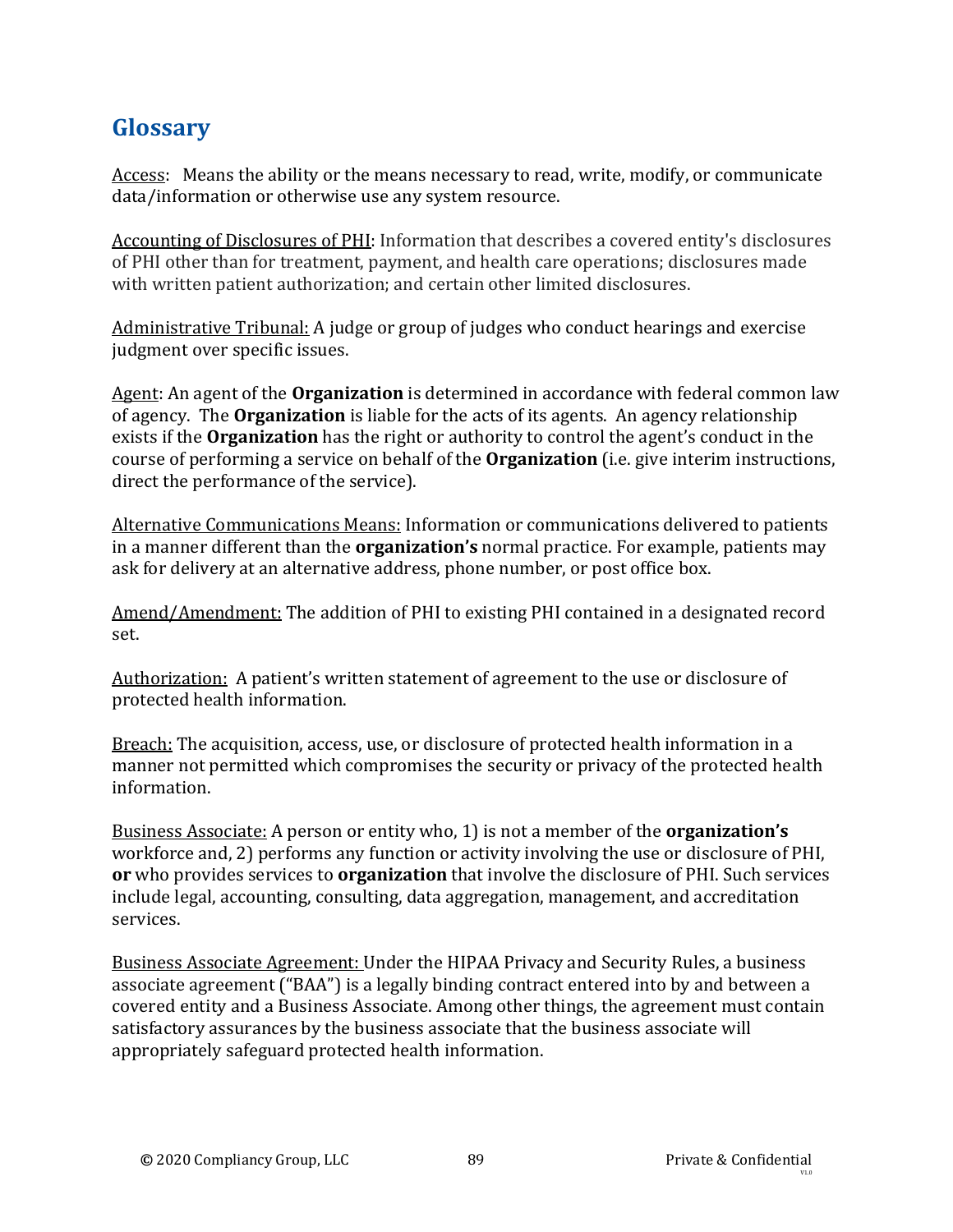Covered Entity: A health plan or a health care provider who stores or transmits any health information in electronic form in connection with a HIPAA transaction.

Data Aggregation: The act of a business associate combining protected health information from multiple covered entities in order "to permit data analyses that relate to the health care operations of the respective covered entities."

De-Identified health information: Health information that does not identify an individual, and that does not contain information that can identify or link the information to the individual to whom the information belongs.

Designated Record Set: A group of records maintained by or for a Covered Entity that may include patient medical and billing records; the enrollment, payment, claims, adjudication, and cases or medical management record systems maintained by or for a health plan; or information used in whole or in part to make care-related decisions.

Disclosure: To release, transfer, prove access to, or divulge PHI to a third party.

Electronic Protected Health Information (ePHI): Any individually identifiable health information protected by HIPAA that is transmitted by or stored in electronic media.

Facility Directory: A directory of **organization's** staff. Patient information may be included in this directory. This information may include patient name, location (room/bed number), condition described in general terms (i.e., "Not feeling well," "Having a good day"), and religious affiliation. Religious affiliation is available to clergy members only.

Fundraising: An organized campaign designed to reach out to certain segments of the population in an effort to raise monies.

Health Care Operations. Quality assessment and improvement activities; reviewing the competence, qualifications, performance of health care professionals, conducting training programs, accreditation, certification, licensing, credentialing, underwriting, premium rating, and other activities relating to the creation, renewal, or replacement of a contract of health insurance or health benefits; conducting or arranging for medical review, legal services, and audition functions; business planning and development; business management [\(§164.501\)](https://gov.ecfr.io/cgi-bin/text-idx?SID=a7c7a7ed6ddfb49f7200a9d84a925136&mc=true&node=se45.2.164_1501&rgn=div8).

HHS: Stands for the Department of Health and Human Services. This agency is charged with the development, statement, and implementation of the HIPAA Privacy Rule.

Health Insurance Portability and Accountability Act (HIPAA): Federal legislation passed in 1996, that regulates privacy and security of individually identifiable health information. HIPAA Privacy Rule: The HIPAA Privacy Rule regulates the use and disclosure of protected health information. The HIPAA Privacy Rule gives individuals the right to access their protected information; the right to request that this information be amended; and the right to an accounting of how their PHI has been disclosed. The Privacy Rule prescribes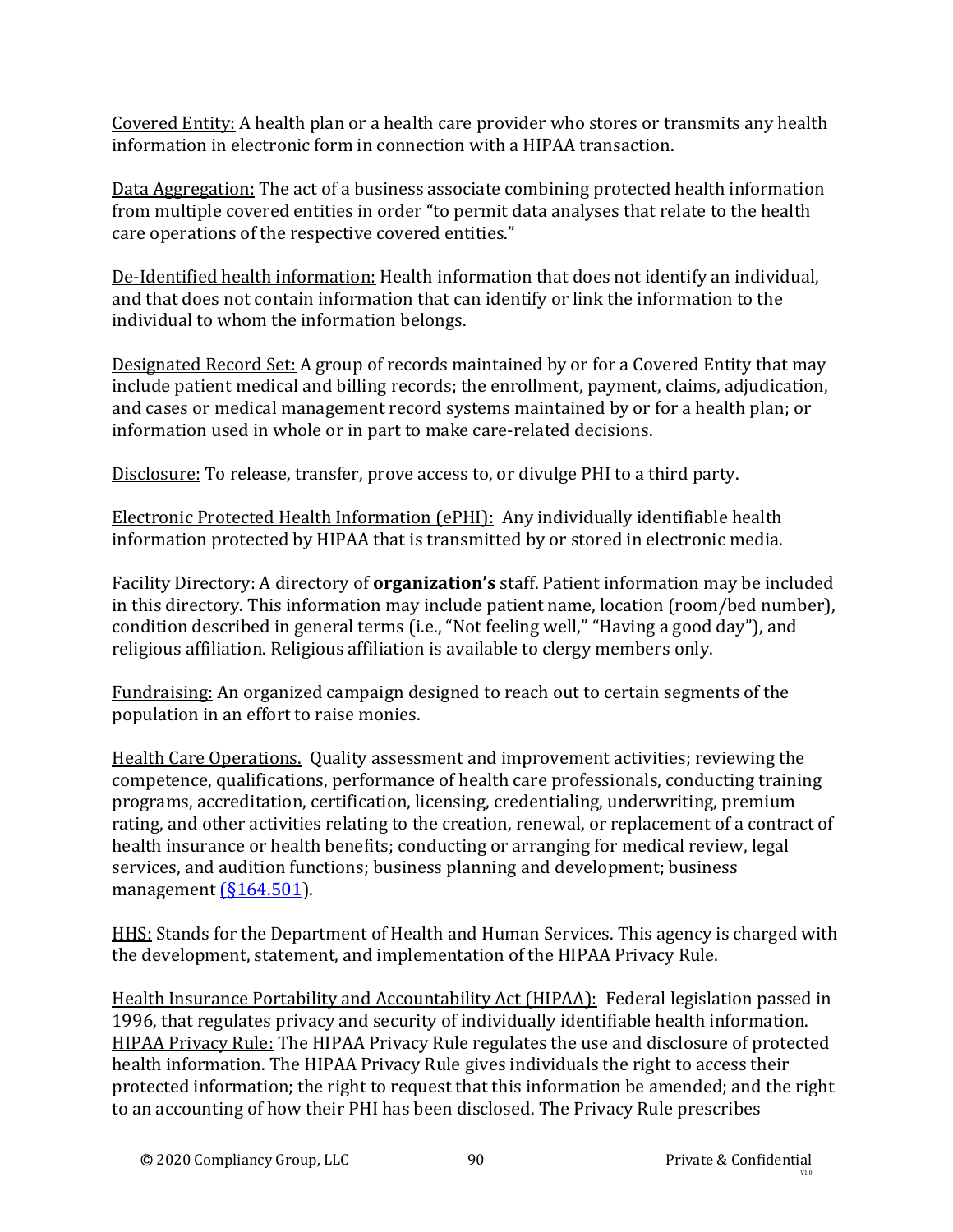measures that must be taken to ensure PHI is protected from unauthorized access. The Privacy Rule also requires covered entities to develop and use Notices of Privacy Practices, which outline how covered entities will use or disclose the PHI of individuals. The Privacy Rule also outlines when patient written authorization to use or disclose PHI is required, and when it is not required. In addition, the Privacy Rule outlines those circumstances under which PHI must be disclosed, and those circumstances under which it may not be disclosed.

Individual: The patient and his/her Personal Representative.

Individually identifiable health information: Any information, including demographic information, collected from an individual that:

- 1. Is created or received by a healthcare provider, health plan, employer or healthcare clearinghouse; and
- 2. Relates to the past, present, or future physical or mental health or condition of an individual; and
	- a. Identifies the individual; or
	- b. With respect to which there is a reasonable basis to believe that the information can be used to identify the individual

Institutional Review Board (IRB): In reference to a research project, a board that is designated to review and approve proposed research, and the process by which the investigator intends to secure the informed authorization of research subjects.

Limited Data Set: A set of identifiable healthcare information that the HIPAA Privacy Rule permits covered entities to share with certain entities for research purposes, public health activities, and healthcare operations without obtaining prior authorization from patients, if certain conditions are met.

Marketing: The provision of information about a product or service that encourages recipients of the communication to purchase or use the product or service.

Medical Record: A collection of documents, notes, forms, and test results that collectively document healthcare services provided to a patient in any aspect of health care delivery by a provider.

Minimum Necessary: The least amount of protected health information (PHI) needed to achieve the intended purpose of the use or disclosure of that PHI.

Notice of Privacy Practices: A document required by the HIPAA Privacy Rule. The Notice of Privacy Practices must provide patients with information on how **organization** generally uses their PHI, and what patients' rights are with respect to that PHI.

Office for Civil Rights (OCR): The agency within the Department of Health and Human Services that enforces the HIPAA Privacy Rule.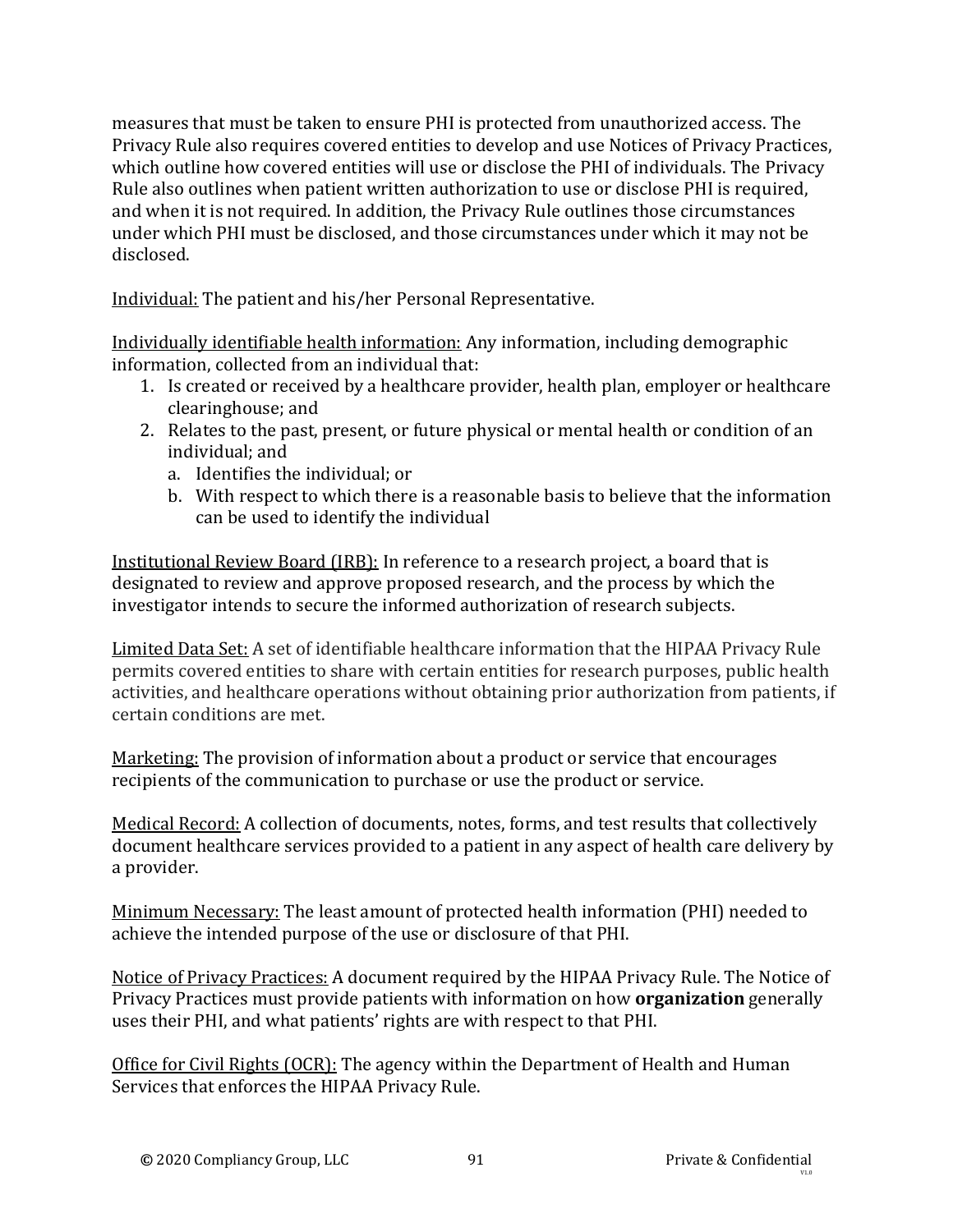Opt-Out: To make a choice to be excluded from services, procedures, or practices.

Payment. Activities undertaken by the **organization** to obtain or provide reimbursement for the provision of health care. Activities for payment include eligibility of coverage determination, billing, claims management, collection activities, utilization review including precertification, preauthorization, concurrent and retrospective review of services, and specified disclosures to consumer reporting agencies.

Personal Representative is one who, under law, has the authority to act on behalf of a patient in making decisions related to health care Personal Representatives may have access to and/or request amendment of PHI relevant to their representative capacity, unless there is a reasonable belief that the patient has been or may be subjected to domestic violence, abuse, or neglect by such person, the release could endanger the patient, or in the exercise of professional judgment it is decided that it is not in the best interest of the patient to treat the person as the patient's personal representative.

Privacy Breach: A violation of the responsibility to follow privacy policy and procedure that results in the accessing of PHI by unauthorized personnel.

Privacy Officer: **Organization's** designated individual who is responsible for overall compliance with the HIPAA Privacy Rule and for development and implementation of HIPAA policies and procedures.

#### Protected Health Information (PHI):

PHI is individually identifiable health information that is created by or received by the **organization**, including demographic information, that identifies an individual, or provides a reasonable basis to believe the information can be used to identify an individual, and relates to:

- The past, present, or future physical or mental health or condition of an individual;
- The provision of health care to an individual; or
- The past, present, or future payment for the provision of health care to an individual.

PHI is any health information that can be tied to an individual. Under HIPAA, PHI includes one or more of the following 18 identifiers:

- Names
- Dates, except year
- Telephone numbers
- Geographic data
- FAX numbers
- Social Security numbers
- Email addresses
- Medical record numbers
- Account numbers